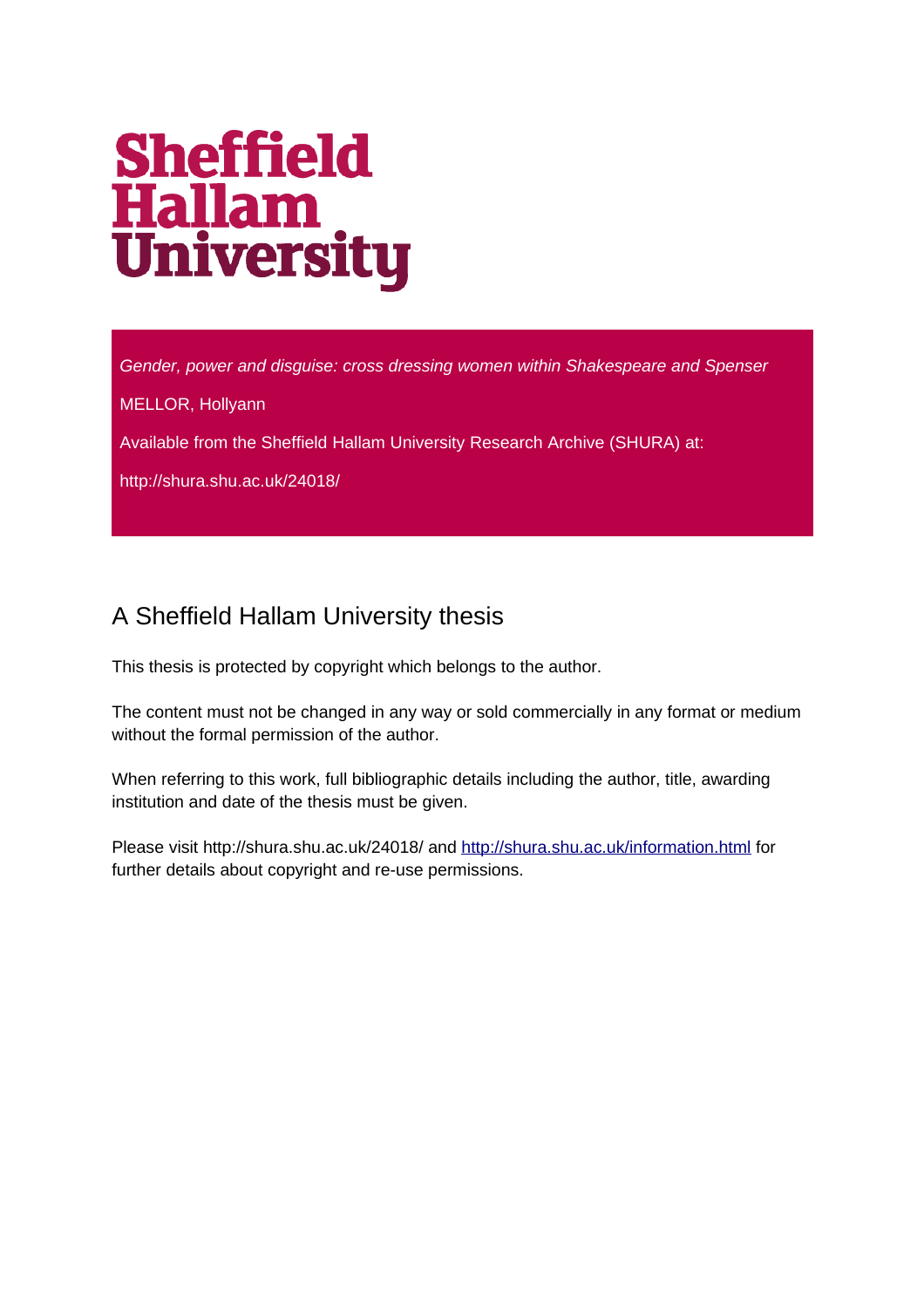# GENDER, POWER AND DISGUISE: CROSS-DRESSING WOMEN WITHIN SHAKESPEARE AND SPENSER.

Submitted by

## Hollyann Kaye Mellor

Department of Development and Society

In partial fulfilment of the requirements for the degree of Masters by Research in English Sheffield Hallam University

September 2018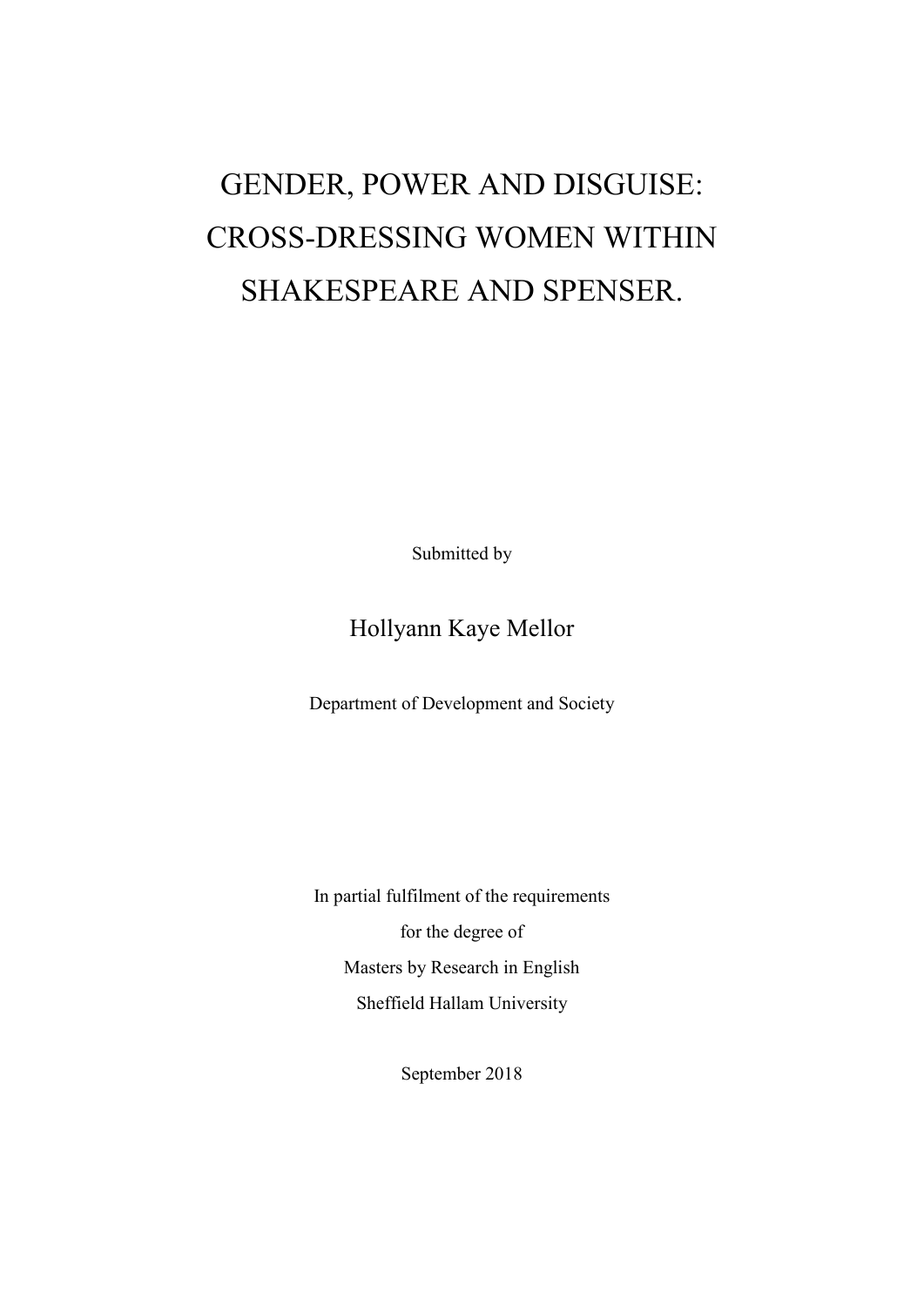#### Abstract

*Gender, Power and Disguise: Cross-Dressing Women within Shakespeare and Spenser*. Master of Arts in English, 2018.

By engaging with Jonathan Dollimore and Alan Sinfield's (1994) consolidation, subversion and containment theory this dissertation explores how Edmund Spenser and William Shakespeare incorporated female crossdressers within their works to present fictional women as threatening to established Elizabethan gender codes. Transgressive female characters in these works demand particular attention given the insecure variant of patriarchy that had emerged out of Elizabeth I's reign, and the insistent iconography of female power and constancy that was encouraged throughout the final decades of her rule. This dissertation argues that Spenser and Shakespeare presented crossdressing women as figures who had the *potential* to subvert established notions of patriarchy during the final decade of the sixteenth-century. Shakespeare and Spenser chose to present these female protagonists, during the latter portion of Elizabeth I's reign, as threatening in three distinguishable ways. First, crossdressers conceal their female form beneath male attire, proving both fraudulent in nature and capable of usurping male authority by falsifying their female subordinated gender. Secondly, they evidence a disobedience to masculine authority by using marriage vows and rings to gain advantage over prospective romantic partners while disguised. Thirdly, Elizabethans would have regarded the depiction of women who incorporated a combatant temperament, by wearing weaponry or physically fighting with men, as distinctly provocative. This dissertation examines these figures of transgressive femininity within both the poetic and staged genres. In Spenser's epic poem, *The Faerie Queene*, the warrior maiden Britomart consistently reinforces accepted gender stereotypes, wilfully containing her own transgressions. Contrastingly, Shakespeare's crossdressing women display an array of subversive potential in both their original intentions to defy male authority and their varied abilities to follow through with their intended deceit.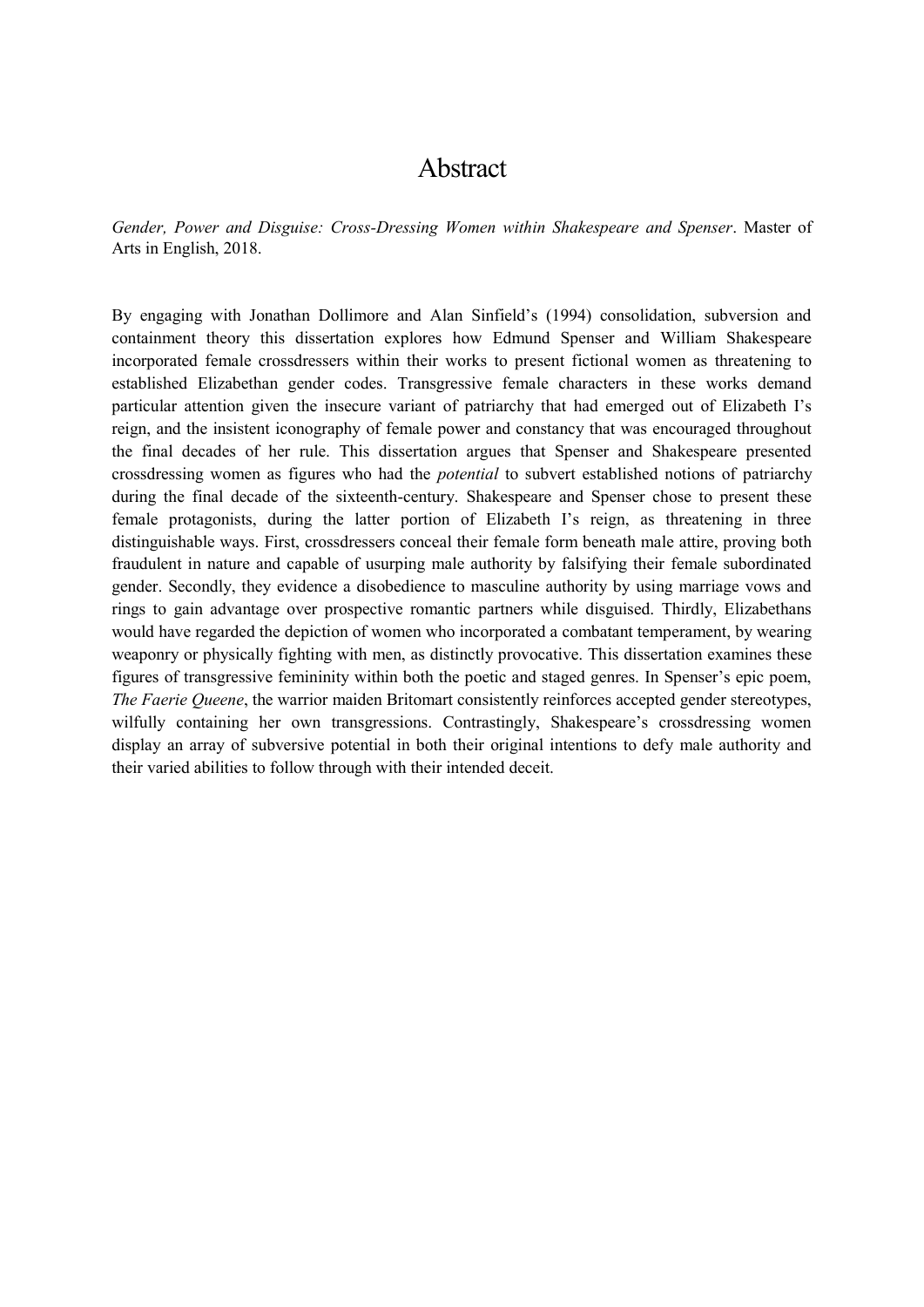## Contents

#### *Acknowledgements*

| Introduction: Transgressing Borders and Authority |                                                              |    |
|---------------------------------------------------|--------------------------------------------------------------|----|
| 1                                                 | Duplicity: 'Conceal Myself What I Am'                        | 6  |
| $\overline{2}$                                    | Marriage: Exchanging and Keeping Promises                    | 34 |
| 3                                                 | The Significance of 'This Ring'                              | 51 |
| 4                                                 | Testing her Mettle: Prosthetic Weaponry and Walking the Walk | 68 |
| 5                                                 | Combatant Encounters: Bodily and Animalistic Metaphors       | 76 |
| Conclusion                                        |                                                              | 96 |
|                                                   |                                                              |    |

Bibliography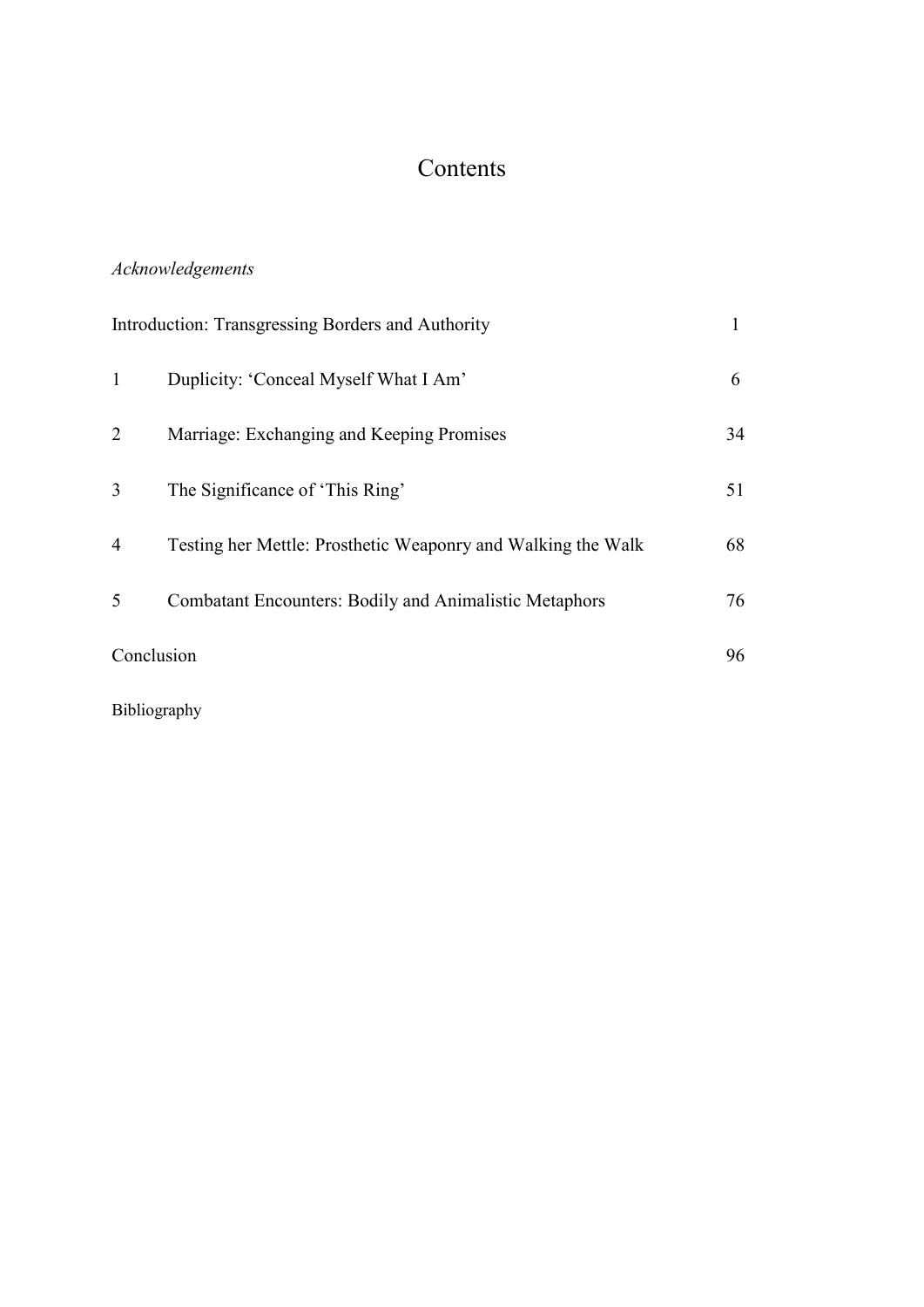#### Acknowledgements

I would like to express a profound gratitude to my academic supervisors, Prof. Lisa Hopkins and Dr. Colm MacCrossan, for their unwavering guidance this year. Lisa's expertise and unfathomable insight has been invaluable to me throughout both my undergraduate and postgraduate endeavours. Likewise, Colm's critical enthusiasm and steadfast support has been of immense value to me. I must also express my heartfelt gratitude to Dr. Susan McPherson, who unexpectedly suggested that I undertake this degree in the first place. Without her encouragement, I would not be here today. I also wish to express my appreciation for the Document Supply Services team at Sheffield Hallam University, to Kathy Davies, for all the advice she has provided this year, and to Jessica Higgins, for reading through my drafts and cheering me on. Lastly, I owe a special thank you to my fiancé Michael Pye. You have preserved my sanity for a little while longer.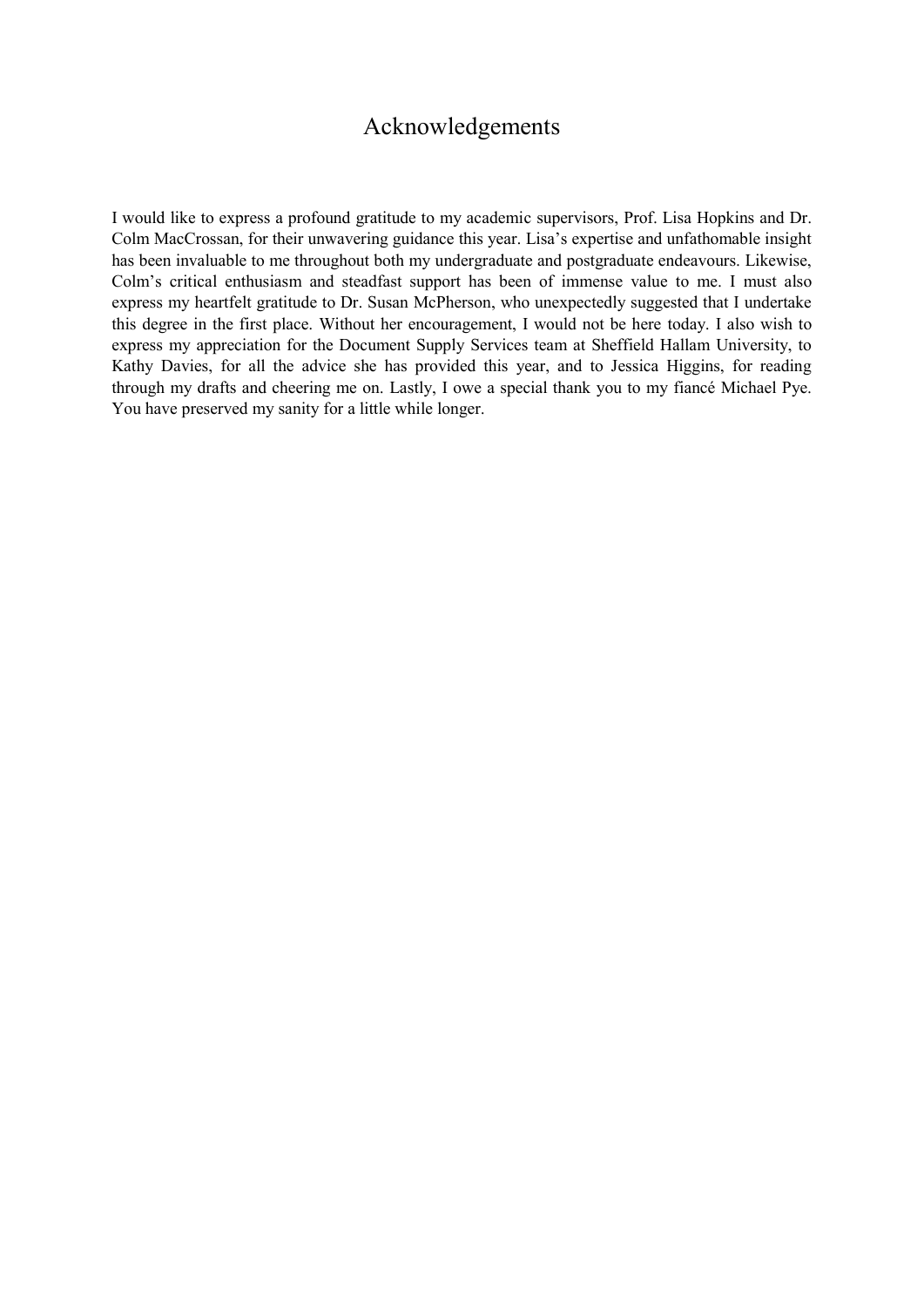#### Introduction: Transgressing Borders and Authority

Throughout the early modern period, women in literature were largely regarded, treated and presented as subordinate to men.<sup>1</sup> Within aristocratic circles, women were expected to view and conduct themselves as such, often being brought up to "efface themselves physically"(Low, 2003, p. 275) and submit to the will of their fathers and husbands. This patriarchal construct was consistently endorsed in fictional representations of women during the sixteenth-century, while Scottish minister John Knox spoke out against women who held positions of power unaided by a male guide, stating in *The First Blast of the Trumpet Against the Monstrous Regiment of Women* (1558) that,

> To promote a woman to beare rule, superioritie, dominion or empire aboue any realme, nation, or citie, is repugnant to nature, contumelie to God ... and finallie it is the subuersion of good order, of all equitie and iustice.

#### (Knox, 2011)

Knox considered powerful women – particularly queens like Mary de Guise – who did not bend to male dominion repugnant and subversive.<sup>2</sup> Even after Elizabeth I had become England's queen in 1559, Knox publically refused to renounce his standpoint. He declared in July 1559, "I can not Deny the Writeing of a booke against the vsurped aucthoritie and Iniust regiment of wemen, neyther yet am I mynded to retract or to call any principall point or proposition of the sam[e]." Refusing to rescind his claims, Knox reiterated the widely held belief that unmarried queens essentially usurp God-given male authority – and in doing so subvert "good order, of all equitie and iustice" – highlighting

<sup>&</sup>lt;sup>1</sup> Ziegler (1990) affirms, "Women are enjoined over and over again in Renaissance conduct books to remain modest and not to frequent public places or show themselves off outdoors."(p. 79) Shepherd (2003) also notes that, likewise, "Husbands were instructed to be autonomous, yet also warned that they were mutually implicated in all their wives' doings. Conduct writers advised wives that husbands held absolute authority over them, to which they should submit without question."(p. 247) Low (2003) similarly asserts that during this time "Men of wealth and status learned to manifest assertiveness through their bodies, while women at the same social level were taught to efface themselves physically."(p. 275) Moreover, Newman (1987) stated, "Contemporary conduct books and advice about choosing a wife illustrate the dangers of marriage to a woman of higher social status or of greater wealth. Though by law such a marriage makes the husband master of his wife and her goods, in practise contemporary sources suggest unequal marriages often resulted in dominion by the wife."(p. 26)

<sup>2</sup> Jansen (2002) affirms that Knox's *First Blast* in 1559 "was quickly followed in print by a series of pamphlets that echoed, expanded, disputed and countered his argument that female rule was unnatural, unlawful, and contrary to scripture." $(p, 1)$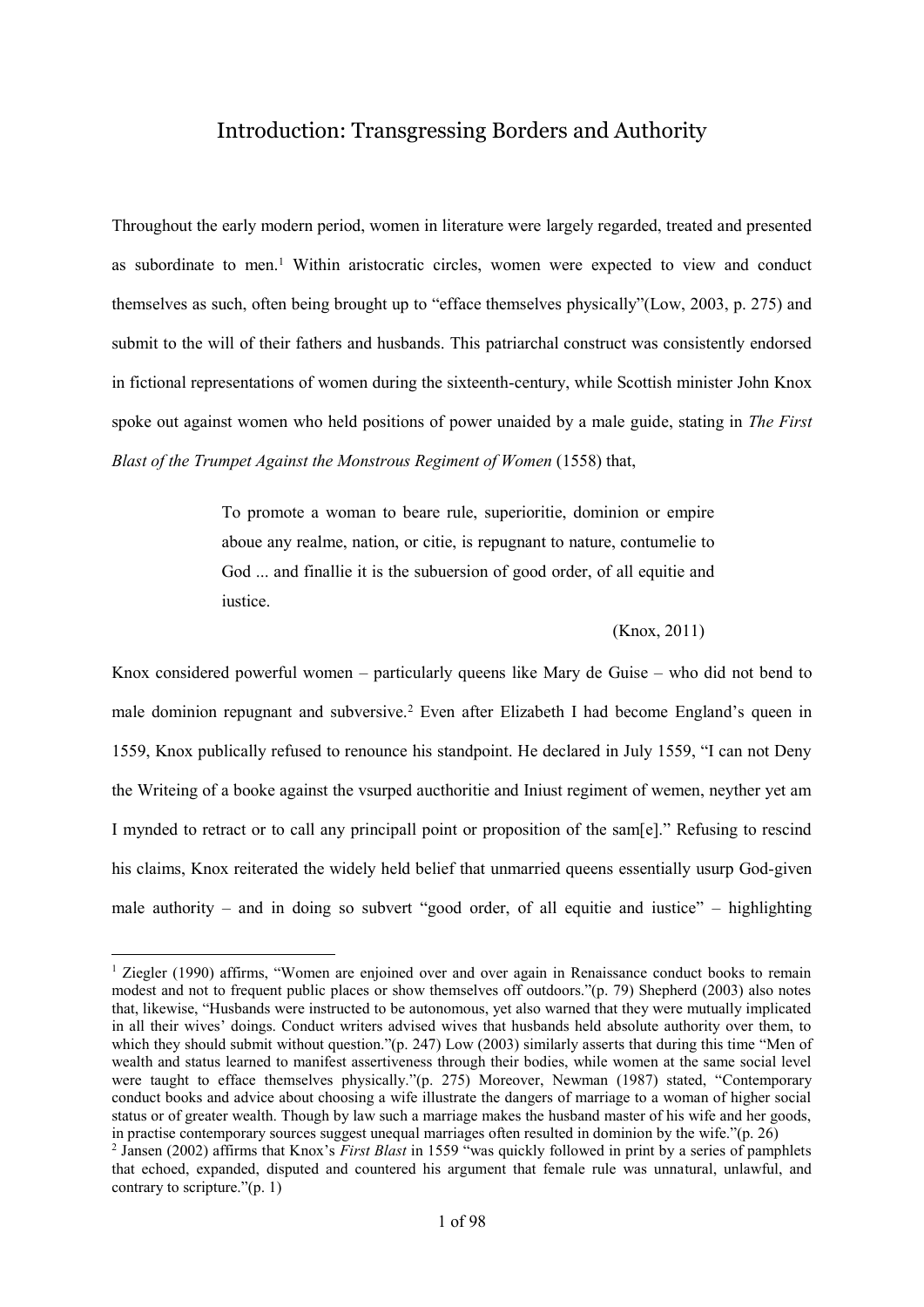prominent early modern concerns surrounding the potential dangers posed by solitary female rulers. Indeed Knox's estimation "that women should not wield political authority at any level was neither novel nor particularly controversial."(Dawson, 2008) Two decades into Elizabeth's reign, in 1577, a translation of John Calvin's sermon *A Commentarie upon S. Paules Epistles to the Corinthians* was published in England. Calvin had imagined men as the metaphorical head, and women the body, of a matrimonial unit. He recommended that men should "show the duty of a head in governing her that is his wife: and let the woman show the duty of a body to her husband in helping him."(Aughterson, p. 449) For Calvin, men ideally lead and decide while women follow and serve. Women are silent, functional appendages to be utilised, like the limbs of a human body. The English therefore drew from European sources to raise concerns about female rule in their own country. Later still, during Elizabeth's final years on the English throne, Dod and Cleaver (1598) declared in *A Godly Form of Household Government* that a woman's primary duties in life were,

> First that she reverence her husband. Secondly, that she submit herself and be obedient unto him. And lastly that she do not wear gorgeous apparel, beyond her degree and place.

> > (Aughterson, p. 449)

Queen Elizabeth's duties simultaneously encompassed and surpassed those that Dod and Cleaver had ascribed to English women. From her unique position within society, Elizabeth faced the "vexing problems of finding a suitable husband and risking having to submit herself, and her country, to his authority"(Guy, 2017, p. 401) Resultantly, the young queen was often forced into assuming "various personas to appease her advisors and subjects."(Humphrey, 2017) Elizabeth had quickly learned to exhibit "stereotypically masculine virtues without being regarded as unnaturally mannish or Amazonian."(Hackett, 1995, p. 164) Women of all social backgrounds were subject to the rules of marriage, proper womanly conduct, and adherence to the patriarchal hierarchy of militant males and defenceless females. Yet, throughout her reign, the highest-ranking woman in England strikingly breached those strict early modern gender boundaries. Queen Elizabeth I did not marry or demonstrate unquestioning obedience to any of her subjects, male or otherwise. She even encouraged her writers to associate her with martiality as a decisive and competent monarch – despite her personal aversion to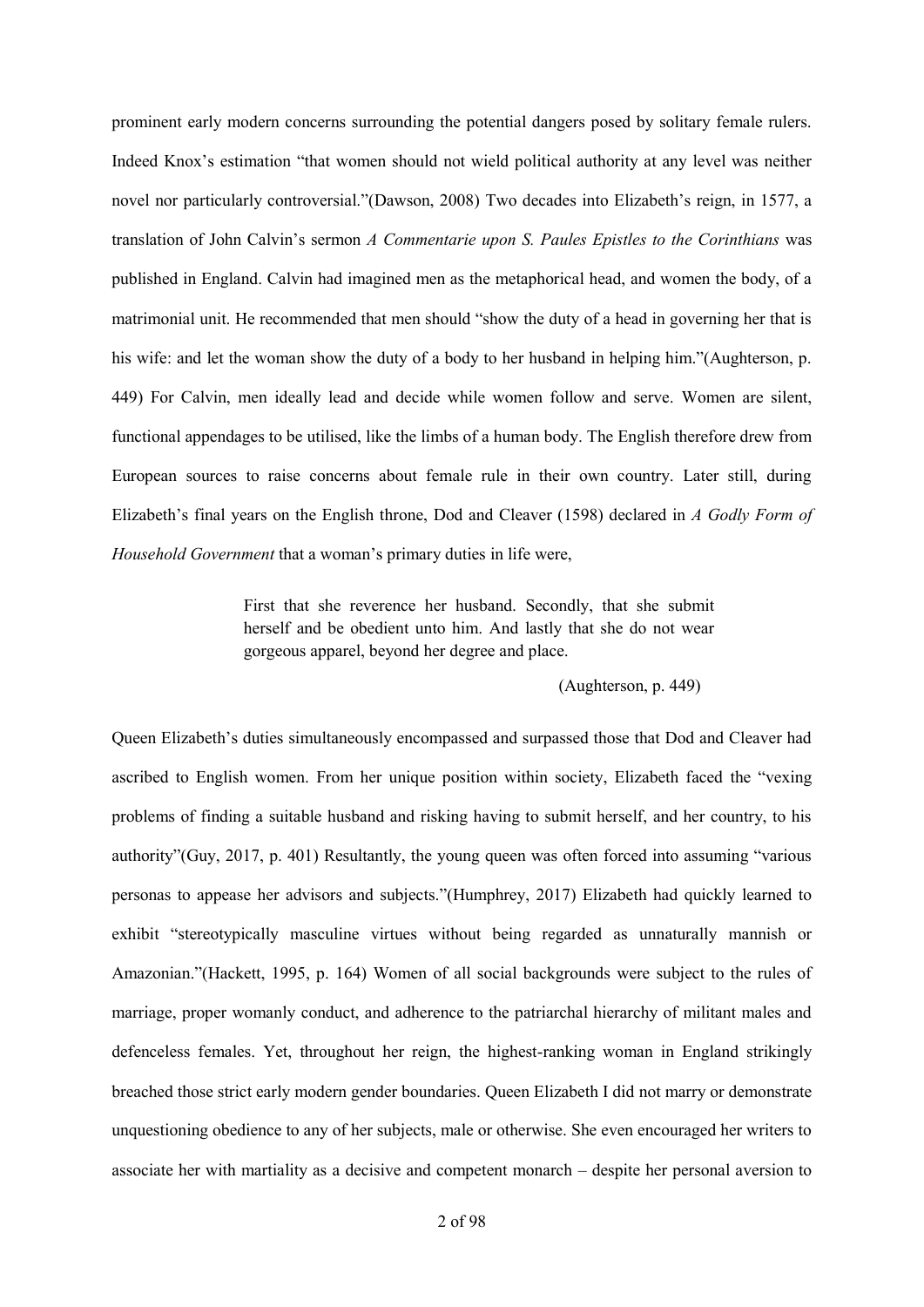war – in response to Phillip II of Spain's Armada after 1588.<sup>3</sup> Elizabeth would have also been acutely aware that by not providing a male heir for England and avoiding active engagement in warfare with other nations she had proven her father Henry VIII's concerns about female rule correct.<sup>4</sup> Transgressive femininity became more visible within various literary medias during the 1590s, despite the surviving consensus that authoritative, unmarried or martial women were unnatural and monstrously inhuman in their subversion of the edifice of patriarchy that early moderns recognised.

From this historical context, I argue that Edmund Spenser and William Shakespeare presented their female crossdressing characters as figures who had the *potential* to pose a real threat to the established notions of Elizabethan patriarchy. Stephen Greenblatt (1988) stated that for early moderns, "If a crucial step in male individuation is separation from the female, this separation is enacted inversely in the rites of crossdressing; characters like Rosalind and Viola pass through the state of being men in order to become women."(p. 92) Elizabethan playwrights and writers utilised images of socially inferior, yet transgressive, women to reinforce the notion of gender separateness in their works. Female characters who challenged gender differentiation through crossdressing eventually reinforce the boundaries that they breach – either through believing their actions erroneous or in their successful dedication to anonymity – ensuring that their social transgressions go unpunished by the fictional society that surrounded them. As Dollimore (1994) insisted, "few critics have regarded cross-dressing in Renaissance drama as a triumphant subversion of patriarchy"(p. 142) and it is the potential for subversion – rather than subversion itself – which this dissertation addresses. Sinfield (2006) agrees that when attempting to determine where a text stands within "the subversion/containment debate that preoccupied new historicism in its early phases [...] The writer may impose an ultimate closure on the

<sup>&</sup>lt;sup>3</sup> Healy (2009) asserts that Elizabeth was present at the inspection of the Tilbury troops who awaited the Spanish Armada invasion of 1588 as "what was important was her presence among her troops and the pageantry that could be seen"(p. 166) not the precise wording of her speech or her absence from the sea battle itself. Guy (2017) likewise affirms that Leicester "warned her to keep well away from the coast but assured her that 'by coming, you shall comfort not only these thousands but many more that shall hear of it.' […] he meant from the outset to choreograph Elizabeth's visit so as to reinvent her forever as the Warrior Queen she had never really been."(p. 106)

<sup>4</sup> Guy (2017) states that "With uncanny accuracy, Henry VIII had predicted two areas in which a female ruler would be particularly vulnerable: war and the succession. Whereas he had personally led his armies into battle on two noted occasions, Elizabeth could not. She might address her troops with martial vigour, but war was essentially a male preserve."(p. 398) Levin (1994) also asserted that "For Henry one of the prime functions of monarchy was that the king could be on a battlefield, which was one of the reasons he was so appalled at the idea of a female heir. The battlefield, he said at one point, was 'unfit for women's imbecilities'."(p. 139)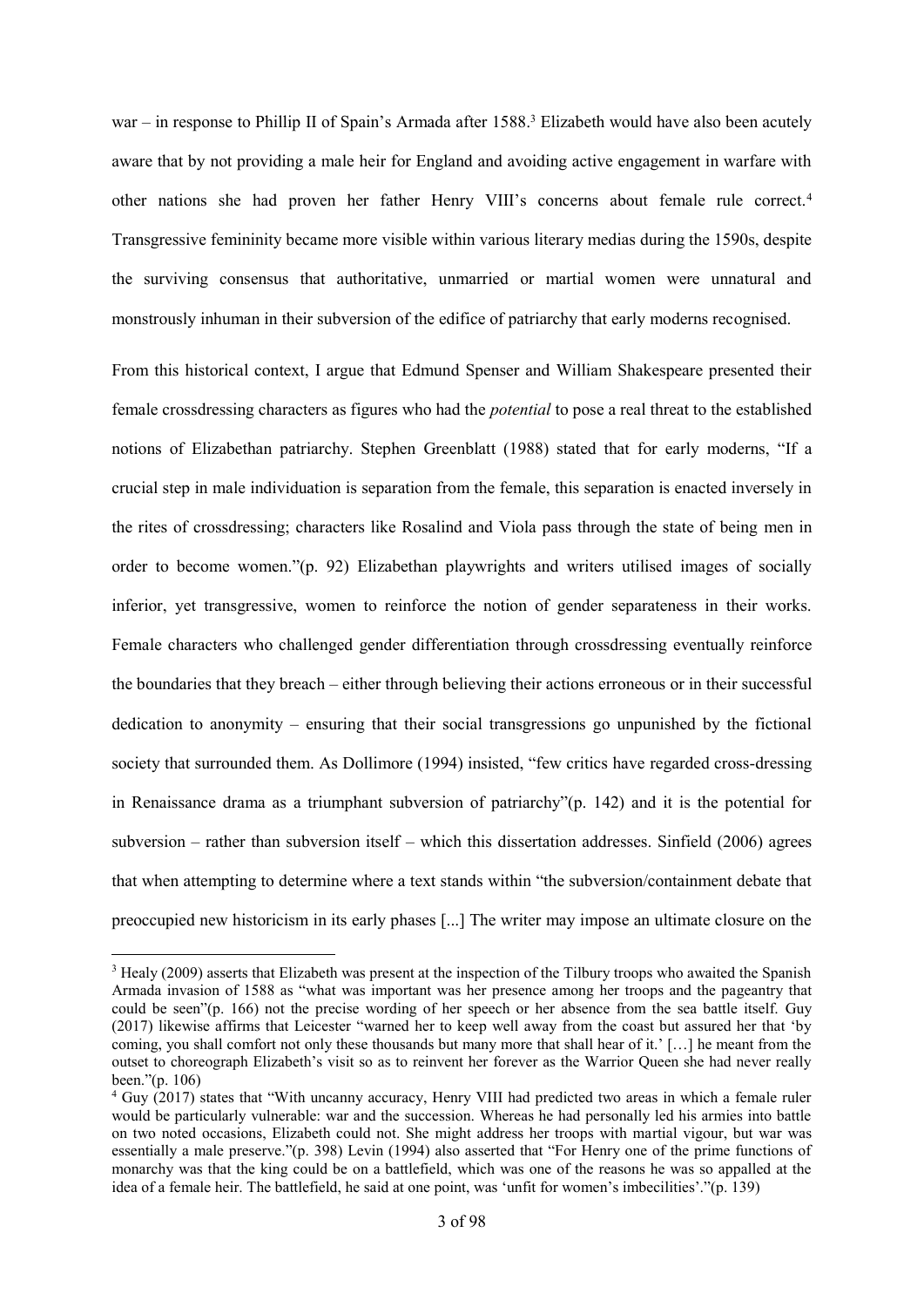themes of the text, but the reader is at liberty to mistrust or disregard it."(p. 121) The figures of disruption focussed upon here are *The Two Gentlemen of Verona's* Julia, *As You Like It's* Rosalind, *The Merchant of Venice's* Portia, *Twelfth Night's* Viola, and *The Faerie Queene's* Britomart. Shakespeare and Spenser chose to present these female protagonists, during the latter portion of Elizabeth I's reign, as threatening in three distinguishable ways. Firstly, crossdressers display a *capacity* for deception by fraudulently concealing their female form beneath traditionally male attire as disguises, becoming two persons simultaneously and allowing them temporarily to 'pass for' men.<sup>5</sup> Secondly, writers present them exhibiting an evident insubordination to masculine authority by using marriage vows and ring symbolism to gain advantage over their lovers and fiancés, or husbands. Finally, to varying degrees, the fictional women incorporate combatant temperaments into their chosen masquerades, by wearing weaponry as part of their ensemble, or physically fighting with men. The roles often ascribed to female crossdressers within Shakespeare and Spenser's works largely suggest that women might successfully 'play' a man's part in society, but to take up arms in combative defence of their usurped manliness was an impossibility. The male writers allow fictional women to temporarily 'talk the talk' with all goodly female intentions, but their being female nevertheless fails to grant them the autonomy or inclination to successfully 'walk the walk'. From the male standpoint from which these fictional women were envisaged, imitation and performance of masculinity proves entertaining and intriguing, but the thought that women could replace men as authentic agents of authority within Elizabethan society was presented as objectionable. Even so, I regard the fictional characters focussed upon within this dissertation as potentially threatening to early modern patriarchy, regardless of whether they are presented as initially comfortable or excited by their decision to masquerade or not. As Dollimore (1994) insisted, "the mere thinking of a radical idea is not what makes it subversive ... it has also actually to be used to refuse authority *or* be seen by authority as capable and likely of being so used."(p. 13)<sup>6</sup> Shakespeare and Spenser presented female crossdressers as threatening to Elizabethan gender codes in their characters' actions and decisions

1

<sup>&</sup>lt;sup>5</sup> As Helen Hackett (2011) argues that "Both the warrior woman and the female page, then, are transgressive and morally ambiguous. These disguises also associate travelling women with duplicity, as manifested in their participation in plots involving doubles and mistaken identity."(p. 128)

 $6$  The only exception to this concept – of a radical thought not being inherently subversive and therefore condemnable – is that of imagining the monarch's death, which was treason during the early modern period.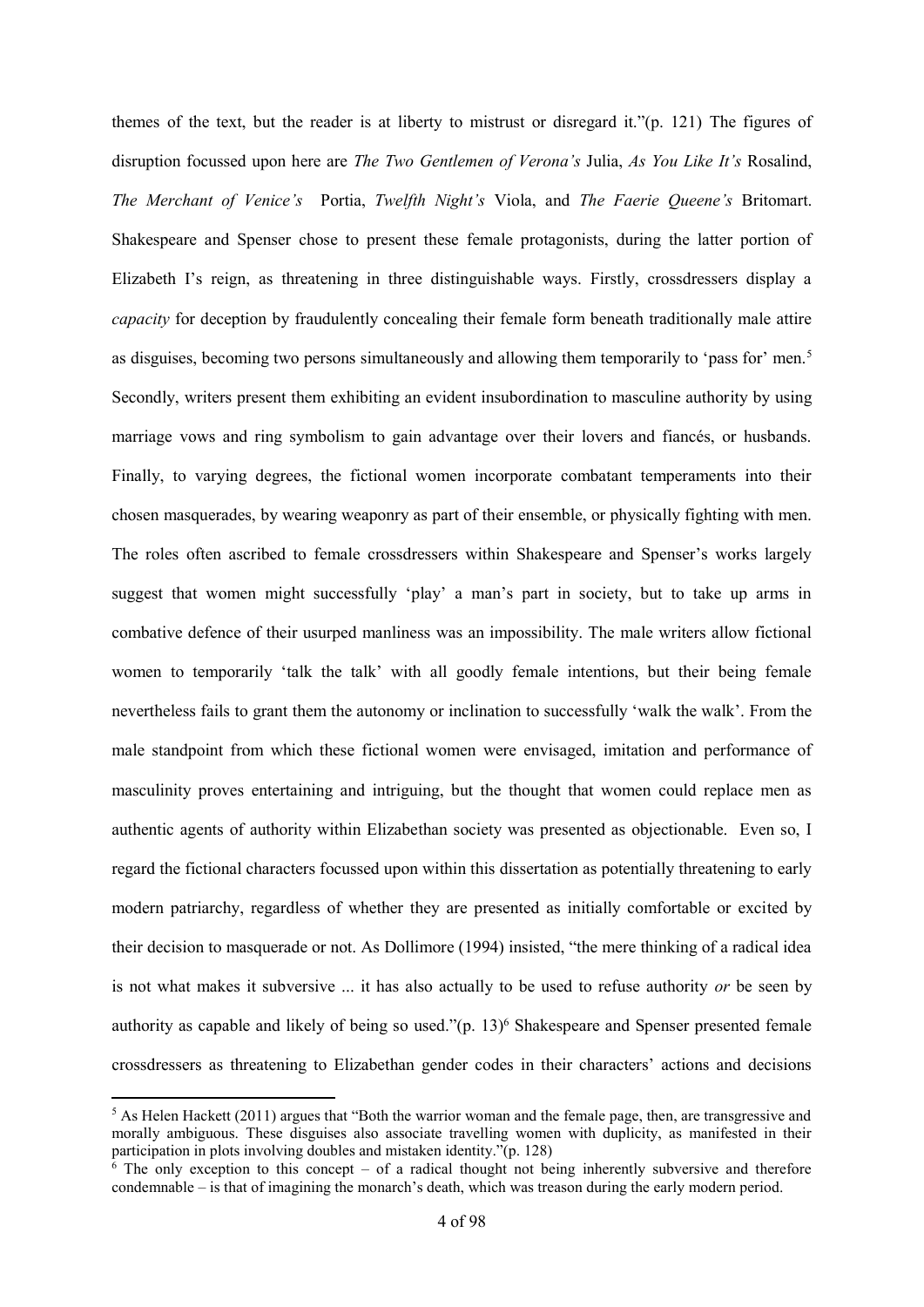*while* they are cross-dressed, not in their initial decision to do so. They did this not because the useful literary device was commonly employed within Elizabethan literatures generally, but because it was exciting or disturbing for their audiences to experience and anticipate the social upheaval that might have been expected to result from female misrepresentation and waywardness.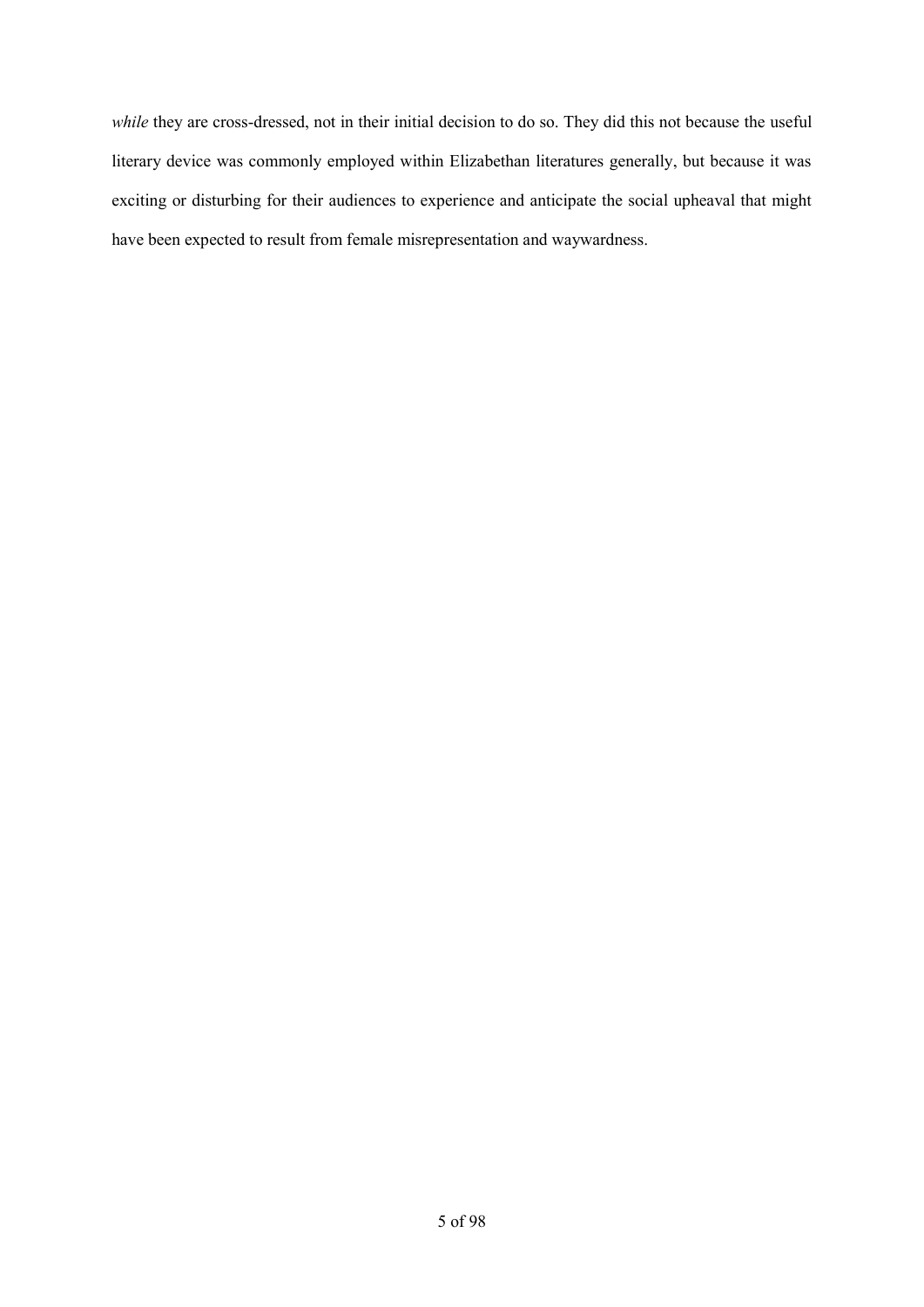#### Duplicity: 'Conceal Myself What I Am'

Early modern society expected women to emulate truth and chastity. Cavanagh (1994) interrogates Britomart's 'exemplar' status within *The Faerie Queene* given that "Her relations with … imperiled virgins help emphasize that her role as exemplar of female chastity very rarely includes the protection of other women's integrity." $(p. 142)^7$  Sixteenth-century women were routinely measured by their 'virtues' and so maintaining an unblemished reputation was of the utmost importance. Without this, women could be subjected to public ridicule, emotional and physical violence, and, more often than not, familial exile.<sup>8</sup> Elizabeth famously banished her maids of honour who had engaged in sexual relationships with male courtiers, as the English court could not tolerate illicit behaviour and unsolicited, or inadequate, marital matches. Famous cases include the secret marriage between Lettice Knollys and Walter Devereux the First Earl of Essex in 1578, and Elizabeth "Bess" Throckmorton's secret marriage to Sir Walter Raleigh in 1591.<sup>9</sup> Engaging in sexual relationships with men out of wedlock, or men of an inadequate social rank, was disastrous for the reputation of any early modern woman's family. Elizabeth therefore reasonably expected her courtiers and handmaidens to exhibit proper chastity and morality as the exemplars of English respectability that they signified.<sup>10</sup>

<sup>7</sup> Cavanagh (1984) argues that Spenser's Britomart, as a shadow of Elizabeth I, "serves as an exemplary female"(p. 140-143) within the poem. Woods (1985) likewise argued, "the beginning of canto iiii argues for the physical power and exemplary virtue of women."(p. 144) McManus (2002) noted the potential dangers that Spenser's textual female 'exemplars' posed to Elizabethan society's female audiences as Britomart's "transformation in to a lady knight reveals the danger implicit in women's reading history: the ability of women readers to appropriate the autonomous power and perhaps even the gender subversion enacted by many female exemplars of civic virtue."(p. 131)

<sup>8</sup> Reinke-Williams (2011) states that "what women wore affected the reputations of their fathers and husbands"(p. 83) while Bennett & McSheffrey (2014) assert "Cross-dressers certainly faced harsh treatment – marched through a hostile city, shamed at Cornhill, and exiled forever. But this was standard fare for all prostitutes and bawds. Only a token punishment was added for the extra offence of cross-dressing – usually a manly hat, a picture, or a text that told onlookers the woman had compounded her whoredom with crossdressing." $(p. 3)$ 

<sup>9</sup> Adams (2008) states that "Elizabeth's animosity towards [Lettice] after 1579 was bitter and unforgiving" and that "Elizabeth banned her from the court for attempting to outdress her." Nicholls & Williams (2015) similarly recount of Raleigh and Elizabeth "Bess" Throckmorton's case that "in 1591, with Bess pregnant, she and Raleigh were married in secret, fully aware that news of this union, once it leaked out, would gravely displease the queen."

 $10$  John Guy (2017) supports that Elizabeth expected her maids of honour to conduct themselves as the female exemplars they were. He explains that she expressed disappointment "with reports of scandals involving [her] maids of honour [...] thoroughly disgusted at such behaviour,"(p. 211) especially considering that any young woman admitted into Elizabeth's bedchambers as a maid of honour "has sworn to serve her royal mistress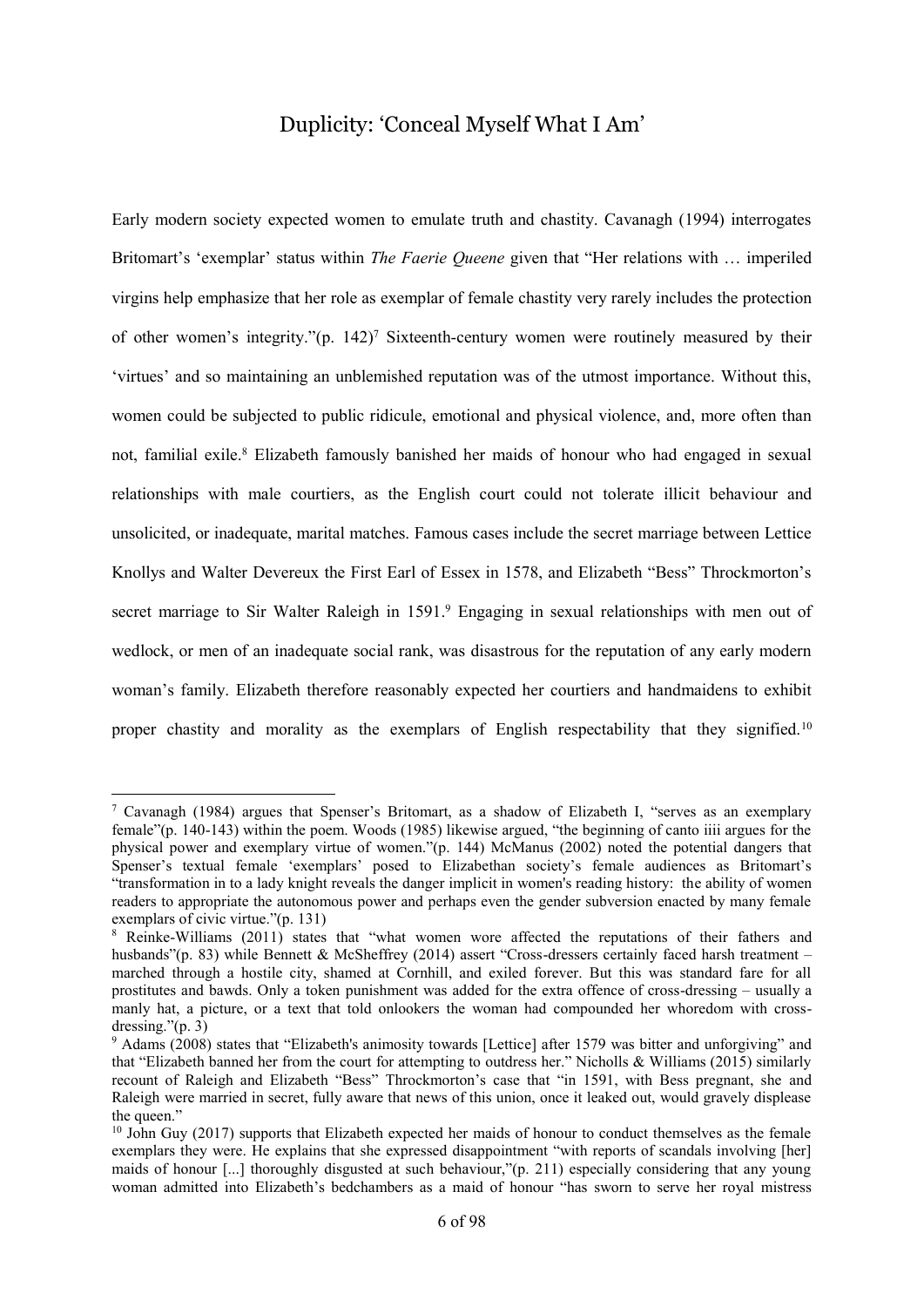Unsurprisingly then, Spenser's Britomart "was all abasht"(III.iii.20.2) after the wizard Merlin exposed her first beggarly disguise in Book III Canto iii. Spenser here validates the Elizabethan belief that female deception was scandalous, shameful and embarrassing. Early modern writers presented crossdressing characters as transgressive in nature, through their inaccurate self-presentations. This section therefore discusses Elizabethan writers' conveying female crossdressers as challenging to traditional gender codes though the physical and emotional concealment of their authentic selves. It explores how gender often becomes confused through crossdressers' adherence to the necessity of performance to which they have committed themselves. Audiences can appreciate the dual gender identity created when fictional women convey a version of maleness to mask their authentic female bodies.<sup>11</sup> Therefore as Hackett (2011) stated, "the cross-dressing travelling woman is a source of moral and narrative turbulence"(p. 140) during this time. Elizabethan boy-actors on stage complicate this duality in fictional presentations of women by Shakespeare and Spenser.<sup>12</sup> Gender differences become paradoxically bound up with fictitious depictions of homoeroticism, as the notion that Elizabethan gender difference was established through characters' experiencing 'the other' gender first hand. As Greenblatt (1988) argues, "in Renaissance stories, paradoxically, [...] sexual difference, the foundation of all individuation, turns out to be unstable and artificial at its origin"(p. 76) as "characters like Rosalind and Viola pass through the state of being men in order to become

1

<sup>&#</sup>x27;faithfully and honestly', and by that Elizabeth understood the girl[s] to have also promised to be chaste."(p. 213) Breaching such promises branded the women false in Elizabeth's estimation.

<sup>&</sup>lt;sup>11</sup> Schwarz (2000) asserted that "The doubleness of martial women [...] enable[es] them to battle knights and at the same time provide the prize, idealized feminized body that remains when the armour comes off."(p. 146) Contrastingly, Hackett (2011) insists that the crossdressing woman figure is "transgressive and morally ambiguous. These disguises also associate travelling women with duplicity, as manifested in their participation in plots involving doubles and mistaken identity."(p. 128)

<sup>&</sup>lt;sup>12</sup> Hyland (2011) has highlighted the "the complex resonance set up by the Elizabethan boy actors"(p. 11) onstage, while Rackin (2005) noted that in *As You Like It* the "fainting scene provides an occasion to reiterate the instability of the performer's layered identity as male and female, actor and character."(p. 130) Crawford (2005) has likewise determined that "Many critics point out that crossdressing highlighted the social construction of gender roles, suggesting that the differences between the sexes were a matter of costume and behaviour rather than essence,"(pp. 141-2) as Orgel (1996) had argued "Clothes make the woman, clothes make the man: the costume is of the essence."(p. 104) Orgel (1996) suggested that in *As You Like It* in particular, "the idea of the boy displacing the woman appears in its most potentially threatening form, the cadamite for whom Jove himself abandons his marriage bed."(p. 57) Likewise, Weimann (1994) has stated, "Shakespeare's crossdressed boy heroines [...] tend to undermine at least some of the [Elizabethan] illusions of ideology, standards of patriarchy, representations of decorum."(p. 798) Kimborough (1982) also agreed that Shakespeare had presented "the girl-as-boy motif is presented as somewhat, though innocently, unnatural"(p. 28) within his crossdressing plays. Yet, Sinfield (2006) has said that, "boy actors were a prominent and distinctive feature of this theatre, but whether this or that social group was thrilled, disgusted, amused, or just rather bored, remains obscure."(p.121)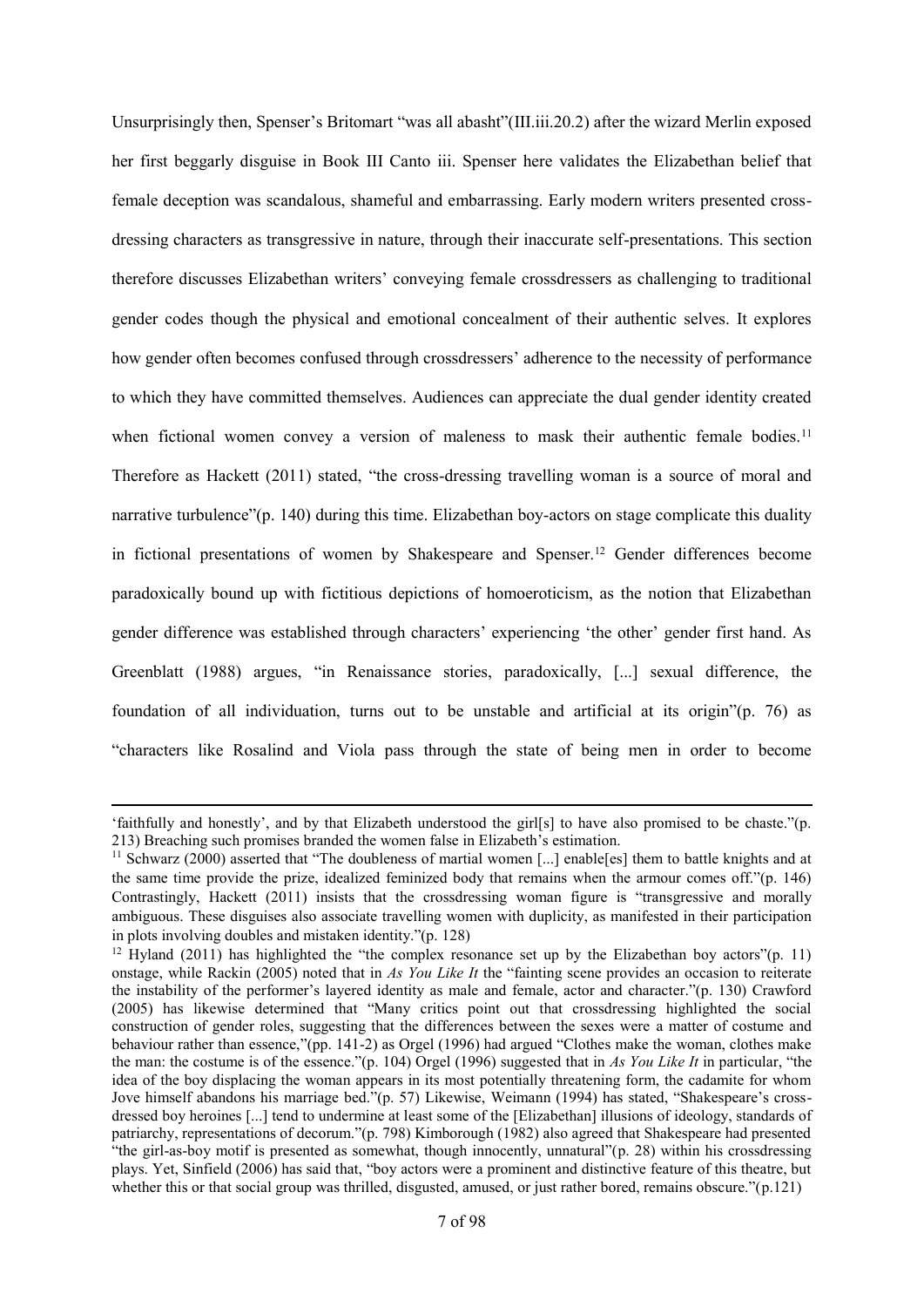women"(p. 92).<sup>13</sup> Allusions to Queen Elizabeth I's 'two bodies' are also considered in two ways. Firstly, as a female sovereign, frictions between Elizabeth's 'body politic' and 'body natural' were "reworked with some subtlety"(Levin, p.106) during her reign.<sup>14</sup> Levin (1989) asserts that, "Elizabeth's body politic was seen as pure and virginal, and the incarnation of the sacred principle of male monarchy; but with the talk of lovers and illegitimate children, people viewed her body natural as potentially corrupt in a manifestly female way."(pp. 106-107) Therefore, the unmarried English queen herself brings female duality and proper purpose starkly into question, throughout the 1580s and 1590s.<sup>15</sup> The second dualism presented by Elizabeth I manifests itself in her 'mask of youth', which emerged in a series of fictional representations that the queen encouraged during late sixteenthcentury, which acclaimed the enduring strength and virginity of the female sovereign, rather than affirming the aging, barren reality that her physical body had become.<sup>16</sup> Ways in which Shakespeare and Spenser explored female duality and misrepresentation in their depictions of crossdressing women are significant with Elizabeth I's own various representations in mind.

For both women and men during the Elizabethan period identity was determined by everything from where you lived, to how you behaved, what you wore and whom you married.<sup>17</sup> When writers incorporated crossdressing in their plots, internal and external representations of the female 'self' could distort. Performance becomes everything. What it means to look like a woman or man is

<sup>&</sup>lt;sup>13</sup> Dusinberre (2003) noted that "Acting a woman disguised as a boy, the boy actor looked all too like himself,"(p. 233) while Fisher (2001) argued that "boy actors would have been as much 'in drag' when playing the parts of men as when playing the parts of women."(p. 155)

<sup>14</sup> Hackett (2011) detailed the conundrum that Elizabeth I had when presenting herself to her subjects in *Virgin Mother, Maiden Queen*, as the queen needed to exhibit "stereotypically masculine virtues without being regarded as unnaturally mannish"(p. 164). Cobb (1990) has stated that Spenser reflected this "In *The Faerie Queene*, [as] Elizabeth is depicted as not just exceptional among women, but exceptional among queens. [...] there are several other queens in the poem who are cast in a dubious light. The standard of ideal queenship is set by Gloriana."(p. 102) Jardine (1983) had persuasively argued that "it is of some importance that the public (literary) representation of one woman – Elizabeth I – was a matter of national concern. [...It] led to [writers'] reaching back into the literary past in search of representations which would redeem and enhance the majesty of the sovereign, *in spite* of her femaleness."(p. 169)

<sup>&</sup>lt;sup>15</sup> Reflecting this concept, Eggert (2000) states that Spenser's "poem diverges from heroic epic into a more digressive genre, the epic-romance, even as it begins to associate poetic power within the feminine power of Elizabeth's many doubles in the poem, including Britomart and Gloriana."(p. 15) Associating Britomart with Elizabeth does not cancel out her transgressive nature, but highlights it as problematic.

<sup>&</sup>lt;sup>16</sup> Guy (2017) states that "the preferred face pattern of Elizabeth's final years is one that would become known as the 'Mask of Youth'. [...Hilliard's] image consciously abandoned any attempt to depict the reality of a woman in her sixties. Instead, Elizabeth's features were airbrushed back to become those of a young woman in her late twenties or early thirties."(pp. 294-295)

<sup>&</sup>lt;sup>17</sup> Aughterson (2001) asserts that "masculinity, where discussed, is defined always in contradistinction to femininity: whether on matter of household duties, conduct, dress, social or political position"(p. 420)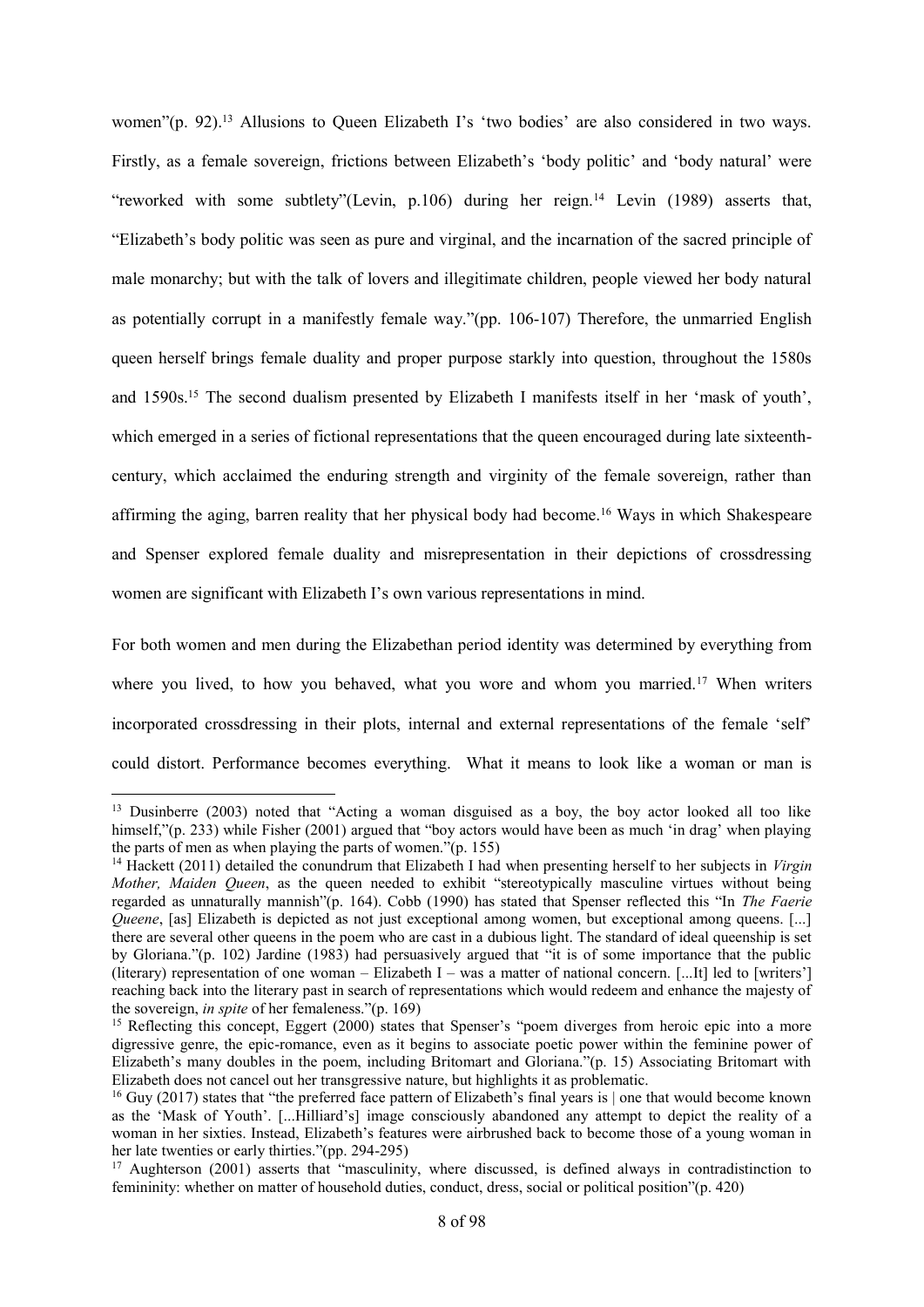broken down when a girl elects to present herself as a boy, a member of the 'stronger' sex, for whatever reason. The female characters who *want* to counterfeit manliness posed a theoretical threat to the Elizabethan gender code, but successful deception – her actions, and critically, society's acceptance that her female body is actually male – embodied a major breach of the status quo. The English early modern cultural mentality understood crossdressers as a threat to the proper order of God's creation, as females could be seen as male, act male, and be mistakenly treated as male, or vice versa.<sup>18</sup> Fictional crossdressing women therefore pose a threat within these plots due to their successful deception. As David Cressy (1996) affirms, "male and female costumes were divinely ordained as God-given markers, so their misapplication subverted the fundamental structure of God's universal plan."(p. 443) Clothing often revealed exactly who somebody was – gender, social status and occupation – on the wearer's behalf. As Reinke-Williams (2011) states, "Clothes were personal material objects [to] which women and men attached multiple meanings. As such they proved crucial in defining the limits of women's agency and the boundaries of female respectability in early modern London."(p. 83) Therefore when a woman chooses to present herself in masculine attire, she subverts the Elizabethan societal codes that determine one's gender and social standing. Shakespeare's Viola calls her Cesario clothing "my masculine usurped attire,"(5.1.246) highlighting not only that masculinity and gender are somehow imbued within the fabric itself (an outer version of the self rather than the body beneath), but that masculinity itself, as a physical attribute, can be attained, or stolen, by women.

Resultantly, clothing, and indeed numerous versions of bodily prosthetics, prove very important tools within these early modern texts, in terms of determining gender.<sup>19</sup> Elizabeth I 'put on' the semblance

1

<sup>&</sup>lt;sup>18</sup> In addition to writings like Joseph Hall's 1559 satirical poem, which was "typically condemnatory of any man or woman cross-dressing"(Aughterson, 2001. p. 418), early seventeenth-century works by pamphleteers such as Stephen Gosson (*The Schoole of Abuse*) and Philip Stubbes (*The Anatomie of Abuses*), argued that "men who adopted supposedly 'feminine' fashions were unmanly"(Aughterson, 1998, p. 418) David Cressy (1996) likewise affirms that "Transvestism, Stubbes reiterated, was offensive to God."(p. 443)

 $19$  Fisher (2001) claims that "a list of some of these parts would have to include the beard and the genitals, but would also have to include clothing, the hair, the tongue, and weapons such as swords or daggers (to name a few)."(p. 157)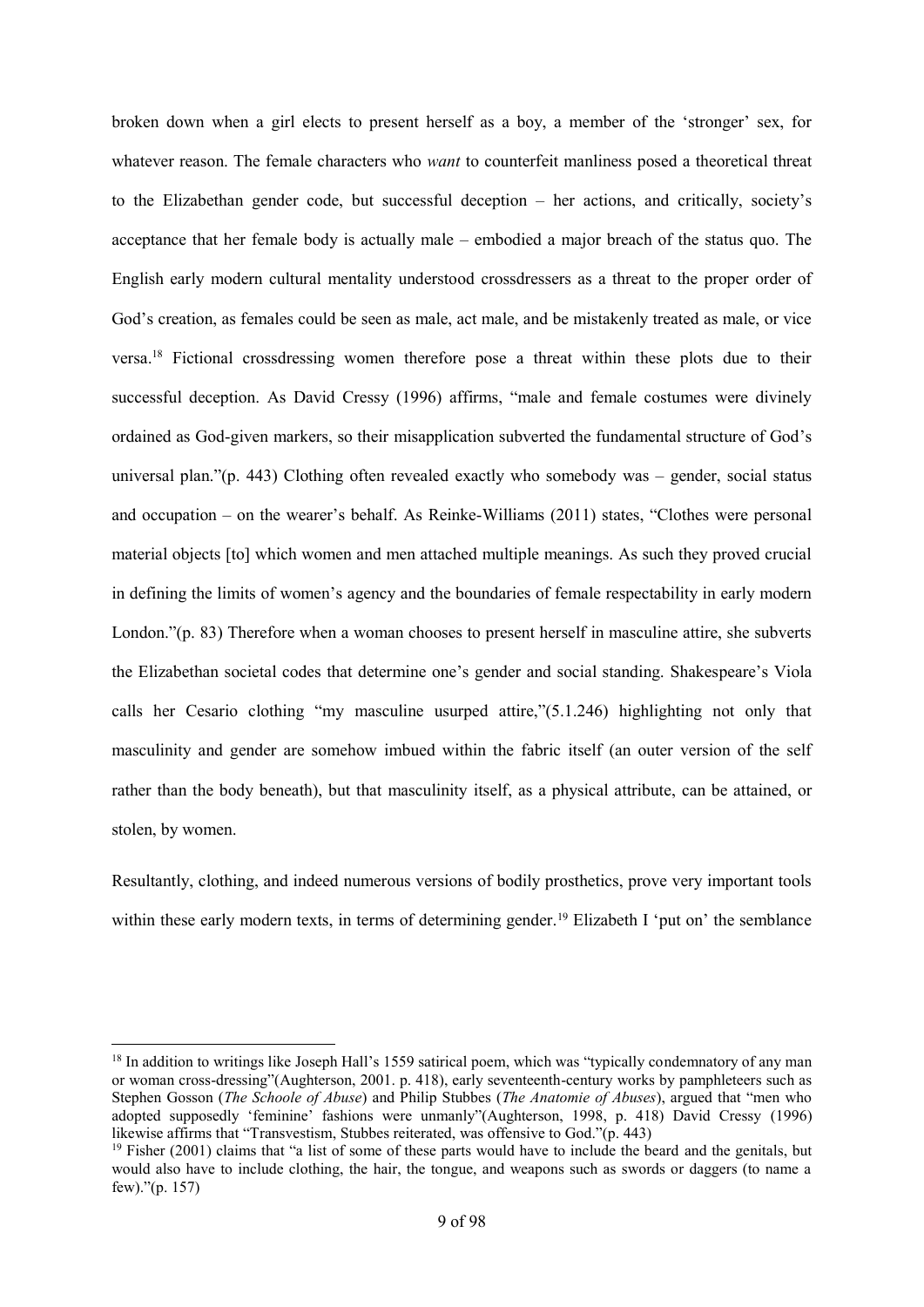of monarchical authority during the lengthy dressing preparations she chose to endure each morning.<sup>20</sup> As Catharine Howey (2009) argues, "Elizabeth's image as a virgin queen depended less on the state of her hymen and more on the pearls and clothes that covered her purportedly virginal body."(p. 204) Superficial appearance, to uphold a reputational image, was therefore very important to the English queen, perhaps even more so than the truth of her body beneath the clothing. Johnston (2011) even suggests that Elizabeth wore large ruffs as an expression of her masculine authority, to "remind the viewer of her phallic possession." $(p. 160)^{21}$ 

The early modern sociological belief that clothing could define people's reputations made clothing a powerful tool for fictional crossdressing women, then, as male body parts – the hidden penis in particular – remained unobtainable.<sup>22</sup> Yet, as Grinnell (1996) argued, "Whether or not Rosalind, or Viola, or Nerissa, or Portia, or any other cross-dressing woman from the Renaissance theatre should be read as a powerful subversion of the dominant gender system, each dramatizes the importance of sartorial display."(p. 172) Rosalind-as-Ganymede wears the sexually redundant curtle-axe and boarspear weaponry to indicate her masculinity. Shakespeare coupled Rosalind's pastoral shepherd disguise with hunting imagery in her chosen weaponry, to offer another fictional reference to Elizabeth who "was a keen huntswoman ... still hunting in September 1600, when she was 67."(Dusinberre, 2006, p. 52) Yet Rosalind's choice of weaponry appears to reference Elizabeth's own redundant claim to kingly authority, rather than as representative of a traditional pastoral

 $20$  Guy (2017) outlined the various methods that Elizabeth used during the latter years of her reign to maintain her reputed beauty in *Elizabeth: The Forgotten Years*, p. 240, additionally noting that "behind her back, male courtiers joked that it was quicker to rig a royal navy ship than dress the queen."(p. 17)

<sup>&</sup>lt;sup>21</sup> Johnston (2011) states that, "It is tempting  $[$ to  $]$  read the starched lace collar that frames Elizabeth's face in contemporary depictions of her … as an illusion to her princely beard and the values inhering in it, particularly since male ruffs were often designed to accommodate, incorporate and frame the beard. [...] Elizabeth's spectacular ruff…reminds the viewer of her phallic possession by allusively supplying rather than decorously augmenting the spectacle of facial hair."(p.160)

<sup>&</sup>lt;sup>22</sup> Reinke-Williams (2011) asserts that "Clothes were personal material objects which women and men attached multiple meanings. As such they proved crucial in defining the limits of women's agency and the boundaries of female respectability in early modern London."(p. 83) Stallybrass (1992) clarifies that on the Elizabethan stage, "prosthetic production was dramatically staged and speculated upon, as the boy actor undressed...the fixations of spectators were drawn back and forth between the clothes which embodied and determined a particular sexual identity and contradictory fantasies of the 'body beneath'."(p. 76) Rackin (2005) similarly noted of *Twelfth Night* that "The power of crossdressing it seems, is so great that verified knowledge of Viola's true sex is insufficient to displace the masculine gender identity established in her costume."(p. 123) Dusinberre (2003) also stated, "A woman in a man's clothes seemed to be the Jacobeans not simply eccentric in dress, but really in part a man, and thus monstrous and unnatural."(p. 239) However, Howard (1988) has insisted that "Ironically, rather than blurring gender difference or challenging male domination and exploitation of women, female crossdressing often strengthens notions of difference by stressing what the disguised woman cannot do."(p. 439)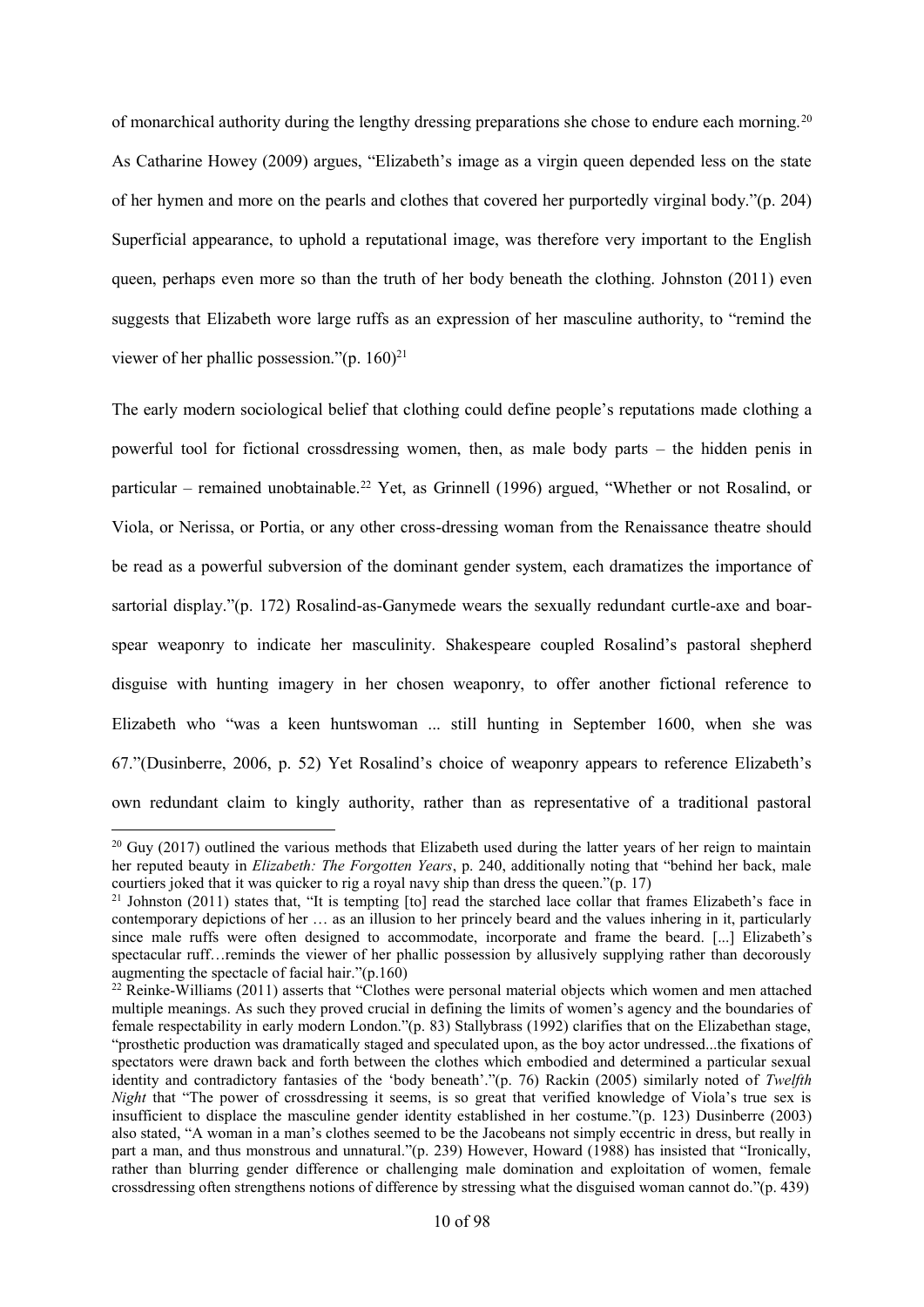shepherd of the early modern era. Possession of male authority, through the ownership and display of a phallic weapon, appears the goal for Shakespeare's comedic crossdressers. Portia-as-Balthazar dons a lawyer's gown to produce a semblance of professionalism, wearing a "dagger"(3.4.65) to produce an image of maleness. Yet, the fact that Portia chooses to incorporate a dagger into her disguise is strange, as daggers are not weapons traditionally used in a lawyer's occupation. The size of a dagger, however, makes it easily concealable – unlike Britomart's assorted weapons or Rosalind's boar-spear. Moreover, daggers are arguably better suited to female martiality, being lightweight and therefore easier to wield. Weaponry 'standing in' as a substitute phallus might be the comedic reasoning behind Shakespeare's presentation of crossdressers imagining themselves carrying masculine weapons at all.<sup>23</sup> Portia claims that she would "*wear* my dagger with the braver *grace*"(3.4.65, my emphasis) while conversing with Nerissa, highlighting the performative function of weaponry by both physically ornamenting herself with a blade and by outwardly projecting a male persona in a feigned *masculine* "grace". Portia can actually imagine wielding a dagger herself as a woman, and so describes carrying one while she enacts her male disguise. Nevertheless, Portia proves a truly dangerous figure by carrying a dagger, given how misplaced such weaponry is within a court scene. The dagger firstly symbolises concealment and deceit, in terms of Portia's secret gender. Secondly, it symbolises the legal conflict that 'Balthazar' engages in to free Antonio. Portia-as-Balthazar orders Nerissa, "Clerk, draw a deed of gift"(4.1.390), potentially alluding to a man drawing his sword before physical combat. Thirdly, the dagger symbolises Portia's breach of societal boundaries in the male world of law, making her actions transgressive indeed, as her unconventional education in law allows her to function underhandedly within a male-dominated landscape. Nerissa, on the other hand, disguises as Portia/Balthazar's clerk but does not mention carrying weaponry herself. Within *Twelfth Night*, Viola plans "such [a] disguise as haply shall *become* / The form of my intent"(1.2.51-52), that is, roleplaying the eunuch Cesario, somewhere between adolescence and adulthood, as Malvolio perceives during 1.5.152-153. In Orsino's estimation clothes certainly appear to dictate gender, as Viola "shall be"(5.1.379) Cesario while dressed in male clothing, reverting back to 'Viola' after returning to her

 $\overline{a}$ 

<sup>&</sup>lt;sup>23</sup> This would have been comedic both by the allusion to a woman play acting as a man, using a weapon to prove her masculinity to outer society, but also by the ridiculousness of a blade being used during sexual encounters to penetrate female bodies.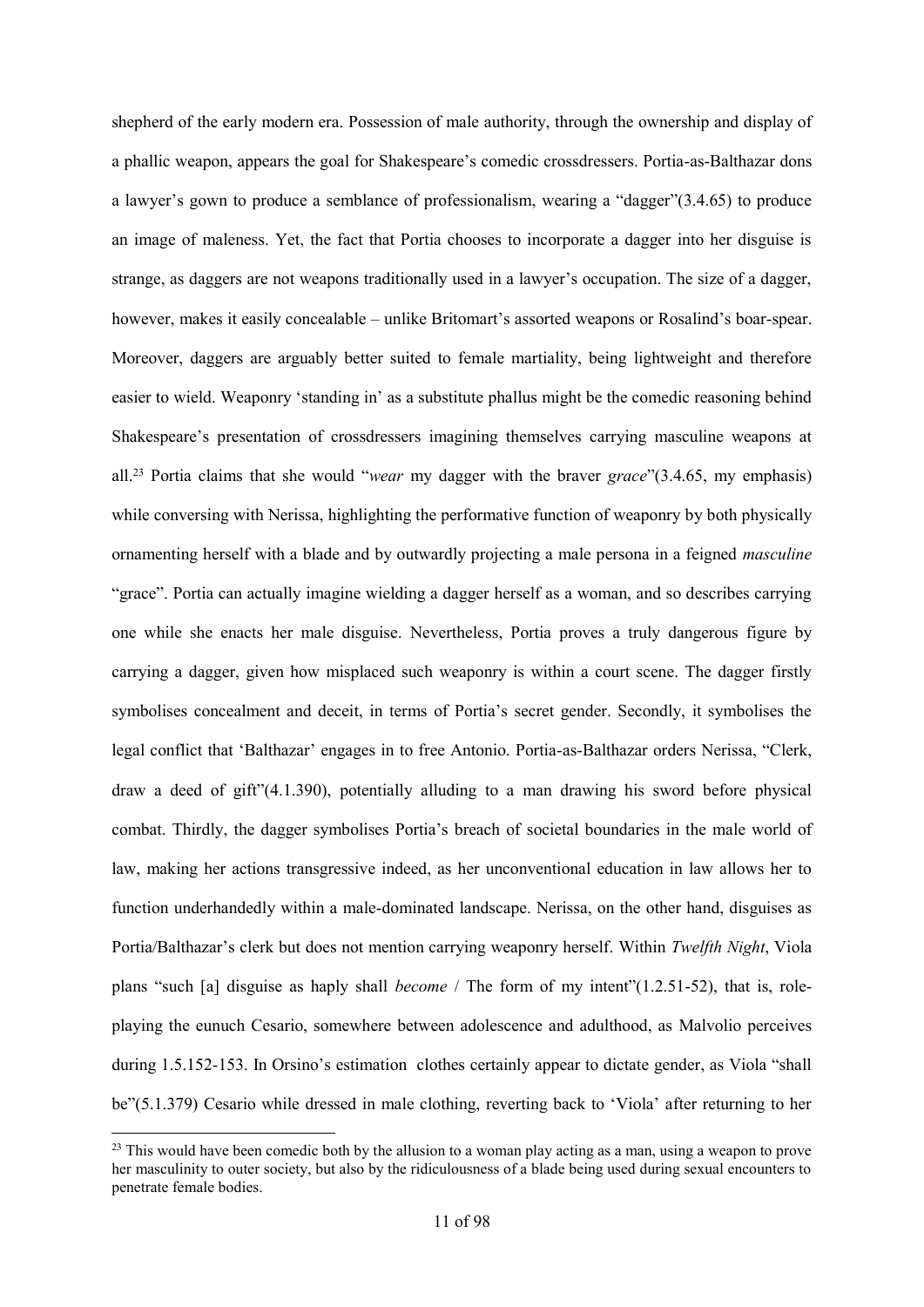"maid's garments."(5.1.271) Androgyny does not exist in Orsino's eyes, due to the clothing that covers Viola's body. Shakespeare's earliest crossdresser Julia proves the least comfortable with allowing clothing to misrepresent her gender to outward society. Indeed, Julia enacts – as best she can – the Sebastian pageboy role while bereft of her "farthingale" $(2.7.51)$ , the female signifier which would never "fit as well"(2.7.50) the male façade she adopts. Spenser even often attributes male pronouns to his crossdressing knight throughout *The Faerie Queene*, as her male knight disguise consistently fools other knights and women within the narrative.<sup>24</sup> Britomart's disguise – her armour, helmet, spear and shield – conveys the potential for female subversion of Elizabethan social boundaries as both achievable and effective.

Arguably, then, while clothed in a doublet and hose fictional women could be seen to 'become' men in sixteenth-century society's estimation. However, female reputations of chastity and respectability face interrogation as a result.<sup>25</sup> Of course, in *Twelfth Night* Feste remarks of Cesario, "Who you are and what you would are out of my welkin [sky]. I might say 'element',"(3.1.55-57) implying Feste's failure to determine the authenticity of Cesario's actual gender.<sup>26</sup> The clown notices that Viola-as-Cesario is not all that 'he' seems, but acknowledges his inability to discern the whole truth. Previously jesting with Viola-as-Cesario that "Jove…send thee a beard"(3.1.43) Feste had initially accepted her projected page-boy façade. Feste acknowledges Cesario's strangeness, exploring the possibility that the Viola-as-Cesario figure is beyond his understanding. Discerning Viola-as-Cesario's authentic gender-identity remains out of Feste's "element"(3.1.57). Employing the comedic use of height within the phrases "sky" and "element", Feste *alludes* to his inability to discern Cesario's gender, in terms of it 'going over his head' or being too socially convoluted for his mind to grasp. Feste outwardly accepts Cesario's male persona because Cesario has adopted male dress, not because he finds Viola's

1

<sup>24</sup> Spenser refers to Britomart using male pronouns 52 times throughout *The Faerie Queene*. Of Book Three, 31 times, III.i.4.3-8, III.i.5.2-9, III.6.4-5, III.i.30.3, III.i.54.9, III.ix.12.6-8, III.ix.13.2-7, III.ix.14.2-4,6-7, III.ix.15.1-2,8, III. Of Book Four, 20 times, IV.i.8.1-3, IV.i.12.6,8, IV.iv.44.1,8, IV.iv.45.8, IV.iv.46.1, IV.vi.6.1-5, IV.vi.7.8-9, IV.vi.8.1-5, IV.vi.9.8. Of Book Five, once, in V.vi.34.5. Hamilton (2013) remarks of Book III Canto ix in particular, that, "The nearly dozen uses of he, him, himselfe, in the dozen lines from 12.5 to 13.7, and four uses in the next stanza, prepare for the surprise of 'his' identity"(p.372)

<sup>&</sup>lt;sup>25</sup> As Reinke-Williams (2011) states "Indeed what women wore affected the reputations of their fathers and husbands, not least because it was often they who financed the purchase of such attire."(p.83)

<sup>&</sup>lt;sup>26</sup> Findlay & Oakley-Brown (2014) explain how Shakespeare presented characters having "difficulties with seeing clearly"(p.17) throughout the play, particularly while Feste "mock[s Olivia] for clinging to her rosary and the past [and as he] catechizes the enclosed Puritan, Malvolio, for being buried in ignorance..."(p. 17)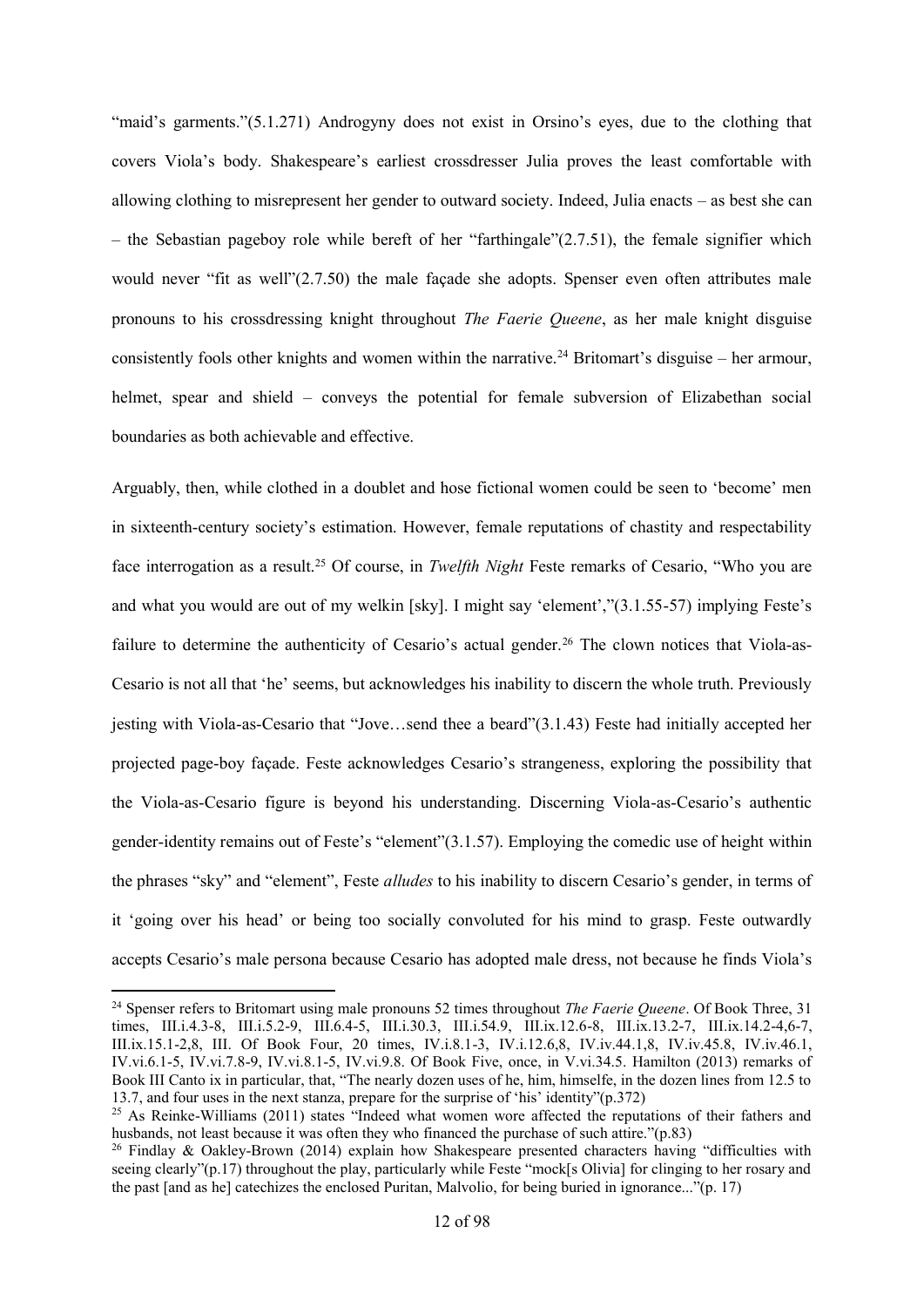performance believable. Viola's reputation as a chaste, respectable woman of high status could have been at risk during this moment of confusion, but Shakespeare presents Feste's lack of understanding as an allusion to Elizabethan society's own acceptance of crossdressers' strangeness. The threat has been contained.

The women often exhibit a fascination or obsession with expressing believable male potency while disguised. They often consider adopting combatant demeanours and wearing weaponry to convince others of their maleness. Most significantly Spenser's crossdressing knight Britomart carries her enchanted "dreadful speare and shield"(III.iii.53.4), while Shakespeare's Rosalind pictures herself bearing a "curtle-axe"(1.3.114) and "boar spear"(1.3.115) and Portia her "dagger"(3.4.65). The final section of this thesis addresses this theme of persuasiveness in carrying combatant weaponry in more detail. The crossdressing women who choose not to incorporate weapons in their disguises, opt to pose as prepubescent boys. Viola argues that her ability to sing would entertain the duke, while Julia diverts any conversation away from actually wearing male clothing such as "breeches"(2.7.49) or "a codpiece"(2.7.53), declaring such practices "ill-favoured"(2.7.54), and therefore the woman's mission to secure her lover's favour.

Julia struggles to play her pageboy part as convincingly as other crossdressers do. In 2.4 of *As You Like It*, despite her weary state from travelling, Rosalind declares that "a doublet and hose ought to show itself courageous to a petticoat."(2.4.6-7) While disguised, Rosalind judges any expression of her internal female emotions a "disgrace [to the] man's apparel"(2.4.4-5) that she wears. The personification of the doublet and hose and petticoat in Rosalind's speech implies that Shakespeare presents the crossdresser's "courage"(2.4.7) as drawn from the clothing itself, and by extension the social construct it is part of.<sup>27</sup> The following line "Therefore courage, good Aliena" $(2.4.7-8)$  clearly references the gendered disguises that each woman adopted, in Rosalind's calling Celia by her alias' name Aliena. Rosalind-as-Ganymede reinforces the social paradigm of her 'stronger' identity, embodied in male 'the doublet and hose', by providing emotional support and encouragement to the

<sup>&</sup>lt;sup>27</sup> Grinnell (1996) notes this concept of a crossdresser drawing masculine traits from external clothing too. He argued that, even by this early point in the play, Shakespeare presents how "Rosalind has been changed by her clothing to the point that she adopts the masculine position in her relationship with her Cousin Celia [...] as if the clothing were the operative part of Rosalind's identity."(p. 171-2)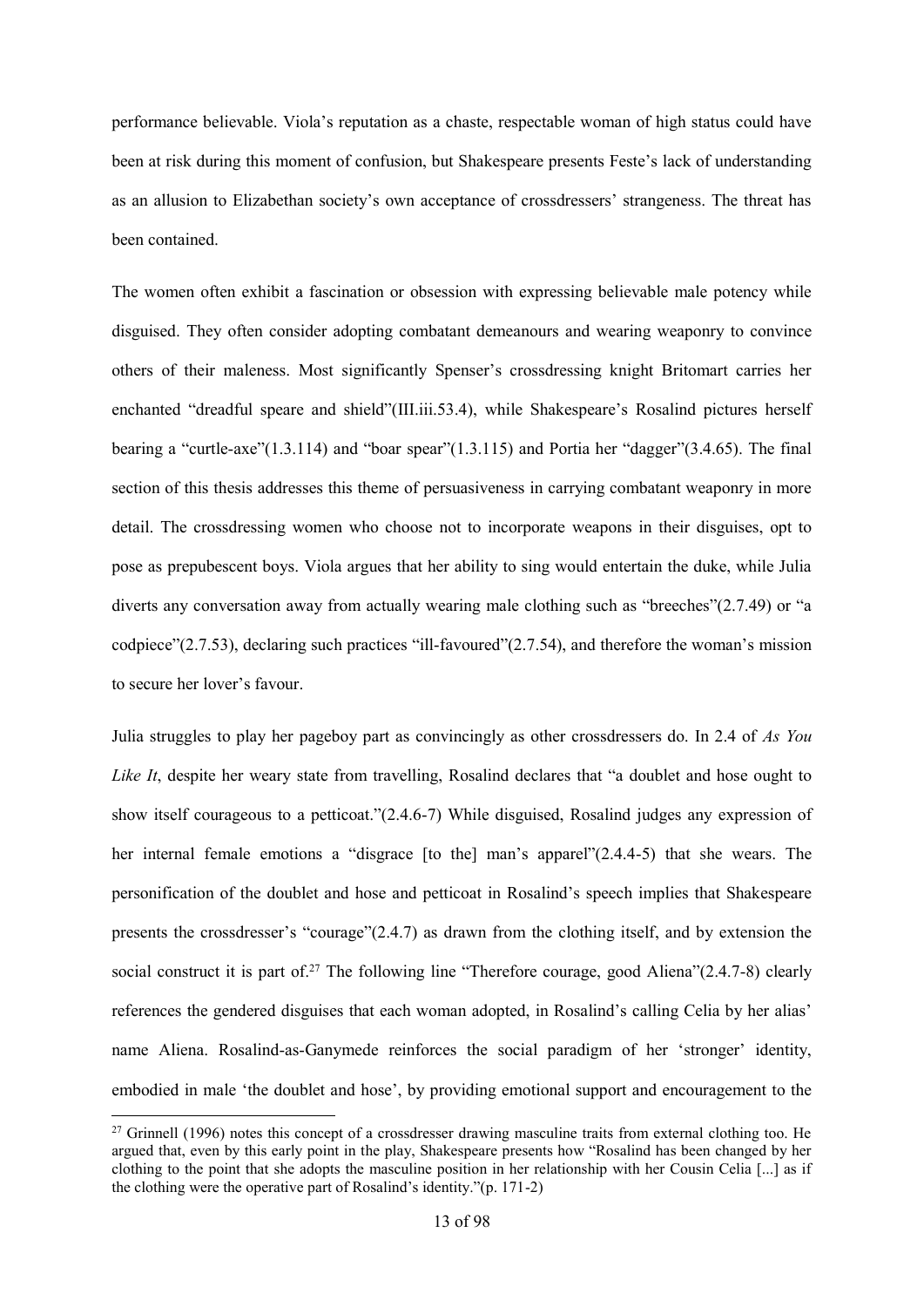"weaker"(2.4.5) ailing one, embodied in 'the petticoat'. Rosalind acknowledges that for her Ganymede disguise to remain persuasive, she must act male while wearing male attire.

Moments when authentic emotions dictate a crossdressing woman's reactions to her immediate environment – despite the masculine guise that she wears – are important to note in this study. As Davies (1989) suggested, "dressed in male garb, the women display some difficulty maintaining the masculine disguise to the exclusion of their own feminine inclinations."(p. 172) In 4.2 of *Two Gentlemen*, Julia-as-Sebastian's guide, named Host, notices the pageboy's dislike for Proteus' love song to Silvia, "How now, are you sadder than you were before? How do you man? The music likes you not?"(4.2.53-54), as the girl fails to conceal her pain. Julia's facial features, though taken for male, reveal her female jealousy and grief during Proteus' betrayal. The clothes cannot change her physical reaction to emotional pain. Rosalind likewise displays an inability to convince her peers of Ganymede's unquestionable masculinity, physically fainting when Oliver produces Orlando's bloodied napkin. Oliver suspiciously questions, "You a man? You lack a man's heart."(4.3.163-164) The comedic irony of Oliver's statement clearly resides in its factual accuracy, both for the fictional character and the Elizabethan boy-actor onstage. Rosalind even immediately choses to "confess"(4.3.164) that a feminine heart beats within Ganymede's chest, rather than attempt any further deception. Viola's feminine physicality is noted by Orsino, as "all is semblative a woman's part"(1.4.32-34), and by Malvolio that 'Cesario' "speaks very shrewishly"(1.5.156). Olivia remarks in Viola-as-Cesario's absence, "Thy tongue, thy face, thy limbs, actions and spirit / Do give thee fivefold blazon,"(1.5.284-285) ironically reversing the traditional protocol for appreciative anatomisation of the female body by men. Further ironic is that Olivia mistakenly blazons a female body, as Viola fails to omit her own femininity from the Cesario performance, making the scene homoerotic rather than a simple inversion of a woman blazoning a man's body. Evidently Viola's feminine emotions and physical bearing could not be concealed consistently beneath her male disguise, or prevent a social reaction from infusing the moment with distinctly transgressive homoerotic timbre. Often, actions betray female identities within Shakespearean comedies, as the essence of a female identity remains within each crossdresser depicted. Rosalind is guilty of fainting in response to Orlando's bloodied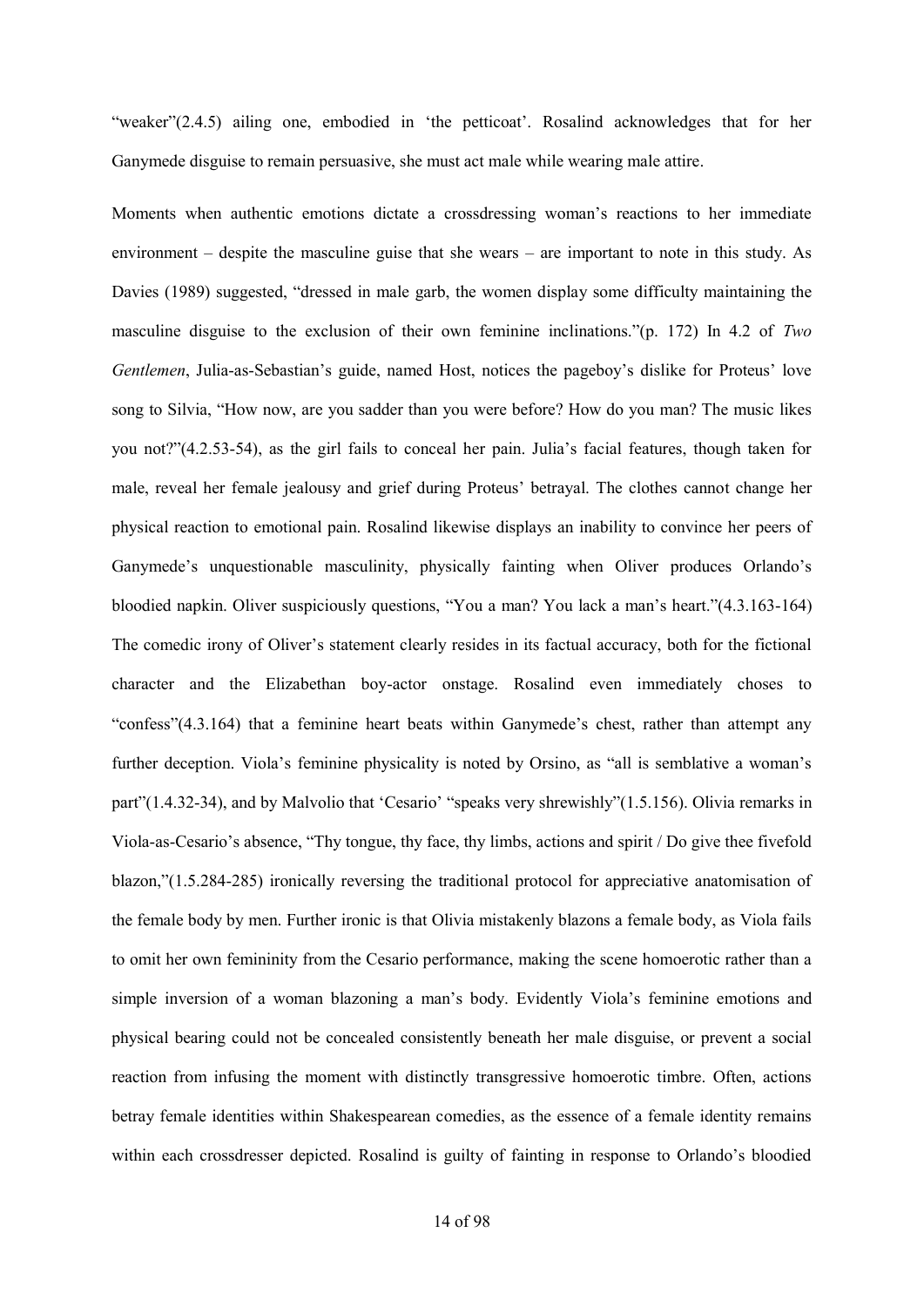napkin in 4.3. Viola is almost outsmarted by the play's fool Feste in 3.1. Julia and Silvia share a moment in 4.4.136-137 where Julia's presence is almost discovered as the crossdresser's direct verbal gratitude to Silvia not accepting her ring from Proteus, incites the rival's question "What sayest thou?"(4.4.137) Persuasiveness in performance proves challenging to achieve for most of Shakespeare's crossdressing women.

Portia appears to be the only Shakespearean crossdresser capable of maintaining a poker face. During the court scene, Portia's disapproval of her husband's pronouncement to Antonio "my wife and all the world / Are not with me esteemed above thy life"(4.1.280-281) is made aloud, not as an aside. Her highly effective lawyer disguise allows her to talk of herself in the third person. This amplifies Portia's moral authority – and the comedic irony – within the scene; both responding as a lawyer and Bassanio's wife, she voices her disapproval impulsively, without reservation, and in earshot of the entire audience both 'at court' and onstage. Yet, in commenting from the perspective of a third party onlooker to Bassanio's words, Portia conveys her capacity for executing a male role *rather* than her own. She declares, "Your wife would give you little thanks for that / If she were by to hear you offer it"(4.1.284-285). Despite the layers of performance attributed to the scene, the fact that any woman would disapprove of Bassanio's words destabilises all pretence of the male-dominated court scene, and, by extension, the Elizabethan theatre. Shakespeare constructs a dominant female perspective using Portia's crossdressing disguise, allowing her to refute Bassanio with true emotional clarity, in reaction to her husband's words, unhindered by her previous position of feminine inferiority. Male authority and privilege is rendered answerable to female emotion while Portia-as-Balthazar responds to Bassanio's declaration. Furthermore, Portia's use of "if"(4.1.285) demonstrates her resolution temporarily to forgive Bassanio's statement, highlighting her decision to exercise her emotionally 'political' advantage over him when, or 'if', she chooses. The crossdresser's disguise thus proves a destabilising tool capable of endowing suppressed female entities with the quality of a protagonist's authority usually reserved for men alone. Playwrights used this tool perhaps because of its potential to threaten Elizabethan patriarchy, as crossdressing plots had been popular in Italy, where carnivalesque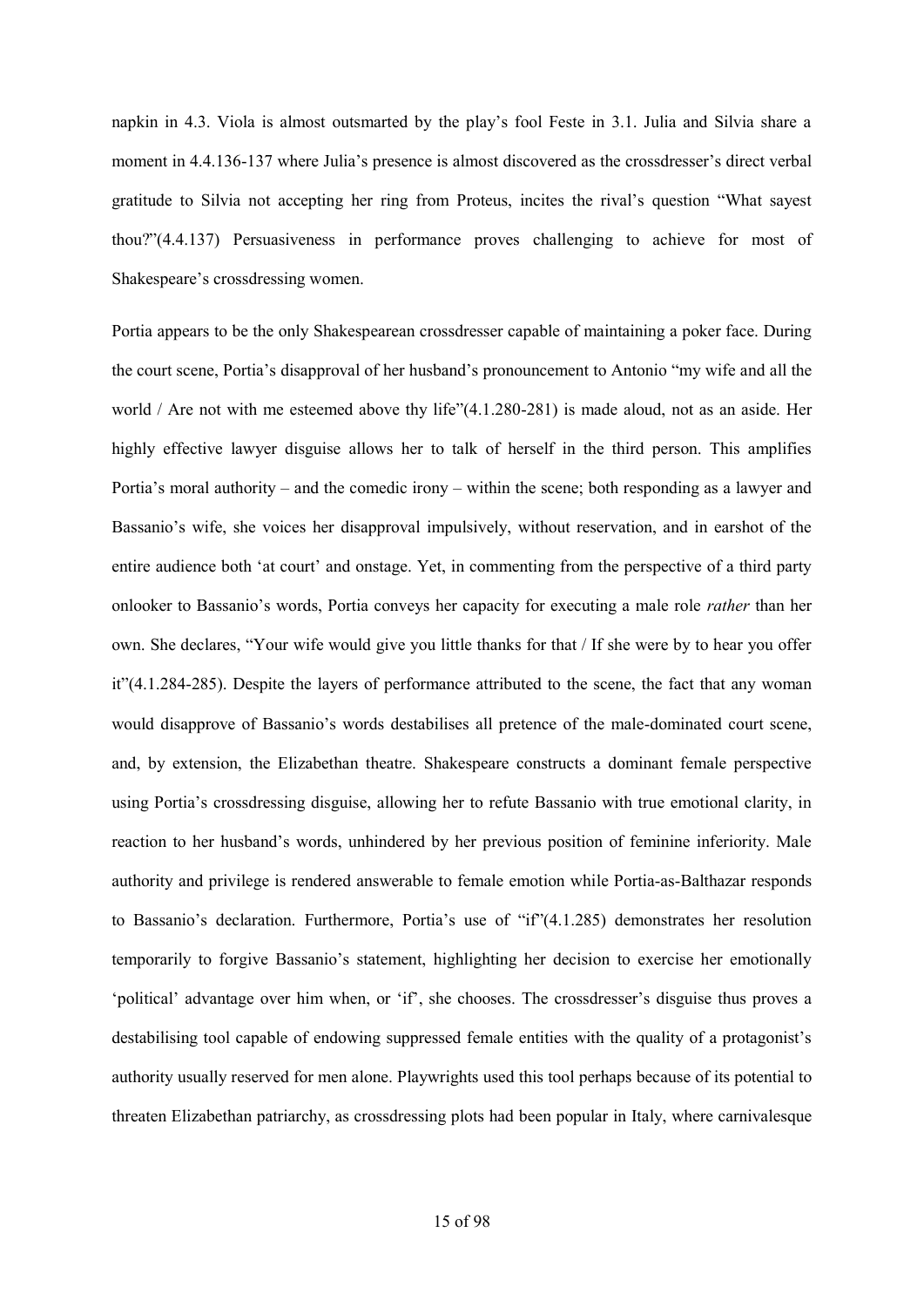and politically charged satirical works were prominent.<sup>28</sup> The highly comical final scene of *The Merchant* is noteworthy as the undisguised women make fools of their men yet still relinquish the upper hand by the play's resolution. Audiences cannot ignore that the fictional women have gained such memorable advantages over their male superiors by persuasively crossdressing. A message emerges in *The Merchant of Venice*, that to underestimate a woman's resourcefulness and sense of self-autonomy is a miscalculation indeed, particularly while a rich education, several ensembles of clothing and unsupervised time are at their disposal.

Within *The Faerie Queene*, Spenser's message appears to differ. Britomart proves capable of unwavering deception while disguised. She accomplishes this by wearing a full-face helmet with her knightly attire, thereby concealing not only her body parts, but also, critically, her facial expressions. Of course, Britomart's face is concealed twice: from other fictional characters in the landscape of the poem, and from the actual readers of Spenser's poem. Unlike Shakespeare's fictional women, whose faces are obscured behind the youthful faces of boy-actors' performance of femininity onstage, Spenser envisages Britomart using her disguise to hide emotional reactions from those she converses with, until she decides how a male knight would respond. Cavanagh (1994) argues that disguise endangers the reputation of honest female beauty and chastity as concept altogether, as "countless images of women throughout *The Faerie Queene* reflect a nervousness about potential female dissembling; an apparent belief in the difficulty of distinguishing between 'good' and 'evil' women."(p. 29) The countless disguises, and numerous physical illusions, that both 'good' and 'evil' female characterizations adopt throughout the epic poem, regularly challenge the dependability upon the figure of ideal womanliness. Characters such as Duessa, Ate, and False Florimell (Snowy Florimell) dirty an ideal image of virtuous womanhood in deceiving others, which is expected of characteristically false individuals. Yet similarly, the inherently 'virtuous' female characters Una and

<sup>&</sup>lt;sup>28</sup> Laroque (2011) notes that "It is interesting and significant that, in some of the plays he wrote between 1592 and 1606, Shakespeare's representation of Italy and performance of scenes borrowed from Italian popular drama should include carnivalesque elements with masques, torches, fifes and drums, cross-dressing as well as more subversive aspects such as those concerned with sexuality and satire."(p. 180) However, important to remember is the fact that Smith (1992) also stated that "Provocative as their speeches may be, Shakespeare's Julia, Portia, Rosalind and Viola can hardly speak for the more than seventy-five female pages, in scripts by nearly forty different playwrights, who appears on the Elizabethan, Jacobean and Caroline stage."(p. 137)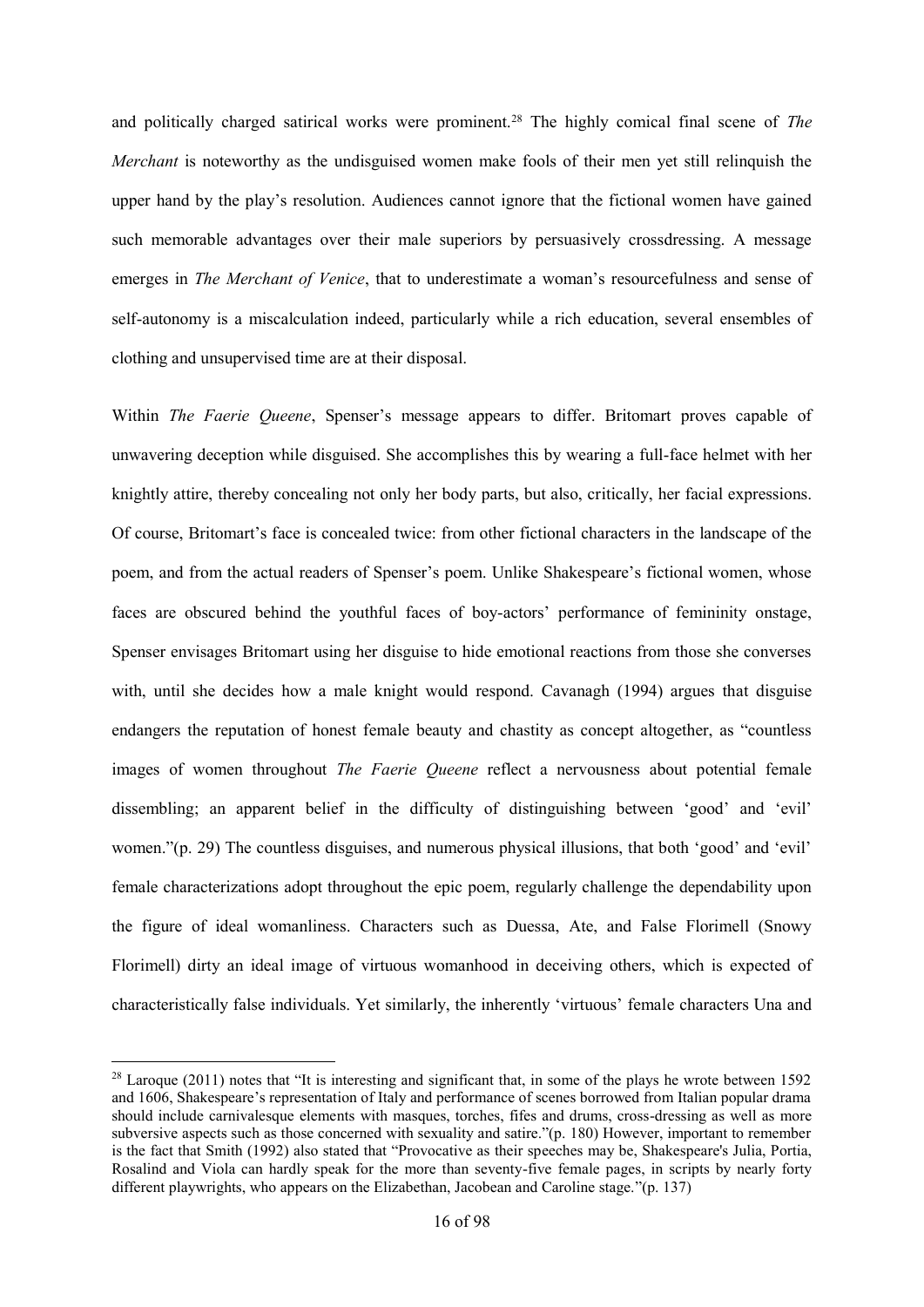Britomart also camouflage their bodies, ensuring that an infallible 'ideal woman' figure can never be achieved within the poem.<sup>29</sup> Britomart's armour, though devised with the best of intentions, is still evidence that virtuous women may also deceive men, and even surpass them in similar roles. Spenser redeems Britomart's deceptive attire due to its protective function, deterring "The loose encounters of lascivious of men"(2.7.40-41) as Julia argues in *The Two Gentlemen of Verona*. However, Britomart's armour simply prevents others from discerning her gender. Her armour is not just protective of her female chastity but is a manifestation of that virtue she represents. It functions exactly as it ought to – as is the case with all male knights – protecting her skin from physical penetrative wounds, and symbolising an erotic preservation of the female body from male aggression and sexual pursuit. Britomart's armour remains subversive at its core: the notion that a woman can only preserve her chastity within male-dominated landscapes by deceiving men tarnishes the capacity for a virtuous reputation within Spenser's epic. Anderson (2009) notes Spenser's differentiation between Britomart's armour and other knights':

> Britomart's armour has been a queen's from the start [but] has never explicitly received the descriptor "mayle" (or male), a recurrent Spenserian pun applied to other knights." (p. 90)

Britomart's deceptive armour is clearly situated in opposition to other knights' within the epic. Spenser's special treatment of the Knight of Chastity – who hides behind a guise of maleness to protect her femaleness – is owed to two concepts. Firstly, Spenser alludes to Britomart's sovereign heritage in the rhyming lines "Be thou faire Britomart, whose prayse I wryte, [...] O soueraine Queene, whose prayse I would endyte,"(III.ii.3.2-4), relating her to "the queen [Elizabeth I] she partially figures"(Cavanagh, 1994, p. 140). Secondly, Britomart is the only woman who purposefully disguises her female form to ensure her desired personal destiny, but who "demonstrates that female virtue becomes more palatable when it is personified by a manly woman, particularly one who honours the constrictions limiting her 'place' as female."(Cavanagh, 1994, p. 139) Spenser

 $^{29}$  Spenser consistently pictures Una as wearing a distinctly feminine signifier of the facial veil, while Britomart armours her entire body with the male dress of a knight. Both coverings are supposed to preserve feminine chastity, but are deceptive in nature. Both women are deceptive in their self-presentations, placing their virtuous reputations in jeopardy.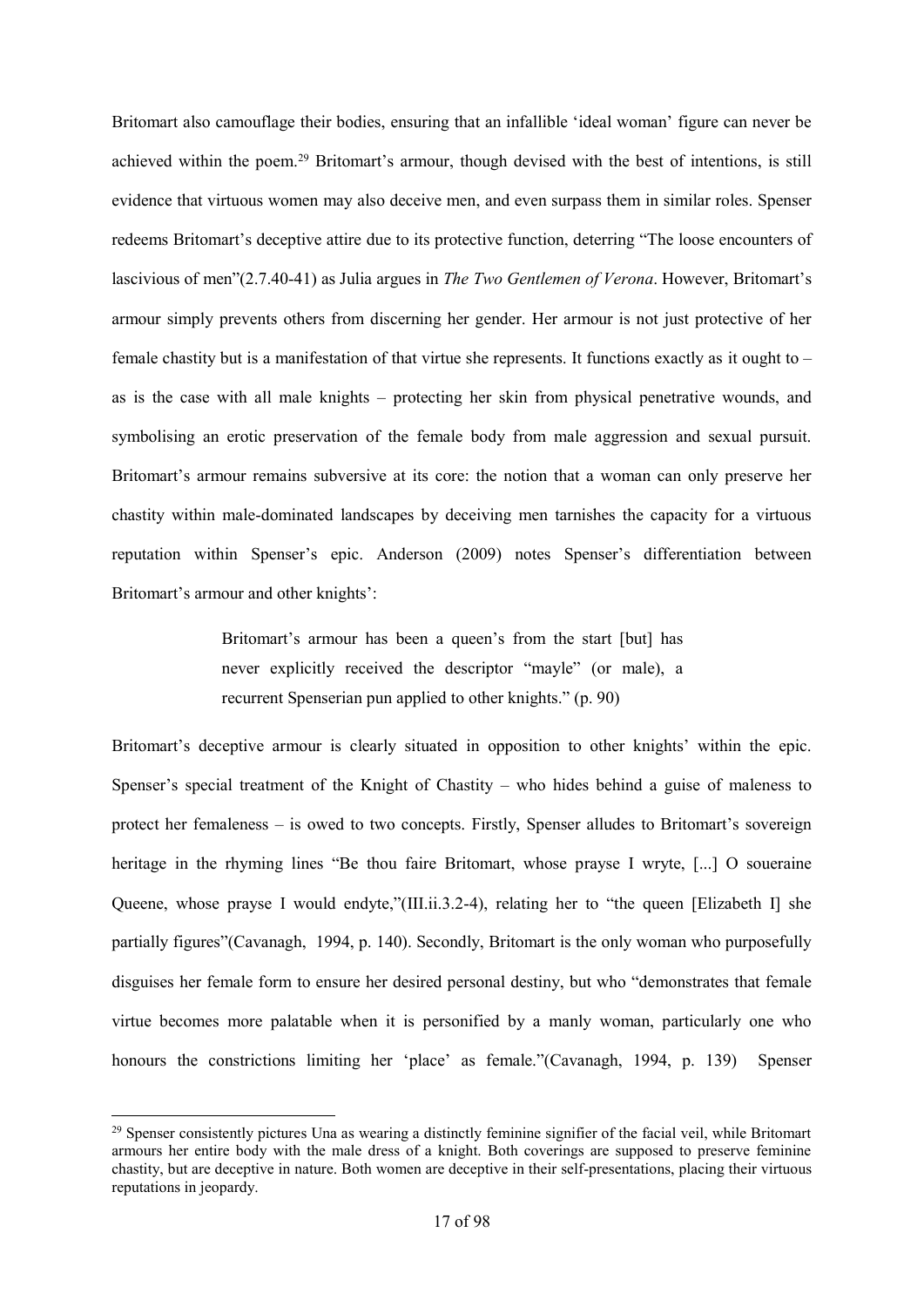intrinsically links Britomart's identity to her armour, certainly, but not in a gendered "mayle" sense, as Anderson notes. Instead, her armour and identity link through its protective function of insurance: that she may remain sexually chaste by becoming hypothetically "male". She performs the role of a knight, but does not naturally think as a male knight, as is notable in her very first combat encounter after donning her disguise. Unlike Marinell, Britomart fights defensively, battling him only after she has been attacked, as "With hasty gallop towards her did ryde; / Her dolour [lamentation] soone she ceast, [...] Her former sorrow into sudden wrath."(III.iv.12.3-6) Britomart had been languishing in her emotional state of helplessness prior to Marinell's unprovoked attack, and battled him in angry selfpreservation, continuing directly "forward"(III.iv.18.2) in her journey to find Artegall afterwards. Spenser depicts Britomart's "mist of griefe dissolu'ed [dissolving] ... into vengeance powre"(III.iv.13.9) after being attacked by Marinell. Spenser's crossdresser does not plan active subversion of the patriarchal structure that she functions within during her very first combat encounter, as, after having successfully defended herself, she immediately flees the scene.

Other characters certainly perceive Britomart as thinking like a male knight, but this can be better accredited to her male disguise deceiving outer society rather than the female knight's inclination for battle without sufficient cause. Malecasta mistakes Britomart for a male knight in III.i, not through any actions of Britomart's but in reaction to her male attire. Similarly, in Book V, Dolon mistakes Britomart for Atregall because she wears his armour. Perhaps the major evidence countering this argument is Britomart's participation in Satyrane's tourney during IV.iv and her decision to refrain from divulging her true gender to Amoret in IV.i.7, to maintain her protective charade. However, even whilst considering those instances described, Britomart is always mistaken for a male knight due to her armour, which in itself emits a codified message to every other occupant within Spenser's fictional landscape. Other characters perceive her as male by her clothing, which allows her to occupy two separate subject positions during a single moment and from within the same physical space. She is nevertheless a female princess who travels in the guise of a male knight, to serve her heterosexual and traditionally accepted ambitions: to be chaste and to secure her prearranged marriage to a suitable and worthy spouse. She is deceitful only as far as other characters accept her protective outward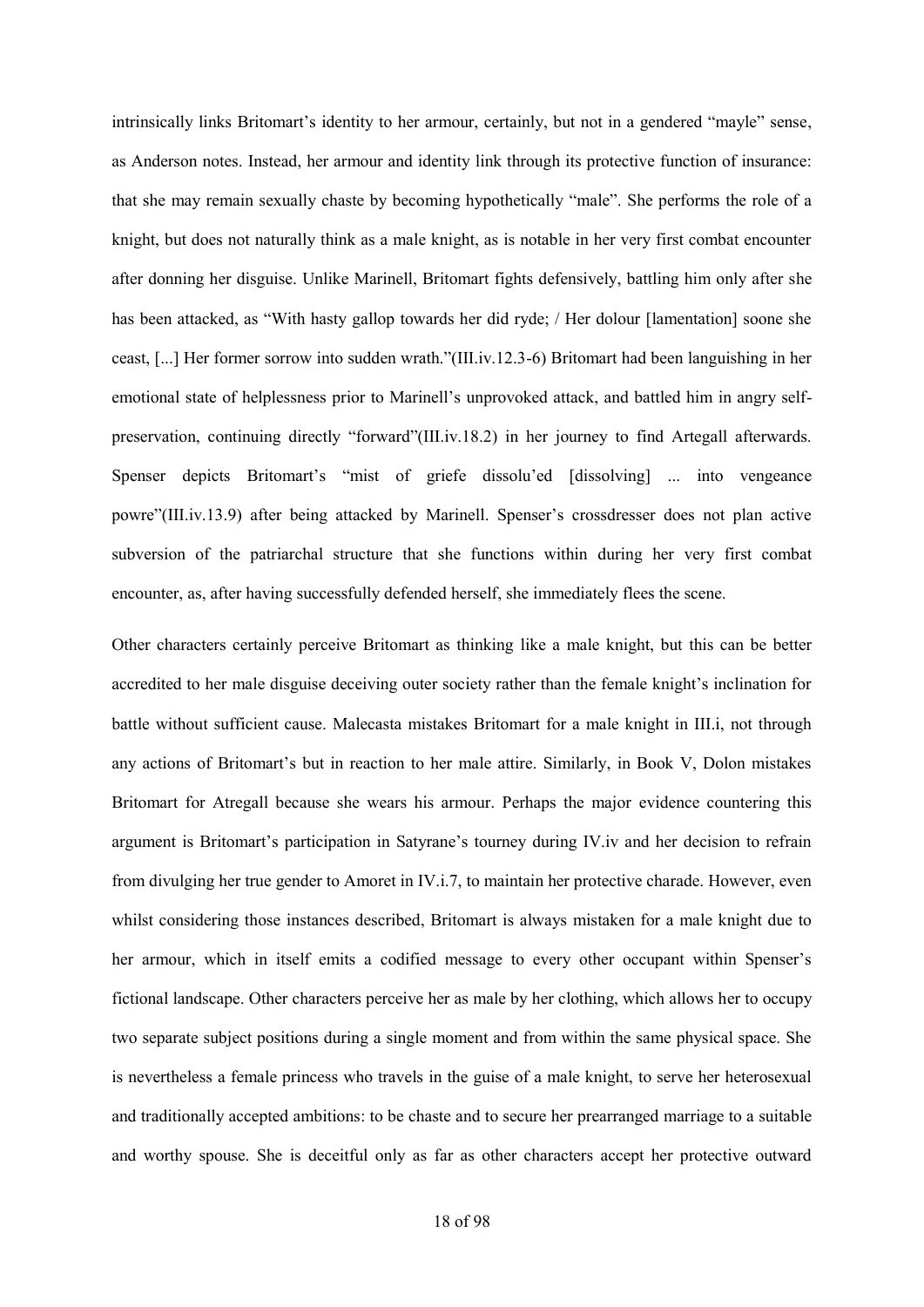semblance on its face value. Internally, she virtuously remains true to her original and 'natural' female identity.

As discussed above, crossdressing disguises function to conceal female bodies. They allow women to simulate masculinity, as far as they dare, to achieve their personal objectives while wearing whatever version of armour they deem fit, whether a pageboy's attire, a lawyer's gown, or a knight's armour. In doing so, they often find themselves occupying both male and female subject positions at once, as outlined by the following discussion. However, some of these fictional women fail to fully conceal their inner, often more authentic, emotions in crossdressing alone. The most successful dissemblers – notably, Portia and Britomart – manage to either execute a male disguise persuasively despite any 'feminine' sentiments they might have, or relish in a newfound autonomy provided by a counterfeit male identity. Duplicity proves an exciting and dangerous attribute to explore in fictional women within sixteenth-century literature as those who display a capacity for concealing their 'feminine' emotions produce an image of gender subversion that had the potential to unsettle Elizabethan society.

Crossdressing characters often employ androgynous identities whilst disguised, because then 'they are' *and* 'are not' women once they assume the substitute identity. Early modern writers often present crossdressing women as 'she' and 'he', or s/he, simultaneously, as fictional onlookers read physical attire and simulated behaviour as essentially male despite the fact that no physical or biological alterations have occurred. However, whether or not a sense of mental androgyny has developed over the course of a crossdressing experience remains contestable within each example examined here, proving a useful idea to track. Shakespeare's Julia and Jessica – and to some extent Spenser's Britomart – associate their disguises with shame, viewing their actions as a misrepresentation of identity. Contrastingly, Rosalind, Portia, Nerissa and Viola – though experiencing unanticipated confusions throughout their male performances – clearly enjoy the concept of a dissembling identity and at times delight in the experiences that masculine attire grants them. Yet, the very nature of crossdressing disguise means that without the help of asides, soliloquies and the authority of an overarching narrative voice, audiences remain uncertain as to whether fictional crossdressing women privately wish to retain the male privileges, that God denied them at birth, after they have relinquished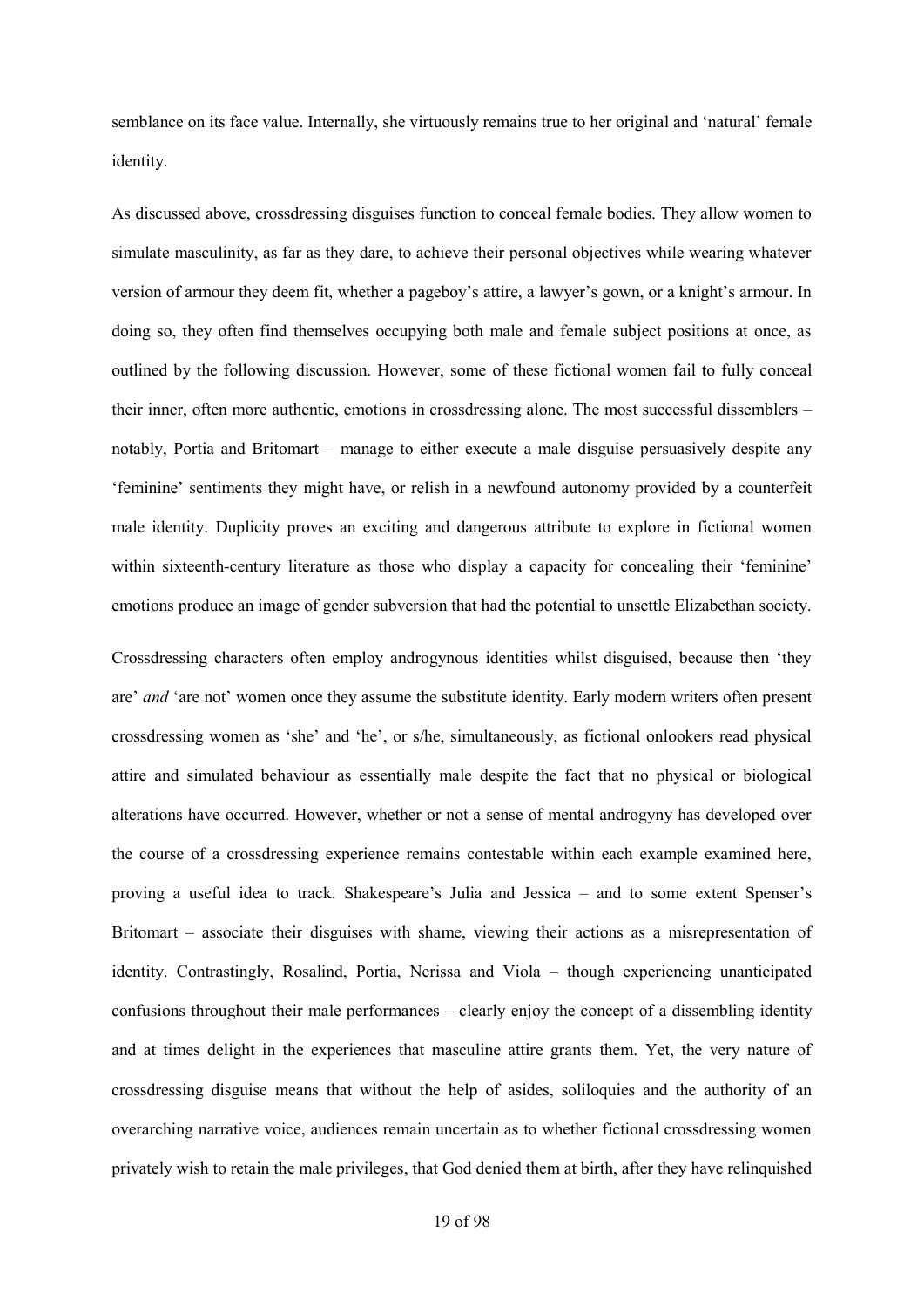their 'unnatural' positions of authority. Patriarchy is restored as the ruling societal system when women hand back their breeches. Nonetheless, despite their united silence at the resolution of every play, each Shakespearian crossdresser remains threatening to the Elizabethan patriarchal structure. Their initial intentions to "usurp"(5.1.246) male authority by dressing as, and deceiving, men is still problematic, particularly when we consider Viola who exits the *Twelfth Night* stage still dressed in her male costume. Clearly, Shakespeare refuses to conclude *Twelfth Night* with Viola – the potential threat to the established gender structure – safely contained. The "reassurance" that Sinfield (2006) suggests most early modern playwrights attempted to provide by their ultimate containment of divergent agents within the plots, "by inviting the audience in on the joke at the beginning, or by ensuring that everyone is restored to their proper gender by the end of the play,"(p. 121) is ultimately unachievable in this case. Only the nature of the carnivalesque and *Twelfth Night's* comedic genre prevents Shakespeare from being branded a truly digressive playwright in his characterisation of Viola. The crossdresser can leave the stage still attired in male pageboy clothing because s/he has agreed to return to her "maid's garments"(5.1.217) and given that the nature of carnivalesque allows for breaches of social constructions, the festival production of *Twelfth Night* has not yet concluded.<sup>30</sup>

During the sixteenth-century, England's female ruler, who remained unmarried until her death, thrust androgyny, as a concept, into the public imagination. Early modern society understood that "a Renaissance king [was] a hybrid creature, at once a being, a body, and also an image of absolute power."(Lorenz, 2013, p. 6) Elizabeth complicated this established image of sovereignty, as she was a "creature" who lacked a king's necessary biology while also claimed sovereign rights to rule through her paternal bloodline. Her sister Mary I also did this, to win the throne from Lady Jane Grey in 1553.<sup>31</sup> Both sisters believed that their authority derived purely from their father's authority,

<sup>30</sup> As Elam (2008) suggests that Shakespeare seems to have envisaged *Twelfth Night* not simply to act "as a synonym of carnivalesque revelry"(p. 18) but with "the revels associated in early modern England with the last day of the Christmas season"(p. 18) distinctly in mind. The 'world turned upside down' where social rules and boundaries are inversed temporarily, make the resolution of the play appear more acceptable, then. Especially given that the play was reputedly performed on the very last day of the Christmas seasonal of twelfth night, thus acting as a precursor to the evening's inverted social norms for the final night of the Christian festival celebrations.

 $31$  Kewes (2017) affirms, "Mary herself had initially asserted her right according to the terms of her father's last succession statute and will. That was the tenor of what she had said to her entourage when proclaiming herself queen in Kenninghall on 9 July, and of the letters she had dispatched on the same day to the defunct Edwardian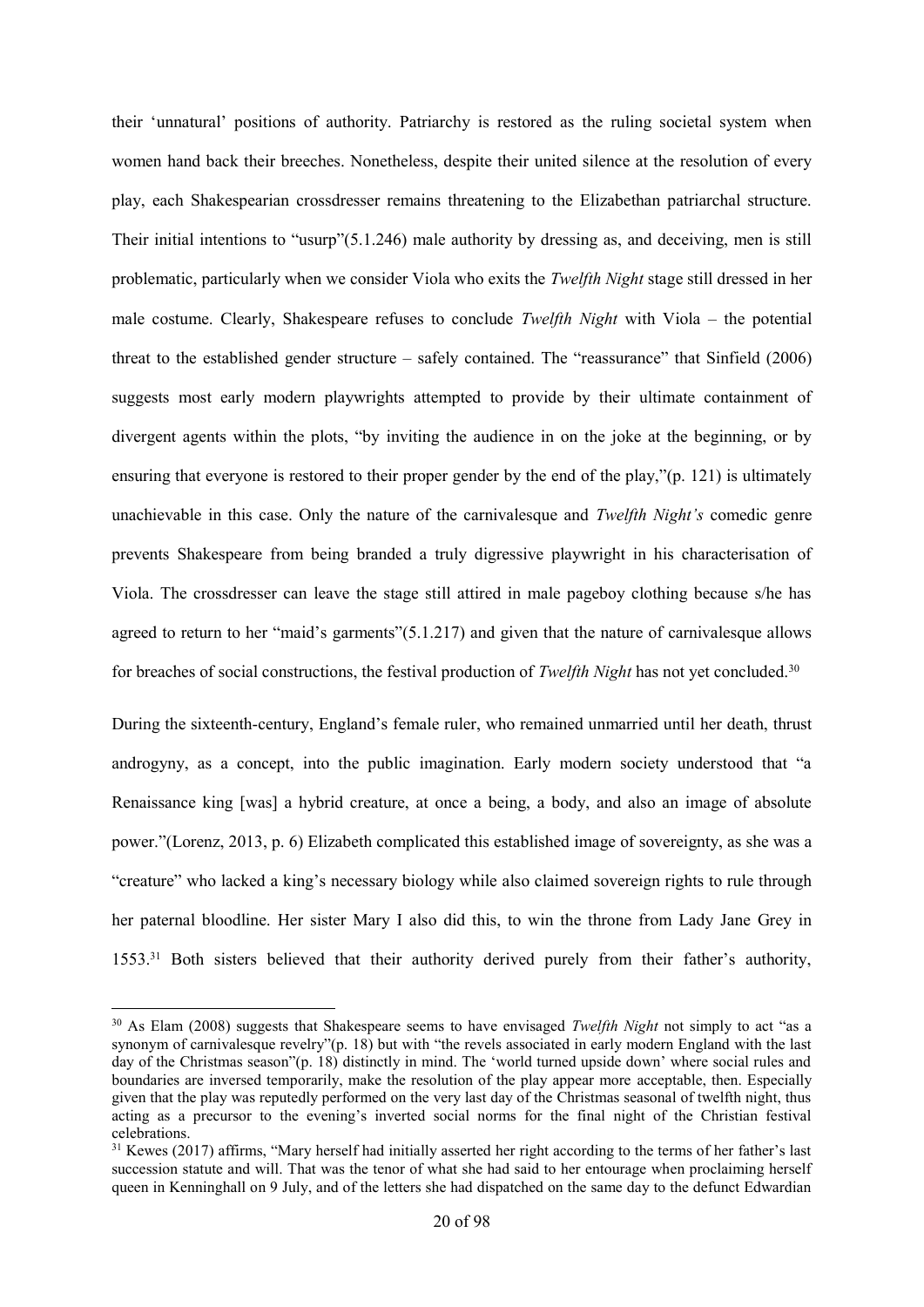disregarding their half-brother Edward VI's will in 1553, to claim that they were worthy candidates for the succession of the English throne.<sup>32</sup> However, Hackett (1995) asserts that, "especially after it became clear that she would never marry, Elizabeth was an unprecedented and potentially disturbing figure"(p. 164) for England. Elizabeth's version of kingship proved particularly controversial to her subjects because during the latter decade of her reign the 'image of absolute power' (derived from the God-given authority that all legitimate kings possessed) was often coupled with persistent iconography that associated the queen's body with the Virgin Mary. In tandem with the 'ethereal' body of a ruler, the queen's physical body became associated with a goddess' during the 1590s.<sup>33</sup> Elizabeth's transgressive refraining from marriage, or providing a solution to the succession question, proved controversial indeed, as she opted to argue that she had married her country on her coronation day, rendering a husband was unnecessary.<sup>34</sup> Mary I had also previously utilised a similar allusion to her own coronation ring in public, using it as a symbol that "reinforced her own commitment to the country but also reminded her subjects of their obligation to her."(Duncan, 2012, p.36) Elizabeth would likely have viewed her half-sister's decision to marry Phillip II of Spain as erroneous, weakening her position of authority as the English monarch.<sup>35</sup> In later life, Elizabeth I existed as mother to England *and* the Virgin Queen, forever an impenetrable and chaste entity (one recollects her motto *semper eadem*, 'always the same'). Her ethereal nature was often alluded to in representations of her as akin to the Greek goddess of the moon and the hunt Diana (and Cynthia and Phoebe), and Spenser's Gloriana was the "static, remote icon of monarchy"(Cobb, 1990, p. 51) who

1

council, to Sir Edward Hastings and to many others. However, by 18 July when the momentum behind her accession appeared unstoppable, she issued a proclamation firmly asserting her hereditary credentials (and keeping silent about statute and will), a powerful sign of how she herself conceived of her title."

<sup>&</sup>lt;sup>32</sup> Kewes (2017) states "The events of June to July 1553 demonstrated vividly that the sisters' political fortunes were inextricably linked: the two would sink or swim together. Certainly, contemporary exclusionists saw no difference between them."

<sup>&</sup>lt;sup>33</sup> Collinson (2012) asserts that "Virtually every flattering female deity of classical and biblical mythology was pressed into service: from the Old Testament, the heroines, Judith and Deborah; from Greece and Rome and Renaissance Italy, Diana, Cynthia, and the Petrarchan mistress, the Platonically learned Laura." Cobb (1990) likewise discusses references to Elizabeth I as Cynthia, the moon-goddess (p. 226), while Lisa Hopkins (2011) argues that "both the phoenix and the moon-goddess Phoebe/Diana/Cynthia [were] favored emblems of the queen."(89)

 $34$  Levin (1994) has noted that "Camden's version of Elizabeth's 1558 speech to Parliament, where she claims to already be married to England, is often use as an example that Elizabeth from the beginning of her reign had made the decision never to marry."(p. 41)

<sup>&</sup>lt;sup>35</sup> Guy (2017) noted Elizabeth's wariness of "risking having to submit herself, and her country, to [a husband's] authority, as her half-sister had done."(p. 401)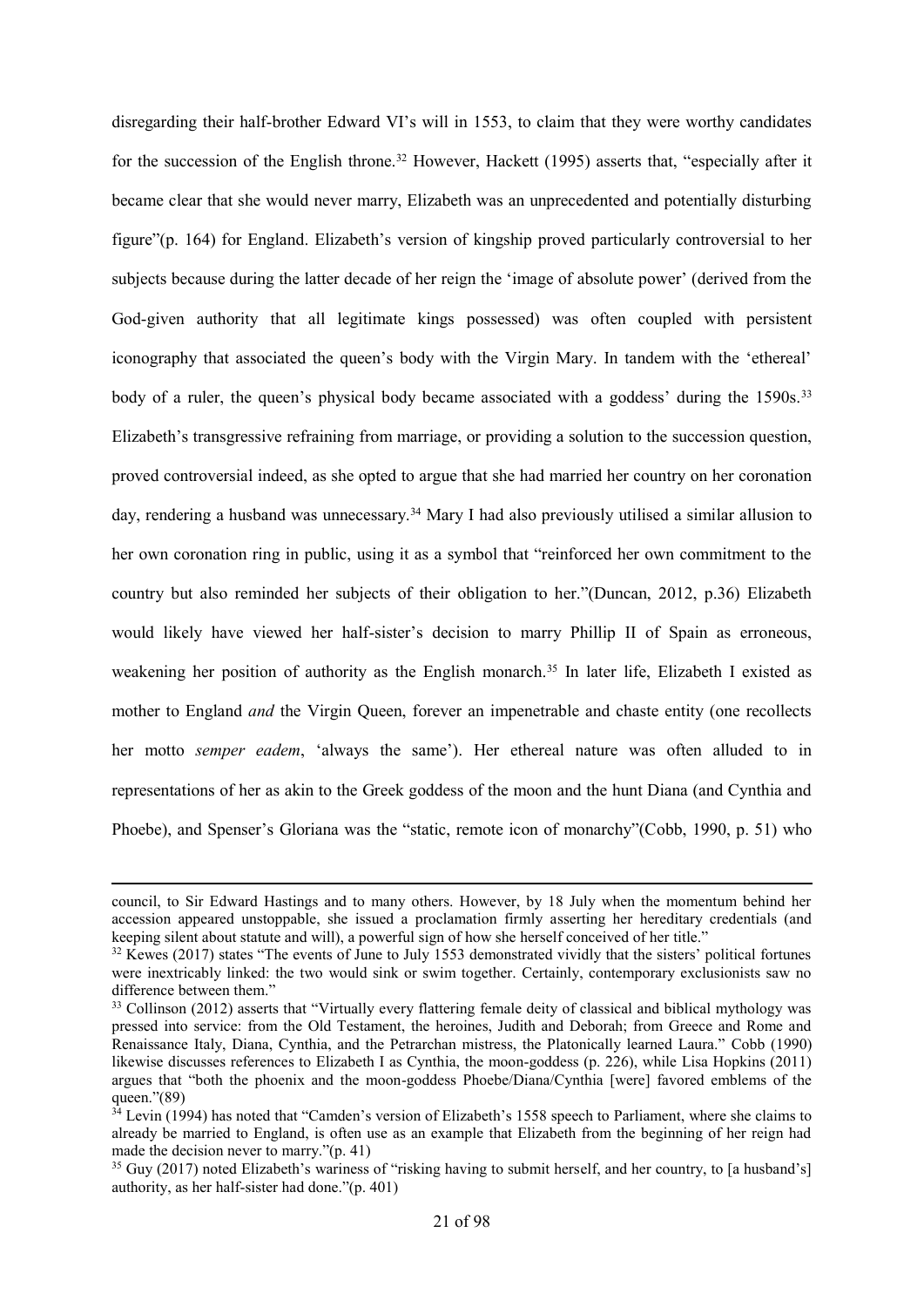dominated the epic poem despite being completely absent throughout.<sup>36</sup> Popular writers and playwrights often utilised imagery of purity, sanctity and the mask of 'eternal youth' in paintings, sonnets, plays and verse, to represent the queen's female form, projecting her into the public eye as an impenetrable and supreme sovereign. The hybrid image of Elizabeth Tudor as both king and queen, a physical and ethereal entity, both typified and glorified her power. The conjoining images of the untarnished female body and unbreakable body politic together bolstered the legend of Queen Elizabeth's enduring reign. Nevertheless, Tudor rule remained under threat from the lack of a physical, legitimate, male successor.

This concept is mirrored within early modern crossdressing texts, where female characters may easily pass for men, and occupy intrinsically male spaces or roles in society, but remain bereft of the necessary biological equipment to 'prove men'. This is most clearly recognisable when Viola berates Olivia for her decision to remain aloof from courtship and to "leave the world no copy"(1.5.235) after her death. Viola argues that Olivia must marry to bear children and create human copies of herself to pass on the beauty she possesses, just as men should pass on their strength and authority. In response, Olivia presents her capacity for duality by listing off her socially 'valuable' body parts as if they appeared in a will. Her body, she states, "shall be inventoried, and every particle and *utensil* labelled to *my* will,"(1.5.237-238, my emphasis) referencing both the perceived functionality of female "lips...eyes...neck...chin and so forth"(1.5.239-240) and that she herself would have her body itemised and reproduced in her printed will to her, "my"(1.5.238), liking. She wishes for society to remember her for her own identity, or desirable body parts, rather than for any copies that she might produce through childbirth, like Elizabeth. Shakespeare thus uses the crossdresser's subscription to traditional notions of patriarchy to warn and remind the most powerful – and independent – lady of rank in the

<sup>36</sup> Guy (2017) notes the "toxic element"(p. 402) of the famous Gloriana 'cult'. During the final years of her reign, Elizabeth "left it to her courtiers to promote the 'cult' of Gloriana by commissioning ever more flattering and iconographically abstruse portraits as small armies of labourers toiled for a month or more at a time to create Arcadian fantasies during her summer progresses."(p. 401) As such, writers would flatter but not overextend their representations of Elizabeth in their works. For example, Hopkins (2011) asserts that in *As You Like It*, Elizabeth is referenced in the "character called Phoebe, [because] the phoenix and the moon-goddess Phoebe/Diana/Cynthia [were] favored emblems of the queen."(p. 89) Similarly, Woodcock (2004) outlines the "other figures of Elizabeth in *The Faerie Queene*, such as Una, Belpheobe, Britomart and Mercilla. Rather than ever getting to see the fairy queen in person, as it were, we find that she is presented as a story or a text." $(p.108)$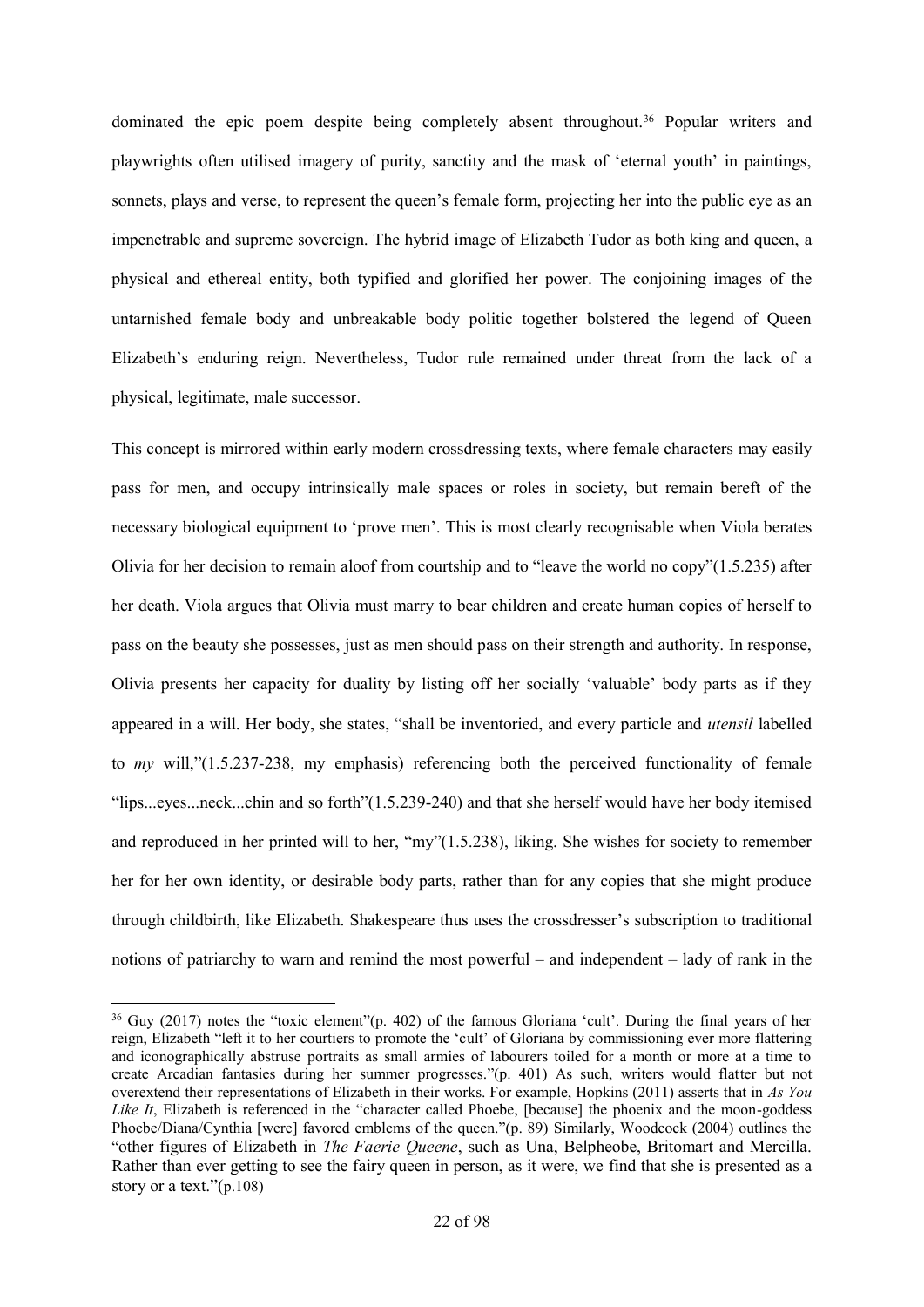play that to die "leav[ing] *the world* no copy"(1.5.235) would be scandalous and "cruel"(1.5.233) indeed. Viola even goes so far to state that the whole "world"(1.5.235) would suffer by Olivia's failure to produce children. The question arises of who is more transgressive a character in this moment: the woman who is pretending to be a man or the countess who refuses to engage herself to one? The significance of this moment in *Twelfth Night* is clearly recognisable as a commentary upon Elizabeth's own succession challenge throughout her reign.<sup>37</sup> As Guy (2017) reminds us, "The succession had presented her with a second, more practical dilemma. To assure the continuation of the dynasty, she would need an heir."(p. 401) Shakespeare comically applied Viola's crossdressing disguise in criticism of female nonconformity to patriarchal tradition. Moreover, Viola's disagreement with Olivia on the subject of the necessity of 'copies' served as a reminder to early modern audiences of Elizabeth's own once-anticipated yet non-existent male heir. The transgressive and duplicitous crossdresser scolds the countess who refuses to duplicate her identity through providing a male heir to her estate.

Similar to the ways in which Mary I, Elizabeth I and Mary Queen of Scots consistently referred to themselves as princes in speeches and letters, critics have noted the significance of the male names that crossdressing characters choose for themselves. They highlight how successful disguises were often deemed complete by the female schemers once masculine aliases had been adopted. Each of the names which these crossdressing women choose serve as metaphors for their intended façades. The women recognise that generating a truly convincing disguise requires not only a physical duality of male clothing to mask their feminine bodies, but also a more abstract duality in the form of a male pseudonym and false backstory.

<sup>&</sup>lt;sup>37</sup> Hopkins (2011) explored how "the question of the succession did not simply disappear after the death of Elizabeth."(p. 17) Contrastingly, Kewes (2017) examines the 'exclusion crisis' of 1553, where Edward VI attempted to overwrite his father's 1544 Act of Succession, noting, "had it taken effect, [Edward VI's] exclusion of Mary and Elizabeth would have spelt the end of Henry VIII's line"(p. 472) altogether. Likewise, Robison (2017) asserts that Elizabeth's "proximity to the throne put her increasingly at risk between Henry's death in 1547 and her accession in 1558,"(p. 237) while acknowledging that "Elizabeth's subjects spend her entire reign not knowing whom to expect as their next ruler."(p. 244) Guy (2017) graphically affirms, "*A Conference about the Next Succession to the Crown* was the equivalent of a stick of dynamite thrown into Elizabeth's coach,"(p. 247) as the sequel tract *News from Spain and Holland* made English "succession the hottest of hot topics. Elizabeth greeted it with undisguised horror [...] And when smuggled into London, [it] caused a run on the bookshops."(p. 248) Collinson (2012) stated, "The long-running Elizabethan succession crisis had been reactivated in the 1590s, as the sands of time were seen to be running out."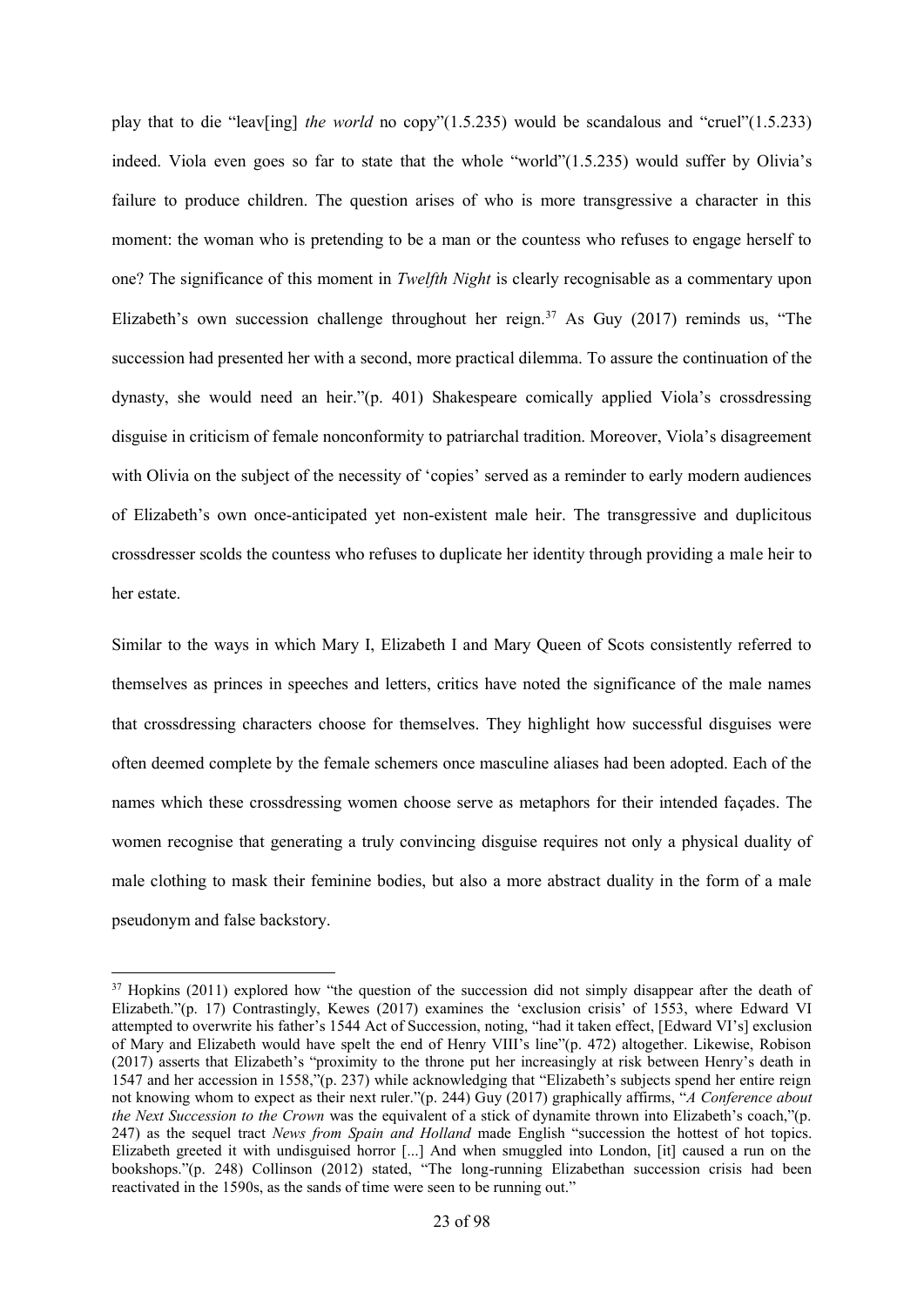Julia is called Sebastian in *The Two Gentlemen* for the first time by Proteus himself, collectively affirming the disguise success and the imprisonment that the new identity eventually represents for her. Until Proteus recognises that 'Sebastian' is actually Julia, she believes that she must perform the Sebastian role within the play, not her own. The name Sebastian embodies Julia's new sense of duality just as much as her veil of clothing does. Unsurprisingly, Julia incorporates a convincing backstory for herself during 4.4 while self-referencing more than any other point in the play. She uses the pageboy disguise as physical evidence for her semi-fictional backstory while conversing with Silvia, her rival, creating a semi-truthful memory of experience through a revelation that the Sebastian pageboy 'knows' the absent Julia, "almost as well as I do know myself."(4.4.141) Through Sebastian's backstory and the astonishing number of self-references in 4.4, Julia-as-Sebastian clearly demonstrates that her identity has been split into fractions by the disguise, as there is a past tense Julia, a present tense yet 'absent' Julia, and the physically present, yet disguised and not emotionally divested, Julia. The levels of identity created by the Julia-as-Sebastian disguise clearly generate difficulties for Julia in spite of its initial function to enable safe passage to her lover abroad.

In *Twelfth Night*, Viola envisages the Cesario disguise, so that she might privately conduct herself within a strange land while veiled by a protective male identity. She imagines Cesario as a figure modelled from her supposedly deceased twin-brother Sebastian. Viola comically reveals to countess Olivia that "what I am and what I would are as secret as maidenhead"(1.5.210) alluding to her own authentic gender concealed beneath male clothing. Olivia's failure to notice Viola's self-reference is comedic indeed, particularly when we consider that Viola had in the previous scene revealed that "myself would be his [Orsino's] wife"(1.4.42) rather than the countess she had been sent to "woo"(1.4.42). The crossdresser's gender is very well concealed from the prying, curious countess and the oblivious, self-centred duke.

Throughout 2.4, Viola-as-Sebastian makes reference to Cesario's femaleness and attraction to Orsino eight times, with increasing obviousness. These are when Viola directly informs Orsino that Cesario is in love with a person "of your favour"(2.4.25), "your complexion"(2.4.27), and "your years"(2.4.28). Then Viola employs a hypothetical reference to herself, that "some lady, as perhaps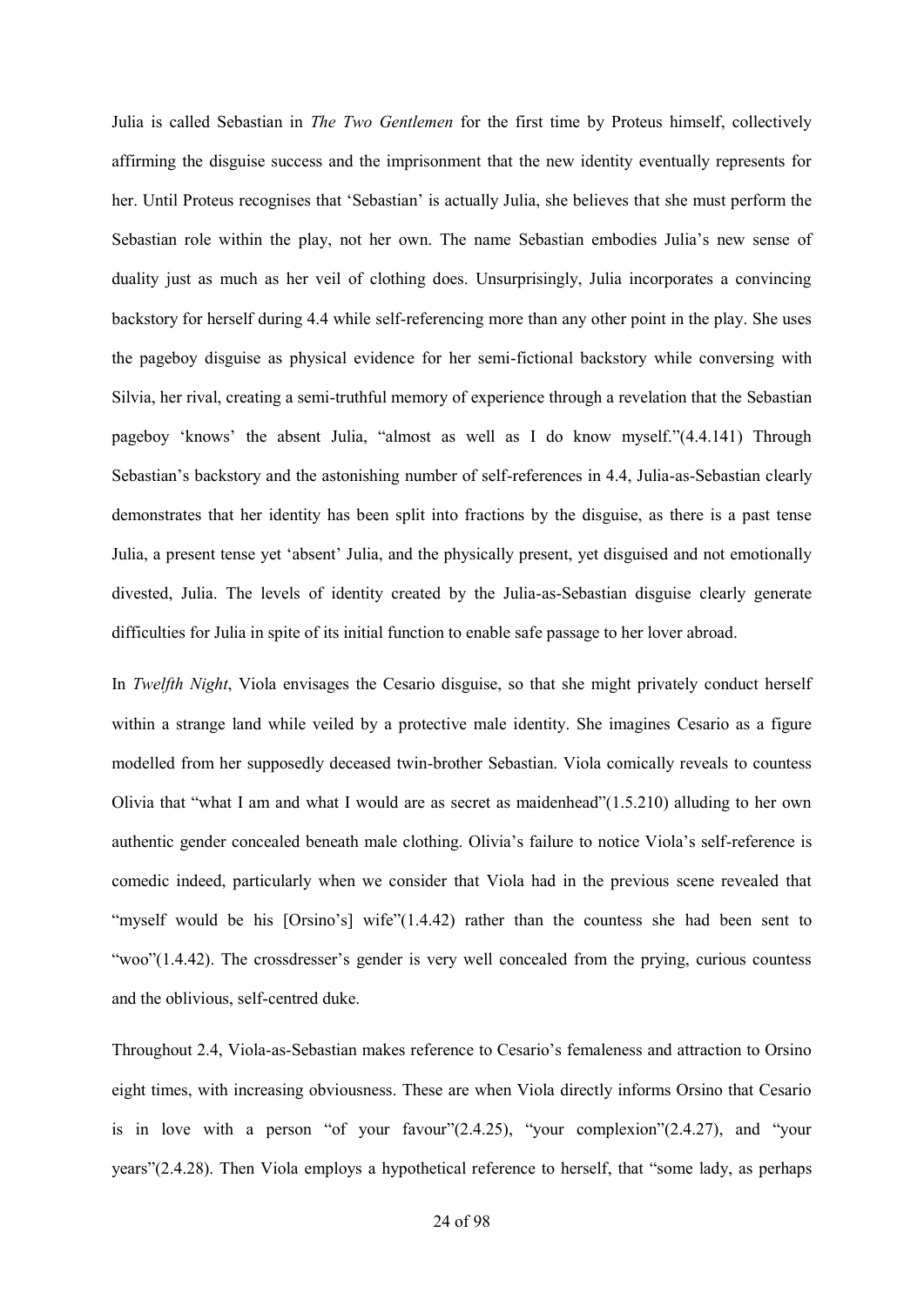there is"(2.4.89) might love Orsino. She continues to use the hypothetical past tense example of Cesario's fictional sister who, as a woman, "never told her love, / But let concealment like a worm i'th' bud / feed on her damask cheek."(2.4.110-112) Viola in this scene reflects a weariness with the effective use of crossdressing disguise and reinforces the concept that women who conceal themselves often fail to reap any immediate emotional benefits. Quite opposite, they often find that those men they love display unattractive attitudes that are emotionally painful to witness. Even when Viola attempts to refer to her own emotional attachment to the duke, defending her secret love for him, "Ay, but *I* know –"(2.4.103, my emphasis), the duke shuts such an argument down. Viola's strongest selfreferences are "I am all the daughters of my father's house / And all the brothers too,"(2.4.120-121) and "perhaps, were I a woman, / I should [love] your lordship"(2.4.108-109), but the duke fails to understand her hidden message while a male identity shrouds her feelings from discovery. Viola's self-references in *Twelfth Night* allow her, like Julia, to make honest references to her authentic female emotions and backstory while remaining protected by the guise of maleness. Nevertheless, it does nothing to resolve her newfound desire to attain a romantic relationship with Orsino. We know that it is Olivia's mistaking Viola's twin Sebastian for Cesario – and Sebastian's rash acceptance of Olivia's affection – that allows the crossdresser her freedom from the disguise created, not the disguise itself.

Portia's pseudonym Balthazar examples the transformative nature of independent and capable women, given that Portia appropriates her servant's name – Balthazar who briefly appears in 3.4 – to pass for a lawyer in Venetian court and save Antonio. The servant Balthazar leaves Belmont under Portia's orders, and a lawyer Balthazar attends Antonio's court hearing in his defence with the authority of a forged letter. With little notice, Portia is able to shift her wifely 'servant status' to a lawyer's – or proves able to temporarily commandeer Balthazar's servant identity – to steer the play's outcome toward her own personal inclinations, ousting Antonio from his position of power in Bassanio's life.<sup>38</sup> The crossdressing is certainly important for Portia to successfully evince a male

1

<sup>&</sup>lt;sup>38</sup> Newman (1987) asserts "Portia gives more than Bassanio can ever reciprocate, first to him, then to Antonio, and finally to Venice itself in her actions in the trial which allow the city to preserve both its law and its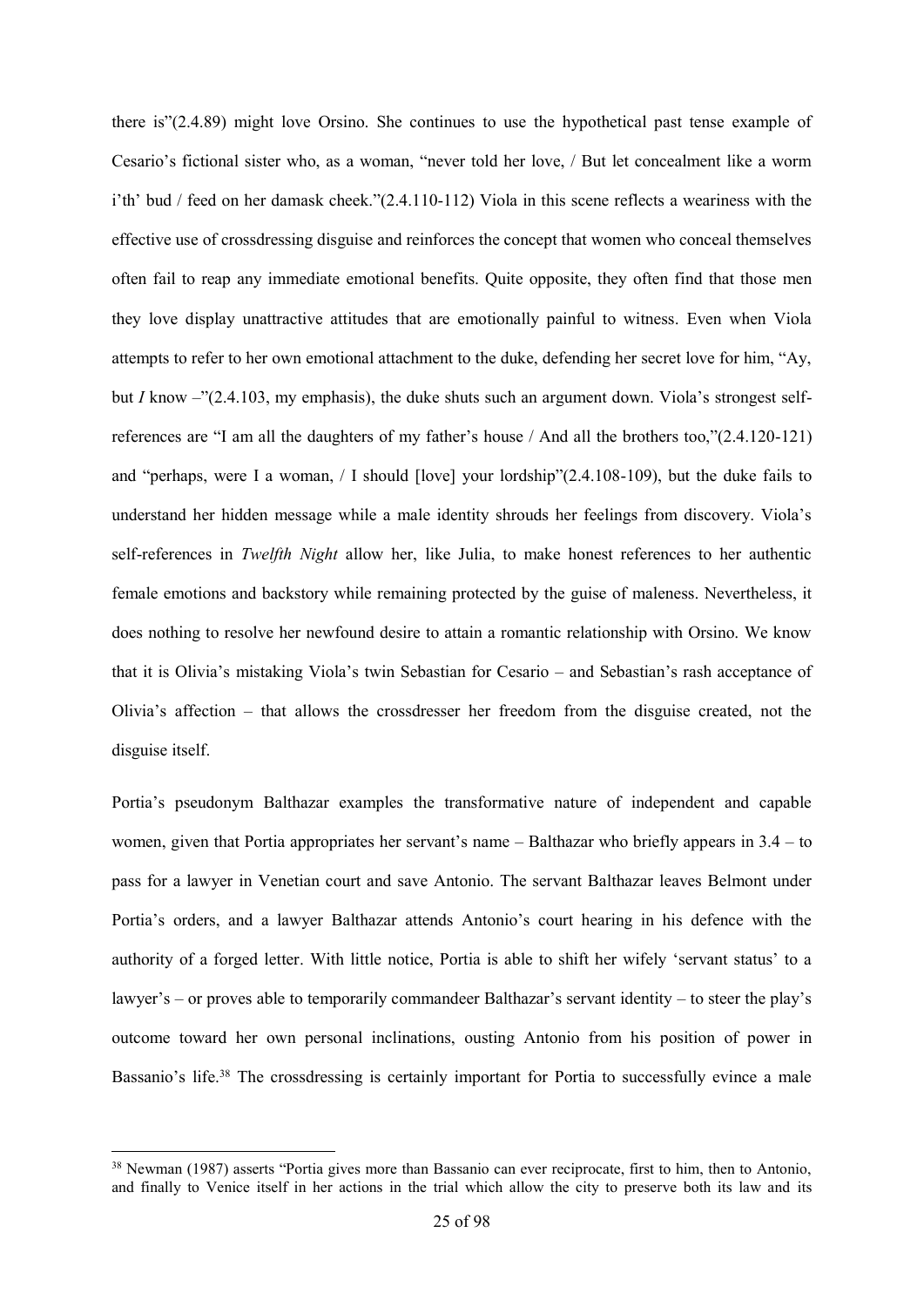identity, but the usurped name is surely significant as it supposedly maintains the gender-power balance expected within Venetian society. Portia had appropriated an image of service from her own servant in 3.4. Balthazar *serves* justice in court for the wronged Christian and is viewed as male at the time. Portia-as-Balthazar wins the trial, "delivering"(4.1.412) the accused men from the constraints of lawful punishment. She creates a feminine image of delivery, from childbirth, after having freed the men from their lawful bindings, while additionally tying them in "love and service"(4.1.410) to the lawyer Balthazar, herself, for "evermore."(4.1.410) Portia saves them in lawful and bodily terms, as a pregnant woman frees her hitherto dependent children from the confines of her womb once they are properly prepared for the world. Portia grants Antonio's rebirth by freeing him from his forfeited bond with Shylock. As such, she gains supremacy over the pair through her wisdom and their deliverance, reversing the servant-status that she had taken from her own servant Balthazar. Portia's use of crossdressing serves as evidence that women could be presented as a challenge to early modern notions of male dominance and power, as she proved a more convincing lawyer than the two men she saved within the male-dominated court landscape.

Another way of interpreting Portia's choice of name is in biblical terms, which illuminates the elevation of social and cultural status that she, as a cross-dressing heroine, attempts to assume. Unlike the biblical Balthasar who gifts baby Jesus treasure, Portia possesses treasure in the form of her father's material wealth, which she gifts to Bassanio with her ring: "This house […] I give them with this ring"(3.2.171-172). But in the court scene, Portia-as-Balthazar proves herself not just the possessor of her father's treasure, but a *protector* of treasure, saving her husband's valuable friend Antonio from death. It could be argued, by extension, that Portia attempts to protect her own treasure, symbolised by her promise ring, from being passed on to others during her deceit of Bassanio in 4.2. Yet Portia alludes to the biblical Balthasar in her chosen pseudonym, who bestowed myrrh upon Jesus – a substance associated with the anointment of kings and symbolic for death and bodily embalming during the early modern era. The gift of myrrh that the Balthasar brought Jesus could relate to Portia's gift of legal deliverance for Antonio by her settling his pound of flesh debt (a death sentence) with

1

precious Christian citizen. In giving more than can be reciprocated, Portia short-circuits the system of exchange and the male bonds it creates, winning her husband away from the arms of Antonio."(p. 26)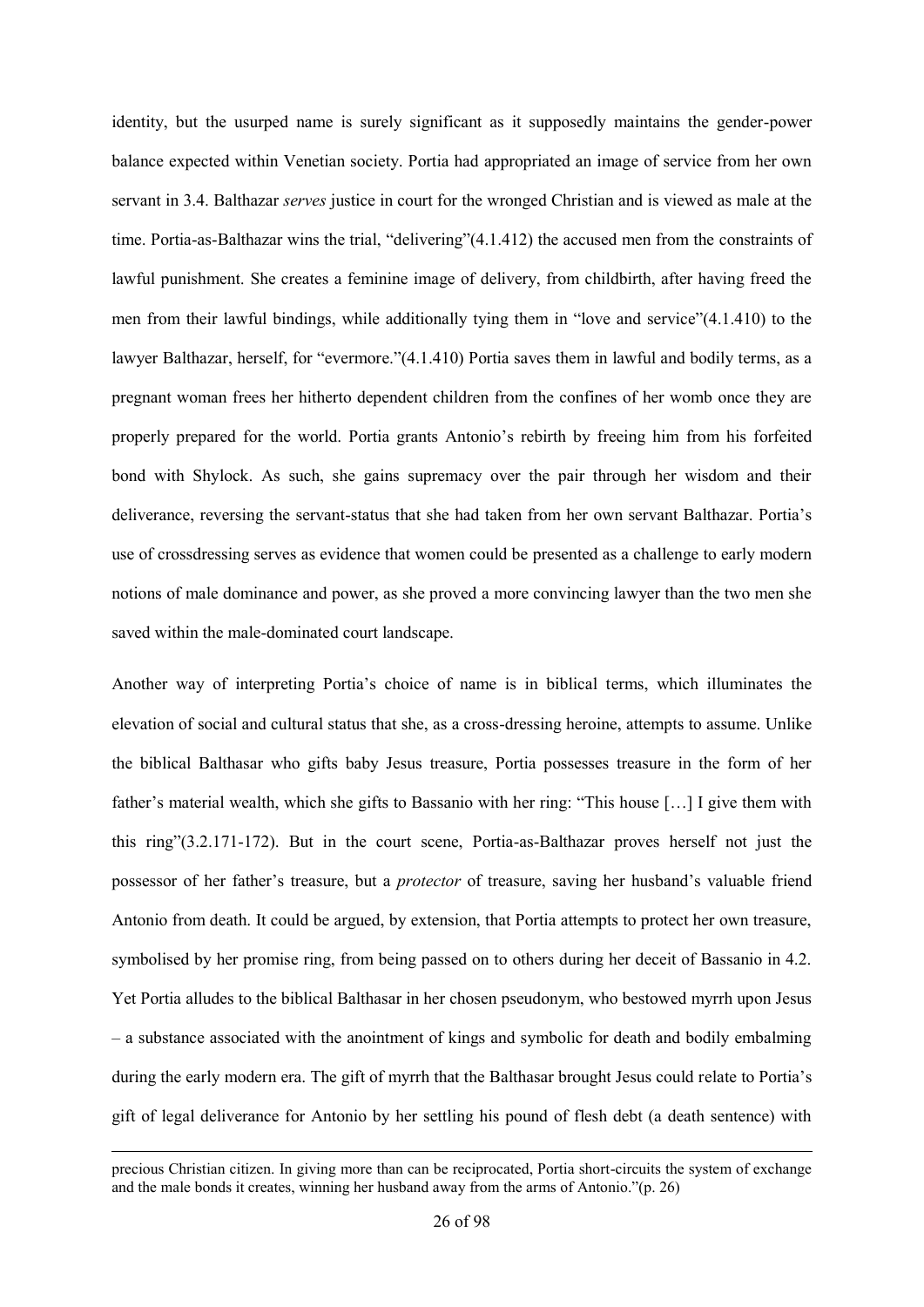Shylock. Portia-as-Balthazar preserves Antonio's life using her wisdom of legality and oaths, heightening her potential reputation to that of the wise king from the bible, in her deliverance of Antonio. The ring that Portia then asks of Bassanio in thanks for her helping Antonio bears a dual significance. Far from representing a promise of bondage between two lovers, Portia's ring comes to symbolise a potential union between man and his saviour. Bassanio allows Antonio to deliver Portia's ring to Balthazar to thank the lawyer for saving Antonio's life, similar to Saint Balthazar's paying homage to baby Jesus, man's saviour, in the Gospel of Matthew. Seen in this light, Portia becomes an immensely high-status protagonist through her crossdressing disguise. She underhandedly assumes a commanding role within the male-dominated society, saving men from themselves as the lawyer Balthazar, revealing male dominance and female submission as fabrications of patriarchal Elizabethan culture. However, she also reinforces the importance of the Elizabethan marital system by making Bassanio swear to keep her ring and then encouraging him to give it away, utilising it as a promise of fidelity in one moment and then as a means for reprimanding hi, in the other. Simultaneously 'Portia of Belmont' and 'Balthazar the lawyer' by her ability to play whichever role whenever necessary, Portia proves herself a genuinely threatening force refuting the rigidity of Elizabethan gender codes.

In *As You Like It* Rosalind creates an impressive illustration of 'duality', by creating a kind of metadrama of the self, using a disguise within a disguise. Rosalind resorts to duplicity by deciding to protect her female body beneath male attire to survive her exile from court with her bodily chastity intact. In this play, too, man and woman seemingly occupy the same physical space, as with the other crossdressing women examined in this study. Yet Rosalind-as-Ganymede offers to cure Orlando from his lovesickness by imitating Rosalind. Rosalind-as-Ganymede is able to reveal versions of her feminine self whilst in Orlando's presence, despite her transgressive male attire, producing for the early modern audience two images of Rosalind occupying the same space: the disguised Rosalind who wears male clothing, and the fictitious Rosalind that Ganymede so helpfully imitates for Orlando's benefit. Rosalind's many layers of gendered performance range from her genuine physical female self to outright parody of maleness while she and Orlando converse in the forest of Arden. The layers of duality in this play are therefore rich with pretence, imbued with multiple suppositions and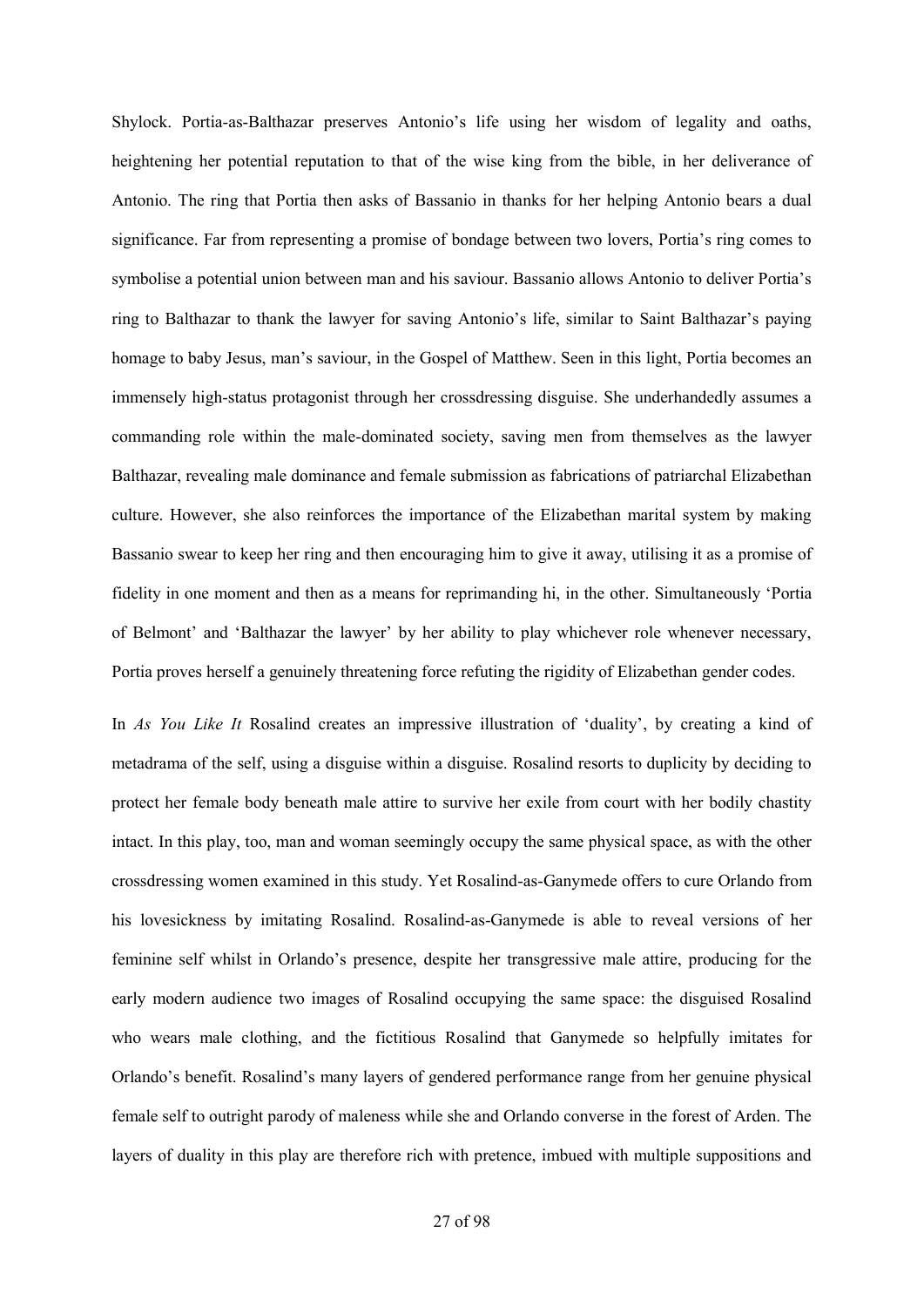misunderstandings of identity on both Rosalind's and Orlando's parts. Even as Rosalind becomes capable of acting out a semblance her femininity through Ganymede's imitation, she and Orlando constantly misunderstand one another on exactly how Rosalind would have conducted herself had she stood beside them.<sup>39</sup> Rosalind-as-Ganymede-as-Rosalind consistently fails to convince Orlando that the 'absent', real, Rosalind would act in unexpected ways, as he is always caught up in his idealised figure of "my Rosalind"(4.1.57, 110, 148, 186).

The only layer of identity that ought to remain separate from Rosalind's authentic female identity – her Ganymede disguise – proves intrinsically linked to her actions. Shakespeare employs the Ganymede name not a simply a tool for Rosalind to hide her femininity, but rather as a symbol for its own function: personal transformation. This is especially true when we consider the personal transformation that the mythological Ganymede experienced after Jove (disguised as an eagle) abducted him to serve the Gods as a cupbearer.<sup>40</sup> In his transformation, Ganymede is able to serve his superiors, just as Rosalind is able to serve Orlando the as-it-turns-out future duke of *As You Like It*. She is linked to the mythological Ganymede in her choice of name, in the function she attributes to herself as "Jove's own page,"(1.3.121) seemingly inherent to the traditional early modern crossdressed heroine figure, the transformative nature of role which the two characters experience, and in their similar servitude to people of immense authority.

Clearly then, Shakespeare's crossdressers acknowledge their duplicity by publicly referencing their female identities while cross-dressed. This self-referencing in public functions in varied ways: firstly as characters' internal recognition of the androgynous nature of crossdressing; secondly, as a reminder that a crossdressing heroine can, to some extent, control public reception of her; and thirdly, that selfreferencing can convert otherwise respected and authoritative members of society into a source of comedic ridiculousness.

<sup>39</sup> As Venkatesan (2014) notes "The ruse of Rosalind-as-Ganymede-as-Orlando's Rosalind gives her immense freedom and scope to put her substantial skills to entertaining use, something she could never have done in the confines of the palace under the scrutinizing eyes of Duke Frederick."(p. 31).

<sup>40</sup> Ovid's *Metamorphoses* (2002) details the abduction and servitude that Ganymede experienced due to Jove's love for him, stating that Jove, "...soaring in the air with borrowed wings, trussed up / The Trojan boy, who still in heaven even yet doth bear his cup."(Book 10, lines 165-6)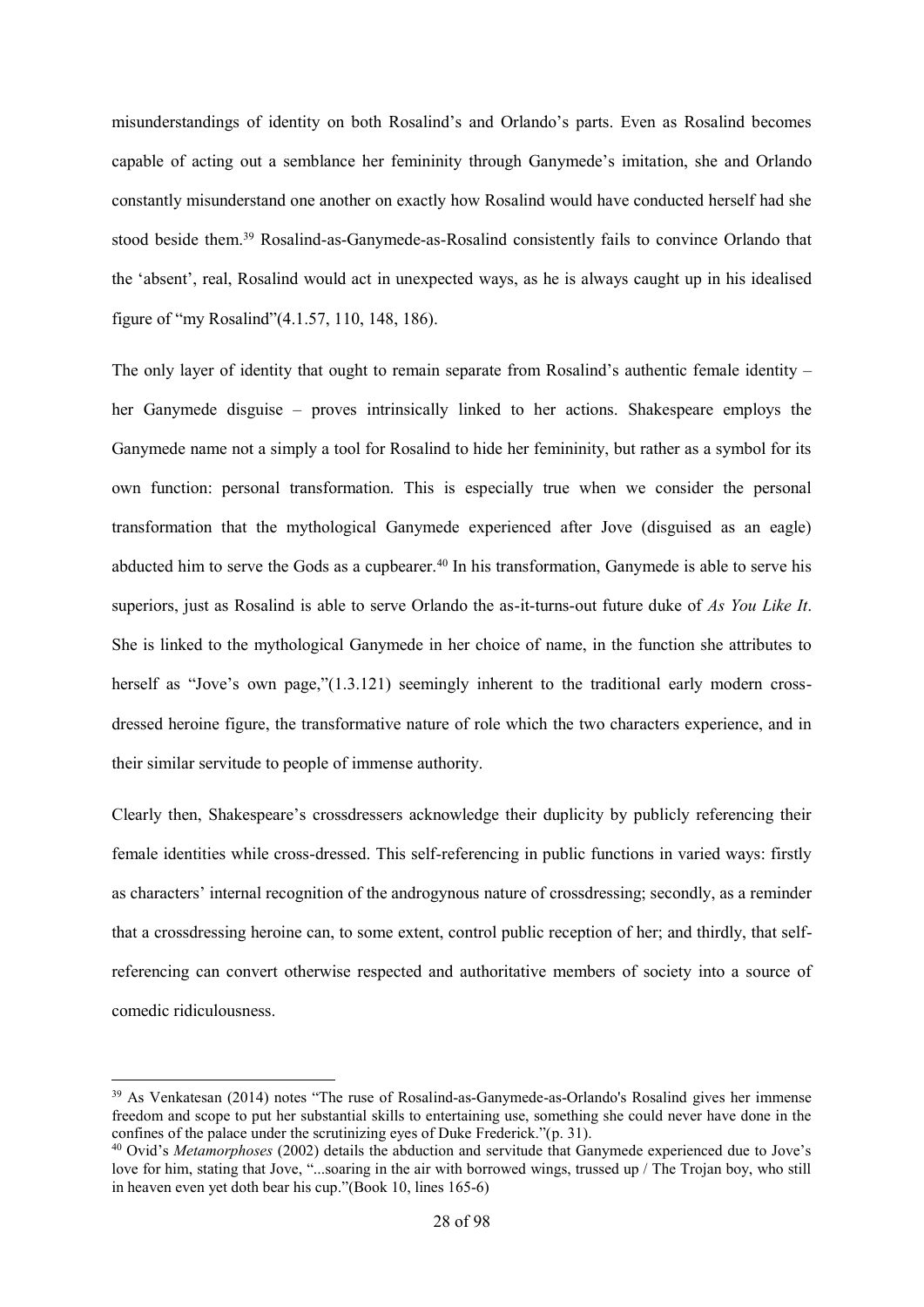Early modern writers present duality not simply in the characters who have opted to cross-dress but also within the fabric of the societies in which they exist. Barbara Everett (1996) argues that *Twelfth Night* contains "a surprising amount of connoisseurs' praise, of compliments and civilities, some meant and some not,"(p. 205) highlighting the landscape of pretence that Shakespeare depicts. Malvolio judges Olivia's praise of his recent stylistic clothing choice as sincere, leading to the debacle of 3.4. Sir Andrew consistently misunderstands Sir Toby's flattery which functions as a veil over exploitative requests "for money,"(2.4.180) for honest friendship. Likewise, in 5.1, Orsino rewards Feste by paying him for the superficially flattering allusion to their friendship, "it please you to be one of my friends"(5.1.23-24), despite the transgressive social connotations of friendship betwixt Fools and Dukes. Orsino's rewarding Feste for such a suggestion is ironic given Feste's previous claim that "by my friends I am abused"(5.1.18). Olivia fails to recognise in Cesario's bold praises both the female body beneath the clothes and Viola-as-Cesario's message within the audacious evaluation of Olivia's appearance. Viola was rude to dissuade the countess from engaging in emotional or marital negotiations with the duke. More ridiculous, is Sebastian's naïve belief that a countess would knowingly marry a complete stranger, as he continues to assess the situation as an "accident and flood of fortune"(4.3.11). Clearly, *Twelfth Night* is full of examples of self-interested pretence and miscalculations, both in terms of the flatterers and the flattered. The masks, or 'parts', that all characters assume throughout the play work to emphasise the power, or perhaps indeed even necessity, of feigning and invention within court settings. Joseph Summers (1972) noted that "Within comedy, the character who thinks it is possible to live without assuming a mask is merely too naïve to recognise the mask he has already assumed."(p. 87) Sebastian's failure to assume a mask when he lands in Illyria is in fact the mistake that enables him to social climb to such remarkable heights of countdom. Nevertheless, in his failure to adopt a disguise when he lands in Illyria he unwittingly becomes Cesario without intending to, functioning as the solution to the play by mistakenly adopting Viola's disguise in 4.1, 4.3 and 5.1, and marrying the deceived countess.

This fundamentally simulative landscape renders Viola's cross-dressing especially powerful, as she gains immediate advantage on everyone she meets, with the help of her feigned persona. She has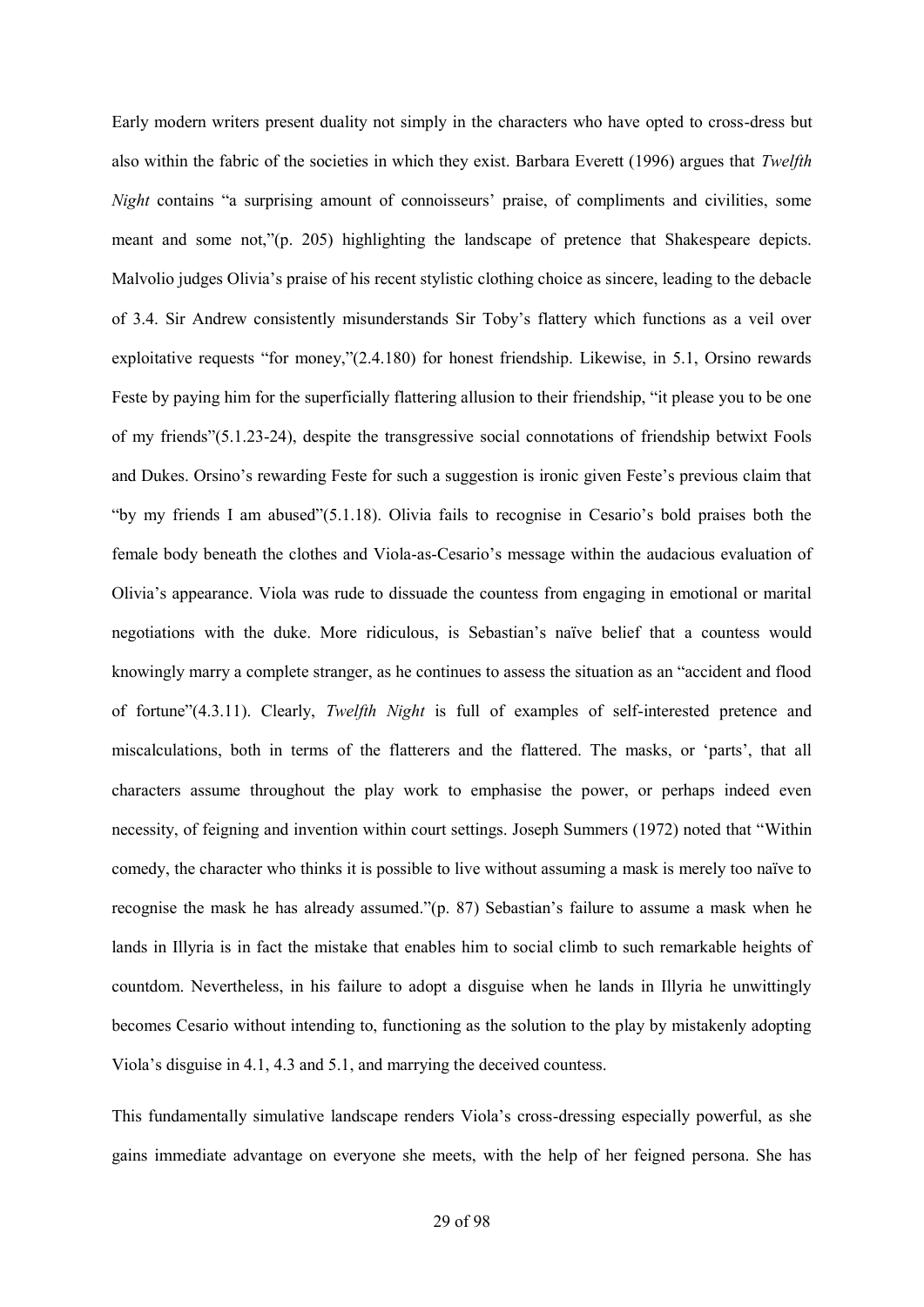embezzled the authority and potency of a male identity as a form of personal protection, effectively appropriating an assumed position of power within the social landscape that she inhabits. Shakespeare conveys that Viola's actions while disguised assist the persuasiveness of her performative "intent"(1.2.52), as Olivia remarks upon Viola-as-Cesario's masculine behaviour and countenance, saying, "Thy tongue, thy face, thy limbs, *actions and spirit* / Do give thee fivefold blazon,"(1.5.284- 285, my emphasis). Olivia's deep unintentional homosexual attraction in 1.5 does not disprove that 'male' clothing may convincingly mark a female body as male, but rather, proves that, coupled alongside the traditionally male markers of clothing, a woman's ability to mimic masculine mannerisms can prove highly misleading and indeed disruptive to the conventional sixteenth-century structure of gendered power. Clearly, Viola wants to prevent Olivia from becoming enamoured with the duke (1.4.41-42), and yet there is no intention to divert attraction from the duke to her own feigned form: "Fortune forbid my outside have not charmed her."(2.2.18) Exaggerated masculine behaviour – in conjunction with external markers of maleness – proves counterproductive to Viola's internal intentions and desires; Shakespeare presents Viola's intentions to diffuse any budding attraction between the duke and countess from escalating, she instead instigates Olivia's fancy for a disguised identity. The crossdressing disguise proves an unpredictable and uncontrollable force for Viola.

Likewise, Proteus ironically mistakes Julia for a pageboy of "good bringing-up, fortune and truth"(4.4.67), despite her dissembled female form, "chiefly for thy face and thy behaviour,"(4.4.65). This highlights how, once disguised, Julia's actions in particular help her to maintain the level of pretence in Verona that these early modern texts anticipate, while simultaneously generating an unintentional self-entrapment within her own disguise. In much the same vein, once adorned in her knightly attire Britomart is considered male because her physical bearing and combatant capabilities reinforce the image of manliness that those in Faerie Land expect. After discovering that Britomart is actually female, the Redcrosse knight:

> Made her dissemble her disguised kind: Faire Lady she him seemed, like Lady drest,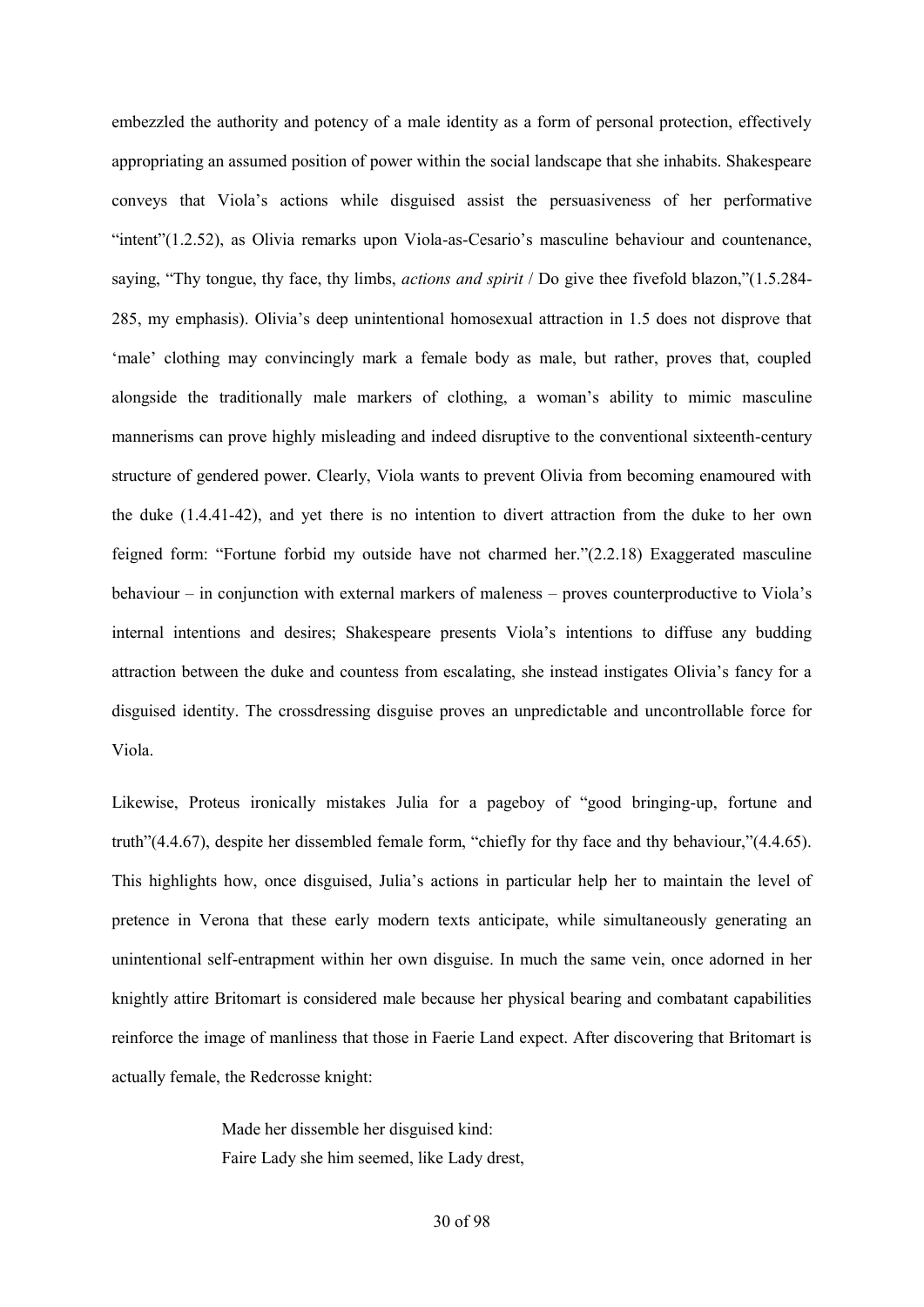But fairest knight aliue, when armed was her brest.

(*The Faerie Queene*, III.ii.4,7-9)

While the disguised princess would initially prove threatening to the established gender positioning of *The Faerie Queene* due to her imposing knightly simulation, her duplicity is strongly conveyed to Spenser's readership. The lady bravely searches for the man whom she believes is her destined husband under the very effective and well executed male disguise, privately keeping from Redcrosse her personal objective to marry Artegall. Spenser presents her physical reaction to Redcrosse's interrogation as reactive in nature:

> Thereat she sighing softly, had no powre To speake a while, ne ready answer make, But with hart-thrilling throbs and bitter stowre, As if she had a feuer fit, did quake, And euery daintie limbe with horrour shake;

(*The Faerie Queene*, III.ii.5,1-5)

Spenser describes how the maid beneath her male armour is rendered an unthreatening presence after Redcrosse questions her on her manly disguise. Spenser destabilizes Britomart's power over the situation once her crossdressing disguise has been revealed. Her entire body reacts to the question as if the Knight of Holiness had physically attacked her, as she is unable to speak, her heart throbbing, body quaking and expressing an internal horror at the prospect of responding with her honest feminine answer. Her body is revealed as physically female with the "daintie"(III.ii.5,5) state of her limbs, despite "her dreadful strokes"(III.i.66,4) and "wrathfull steele"(III.ii.66,6) accredited to her fighting capabilities during the previous canto. This starkly contrasts with her debut appearance within *The Faerie Queene* when she is presented to the readers as "the famous Britomart"(III.i.8,6), easily overthrowing Marinell on her first martial encounter. In Britomart's physical reaction, then, Spenser reassuringly presents the female knight's two personages as thoroughly distinct from one another. Despite the interconnectedness of Britomart's dual identity, which actualises both marital and martial inclinations, her inner female nature and outer male semblance prove to be two sides of a distinctly feminine coin. The function of Britomart's armour is emotionally and physically protective: it enables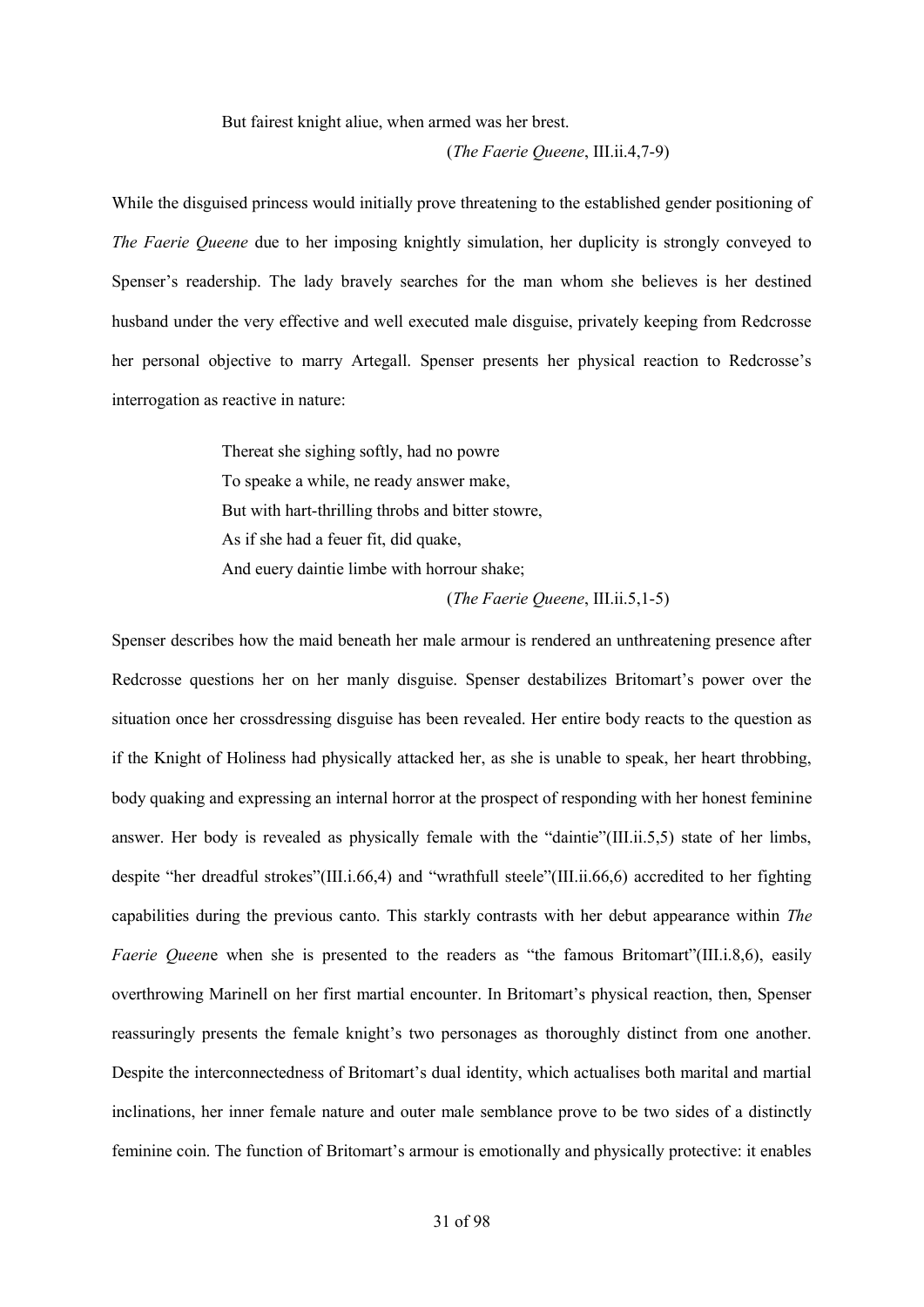the protection of her chaste body within a man's world; it disguises her female mission of securing a marriage beneath the guise of masculine combat; and lets her conceal any reactive physical emotions from a judgemental and prescriptive landscape. Her martial abilities are derived from female courage, not male competence.

Clearly, despite the implicitly female response presented by Spenser in stanza 5, Britomart's emotional reaction is very private, as "At last the passion past she thus him answered."(III.ii.5,9) Rather than honestly revealing that she loves the stranger Artegall, Britomart adheres to the male landscape of conflict – that she has entered into by dressing as a knight – by claiming grievance with Artegall, claiming he "hath vnto me donne / Late foule dishonour and reproachfull spight,"(III.ii.8,7- 8). In this, Britomart gains a pleasing character reference on Artegall from Redcrosse while also protecting her true agenda to adhere to patriarchal expectations of women in Elizabethan culture: marriage to male authority. Her elated response likewise occurs privately, as Britomart "woxe *inly* wondrous glad,"(III.ii.11.1, my emphasis) to hear her fated husband described so, reinforcing her characterisation as a model of modest feminine virtue and chastity to Spenser's audience. Britomart's concealed joy "softly sunk into her molten hart; [as] Such secret ease felt gentle Britomart"(III.ii.15.2- 7) at the news of Artegall's own personality. She is modest in her joyful response, and does not articulate her pleasure at the expense of her disguise, despite Redcrosse and Britomart's awareness that a manly disguise is in place, covering up the female body beneath. In early modern culture, exemplary women were expected to be demure despite any strong emotions, because women were considered naturally unwise, emotionally flighty and irresponsible if they were 'overly' expressive of their feelings. Consequently, modesty and chastity were the most attractive qualities in women, as they attested to an adequacy for wifehood. Britomart does everything correctly, as a candidate for marriage to Artegall. She proves herself a chaste, modest and dedicated woman, capable of beating men in combat, but unwilling to do so with her husband (as shown most notably in IV.vi, and V.vii). If Britomart were ever inclined to disobey her husband, she would be a major threat to the notions of patriarchy and gender hierarchy to which early modern English culture subscribed. As Spenser does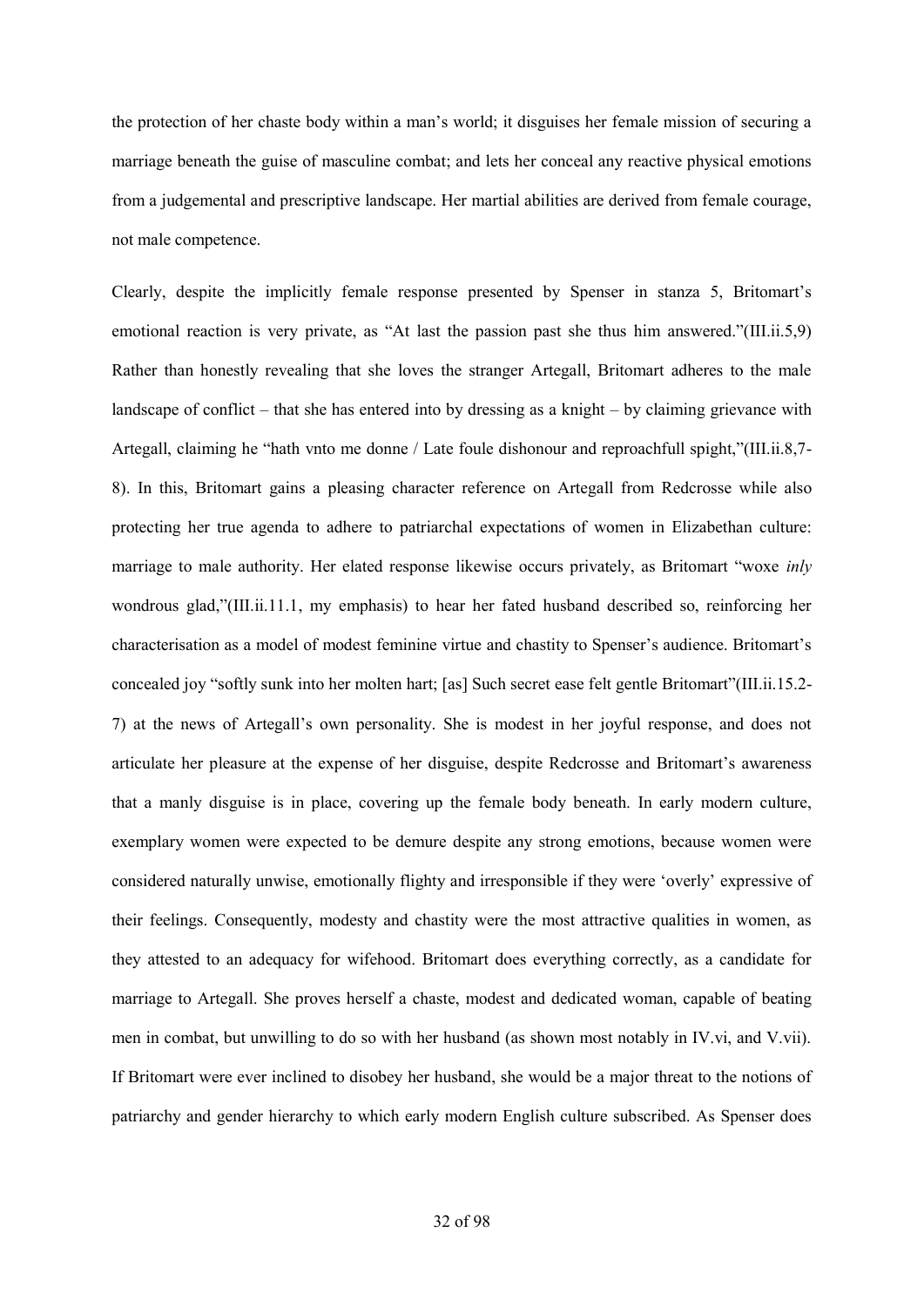not present her in this manner, we can only assume that she is a model character, unthreatening to the gender codes understood by Elizabethans.

We can conclude then, that in terms of the potential for the duality of femininity in crossdressing characterisations within the early modern era, Shakespeare presents female duplicity, and dishonesty, as inherently problematic both for the crossdressing heroine and the gender structure which she often inadvertently challenges. Viola's problems are solved by Sebastian's appearance. Julia fails to deliver her own ring to a rival because Silvia refuses to receive it, thereby allowing her to mix up the revelatory rings in 5.4. Rosalind puts an end to all misplaced affections by marrying everyone off from her unique position of understanding generated by the deceitful disguise. These women are proven disruptive in their crossdressing duplicity. But for Spenser, crossdressing has the potential for commendation, once recognised as a romantic gesture of a woman's love for her partner. Britomart is essentially 'let off' by the narrator who only allows her to transgress as a solution to her determination to subscribe to patriarchal notions of power and authority. She is double only in that her mission to marry inspires in her a militant determination for discovery and success: she physically yields only to her fated lover, Artegall, and in this, her deception is forgiven. Only Glauce her maid, Merlin the wizard, Amoret whom she saves (in the 1596 version), Scudamour and Artegall (when the lovers battle) become aware of Britomart's true female identity, and so she largely traverses Fairy Land successfully concealed beneath her exterior armour. Her secret is safe and so despite the *potential*  challenge that Britomart represents to patriarchal authority in her transgressive male disguise, outer society fails to discover her deception.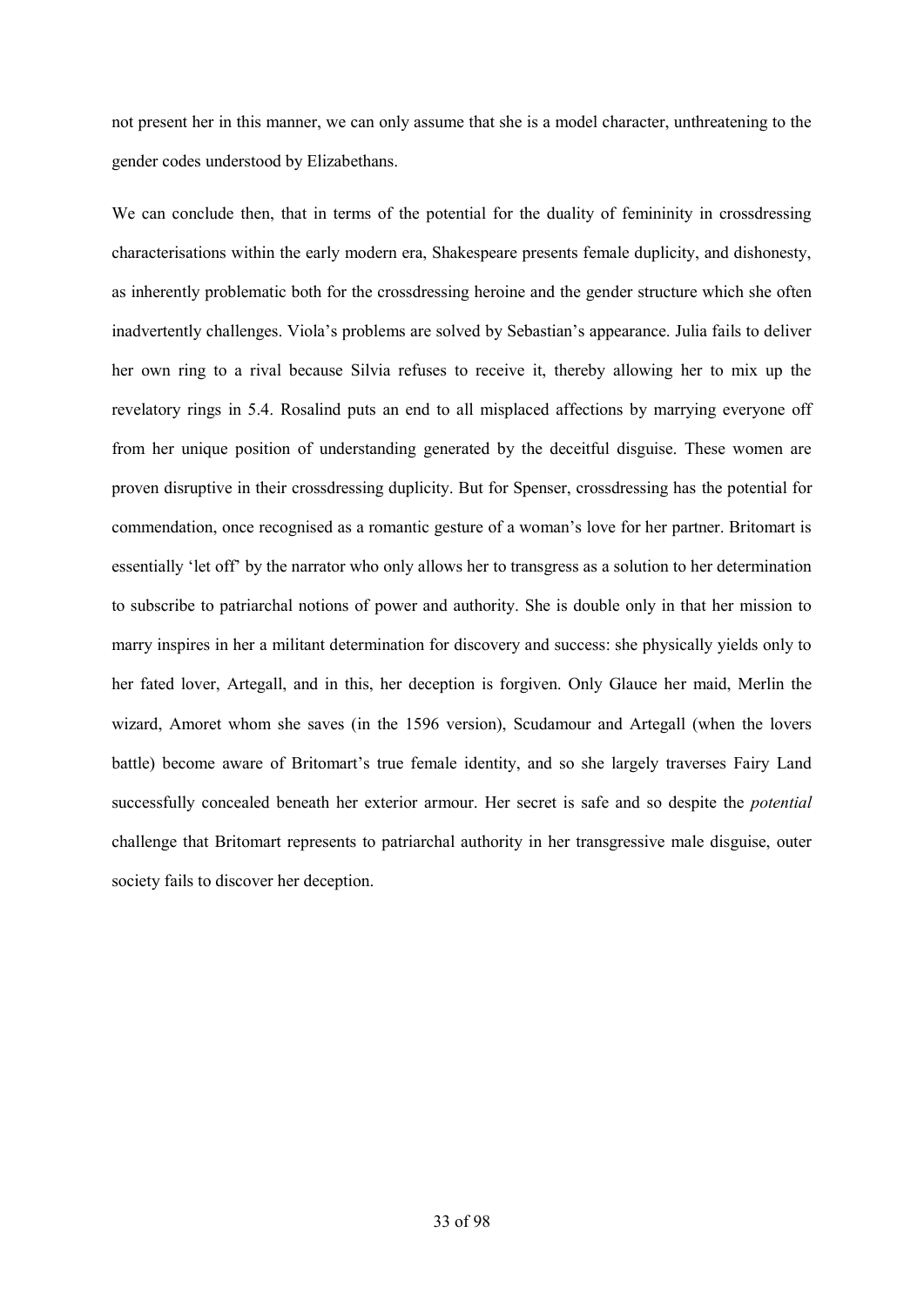## Marriage: Exchanging and Keeping Promises

The previous chapter addressed the dual effects that a crossdressing disguise might have over a female protagonist. The capacity for societal subversion that a crossdressing disguise provides is clear, when writers present their fictional women as willing and able to deceive, and thus undermine the authority of, her male superiors. This is especially clear while we consider the contrasting bodies that each of the crossdressing women come to represent.

This section draws upon its predecessor in that the crossdressing characters studied here threaten to subvert the traditionally male authority that presided over almost every female subject in early modern society, Elizabeth Tudor being a crucial exception. The focus in this section falls upon the deceit of prospective marital partners resulting from a female character 'putting on' male clothing and masculine mannerisms. Themes of female chastity, female deceitfulness, and the duties of a 'good wife' are prevalent throughout these texts, in light of the transgressive actions of crossdressing women.

Early modern heroines are often presented as very concerned with their personal chastity, or achieving a chaste marital union with an acceptable husband, and therefore often express their subscription to such values so that they might rationalise the crossdressing disguises they envisage. As Hamilton (2013) states of Spenser's Britomart, "her quest is to yield her virginity to a stranger whose face she has seen in a looking-glass,"(p. 10) after having been informed by the wizard Merlin that he is her predestined spouse. Thus, Britomart's sole reason for choosing to cross-dress as a male knight is so that she may locate Artegall, her fated husband, safely. Yet Britomart becomes a formidable warrior in order to complete her quest, and Spenser even describes his crossdresser as developing "that great desire / Of warlike armes... / And generous stout courage"(III.iii.57.2-4) at the thought of dressing as a knight. Her powerfully disguised identity, as a female heiress who has elected to spur onward towards her fated destiny alone, places Britomart unquestionably at odds with the soft and passive feminine figure Elizabethan society would have expected her to be. As a king's daughter, she defies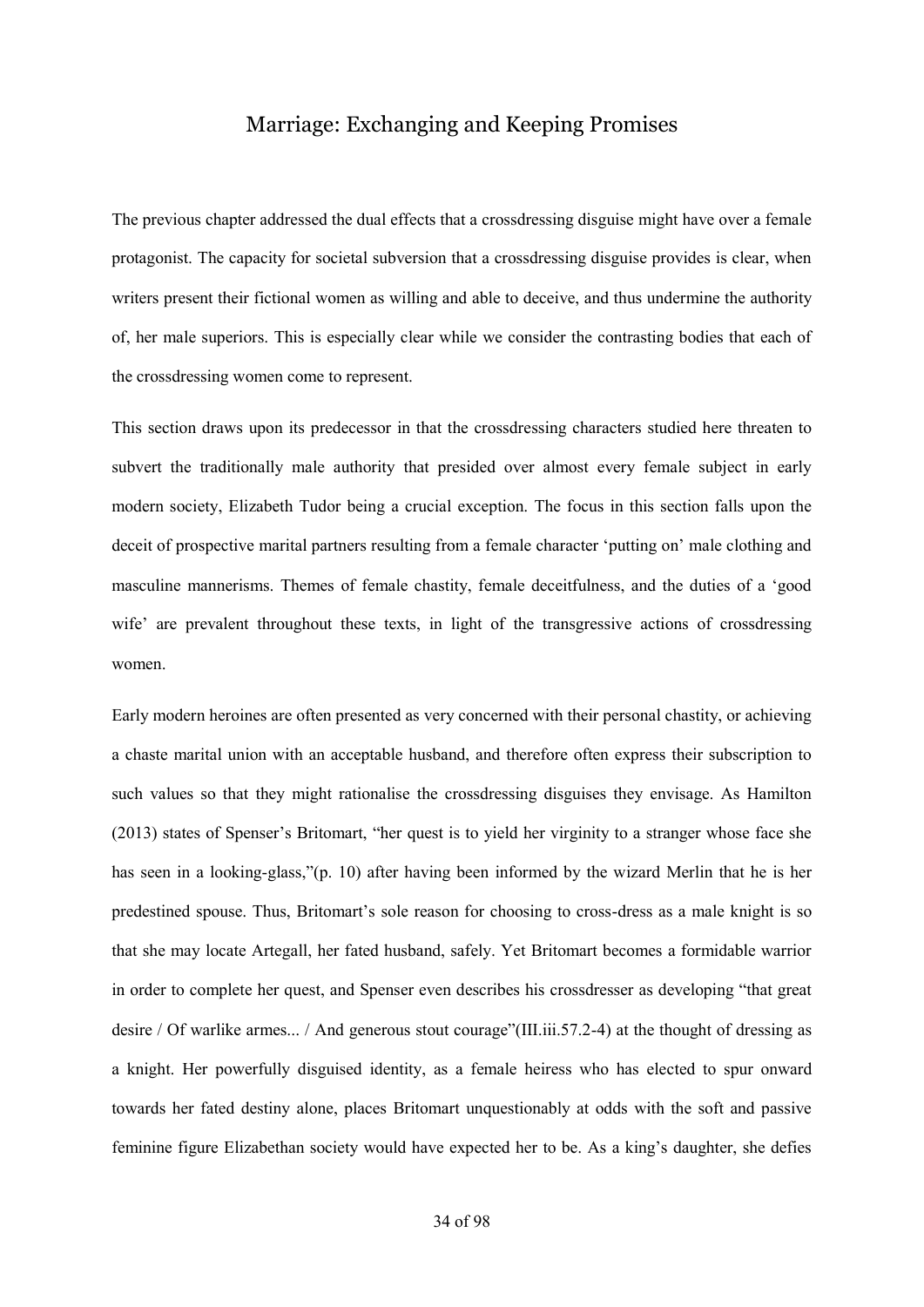the misogynistic presumption that after hearing of her fated destiny she would return home to wait patiently for that destiny to come into fruition, without exercising her own autonomous hand in encouraging that outcome. Her decisive decision to cross-dress and breach the boundaries of her domestic home to ensure her marriage with Artegall both denotes a strong subscription to the "ordayned"(III.iii.26.1) will of providence, which Hamilton (2013) notes, and also expresses a clear degree of personal self-possession and autonomy. It is relevant likewise that Merlin never actually specifies that Britomart should cross-dress as a knight to search of her destined husband, but he does prophesise that Britomart ought to "doe by all dew meanes thy destiny fulfill"(III.iii.24.9) implying that her actions could prove decisive in fulfilling the fated design. Her transgressive action then, despite its well-meant frontage, suggests that the threating figure of a crossdressing woman in works like Edmund Spenser's *Faerie Queene* (1590 and 1595) and Shakespeare's crossdressing comedies might cast a broader light upon contemporary social and cultural perspectives surrounding issues of gender and authority in sixteenth-century England.

These texts habitually refer to marital union and contractual promises, such as spoken oaths and marriage vows, and symbolic rings. Often a crossdressing heroine's personal beliefs and emotional attachments towards rings and marriage are generally prioritised over that of their male counterparts', as in *The Merchant of Venice* and *The Two Gentlemen of Verona*. Crossdressing heroines often claim emotional or moral advantage over men with the help of their disguises, matrimonial symbolism and rings, Portia's "vantage to exclaim"(3.2.174) upon Bassanio being the strongest example. The significance of ring symbolism to early modern culture in terms of gender hierarchies is palpable, when the following question recurrently arises when crossdressing women transgress within fictional works. Who actually holds the position of control within the plot when a socially subordinate woman gains moral 'vantage' over her male counterpart, when love, marriage and chastity are concerned?

The concept that women could be capable of establishing dominion over their husbands was unsettling for early moderns. Especially so when such dominion was attained by manipulative means. As Newman (1987) evidences "contemporary sources suggest [that socially] unequal marriage often resulted in the dominion by the wife."(p. 26) Therefore, the subsequent question is, what were early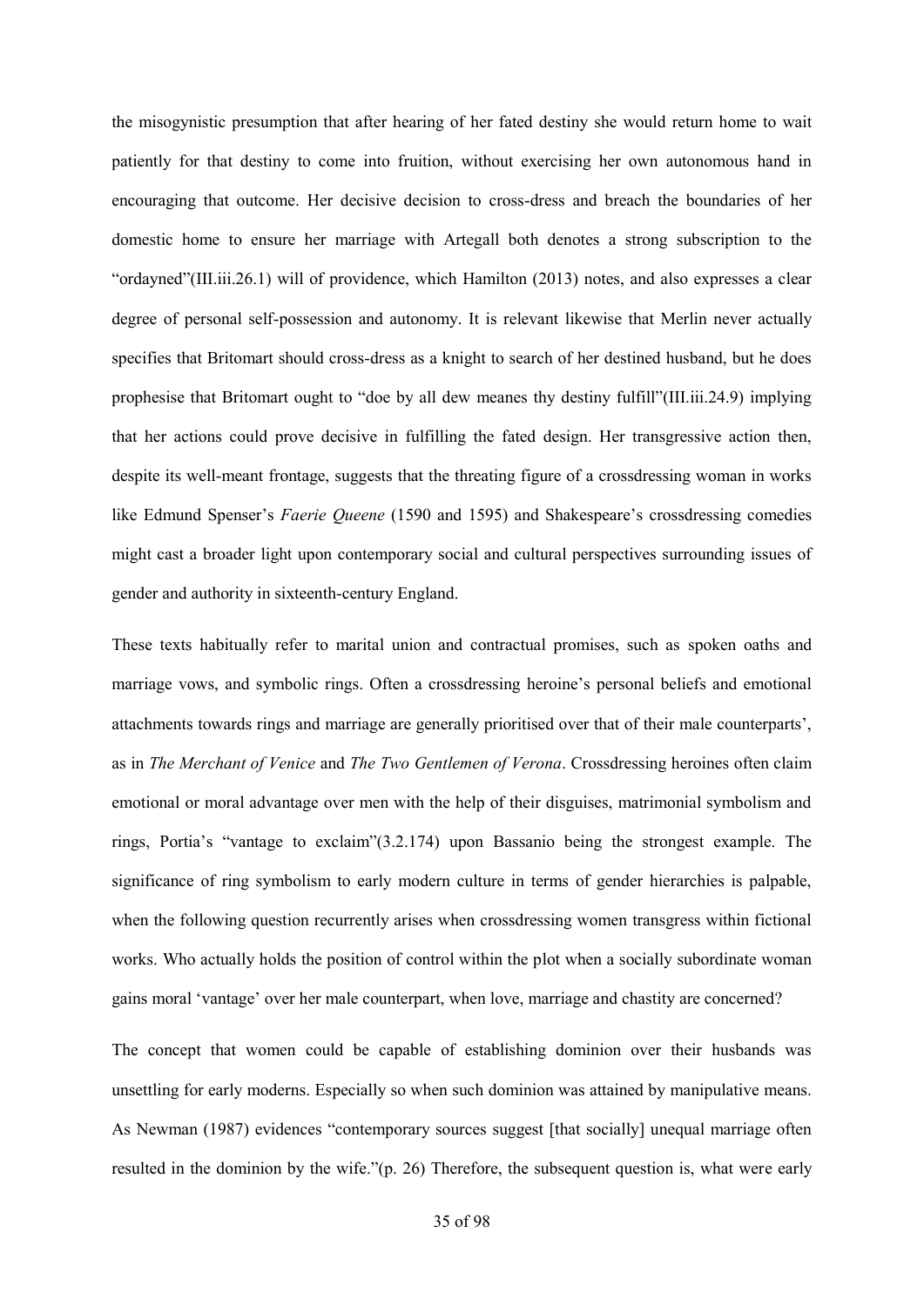modern writers communicating to their contemporaries concerning the potential dangers that effective female crossdressers posed to traditionally accepted paradigms of gender and gendered roles within the structure of matrimonial union? Both Spenser's Knight of Chastity Britomart and Shakespeare's witty Rosalind secure their preferred marriage partners by using a crossdressing disguise.

These women gain dominion over their prospective suitors, while effectively cross-dressed, and both subsequently gain a discernible measure of control over their husbands even before a marriage has taken place. By employing crossdressing disguises, both women are able to make physical contact with their destined husbands in person without being constrained by their female identities, and the sociological implications of gendered discourses and behaviours that accompany them. Both crossdressers are able to express themselves very audaciously, occupying a male subject position to negotiate a marriage match unaided. Britomart actually duels with Artegall her fated husband twice, and, according to Glauce her equally cross-dressed maid, vanquishes him in both instances in combat, despite her female identity beneath the warrior armour she wears. Rosalind coerces Orlando into taking part in a mock marriage with Ganymede. This instance illicitly evokes the crossdresser's personal ambition to literally take control over her own marital status without any form of informed consent from a male superior in her life, namely Duke Senior (her father), or Orlando himself, who goes along with the scene as a highly misinformed participant in the 'marriage' which occurs between Rosalind-as-Ganymede-as-Rosalind and himself. Britomart's father is likewise granted a brief mention in *The Faerie Queene*, but Britomart never once voices any concern that her actions may be undermining any of her father's intentions for her marriage. Thus, these two characters attempt to secure marital partners for themselves without the help, approval or consent of any patriarchal superior. I will now outline the instances in which these two crossdressing heroines in particular can be seen as potentially threatening to Elizabethan gender hierarchies in terms of negotiating marriage matches.

Britomart's first appearance in *The Faerie Queene* makes a distinct link between her high status as a king's only daughter – thereby highlighting the potential instability of her father's succession and conservation of familial wealth and public reputation – with Britomart's own internal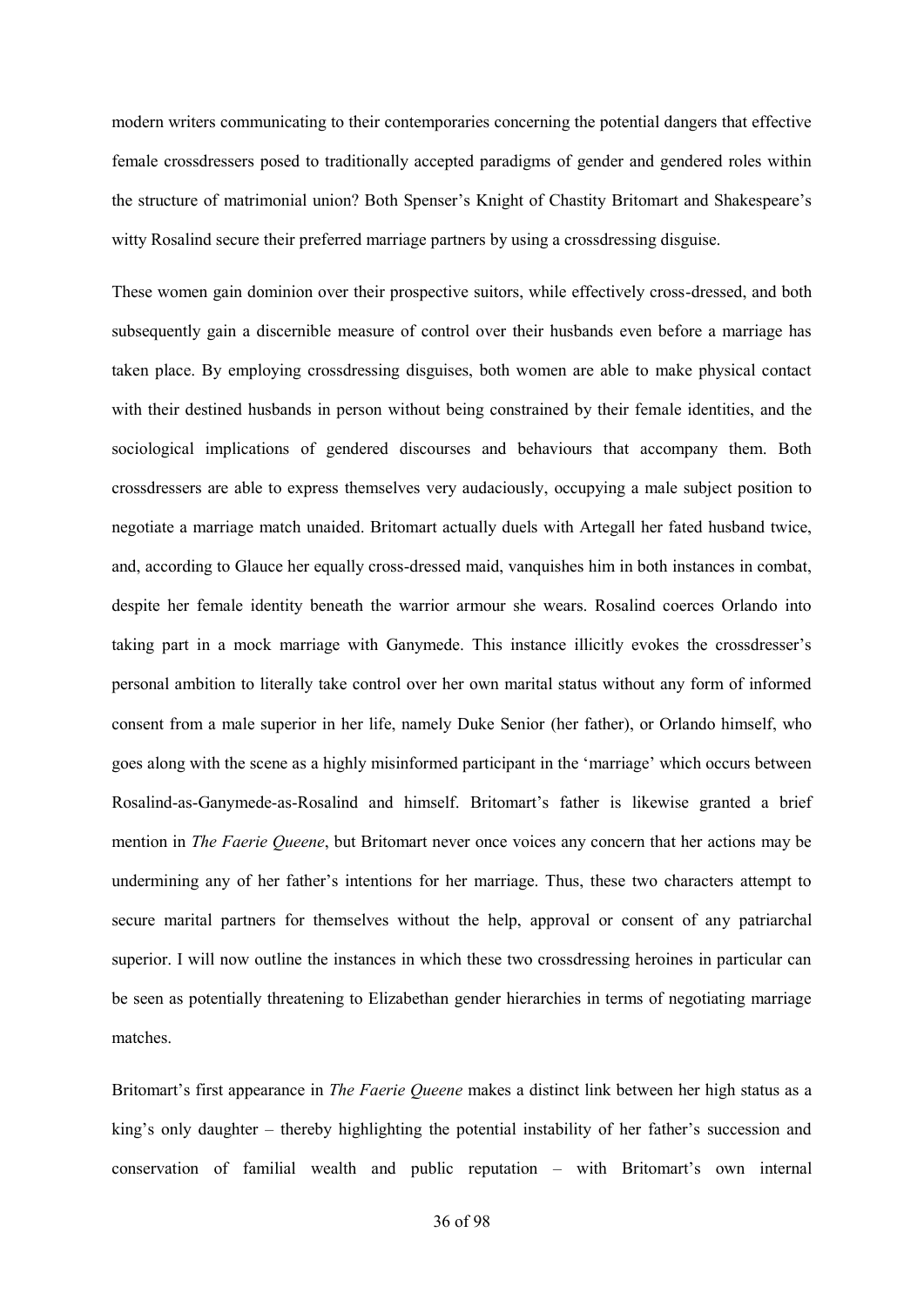acknowledgement or preoccupation with a suitable marriage match. Britomart is identified firstly as a beloved daughter of her father "For nothing he from her reseru'd apart"(III.ii.22.3) but secondly she is problematically identified as the sole benefactor of that king's dynasty "Being his onely daughter and his hayre"(III.ii.22.4). Thus, the position of emotional stability that she occupies shifts immediately, within a single line, to that of dynastic uncertainty. Spenser provides a solution to the threat that Britomart poses to the succession of her father's lineage in the next stanza, with that of a marital suitor. While rifling through her father's closet Britomart wonders about her matrimonial destiny:

> So thought this Mayd (as maydens vse to done) Whom fortune for her husband would *allot*, Not that she lusted after any one; For she was pure from blame of sinfull *blot*, Yet wist her life at last *must lincke* in that same *knot*.

#### (*The Faerie Queene*, III.ii.23.5-9, my emphases)

The girl demonstrates a clear acceptance of her submissive role accepting a husband in this stanza. Britomart will be 'allotted' a husband by Fortune, not through her own wish to marry or with any particular partner in mind. Furthermore, her attitude towards her own marriage is presented in a respectfully passive manner, as the narrative decrees that she "must lincke in that same knot" which would otherwise "blot" her "pure" reputation as a virginal maid. Thus, Britomart's control over her own fate in this stanza is limited, and Spenser presented her accepting this. The "knot" of marriage simultaneously symbolises the matrimonial bond that she will inevitably make in order to ensure the appropriate succession of her father's dynasty, and the constructed nature of marriage. Marriage as a conversation has remained closed off to ensure the purity of Britomart's virginal body and mind until such a time that she would agree to "lincke" with an appropriate suitor.

Paradoxically, the significance of Britomart's transgressive misrepresentation is emphasised in III.ii because the entire canto where 'undisguised Britomart' is depicted actually functions as a flashback. In reality Britomart is already cross-dressed in the audience's minds, despite the fact that 'maid Britomart' has never disguised herself before, precisely because they are aware that *that* decision will be made in the heroine's very near future. The passive femininity of 'Britomart the maid' from the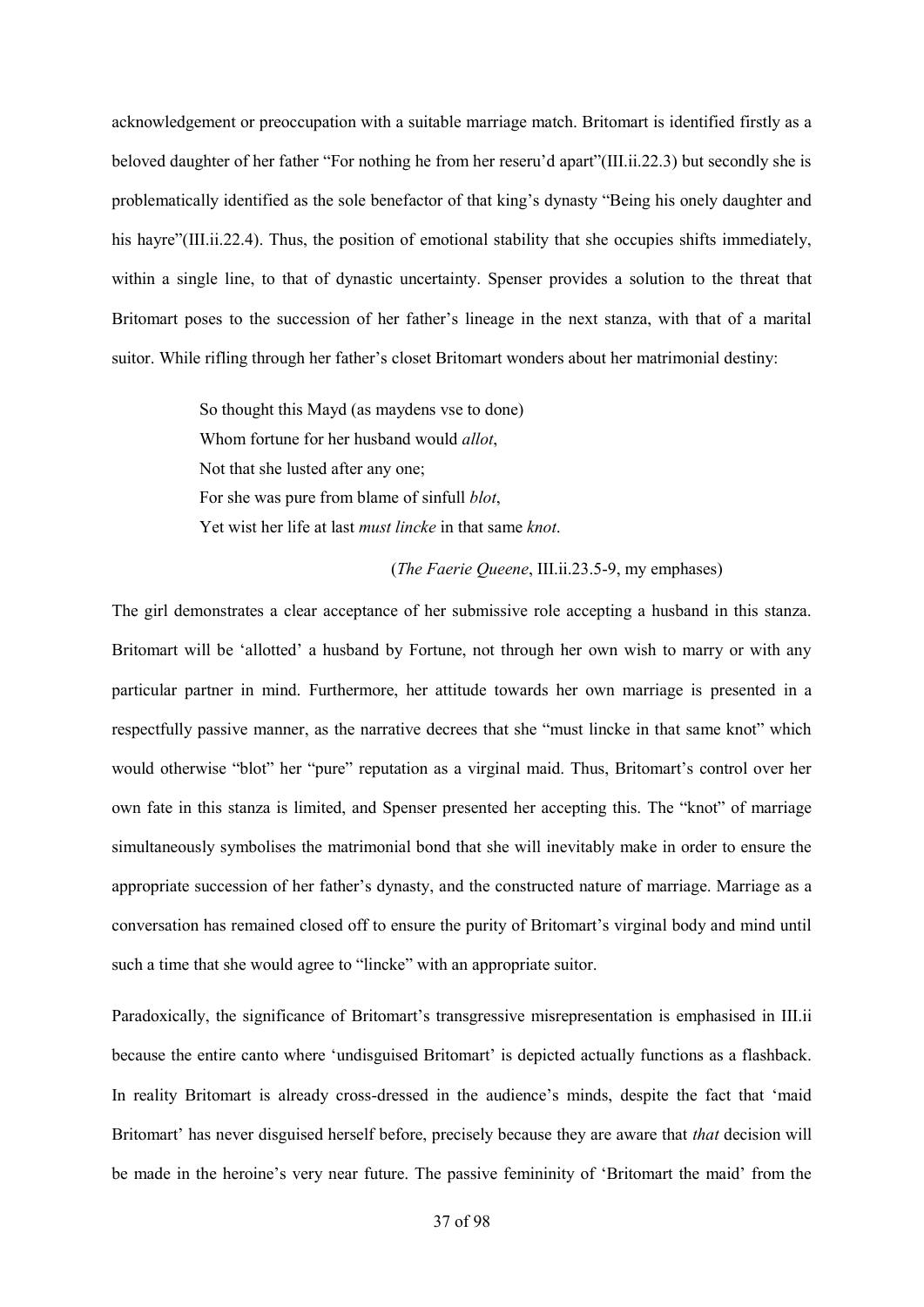past becomes superimposed against the transgressive masculine disguise which the present 'warrior Britomart' wears as she reminiscences upon her reasoning for crossdressing in the first place.

But despite the way in which the narrative highlights Britomart's transgressive behaviour, by presenting both figures of Britomart alongside one another in opposing states of 'before' and 'after', Spenser allows Britomart to remain privately silent on her reasons for disguising as a male knight after being questioned on that very subject in III.ii. Rather than reveal her private ambition to fulfil her destiny by marrying Artegall, as Merlin prophesied, Britomart instead discloses how she had "beene trained vp in warlike stowre,/ To tossen speare and shield"(III.ii.6.3-4) calling upon her background as a fighter, not a maiden girl and her father's heir. Unlike Hamilton's (2013) suggestion that Britomart provides a "false story"(p. 303) as explanation for her disguise here, my belief is that Spenser presents Britomart shifting the focus of her personal background away from a princess whose sole purpose is to marry the correct man into that of a daughter who was brought up to defend her father's realm. Britomart's personal quest to find Artegall becomes one side of her story: one the one hand she has disguised herself to travel safely to her destined spouse and on the other she has become an autonomous knight, capable of defending herself with the combat skills she suggests that she had been encouraged to master from her childhood. Practically, the disguise allows Britomart to bend the truth to her advantage in order to gain information from external sources without needing to reveal her personal motivations or 'real' identity. Britomart utilises her male guise – exaggerating her potential suitability for occupying it somewhat – to press her companion for information on Artegall's reputation and nature, fraudulently attributing to his character "dishonour and reproachful spight"(III.ii.8.8). Nevertheless, the personal (sexual and emotional) privacy gained by crossdressing disguises is clearly exhibited in Britomart's internal response to Redcrosse's hasty refutation of her false accusations and inaccurate measure of Artegall's character, as "the royall Mayd woxe inly glad,/ to hear her Loue so highly magnifyde"(III.ii.11.1-2). The emphasis here is on "inly" as Britomart ensures that her personal motivations for seeking Artegall out remain private until she eventually meets him in person. Of course, the irony of this level of privacy achieved is evident in IV.iv when she and her correspondingly disguised predestined spouse do not recognise each other as potential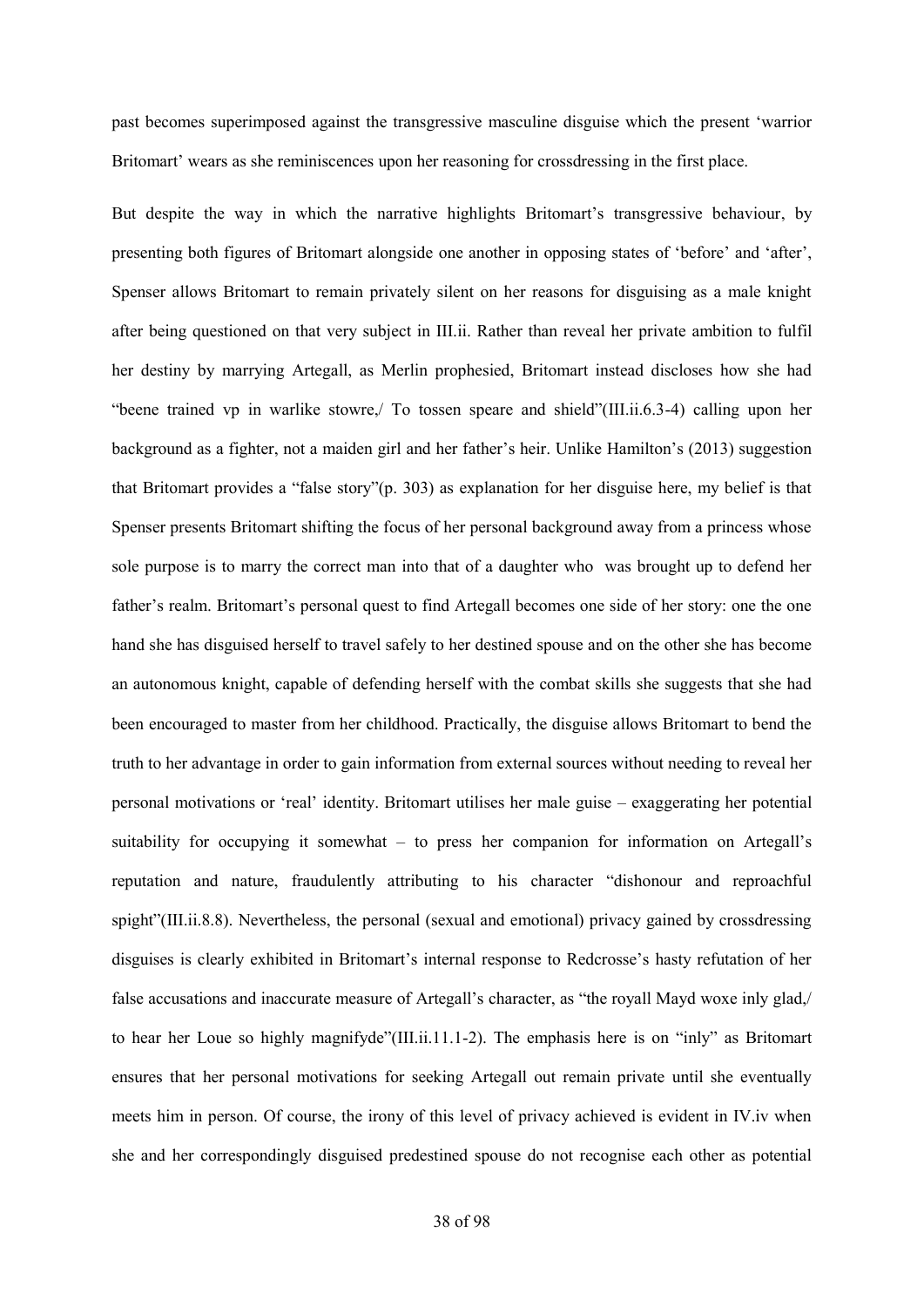lovers as they both dissemble their true identities during Satyrane's tournament for False Florimell. Indeed, as Cavanagh (1994) states, "Artegall becomes the sole focus of her boundless energies, and she undertakes this task with such ferocity that she comically doesn't initially recognize the Salvage Knight as her fated mate"(p. 153) when they face each other in combat over a maiden. It is clear then, that while Britomart's disguise allows her to maintain privacy when it comes to her innermost desires, it is also potentially problematic to that which it was created to solve: successfully journeying to her destined husband to marry him and "submit…vnto his will"(III.iii.24.8). In fact, Artegall must strip the royal maid of her disguise during their second combat scene together in order to identify Britomart as a woman at all, let alone his destined wife.

This mention of Britomart as a marriage suitor is very important too in terms of her male disguise. Britomart consistently assumes the male position within the pursuer / pursued paradigm of traditional early modern courtship. Cavanagh (1994) highlighted such a dynamic within Spenser's epic, as,

> The fleeting females remain just out of sight, ever whetting the sexual and visual appetites of their *pursuers*, while the iconic women display themselves and less virtuous women struggle to keep male viewers from looking too closely.

```
(p. 40, my emphasis)
```
Cobb (1990) insisted that Britomart "has donned armour only in order to *pursue* the quest for her destined husband."(p. 59, my emphasis) McManus (2002) likewise notes Britomart's active hunting for Artegall, as "Not all of Spenser's ladies have the protection of Britomart's armour, however, and can *pursue* their love with impunity and bravado of the lady knight."(p. 148, my emphasis) Britomart consistently subverts Artegall's position of authority in their relationship while posing as a knight, despite relinquishing that power once her disguise is revealed. She beats Artegall in Satyrane's tournament; she poses a genuine threat to his prevalence over her in their one-on-one battle during IV.vi as the couple become tangled together as both are "sometimes pursewing, and sometimes pursewed"(IV.vi.18.2) by the other. Britomart is even mistaken for Artegall altogether by Dolon in V.vi, reversing altogether the maid and suitor roles of sixteenth-century courtship structure. Artegall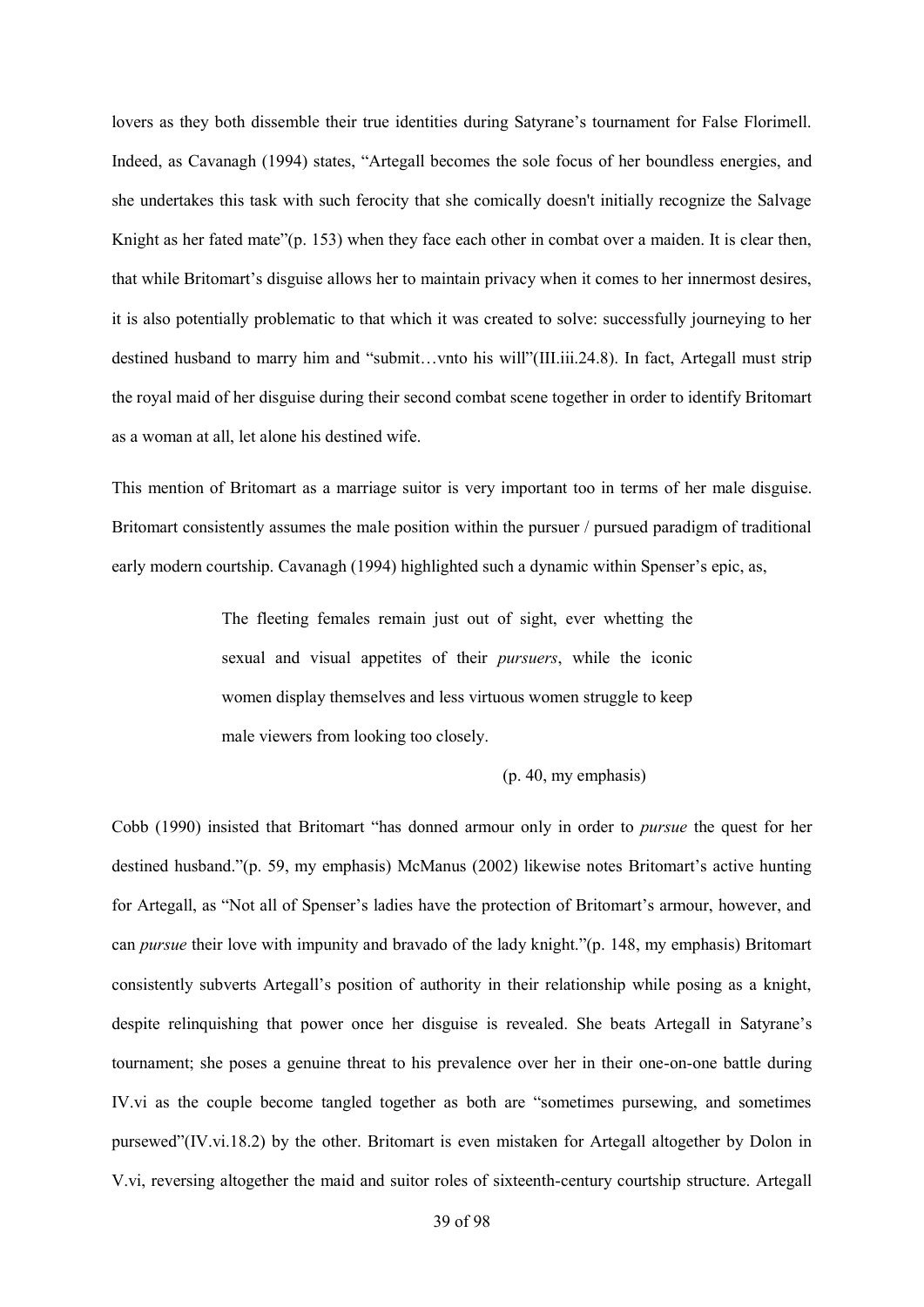is often forced into positions of inferiority and submission to female power within *The Faerie Queene*, despite the fact that his own warlike proficiencies that are noted throughout. Anderson (2018) asserts that Artegall "is overcome by [Britomart's] beauty, available to him only in her flushed and sweating face, framed by wisps of hair."(p. 144) Furthermore, Eggert (2000) suggested that "Radigund's capture of Artegall externalizes what might be Artegall's nightmare of marriage to Britomart: not only do Radigund and Britomart resemble each other in looks and actions, as many critics have noticed, but Artegall crucially consents to his bondage."(p. 38) Indeed, Harvey (1992) had already explored Artegall's shift into a state of inferiority in arguing that, "Above all, Artegall's enslavement to Radigund is characterised by waiting – waiting for her to tire in battle, for her to decide his fate when he is in prison, for Britomart to rescue him – a position that humiliates and effeminizes him."(p. 43) Furthermore, as Dollimore (1994) stated, "in some plays and tracts, crossdressing is used to challenge traditional evaluations of women's inferior nature and status."(p. 141) The complete reversal in authority and inferiority positions for men and women is clear in Artegall's experiences with fighting militant women, then.

When Artegall's image first appears to Britomart (the virtuous and innocent maid described at the beginning of Book III) in Venus' magic mirror, Artegall is "rendered … the object of her own gaze and fantasies in a reversal of the usual Petrarchan pattern"(McManus, 2002, p. 126) which was so prevalent within early modern romance narratives. Furthermore, Artegall fills a particularly feminine role while Britomart saves him from his tyrannous captor Radigund the Amazon Queen of Book V. As Schwartz (2000) argues, "Artegall [is positioned] in the wrong place: in the battle between Britomart and Radigund, the vision of two knights fighting for a lady reappears, but the "lady" is Artegall"(p. 157). For Britomart to restore her husband to his former state of an authoritative male knight, she must first defeat the matriarchal figure that has enslaved him. Spenser presents Radigund as a warning symbol of a mannish and powerful woman who could bring uncertainty and disorder to patriarchal society, as Elizabeth I had in failing to marry and produce England's next heir. Indeed as Robison (2017) asserts, "A ruler's most important duties were defending the realm and producing heirs, and failing the latter made the former more difficult."(p. 234) A less politically sensitive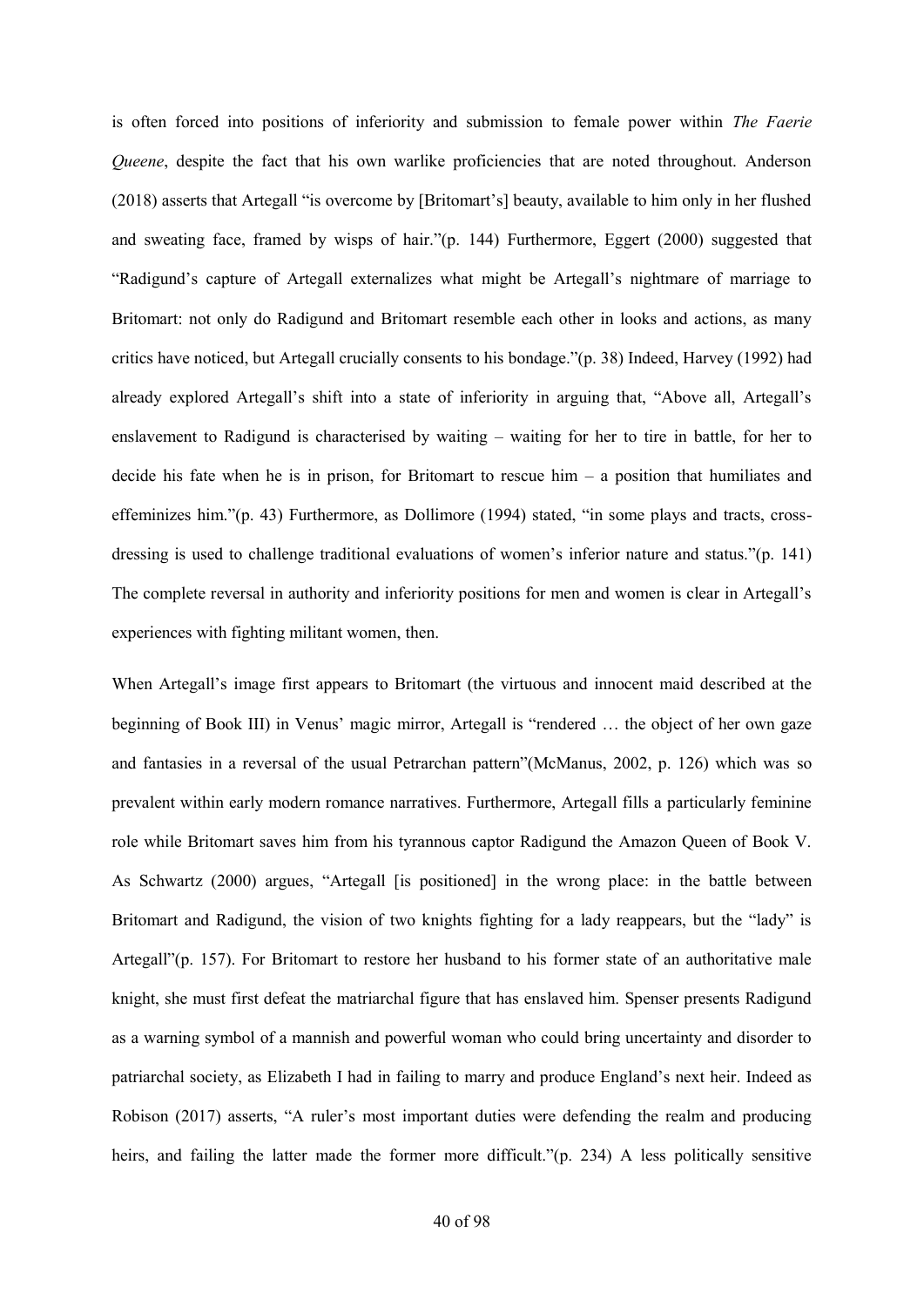argument – though still highly significant in terms of transgression and gender hierarchies – is that Radigund's characterisation might symbolise Spenser's belief that the capacity for maleness that women and wives displayed should be eradicated, or at least suppressed, in order to ensure the survival of healthy marriage units within sixteenth-century English society. Perhaps both interpretations are applicable at once.

Certainly some critics have recognised that Britomart's battle with Radigund could also represent the crossdressing heroine's own internal battle with herself, as her two 'selves' fight for prevalence in her character. As Greenblatt (2005) stated "Spenser's knights live in the profound conviction that there is a moral task set for themselves by virtue of the power of Gloriana, a demonic object out there to be encountered and defeated."(p. 179) Of course, for Britomart, this would be the threatening image of matriarchy – or her own counter-image – presented as challenging 'natural' Elizabethan gender roles. The 'maid' must subdue the 'warrior' in Britomart so that Artegall may retain his power-position within their matrimonial relationship: authority could not be shared out equally between man and woman in Elizabethan society. This is why Britomart's disguise is so relevant to her fight scenes. Radigund fights Britomart dressed as she wishes to be received in society, as a subversive figure in Fairy Land whose very authority is drawn from the fact that she does not subscribe to patriarchal values. Unlike Britomart, Radigund is honest in her apparel as a representation of what she believes in beneath her clothing. Spenser allows Britomart to win precisely because she is 'putting on' that guise of combatant power in order to save her husband from the horrors of emasculating subjection to matriarchal values and to restore him to his original position of authority. It is true that every time Britomart is unmasked in Artegall's presence, she immediately assumes the socially subordinate position of the two in their matrimonial relationship.

Britomart's subscription to female subordination is evident in her relinquishing her control during the second battle between Artegall and herself. Once Artegall knocks Britomart's helmet off in battle and realises that he actually battles a stunningly beautiful woman, his attacks on her shift dramatically into a "continuall siege vnto her gentle hart,"(IV.vi.40.4) rather than that of physical battery. He immediately decides to court her given that his "passions grew more fierce and faine,/ Like to a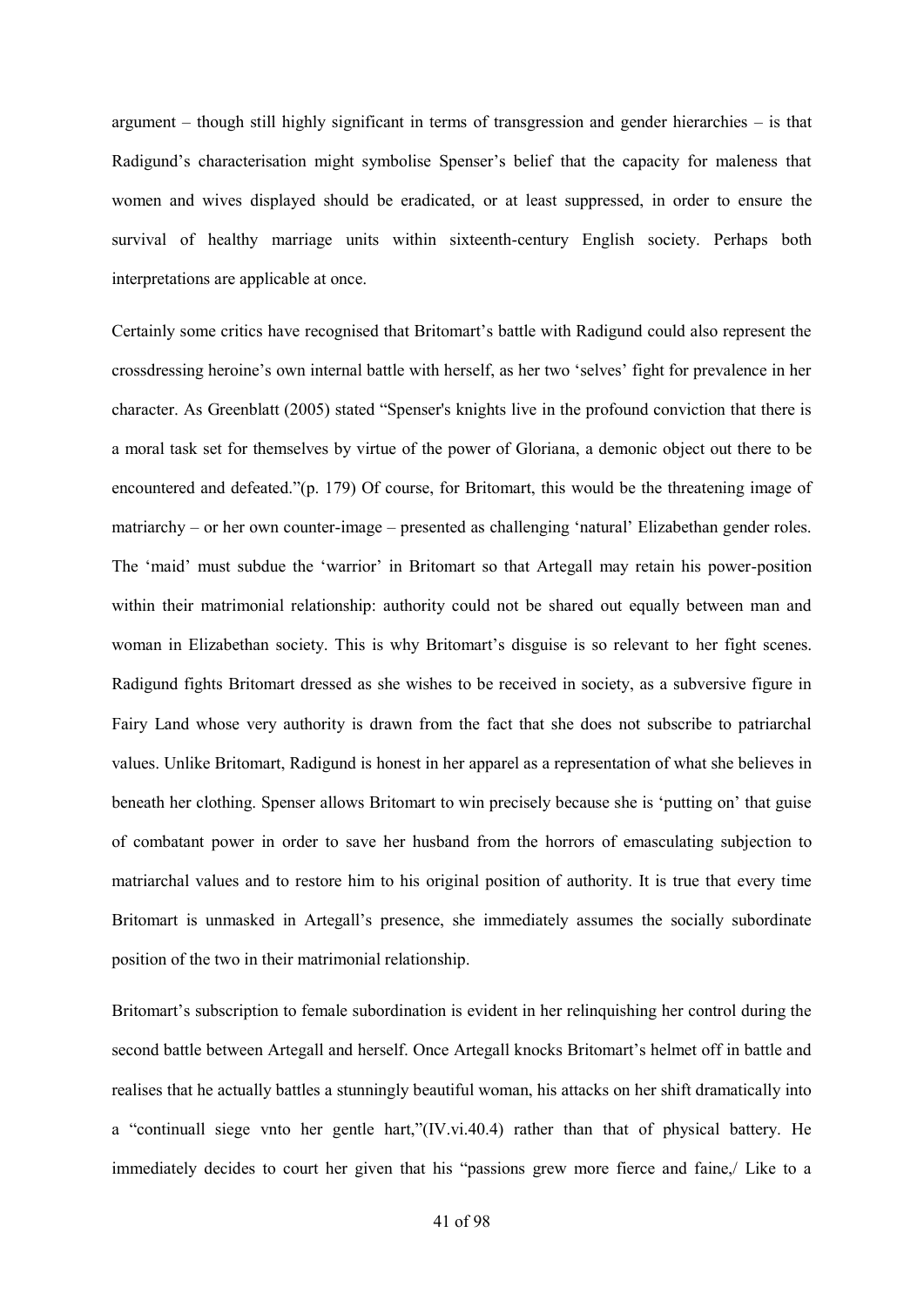stubborne steede whom strong hand would restraine."(IV.vi.33.8-9) Artegall's new approach to Britomart is to seek her hand in marriage, while the "strong hand" imagery is undoubtedly a reference to his own ability to exert masculine control over his "stubborne steede". Likewise, Britomart immediately reverts to the traditional role of 'courted maid' after realising who she fights with, and that she has been discovered. The crossdressing disguise has served its intended purpose in safely delivering the "pure"(III.ii.23.8) royal maid to her destined lover. The very significance of the disguise in this canto is the aptness of its sudden absence, once it has been removed for the intended benefactor. Spenser permits Britomart's transgressive disguise within the epic, inviting his audience to forgive her previous misbehaviours, because she immediately relinquishes all usurped authority as she stands in the presence of her future husband.

Britomart further redeems herself as an exemplar figure of perfect chastity to Spenser's early modern audience, not merely because she immediately yields her powerful position once Artegall is available to assume it, but because she pointedly refuses to surrender instantly her feminine chastity once she has located Artegall. She instead forces her suitor to perform the appropriate and anticipated gestures of traditional courtship, making chase for her hand in marriage even though "she paynd with womanish art / To hide her wound,"(IV.vi.40.7-8) of infatuation for him. Emotional courtship is a necessary gesture in *The Faerie Queene* narrative, as Spenser presents it as a genuinely integral practice, which ensures the legitimacy of their matrimonial joinage. Shakespeare disputes this in the characterisation of Rosalind.

In *As You Like It* Shakespeare produces a socially threatening crossdressing lady who revels in her opportunity to toy with her male suitor face-to-face. Rosalind's male Ganymede disguise effectively protects her social reputation from being tarnished through deceitful concealment. Rosalind is able to school Orlando in the rules of courtship with the use of her Ganymede disguise, particularly in terms of promises made between lovers and attitudes towards marriage and marital relationships. The image of a subordinate woman taking it upon herself to rule over a suitor (or her husband) and direct his behaviour would have been disturbing indeed for traditionalist members of Elizabethan society. Arguably then, Rosalind's severest transgressions in terms of marriage occur in 4.1 when she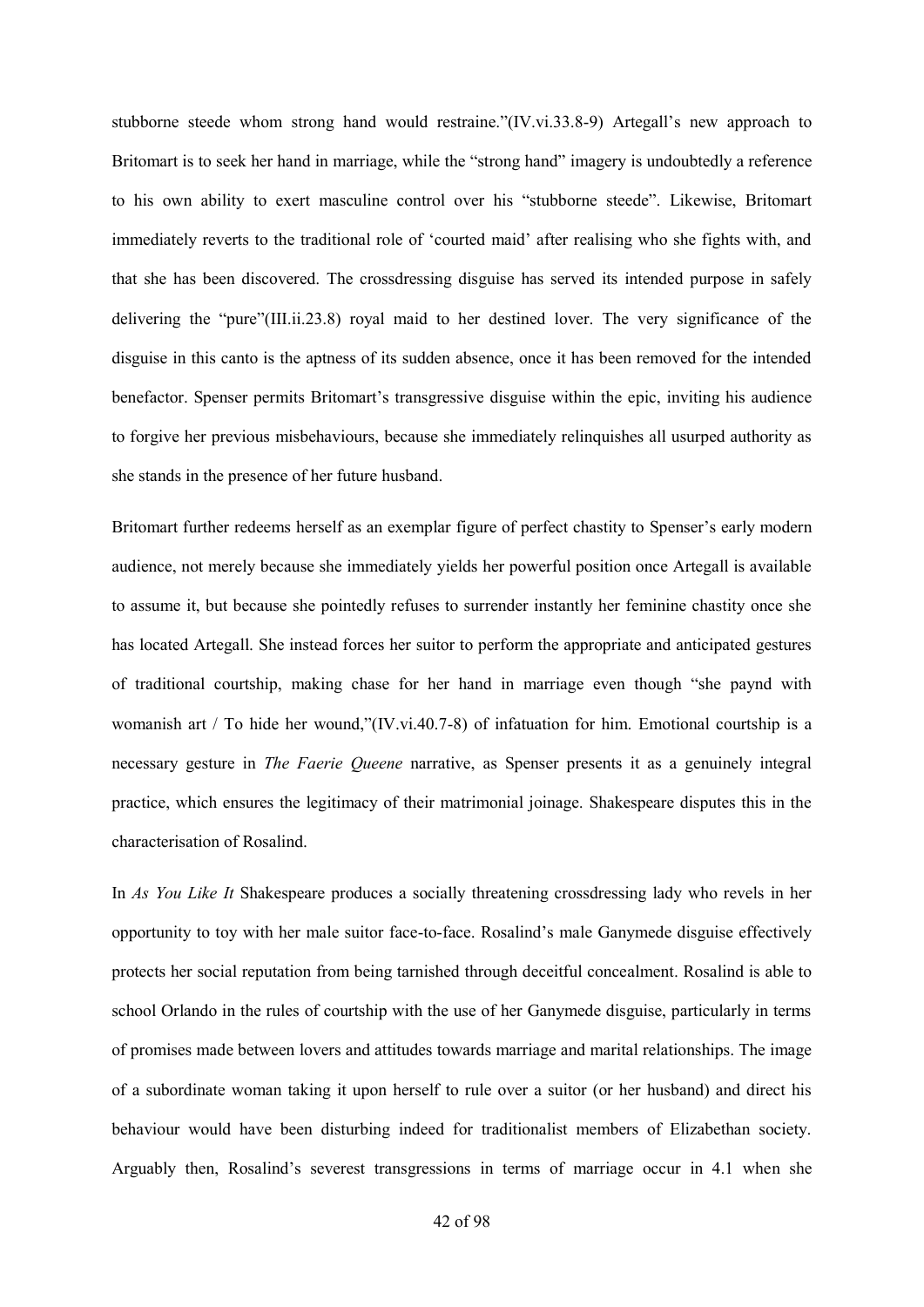discusses bluntly with Orlando the hypothetically challenging wifely mannerisms that she might habitually call upon once they were wedded, and pushing past the perceived 'point of no-return' when she daringly demands for a mock-marriage between Orlando and 'Rosalind' to take place immediately.

Similar to Spenser's presentation of a love dalliance turned inside out between Britomart and Artegall, where the man is chased by the lady (even despite the lady's determination to preserve her chastity while doing so), Rosalind orders "Give me your hand, Orlando."(4.1.115) This command could only have been considered redeemable through humour to Elizabethan audiences when we consider the dimension of the boy-actor onstage. Shakespeare presents to his audience in Rosalind the castaway lady who cross-dresses to survive in the wilderness: a transgressive act, yet founded in good intentions and a well-known early modern fictional trope. She toys with and deceives her prospective lover, which is offensive still, yet still redeemable in light of Portia's lawyer deceit of Bassanio, still to be discussed. However, worst, Rosalind reverses the courtship hierarchy by ordering Orlando to wed her by giving 'her' his hand in marriage, rather than offering hers. This final lapse in convention, made possible by the use of the Ganymede disguise, would be irredeemable if not for the audience's knowledge that beneath the lady Rosalind's misrepresentative male clothing is in fact a boy-actor's body. This knowledge of the physical presence of the boy-actor onstage rights the fictional crossdressing lady's wrongs to some extent, despite bringing about homoerotic problems of its own.<sup>41</sup> A young boy-actor ordering an adult male actor to "give"(4.1.115) his hand in marriage represents cultural challenges of a completely different nature to that of a woman willingly usurping her male superiors' authority. Unclear as it is to discern which interpretation of this moment would have caused more concern to some of Shakespeare's contemporary audiences, what remains clear is that the notion of an unsanctified martial union is important. As Dusinberre (2016) indicates, "the informal mode of contract was increasingly frowned upon for lacking a church ceremony ... However, the false identity of Ganymede would nullify the contract,"(p. 294) between Rosalind-as-Ganymede-as-Rosalind and Orlando. Therefore, Rosalind's audacity to organise a marital procedure amasses censure, rather than

1

<sup>&</sup>lt;sup>41</sup> Yearling (2013) has asserted that within the crossdressing comedies "Shakespeare tantalizes his spectators with suggestions of same-sex love and sexual attraction, both between men and between women."(p. 64)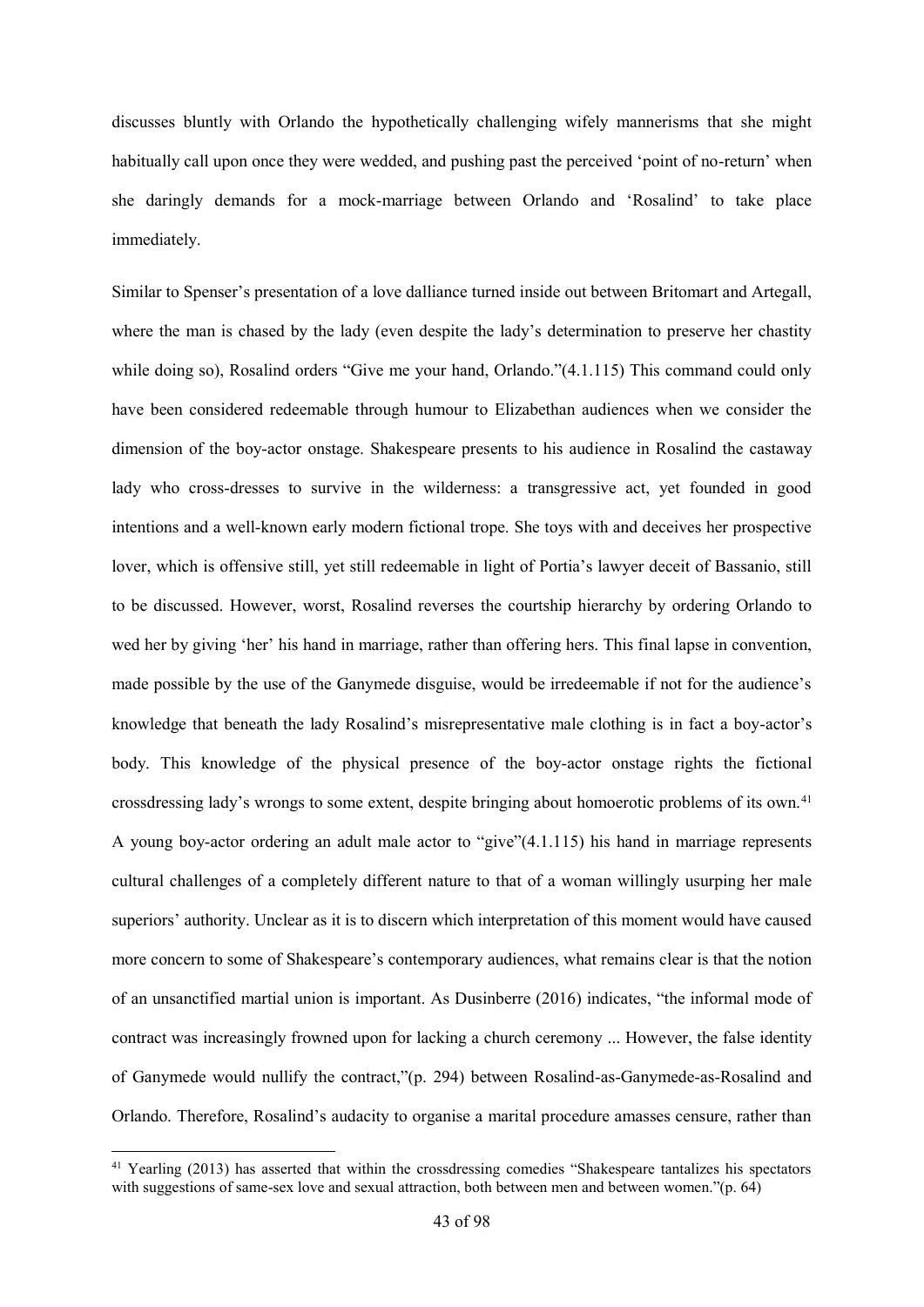the ceremony itself given its known illegitimacy from the outset. Ganymede is forgiven for the transgression because Orlando treats the moment hypothetically, just as an Elizabethan audience might be encouraged to forgive the boy-actor for 'playing the woman'. Yet the theatrical figure of the transgressive female cannot be so easily forgiven.

During 4.1, Rosalind is simultaneously in direct physical conversation with the love struck Orlando and acting as a hypothetical agent (a misplaced image of 'Rosalind', which Orlando persistently clings to throughout their dialogue). While Rosalind-as-Ganymede and Orlando confer on the subject of matrimony within this scene, 'Rosalind' remains an absent body – rendering 'her' a dreamlike, abstract idea – due to her supposed residency at court. This is evidenced in Orlando's constant mention of "my Rosalind"(4.1.57, 4.1.110, 4.1.148, 4.1.186) in opposition to the distasteful hypotheticals which 'Ganymede' presents to him. Yet since Rosalind is continually positioned in Orlando's direct presence throughout the entirety of their time in the forest together, her deeds while playing the Ganymede-as-Rosalind 'part' are recognised as transgressive indeed.

When Rosalind-as-Ganymede berates Orlando for being late to meet with her at the beginning of 4.1 she claims that she would prefer to "be wooed of a snail"(4.1.47) rather than him, because "though he [the snail] comes slowly he carries his house on his head – a better jointure, I think, than you make a woman."(4.1.49-52) Rosalind highlights the importance of promises and time-keeping in marriage by her reference to "a better jointure", arguing a snail's promise, though slow to be delivered, would provide her with a more assured "destiny"(4.1.51) than the "tardy"(4.1.46) promise Orlando had made her. Well-kept promises is a weighty theme within Shakespeare's marriage play. Rosalind is aware that a valid marriage contract between Orlando and herself would require robust endorsement from superior agents: namely her father, the Duke, and "a good priest"(3.3.78) who would marry them "well"(3.3.84). The promises Rosalind makes to Orlando, Phoebe, and Silvius in 5.2 must be kept so that her word and intention to marry Orlando can be taken seriously. Rosalind takes control of the marriage negotiations once again in 5.2, with the use of her crossdressing disguise, by assuring Orlando that "if you will [wish to] be married tomorrow you shall, and to Rosalind if you will [want her]."(5.2.70.71) This is an oath of sorts because in response to Orlando's questioning "Speak'st thou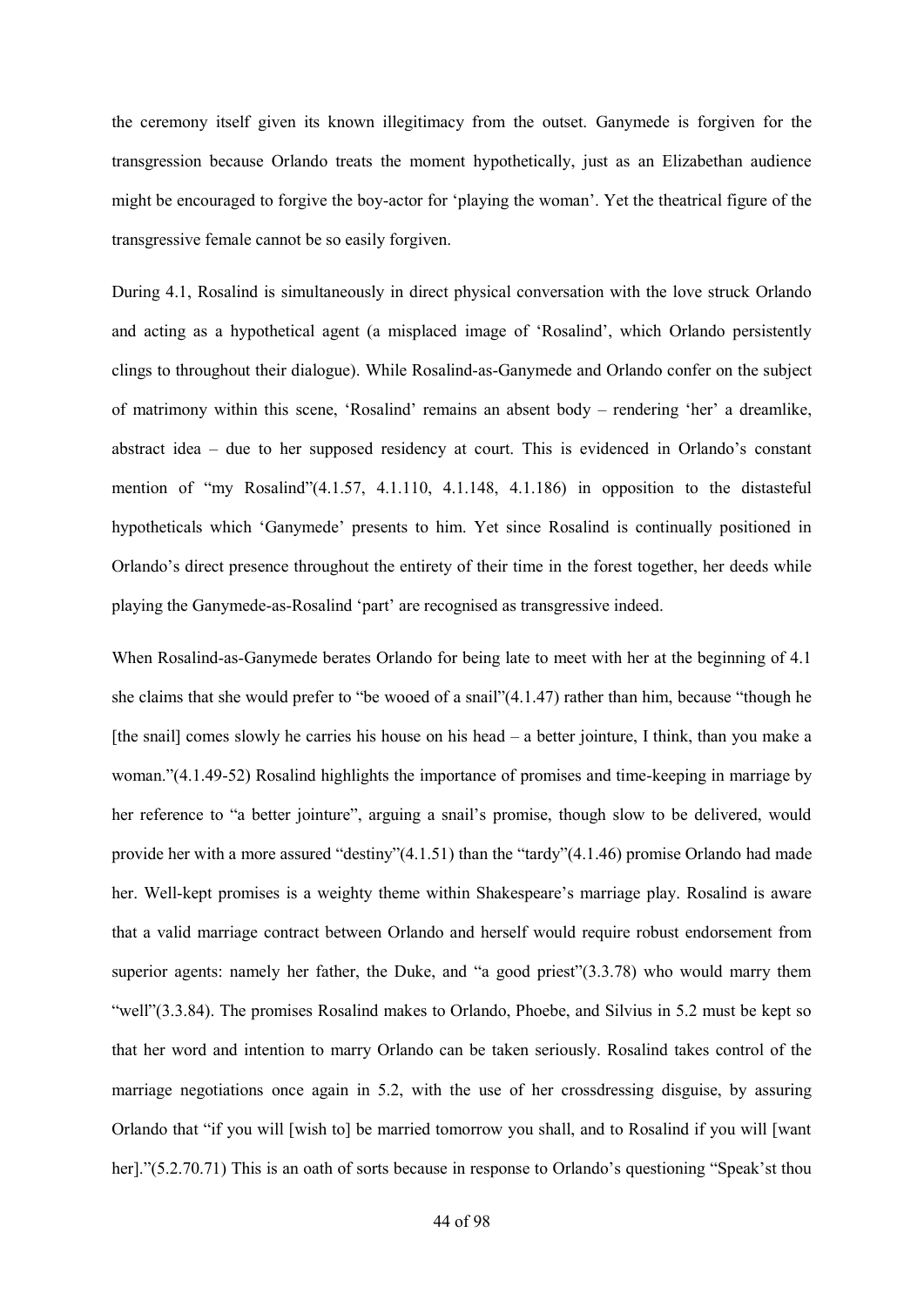in sober meanings?"(5.2.67), Rosalind-as-Ganymede vows, "By my life I do,"(5.2.68). Rosalind once again choses to offer herself up in spousal terms to Orlando the very next day "when [Orlando's] brother marries Aliena"(5.2.62) who is actually Celia (Rosalind's cousin) accompanying Rosalind into exile disguised as a lower class member of society rather than crossdressing.

It is important to recall that Rosalind has spent a significant proportion of the play attempting to negotiate a marital connection with Orlando but has failed to do so legitimately while in her Ganymede guise. Contrastingly, Celia-as-Aliena establishes a relationship with Oliver (Orlando's brother) during the single scene of 4.3. In 5.2, Rosalind describes them to have "made a pair of stairs to marriage...in the very wrath of love and they will be together."(5.2.36-39) Furthermore, the lovers marry in the very next – and last – scene in which they appear, 5.4, indicating that their relationship stood unhindered by Celia's Aliena disguise, in contrast to the difficulties that Rosalind-as-Ganymede-as-Rosalind had encountered. Hence, to ensure a successful marriage between Orlando and herself, Rosalind feels forced into promising marriages for Orlando, Phoebe, and Silvius in 5.2, and must additionally obtain promises from Orlando and her father, the Duke, in 5.4 that they will agree to the marriage before she is able to undisguised herself. Before exiting the scene to change out of the male disguise, Rosalind reinforces the necessity of promise keeping, to ensure that she is given away to Orlando as she wishes, once she has reverted to her original position of feminine subordination within the scene:

> I have promised to make all this matter even. Keep you your word, O Duke, to give your daughter, You yours, Orlando, to receive his daughter. Keep you your word, Phoebe, [...] Keep your word, Silvius, [...]

Rosalind shows concern for the possibility that any of her orchestrated marriage promises might easily face refusal. She is aware of the fact that if any of the participants become unwilling, loose ends in the plot – which she herself had created by interfering as Ganymede – may quickly emerge and cause problems for her scheme to become Orlando's wife. Her reminder to each character that they

<sup>(</sup>*As You Like It*, 5.4.18-23)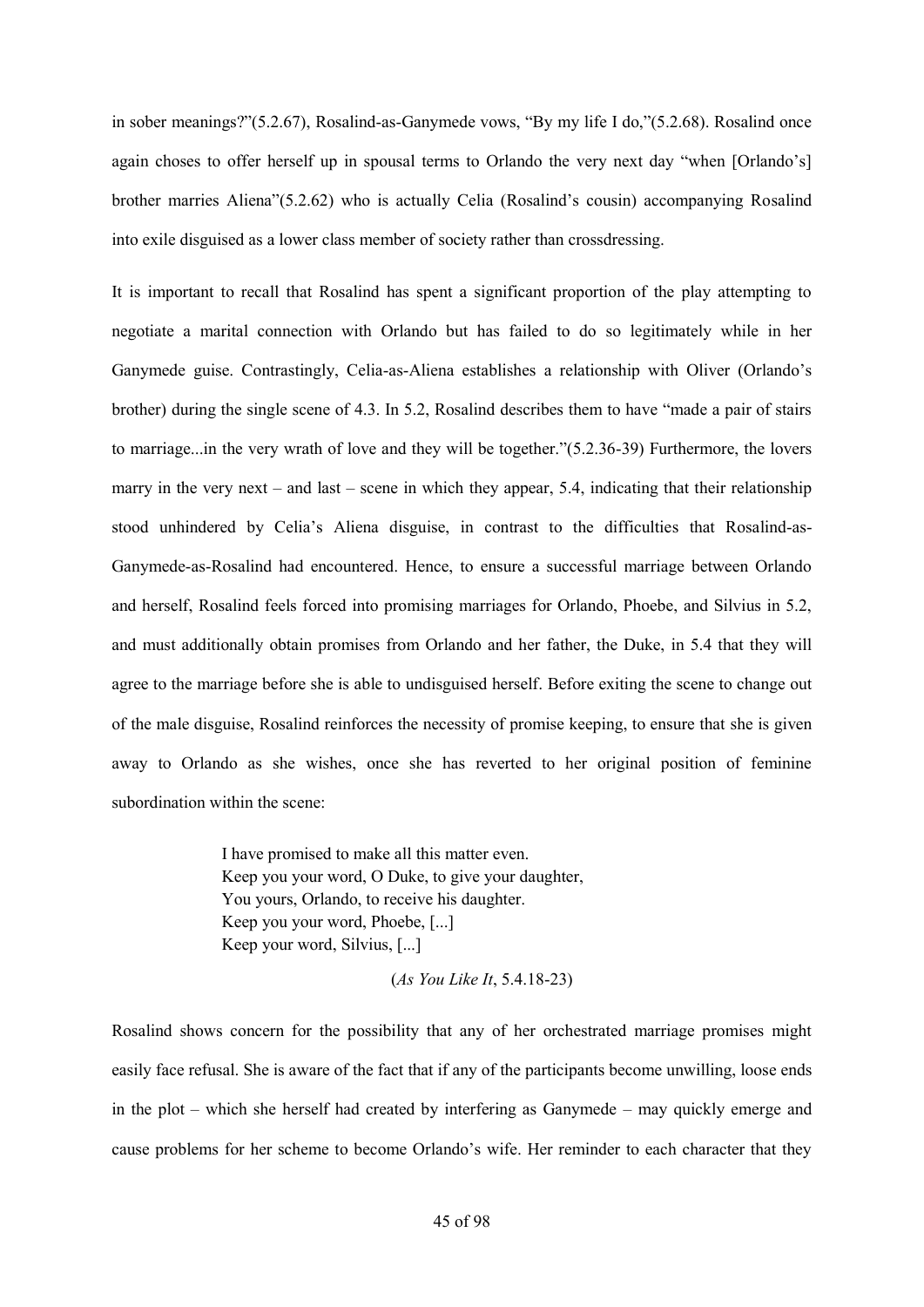must uphold their promises (with the acceptance of Celia-as-Aliena and Oliver, who have only promised to marry one another and bear no importance to the outcome of Rosalind's own imminent marriage) evidences Rosalind's conviction that keeping one's promise is of the utmost importance, regardless of the insecure nature of spoken oaths. Only by her father keeping his word that he would give his daughter, and Orlando's keeping his promise to accept her, and Phoebe's distaste for Rosalind once she adopts her original feminine classification, and Silvius' acceptance of Phoebe despite having been sexually attracted to another woman, can Rosalind marry Orlando. If any one of these spoken oaths are broken, then there is a loose end in Rosalind's device and she has failed to keep her promise "to make all this matter even"(5.4.18), rendering the outcome of the play unbalanced. An odd number of lovers upon the resolution of a comedic marriage play would be unorthodox, and therefore the success for Rosalind's Ganymede disguise – and whether she is able to get away with her transgressive actions – undeniably rests upon this notion of upheld promises.

When considering promises and marriage within *As You Like It*, it is evident that Rosalind's gifted chain after meeting Orlando in 1.2, as a token that represented her partiality for him, is extremely important. The chain is mentioned only twice during the entire play. The first instance is when Rosalind bestows her chain on Orlando for having wrestled with Duke Frederick's champion successfully. She says,

> Gentleman, [*Giving him a chain from her neck*] Wear this for me – one out of suits with fortune, That could give more but that her hand lacks means.

> > (*As You Like It*, 1.2.234-236)

As Dusinberre (2016) asserts, "the gift of a chain was the mark of royal approval for venturous exploits and represents one of many links between Rosalind and Elizabeth,"(p. 174) and therefore throughout *As You Like It* "the role of Rosalind spans regality and rebelliousness, sovereignty and subversion."(p. 141) It is clear from Rosalind's speech that the gifted chain poses as a token of regal appreciation for Orlando's bravery and valour while wrestling, but likewise carries undertones of a more personal tenor. This is carried within the mention of "means"(1.2.234) as Dusinberre (2016)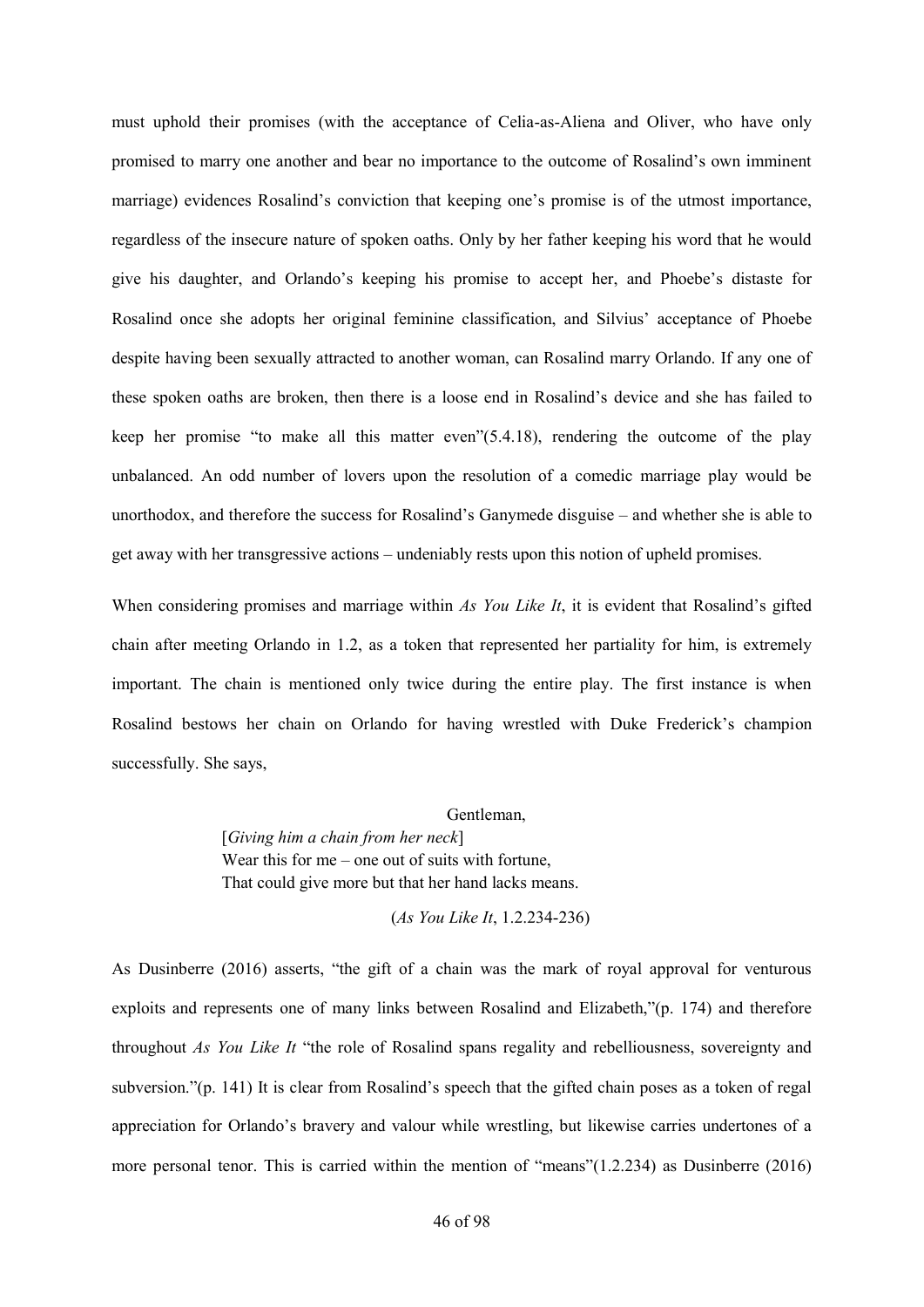argues that "Rosalind could give more – namely, her hand in marriage, the victor's traditional reward in the trial of chivalry – but lacks the power to do so." $(p. 175)$  Rosalind's emotional response to Orlando's chivalric display is reflected in her acknowledgement that despite the fact that her "hand lacks means"(1.2.236) to join in matrimony with his, he had nevertheless "wrestled well and overthrown / More than [his] enemies"(1.2.243-244) as a result. Therefore, the chain that Rosalind gifts Orlando is relevant to the theme of marriage because the undisguised Rosalind is unable to offer Orlando anything more than a token of appreciation, despite her feelings of attraction to him. While Rosalind resides at Duke Frederick's court, she remains undisruptive in her actions. Yet her wish for alternative personal circumstances is clear – and the potential for transgressive behaviour hinted at – within the allusion to matrimony. The chain represents for Rosalind a substitute for that piece of jewellery – a ring – which she desires to gift to Orlando as a token of her affection despite her inability to do so. She remains prisoner to her social status and gender positioning within the plot.

Perhaps more significantly, the chain reappears prior to Orlando and Rosalind-as-Ganymede's first introduction. Where the chain represented unfulfilled emotional attraction in 1.2, it now highlights Rosalind's changed physical state and how the disguised Rosalind-as-Ganymede can freely assume the marriage-negotiator role generally designated to men in society. The chain likewise functions as a binding force for Orlando as he becomes unintentionally shackled to the idea of Rosalind throughout the play. He asks himself after receiving Rosalind's chain, "What passion hangs these weights upon my tongue?"(1.2.246) producing the image of a man placed under torture by linking the weight of Rosalind's chain upon his chest to the medieval practise of *la peine forte et dure*. <sup>42</sup> Imprisoned by his passion for Rosalind, Orlando perceives his inability to speak by his inverted reference to the unspeaking felon who faces imprisonment and torture from being "pressed" for a guilty confession. Like Rosalind, Orlando argues that he has been emotionally "overthrown!"(1.2.248) by her gift, endorsing the imagery of passionate wrestling between lovers initiates a developing theme of women

1

<sup>&</sup>lt;sup>42</sup> *La peine forte et dure* (French for "hard and forceful punishement"), or crushing execution, was a practice used on Elizabethan prisoners who refused to plead either guilty or not guilty in court. The victims' limbs were stretched out upon the floor for wieghts to be applied to their chest for days at a time in order to draw a plea from them, or failing that, death by torture. See, McKenzie (2005) for a summarised history of early modern usage.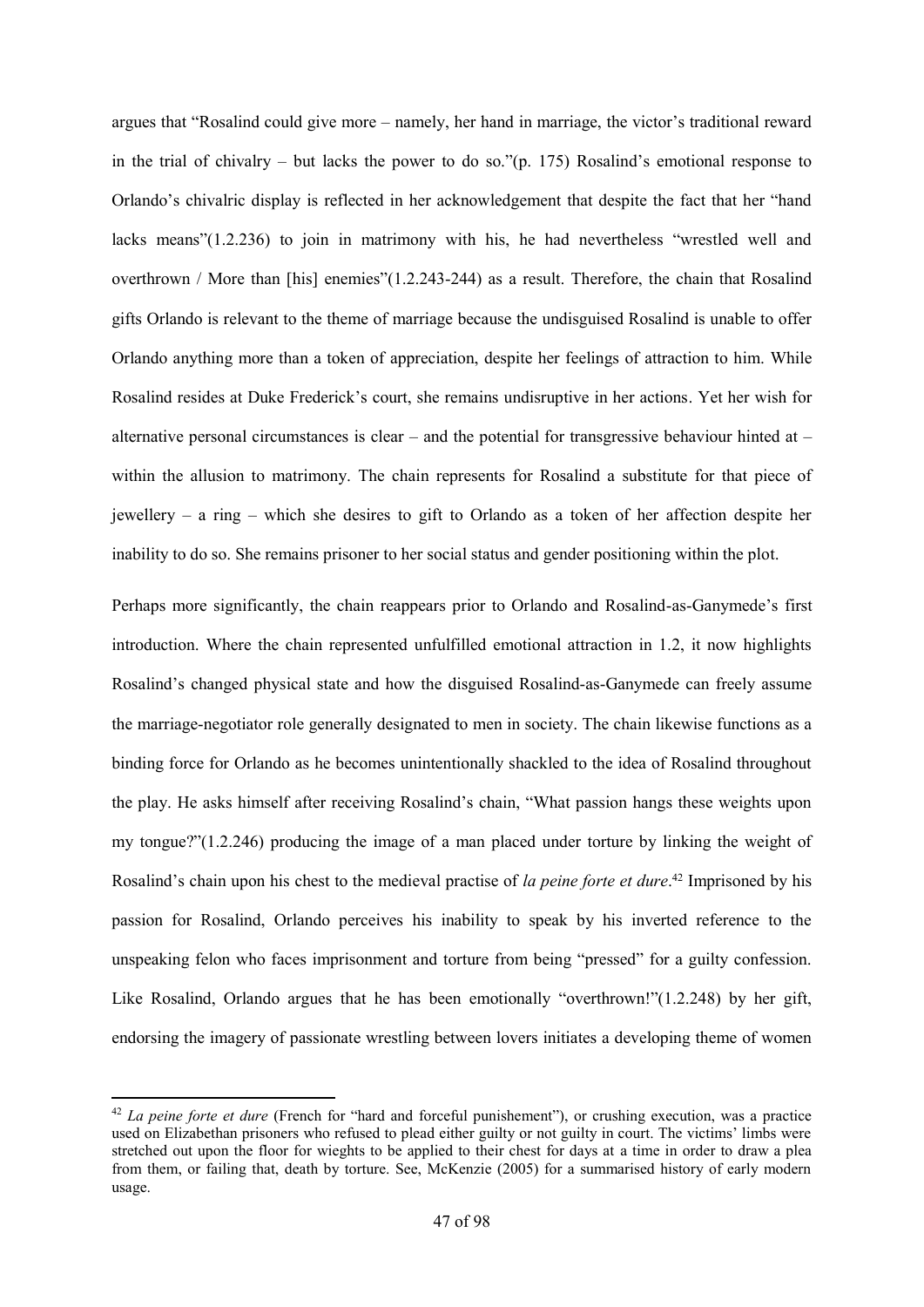controlling men, in opposition to gender roles, but characteristic of love poetry at the time. Orlando clarifies during his self-assessment that "something weaker masters thee"(1.2.249), noting Rosalind's 'weaker sex' taking control of his senses and emotions with her unexpected gift.

This makes the second and final reference of the gifted chain even more poignant, while Celia-as-Aliena teases Rosalind-as-Ganymede about her mystery admirer's identity. Rosalind's chain now signifies two ideas: first, the original emotional bond forged between Rosalind and Orlando resulting from their exchange; but second, the shift in that bond because of both of the wearers' transformed characters. The chain that once belonged to Rosalind is now in Orlando's possession, but despite this, Rosalind possesses him. The perceived emotional change in Orlando is prominent, while Rosalind's change is more physically drastic. Her outward appearance has altered into the opposite sex, but she claims that her emotions toward Orlando remain unaffected. Celia teases Rosalind in 3.2 while they discuss Rosalind's unknown admirer who posts badly written love notes upon Arden Forest's trees:

| ROSALIND Is it a man?       |                                          |
|-----------------------------|------------------------------------------|
| <b>CELIA</b>                | And a chain that you once wore about his |
| $neck$ – change you colour? |                                          |
|                             | ROSALIND I prithee, who?                 |

(*As You Like It*, 3.2.175-178)

Aware of Orlando's culpability, Celia mentions the gifted chain to jog Rosalind's memory promptly. She even motions to Rosalind's blushing cheek, "change you colour", to aid her. Yet Rosalind feigns an inability to understand the link Celia makes, responding with "who?" Apparently then, since her physical metamorphosis, Rosalind's memory of the poignant moment in 1.2 has already faded. The chain may not have meant as much to the crossdressing heroine as she once implied: yet Celia's response "and a chain" links the living man to an inanimate object, connecting the man and the chain into an inseparable unit.

The chain now symbolizes an unstable, breakable bondage in either contractual or emotional terms for the lovers. Doniger (2017) notes in *The Ring of Truth* that a necklace or chain might be broken by the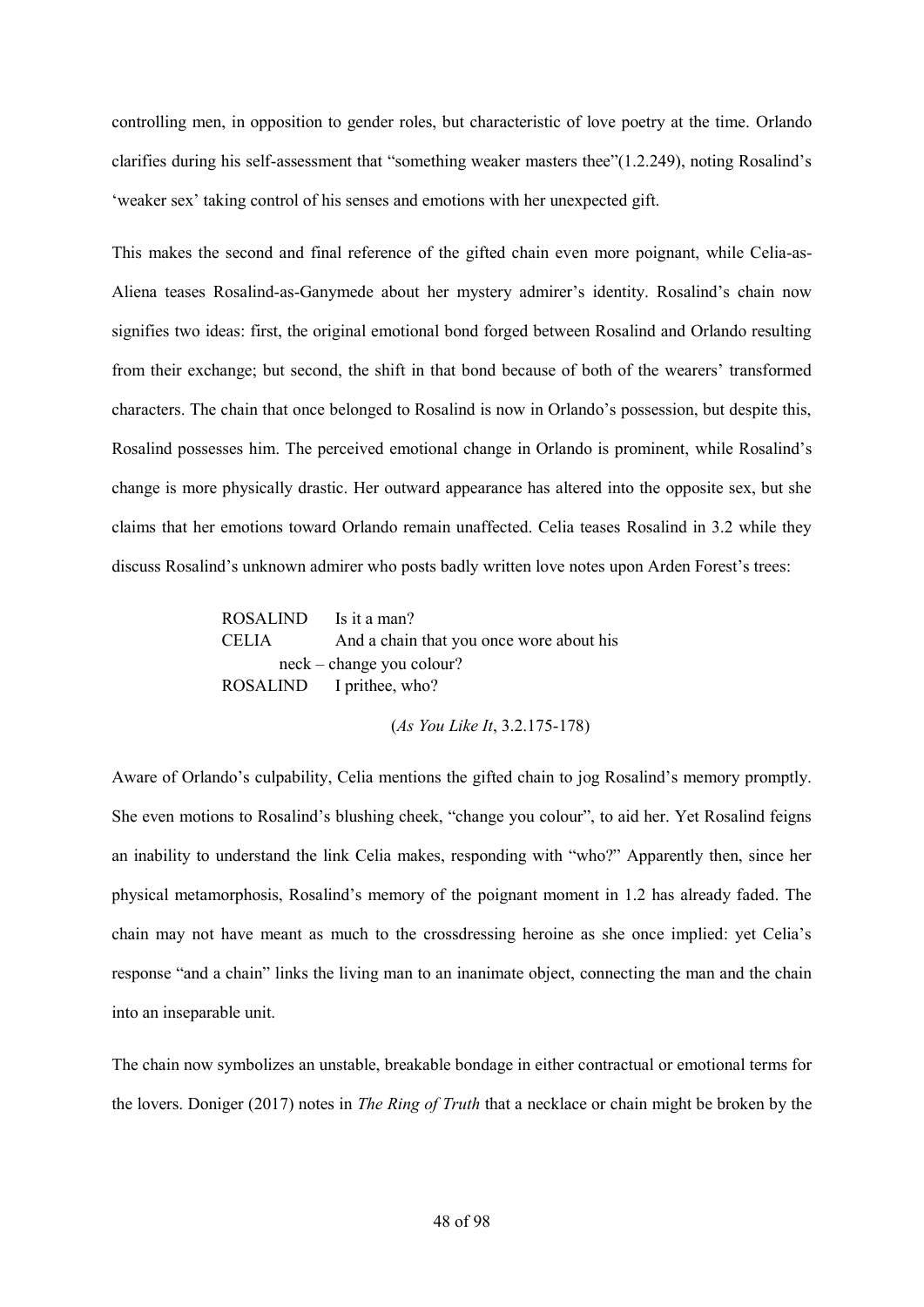simple act of unclasping.<sup>43</sup> Thus as Rosalind never actually expressed her love for Orlando by bestowing a jewel of more emotional significance upon him, her confused response to Celia's allusion is not indelicate. Rosalind had used the chain primarily to signify appropriate appreciation of Orlando's job well done, not to symbolise a pledge of marriage despite any preferences she articulated during the heat of the moment. In giving Orlando a chain, Rosalind did not breach the acceptable boundaries of society in the way that giving him a ring from her hand might have. Likewise, Rosalind-as-Ganymede has never wore a chain "about his neck"(3.2.176) because the disguised male figure was invented after the chain had been passed on to Orlando. The phrasing of "a chain that *you* once wore about his neck"(3.2.176, my emphasis) is significant to the theme of transgression though, because a link between Rosalind and her admirer is evident in their joint history with the chain. They are in some inextricable way bound to one another, despite the transformations that they have each experienced. Thus, though the chain symbolises an uncertain force of affinity within *As You Like It* (through Rosalind's original allusion to marriage and love and later forgetfulness) it also reinforces an image of emotional bondage between two people, tainting the rest of the play's allusions to marriage and 'joinery' as a result.

Rosalind caused a chain of events in bestowing her necklace upon Orlando as a prize for winning the wrestling match, because Orlando becomes obsessed with the idea of loving Rosalind thereafter. They become joined in mutual – though undisclosed – affection for one another, regardless of the enforced spatial distance between them. But, whilst disguised, Rosalind decides to "slink by"(3.2.245) fully aware that Orlando also wanders Arden forest, to spy on him. She then creates a convoluted persona once they meet in person. Arguably then, the genuine marriage that Rosalind-as-Ganymede organises for Act 5 of the play can be owed to Rosalind's initial bestowal of that chain upon Orlando which incited his infatuation with her, and her own disguise which enables her to ensure her own marriage is arranged 'between men'. Like Portia, Rosalind "short circuits the system of exchange"(Newman, 1987, p. 26) within *As You Like It* by exhibiting a preoccupation with oaths and promises while using her gifted chain and crossdressing disguise. The chain did not symbolise a promise of matrimony

1

<sup>&</sup>lt;sup>43</sup> Doniger (2017) states that "The ring differs from most other circular jewelry, necklaces and bracelets, in two significant ways: a ring needs no clasp for you to take it on or off, breaking the circle,"(p. 2)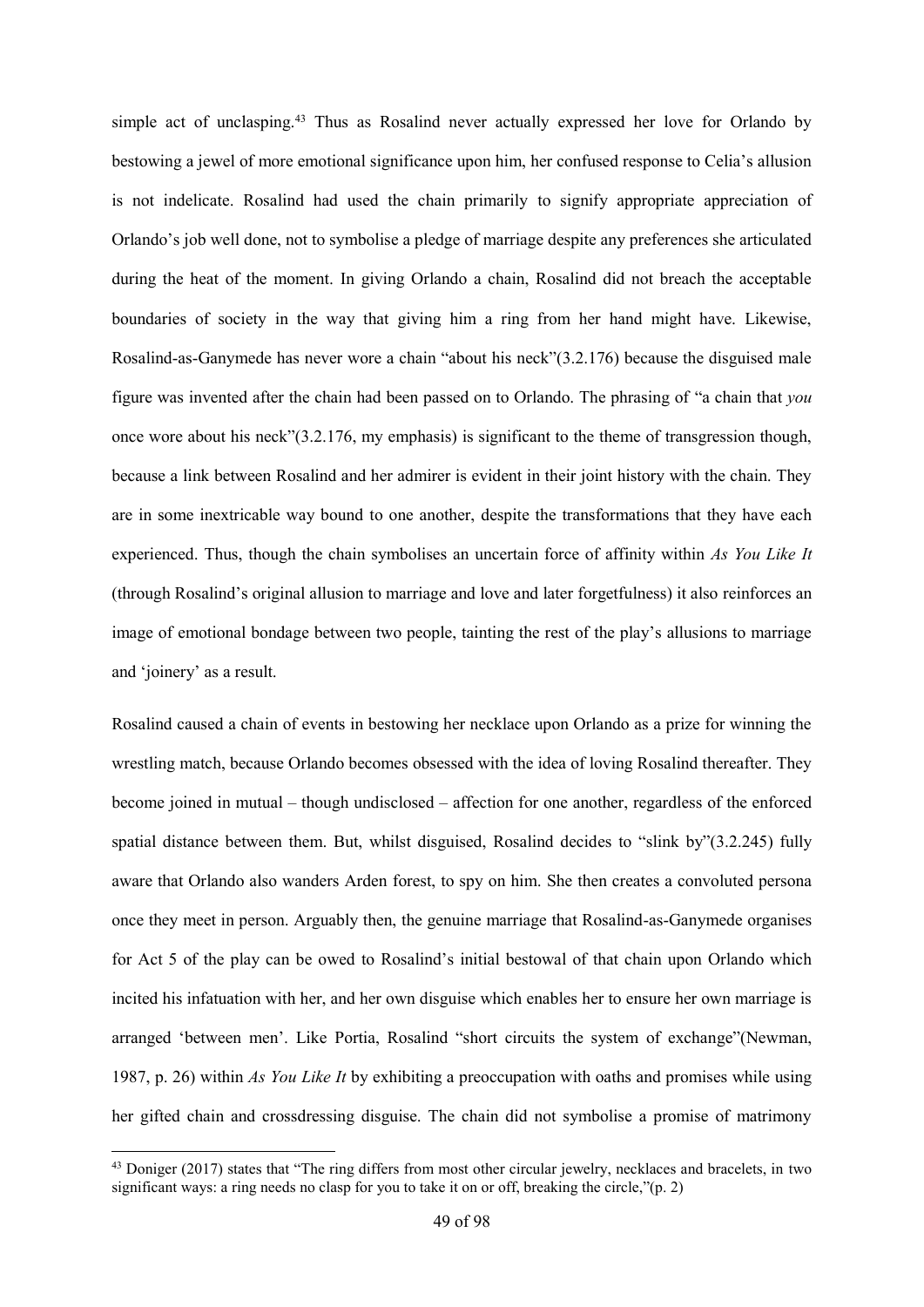between two people in 1.2, but instead a woman's affection for a man, which ignited his subsequent fixation upon that affection. Unlike a ring, which proclaims the engagement between two lovers, Rosalind's chain binds Orlando to her as a slave to his master. The gendered positions of power embodied in the chain of *As You Like It* are evidently wholly inverted from the traditional structure, and, by utilising her Ganymede disguise, Rosalind's female preference of husband is allocated centre stage and granted the autonomy to construct her own marriage outcome. Similar to the other crossdressing women previously discussed in this section Rosalind has claims an emotional advantage over her lover by using the bonding symbolism of her gifted chain and the Ganymede disguise she adopts.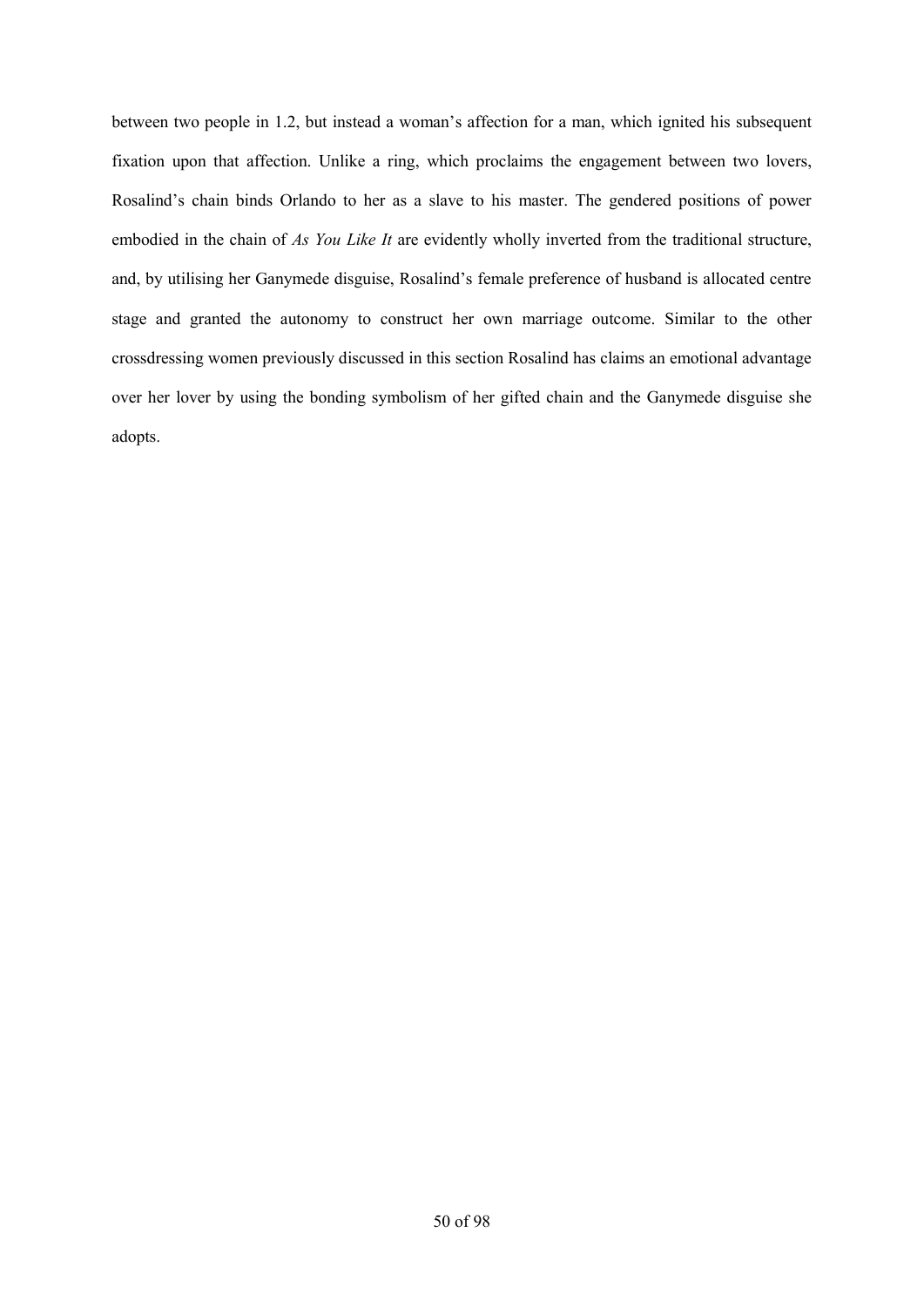# The Significance of 'This Ring'

A discussion surrounding the significance of rings and promises within Shakespeare's *Twelfth Night*, *The Two Gentlemen of Verona* and *The Merchant of Venice* is now necessary. Rings in the examples that follow are easily categorised into token rings, promise rings, and marriage rings. Significant in two major ways, the rings firstly symbolise the marital union between two lovers, and secondly, they can often symbolise female chastity and virginal purity. Therefore, in the following plays, it is especially important to bear in mind the instances of rings that are exchanged, swapped or mistaken for others, in both erotic terms and as rings symbolising a mutual contract of love and consummated marriage between two people. However, the potential threat to Elizabethan patriarchal values, which are conveyed within crossdressing characters' use of rings, is noteworthy for this study of subversive female agents throughout the late sixteenth-century.

Within *Twelfth Night*, Shakespeare makes use of potentially four (one plausible and three definite) rings, which are referenced in terms of love and marriage and vividly complement the plot progression by being unmistakably and humorously linked to Viola's crossdressing disguise. The first ring that appears is the one that Countess Olivia sends after Duke Orsino's pageboy Cesario as a token of her unspoken – yet well-articulated – passion for 'him' in 1.5. This ring proves the most potentially subversive out of them all in *Twelfth Night*, receiving the most attention from Viola as it becomes problematically associated with the Cesario figure. Shakespeare skews the solemnity of the ring as a symbol of adoration and devotion between lovers into a highly comical allusion of unintentional homosexuality. The prominent trope within sixteenth century crossdressing plots of misguided samesex infatuation is made clearly visible in the first ring of *Twelfth Night*, as Olivia identifies the "invisible and subtle stealth"(1.5.289) of love within her for Duke Orsino's messenger. The countess reminds herself to control her amorous emotions "Unless the master were the man."(1.5.286) She expresses her desire that her newfound passion for Cesario might indeed prove socially suitable, musing that Cesario might actually be, "the *master*, Orsino himself, in disguise"(Elam, 2008, p. 203). Contrastingly, as Malcomson (1996) asserts, "Olivia feels the inappropriateness of falling in love with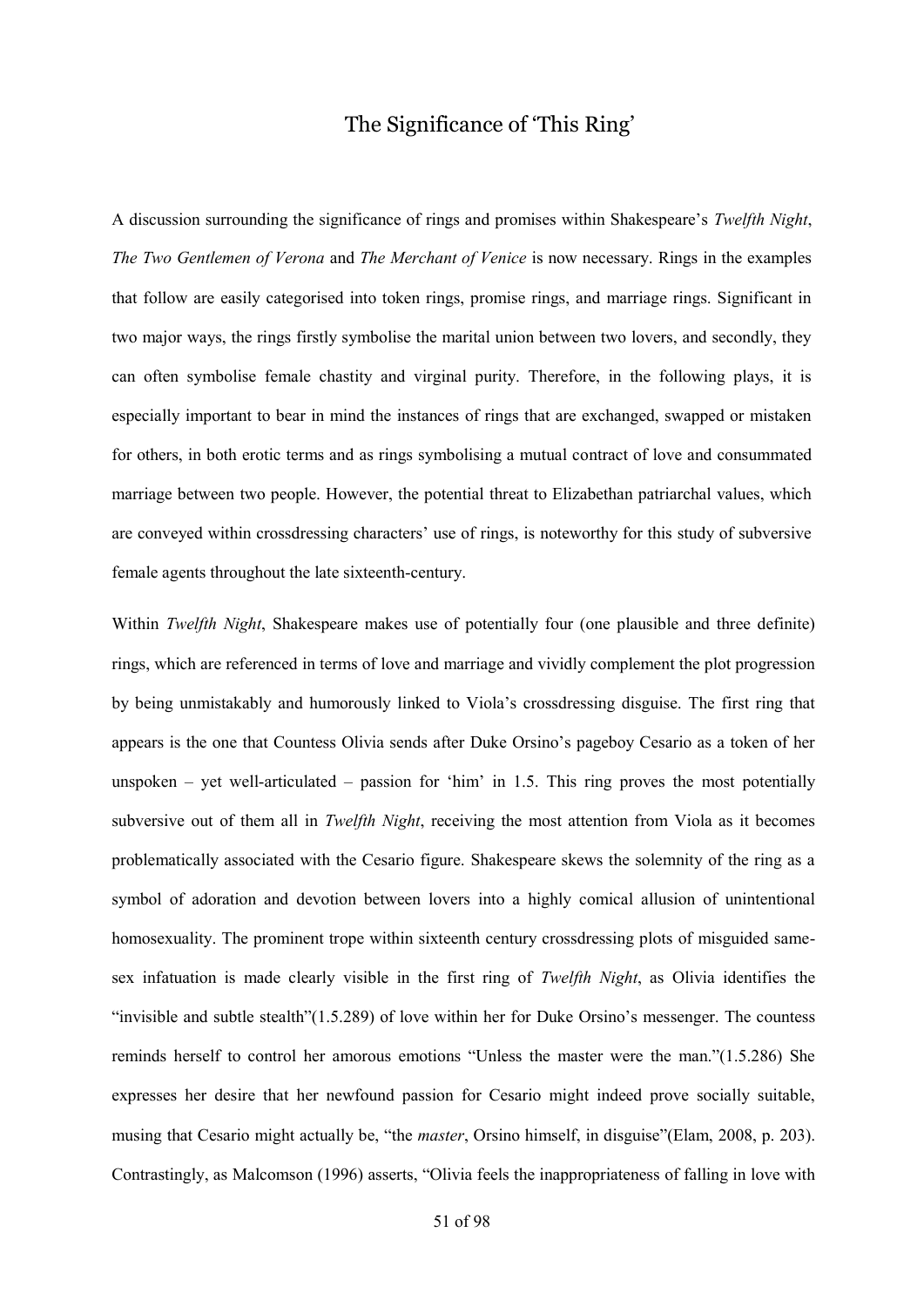a servant, but [she has fallen for] a cleverly created illusion, [...] of an upper-class young man."(p. 164) Findlay & Oakley-Brown (2014) have also highlighted that "The doubling of identities and substitutions [...] centre on the 'illusion' of Cesario"(p. 19) within *Twelfth Night*. Olivia develops her passion for a gentleman: either a 'copy' of Orsino in his messenger Cesario, or the Duke himself, believing herself to have met Orsino-as-Cesario.

The rich comical irony of this scene is that the countess has indeed encountered a disguise as she wished, but of a more socially subversive nature. Cesario has not disguised 'his' class but 'his' gender. The crossdressing disguise has effectively veiled Viola's femininity from Olivia to the extent that the countess misjudges Cesario for Duke Orsino in disguise, who has until recently attempted to court her from afar. As Elam (2008) notes, the Cesario figure becomes "a space into which others project their desires and their own identity anxieties"(p. 27) throughout the play, unveiling the dangers which crossdressing disguises could generate within fictitious social landscapes, in terms of transgressing the rigid Elizabethan boundaries of attraction and desire.

Furthermore Olivia's declaration to Malvolio that Cesario "left this ring behind him,"(1.5.294) when 'he' left her presence becomes comical, not because Olivia is shamefacedly lying to her manservant and sending him on an unfounded errand, but because she is attempting to express her attraction towards another lady, falling victim to Viola's successful dissimulation. As Olivia complains to Malvolio that she will have "none of it" $(1.5.295)$ , audiences can appreciate the crass entertainment, fully aware of a ring's capacity to symbolise not only a contractual agreement of mutual respect and devotion in love and marriage between a couple, but female sexuality and physical genitalia. In light of Viola's true gender, the ring that Olivia attempts to 'return' to Cesario renders the countess' desires truly homoerotic. Cesario the pageboy was in possession of a ring while Olivia audaciously blazoned 'him', but not of the token ring sort as she claims. Viola-as-Cesario had her own concealed – yet present – female hymen ring during 1.5. The confusion that Viola's disguise and observable femininity has created is clear at this point within the plot, while a solution remains elusive.

Viola reflects upon her predicament of being gifted a ring by another woman. She first pities Olivia, "Poor lady, she were better love a dream. Disguise, I see thou art a wickedness"(2.2.26.27)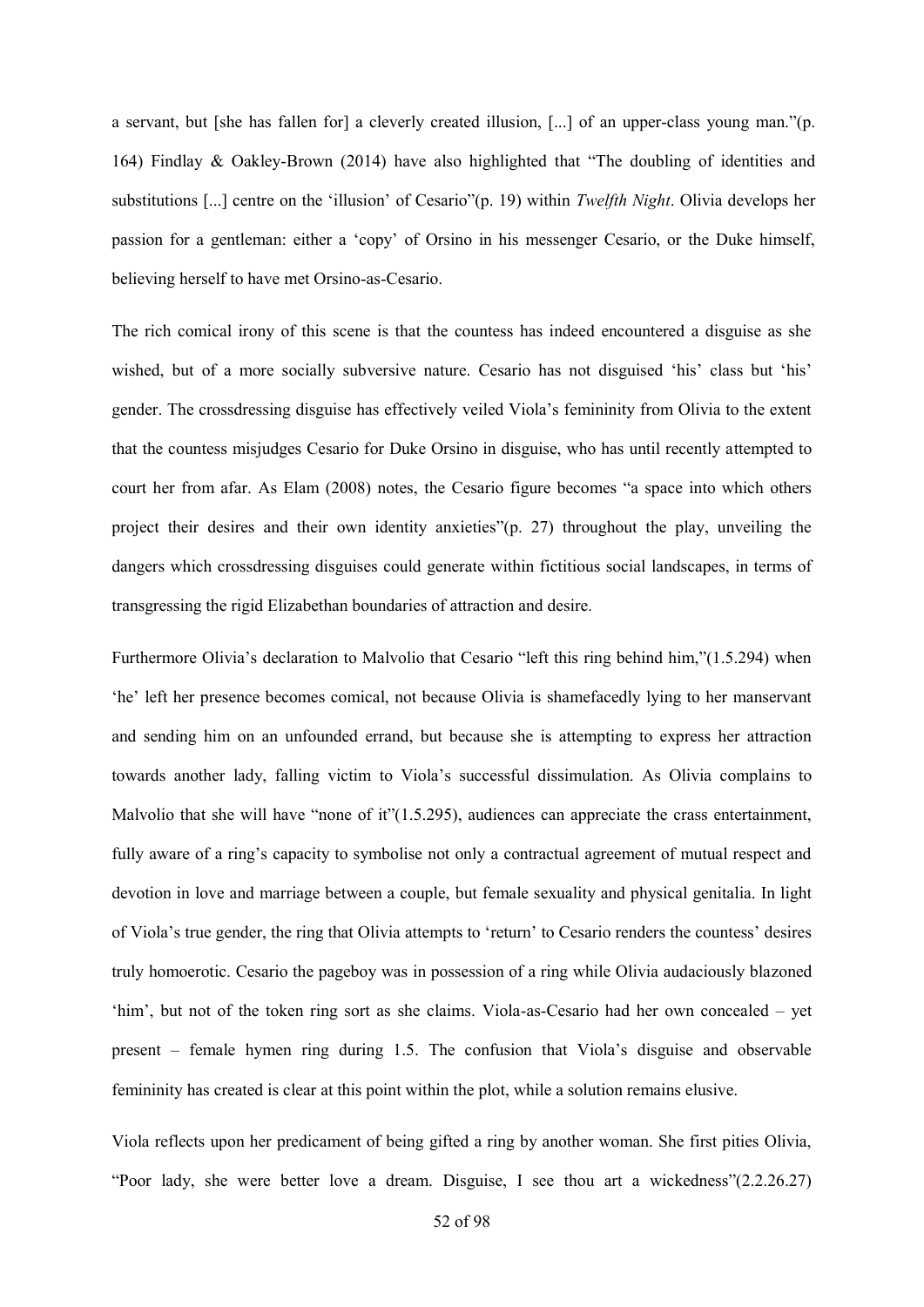recognising that the fictional character she plays is worse than an illusory dream for the deceived countess. She even communicates her pity for the misguided countess when they next meet, telling Olivia directly, "I pity you."(3.1.121) Viola's body brings the Cesario figure to life in Olivia's eyes, just as the Cesario identity grants Viola a new agency and physical freedom within Illyria. Disguise is portrayed as a corruptive force for each woman, as Viola "compares her transvestism to Satan's disguising himself as a serpent in Genesis."(Elam, 2008, p. 210) Correspondingly, Viola had efficiently forced her way into Olivia's household under Orsino's wishes. The disguise is therefore both subversive and transgressive all at once, and a clear threat to established societal structures of desire and attraction in Illyria.

Viola promptly turns to self-pity, calling herself a "poor monster,"(2.2.34) before envisioning the potential consequences of this unexpected (to her) scenario. Viola's "hybrid or androgynous"(Elam, 2008, p. 210) identity is painted in a "desperate"(2.2.37) light in this moment, as she recognises that her crossdressing disguise will now force her to play her role less convincingly. She expresses a distinct lack of control over the situation she has found herself in, speaking the last line of the scene in a rhyming couplet:

> O time, thou must untangle this, not I. It is to hard a knot for me t'untie.

## (*Twelfth Night*, 2.2.40-41)

Viola alludes to feeling entangled within the Cesario identity which she had created, but also a submission to that very "state"(2.2.37) of entrapment. Perceivable in the rhyming couplet I/tie is a sense of Viola's own identity amalgamating with the Cesario disguise, regardless of her original "intent."(1.2.52) The effectiveness of the Cesario disguise declares Viola's maleness to the surrounding society and so they respond accordingly. In this way, Olivia's gifted ring is a burden. Viola now possesses both Olivia's token ring (that Olivia had presumably carried on her person habitually until this point) and her own symbolic genital ring. Viola has acquired a stranger's ring that does not belong to her, but cannot find a way to untie the "knot"(2.3.41), or emotional bond, which it represents as Orlando had done in *As You Like It* with Rosalind's chain. Whether Viola keeps Olivia's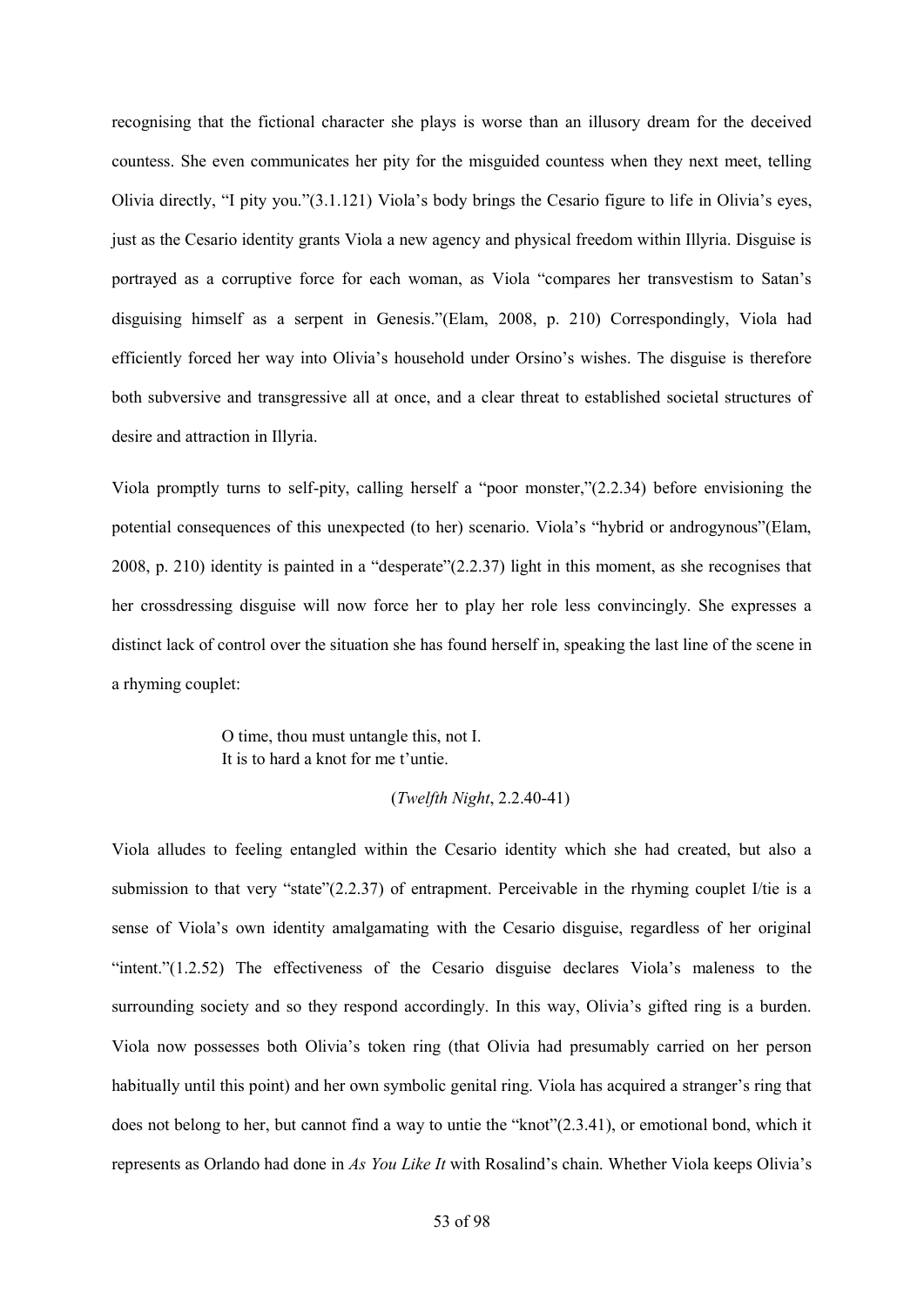ring beyond this scene is unknown, as it receives no further attention. Yet Shakespeare's comedic picture of the crossdressing heroine debating with herself about whether to keep the problematic ring poses a moral question. If Viola elected to retain Olivia's ring by "stooping"(2.2.15) for it – stooping here, implies both a physical and social downward motion – she prevents it from becoming "his that finds it"(2.2.16) left forsaken on the ground, but she also retains the homosexual tarnish implied from having received another woman's token ring of physical attraction. The opportunities to read transgressive behaviour in Viola's actions resulting from her Cesario disguise breeds continually.

Another *potential* occurrence of a ring acting as a token of expressed affection lies in 2.4 when Orsino asks Viola-as-Cesario to deliver "this jewel"(2.4.123) to Countess Olivia. Keir Elam (2008) clarifies that the word 'jewel' could imply "an ornament or piece of jewellery, such as a ring,"(p. 236). However, this remains uncertain given that the early modern practice of gift giving could manifest itself in innumerable ways, and sometimes by unexpected means. Elizabeth I was often gifted jewels and trinkets by her courtiers and potential suitors as bargaining chips to gain her favour, but was also grandly presented with an elephant by Henry IV of France in 1593 (Heal, 2014, p.159). As such, the 'jewel' with which Orsino entrusts Cesario could be any item, of any economic value, size, rarity or sentimentality, and his failure to specify what the gift actually could express a lack of interest in any aspect of the jewel's potential financial or emotional value altogether. Shakespeare presents the jewel largely as a side thought. He is, after all, reminded by Viola-as-Cesario that love is indeed "the theme"(2.4.122) of their discussion, finishing her half of the line "Sir, shall I to this lady?"(2.4.122) Note that Orsino references the vague idea, or "theme"(2.4.122) of love, whereas Viola-as-Cesario measures the gesture by its intended recipient, a person, and worse for the love-struck Viola, not "this lady"(2.4.122) who stands before him, but the "lady"(2.4.122) Olivia. Orsino regards the jewel as a mere trifle, as its intended function is to validate his love for Olivia in her estimations. Orsino would never have knowingly expressed such a flippant attitude towards the practise of romantic gift giving while in the presence of a high-status woman like Viola, highlighting Shakespeare's indication of exactly how effective and subversive a crossdresser disguise can be. Social barriers are easily dismantled when a woman dons the clothing and semblance of man.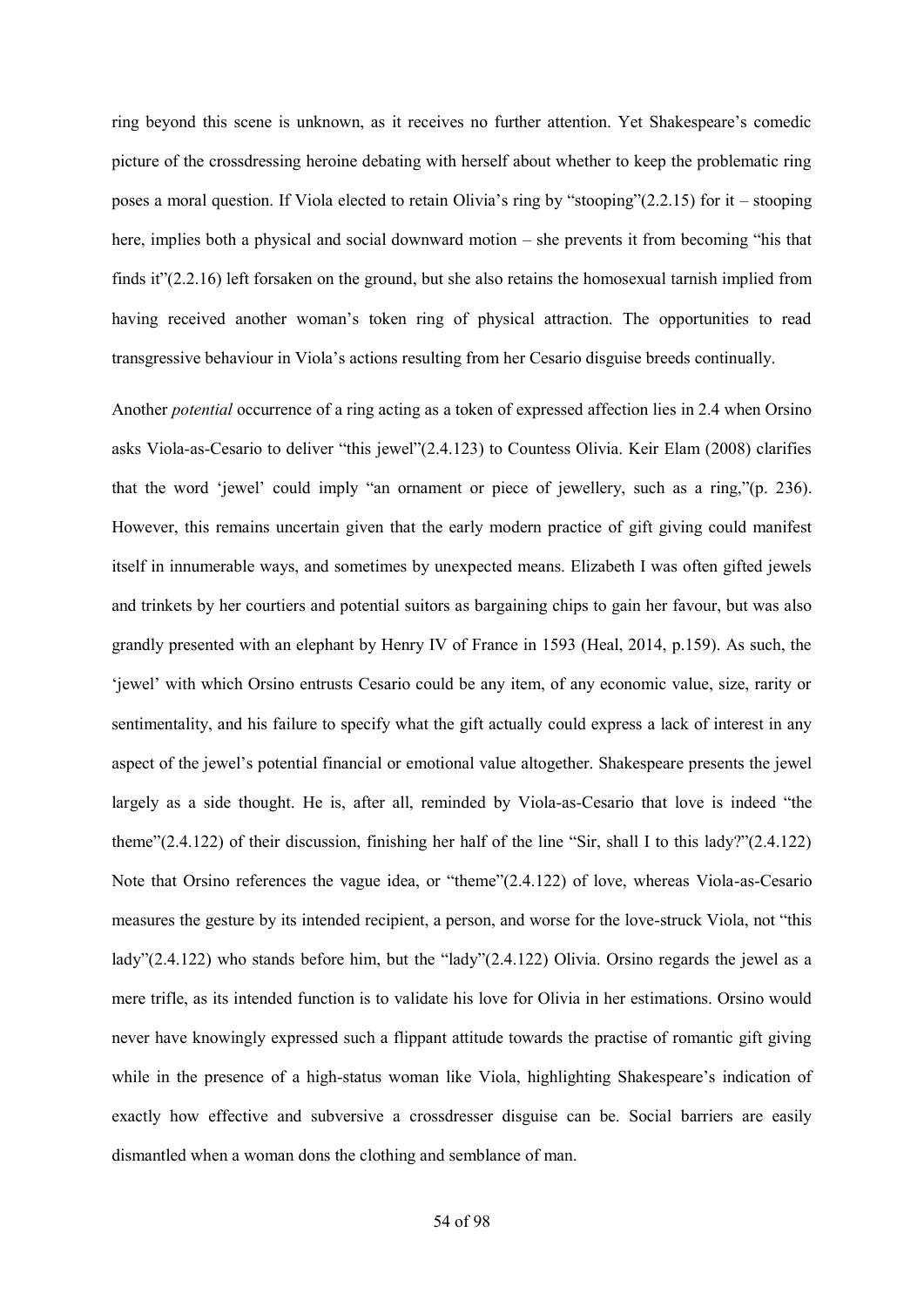The final two rings within the *Twelfth Night* plot appropriately feature as a matrimonial pair. Their existence is revealed in the very last scene of the play, by the Priest that Olivia calls upon to support her assertion that she has married Cesario, therefore holding a stronger claim upon 'him' than Orsino. Yet the newlyweds Olivia and Sebastian remain unaware of the unsubstantiated and convoluted nature of their marriage, as Olivia (having mistaken Sebastian for Cesario) believes that Viola-as-Cesario standing before her is undeniably her husband. Sebastian, Viola's twin and Olivia's husband, remains offstage at this time. The Priest, equally tricked by Viola's crossdressing disguise, evidences the union by way of their:

> ...contract of eternal bond of love, Confirmed by mutual joinder of your hands, Attested by the holy close of lips, Strengthened by interchangement of your rings,

#### (*Twelfth Night*, 5.1.152-155)

The nouns of this utterance "bond", "joinder", "close" and "interchangement" all express a strong image of union between the 'couple' Olivia and 'Cesario', both in terms of the *emotional* bond between lovers and a lawful *contracted* matrimony. Elam (2008) notes that "joinder of your hands"(5.1.153) is an "allusion to the ceremony known as handfasting, whereby couples clasped hands and exchanged vows before witnesses ... as a non-canonical form of marriage."(p. 333) Particularly ironic in this moment is the Priest's assertion that Viola and Olivia have clasped hands in ceremonial matrimony.

Instead Sebastian and Olivia have been bound in matrimony by their "interchangement"(5.1.155) or contractual "exchange"(Elam, 2008, p. 333) of wedding rings, which serve as physical evidence to outsiders of their shared "bond of love"(5.1.152), and as symbols to themselves in commemoration of their wedding day. Calling out to Viola-as-Cesario "Cesario, husband, stay!"(5.1.139), Olivia believes that she addresses her husband. She presumes that Cesario wears one of the two rings from their wedding ring pair. But Viola-as-Cesario does not carry the corresponding ring. Through the powerful nature of Viola's crossdressing disguise, Olivia and the Priest are both unable to discern any difference between female Viola-as-Cesario and male Sebastian. Thus despite how wedding rings function as definitive proof of a marriage legally made between two people, they cannot prevent the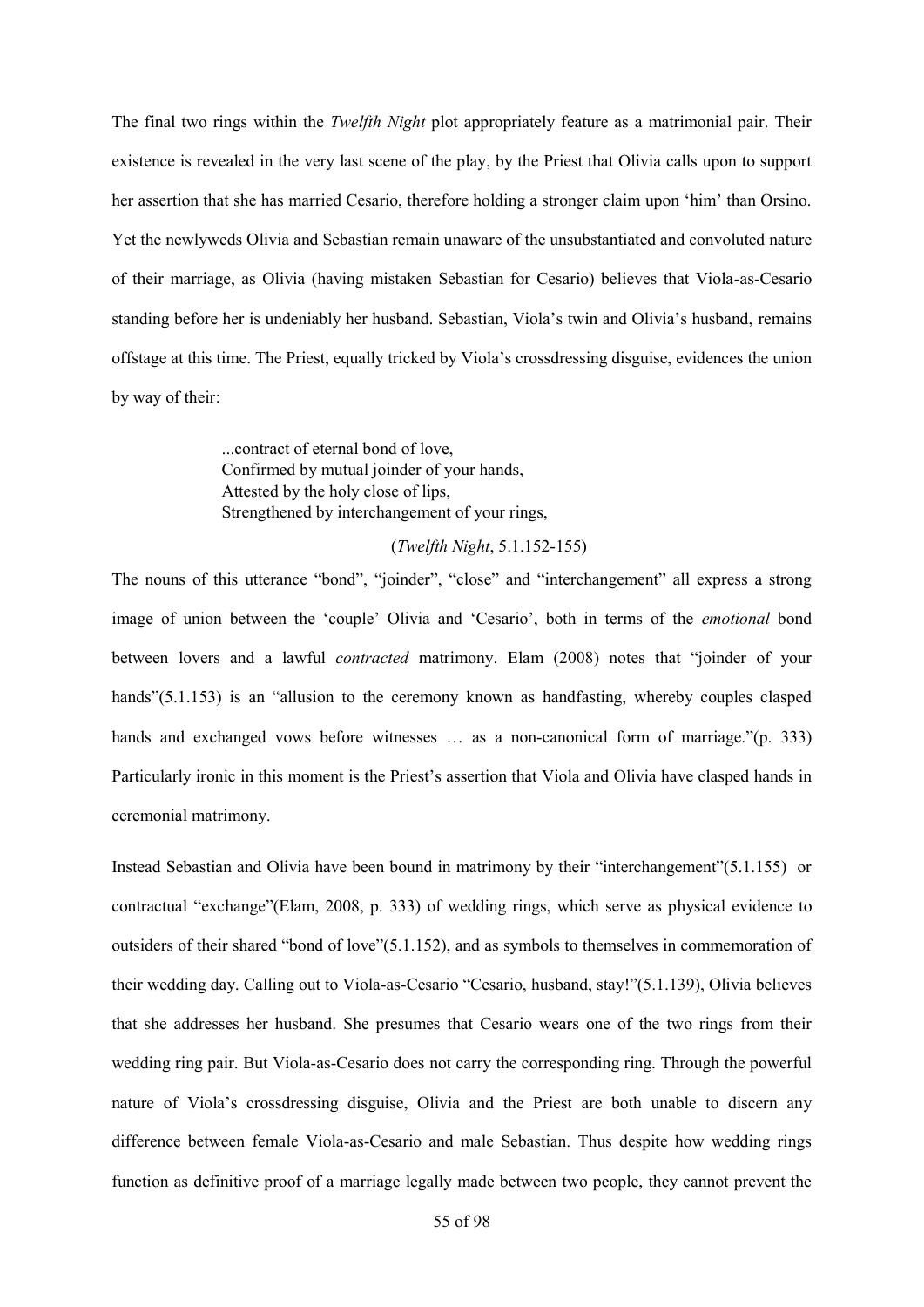chaotic events caused by a crossdressing disguise. The rings in themselves cannot "untangle this"(2.3.40) complex plot. In exactly the same way, Olivia's lone wedding ring in 5.1 cannot serve as proof of her marriage to Cesario without Sebastian's corresponding ring present. The wedding ring pair between Sebastian and Olivia serves as another more recent "knot"(2.3.41) which messily yet definitively replaces the first token ring that was sent to 'Cesario'. The initial token ring represented Olivia's attraction for Cesario (a girl disguised as a boy), but is forwarded on to Sebastian (a far more suitable candidate for union) in the new pair of rings. The wedding ring pair, unlike the other two singular rings within *Twelfth Night*, symbolizes proper reciprocation of love – a politically correct marriage match. In this way, rings and marriages serve as both the symbols for and complications of, and resolutions to, Shakespearian comedy plots in their affinity with knots and bonds between people. They often function alongside the "blank"(2.4.110) disguise figures like Cesario within comedies, implying that the havoc wrought by the transgressions of crossdressing women like Viola may be solved by suitable matrimonial contracts. Olivia unwittingly ties the correct "knot"(2.3.41) in marrying an acceptable male body, Sebastian, rather than the unacceptable 'Cesario' whose physical body is undoubtedly female.

In Shakespeare's very first crossdressing heroine plot, *The Two Gentlemen of Verona*, an emotional and contractual bond is presented by an exchange of promise rings between two lovers in 2.2. Unlike *Twelfth Night* however, the marital ring pair from this play function alone, threatened instead from being torn apart by Proteus' fancy for Silvia. Proteus undermines the value of Julia's promise ring by choosing to send it on. Yet, Julia's crossdressing as a pageboy Sebastian ensures that Proteus never successfully degrades her ring. Proteus himself instead unsuspectingly returns it to Julia for safekeeping. Thus the transgressive nature of Julia's disguise, despite its potential threat to the authority of men over women, actually protects the notion that two rings symbolise the marital security of two people. William Carroll (2004) notes that as a "familiar device of comedy, the lovers' exchange of rings will be central to the plot resolutions of the final scene."(p. 174) However, Carroll fails to specify that the crossdressing heroine Julia experiences first-hand the dramatic irony connected to the rings which function as the plot's resolution. Julia, it transpires, is the 'resolver' of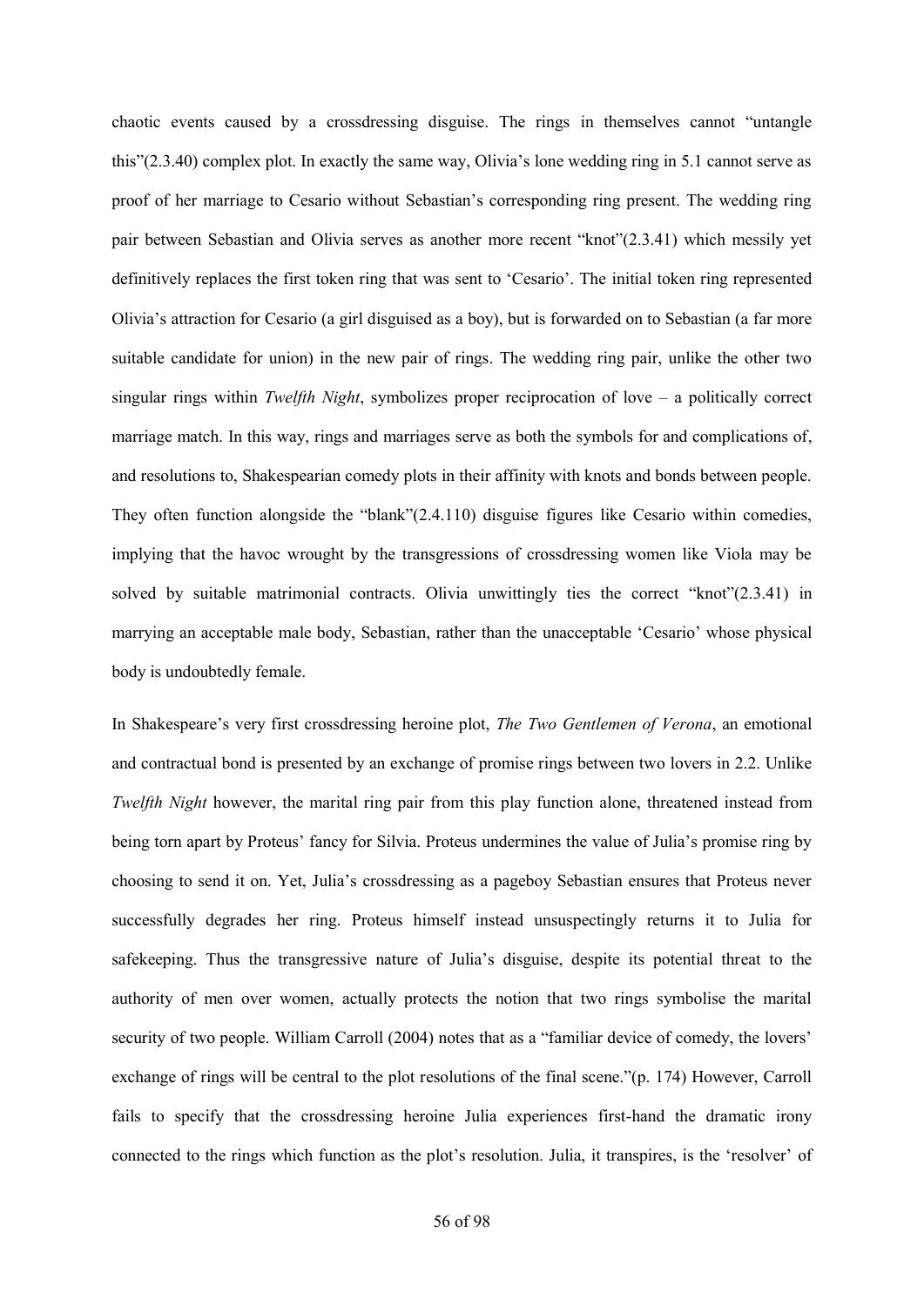the play's complications by gathering up both rings into her possession. Her crossdressing disguise allows her to journey alongside the pair of rings within Verona, as they become as much disguised from her unfaithful lover Proteus as Julia-as-Sebastian is.

The contract made between the co-protagonists in 2.2 exhibits all the traditionally accepted elements that emulate matrimonial union, already explored in *Twelfth Night*. The "eternal bond"(*TN*, 5.1.152) and "close of holy lips"(*TN*, 5.1.154) are expressed in Julia's line "seal the bargain with a holy kiss"(*TGV*, 2.2.7) consolidating the matrimonial image. The 'handfasting' practice, which Elam describes of *Twelfth Night*, likewise arises in Proteus' response, "Here is my hand for my true constancy."(*TGV*, 2.2.8) Most importantly though, is the couple's "interchangement of rings."(*TN*, 5.1.155) Julia first gifts hers labelling it as "this remembrance"(*TGV*, 2.2.5) of her, while Proteus counters with "Why then, we'll make an exchange: here, take you this."(*TGV*, 2.2.6) Proteus returns her promise ring with his own, in a symbolic display of mutual love and their promise of matrimonial engagement. Ironically, Proteus breaches the contracted promise between them despite having suggested himself that they make an "exchange"(2.2.6) of rings in the first place.

Julia herself first refers to the forged bond in the exchanged rings while imagining her crossdressing disguise. Paradoxically, Julia directly links her transgressive decision to cross-dress as a pageboy with the notion of honest true-love 'knots' which unify lovers. Rather than wait for his return, Julia chooses to travel to Proteus cross-dressed as a pageboy, adamant that the disguise would not alter any aspect of her feminine identity. Acting instead as a veil over her female body, the disguise would simply allow her to transform into a female "pilgrim"(2.7.9) who journeys safely to her lover's side. The transgressive disguise should only grant her enough autonomy and masculine power to ensure the success of her journey.

Julia – unaware of Proteus' decision to "forget that Julia is alive"(2.6.27) in favour of Silvia, the Duke's daughter – perceives her risky disguise as consolidation of the "bargain"(2.2.7) lately struck between her and Proteus. She would rather "knit [her hair] up in silken strings / With twenty oddconceited true-love knots" $(2.7.45-6)$  than "cut" $(2.7.44)$  it off as Lucetta suggests when they consider the intricacies of Julia's disguise together. Julia wishes to remain true to her female body beneath the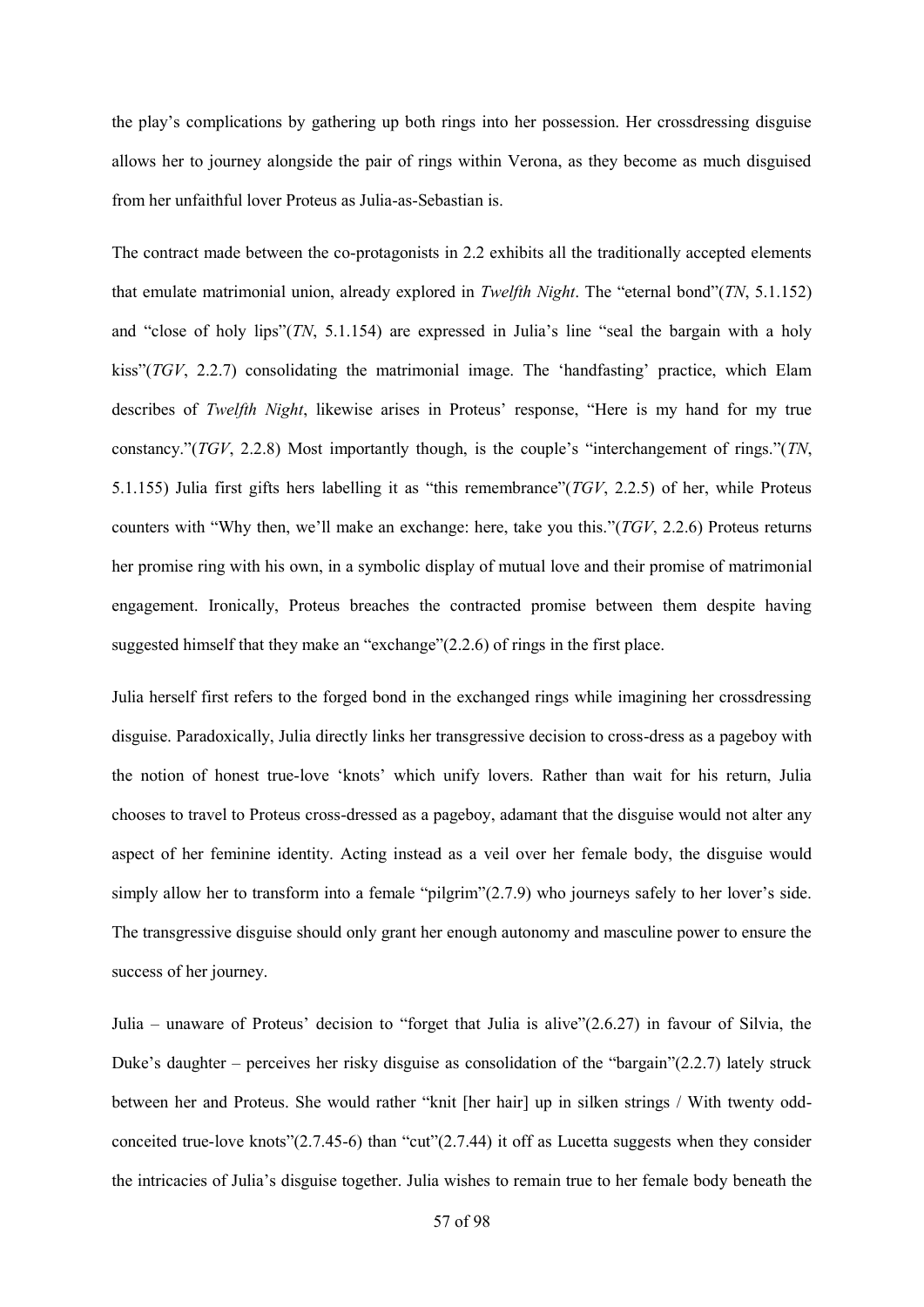disguise, perhaps naïvely believing that to cut her long hair would weaken the bond between her and her lover. Davis (1989) agrees that Julia sees her hair as "representative of her femininity."(p. 128) Thus, in choosing to pile her "perfect yellow"(4.4.187) hair atop her head and risk its falling out of her control into sight, the heroine hazards detection and a "scandalized"(2.7.61) reputation in favour of remaining true to herself.

In erotic terms too, Julia attempts to strengthen the safety of her physically virginal 'ring' in her decision to cross-dress, paradoxically linking the notion of female transgression with the proper protection of an honest feminine body. Julia adheres to the sixteenth-century notion that respectable women should remain unwaveringly chaste by arguing that her disguise would "prevent the loose encounters of lascivious men"(2.7.40-1). She argues without hesitation that she could better protect her virginity once concealed beneath male attire. Julia doubles up the connotations of a 'love knot' as a symbol of true love with the allusion to her own safely preserved 'virgin's knot'. Shakespeare here uses the image of Julia's faithful virgin body with the good faith that Julia optimistically displays in her newfound alliance with Proteus, making Julia's crossdresser plan appear not only transgressive and dangerous, but also honestly misguided and therefore tragically ironic. Shakespeare invites audiences to pity Julia for devising her plan, rather than reprimand her.

Proteus transgresses in his decision to ignore the legitimate "bargain"(2.2.7) he and Julia made in the form of the rings' exchange. Furthermore, and worse still, he has decided to ignore her existence altogether in devaluing Julia's ring to almost nothing. The ring no longer symbolises Julia's "remembrance"(2.2.5) for Proteus, once he becomes fixated upon Silvia. Julia contrastingly transgresses, by fixating upon the strength of their original treaty, having chosen to undertake an unsolicited and "unstaid ... journey"(2.7.60) dressed in male clothing. She attributes her own body with the images of bondage and promises, imagining that under her male veil she will protect both her 'virgin knot' and her femininity by tying her hair into "twenty ... true-love knots"(2.7.45-6). These contradictory responses to the matrimonial agreement between Julia and Proteus place the inviolability of promise rings at stake within *The Two Gentlemen of Verona*, leaving Julia's transgressive crossdressing disguise the only hope of righting Proteus' wrongs. The vulnerability of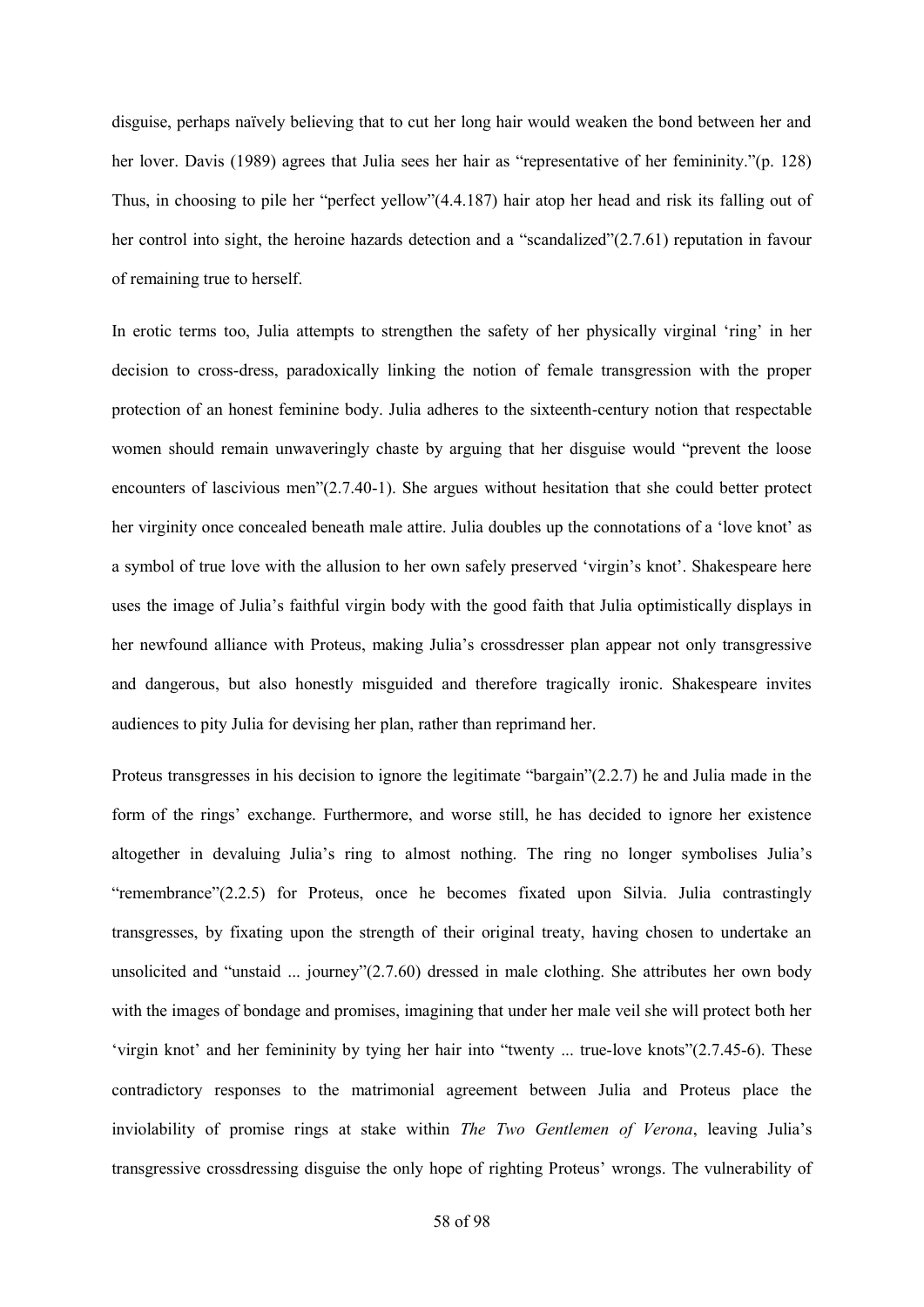rings' power is perceived as equal to the vulnerability of Julia's virgin body beneath her Sebastian disguise.

When Proteus meets Julia-as-Sebastian in 4.4 for the first time, Julia uses the word "token"(4.4.72) to describe her ring in acknowledgment of its devalued state. Just as in 4.2 when Julia looked on as Proteus attempted to court Silvia, the crossdressing disguise forces Julia into referring to herself in the third person past tense despite speaking face-to-face with Proteus "methinks that she loved you as well / As you do love your lady Silvia"(4.4.77-78). The Sebastian figure allows Julia to present herself as absent while she is in fact present, which in turn provides a doubling dynamic to the scene, where 'she' is in fact also 'I'. Thus Julia prompts Proteus to think on the significance of his request that Sebastian "deliver"(4.4.70) Julia's ring to Silvia as a token of his love. By crying "Alas!"(4.4.74) – which buys Proteus' very brief attention – Julia tries to control the situation playing out before her. She compares each of the 'absent' women for him, "She dreams on him that has forgot her love; / You dote on her that cares not for your love."(4.4.79-80) Julia reveals an image for Proteus which allows him to anticipate the outcome of the love plot he has created, where love is passed on to the next lover without thought for the last, creating a never ending line of incompatible love matches.

Unfortunately, despite Julia's attempts to bring the conversation towards pity and remembrance of herself, Proteus ignores Sebastian's dissatisfaction with passing on Julia's ring to Silvia by repeating his original order "Well, give her [Silvia] that ring, and therewithal, / This letter."(4.4.83-84) In referring to Julia's ring as "that ring"(4.4.83) Proteus appears to pose as an extreme precursor to *Twelfth Night's* Duke Orsino, who labours in discussion over "that ... theme"(2.4.122) of love with Viola-as-Cesario, expressing a flippancy that lies in stark contrast with Julia's own estimation of the ring's value once she is left alone onstage:

> This ring I gave him when he parted from me To bind him to remember my good will. And now am I, unhappy messenger, To plead for that which I would not obtain, To carry that which I would have refused,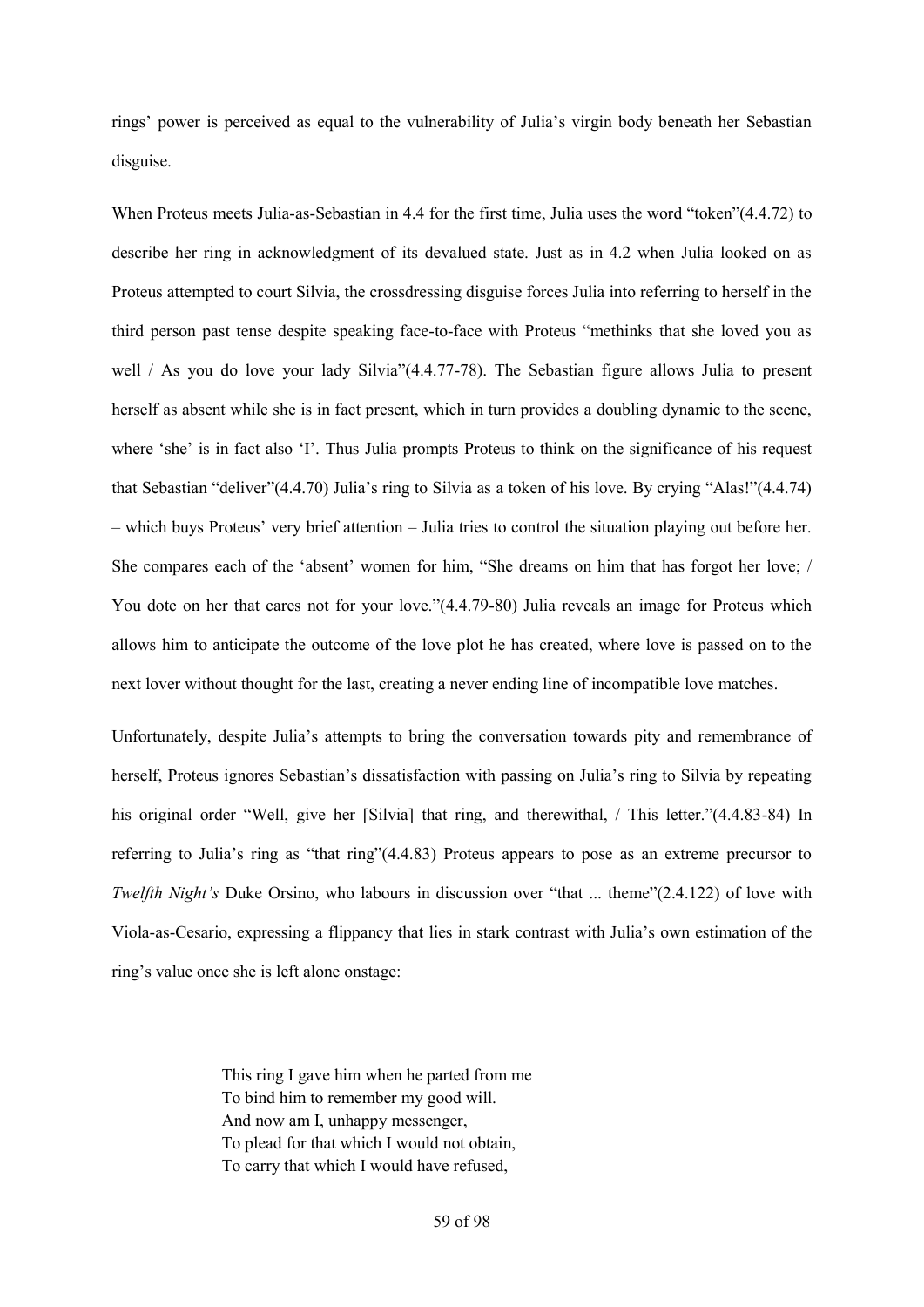To praise his faith which I would have dispraised. I am my master's true confirmed love, But cannot be true servant to my master Unless I prove false traitor to myself. Yet will I woo for him, but yet so coldly As, heaven it knows, I would not have him speed.

## (*The Two Gentlemen of Verona*, 4.4.95-105)

Proteus has returned Julia's promise ring, and she would want to keep possession over the misused 'jewel' for herself rather than pass it on to a rival. Especially since both Julia's and Proteus' rings are now held together as a pair in Julia's ownership, even if in a totally "contrary"(4.4.81) manner to that which she had initially intended while planning her crossdressing adventure in 2.7. The pronoun "I" is mentioned twelve times within this utterance which implies that Julia's sense of identity has not been altered significantly by her decision to pose as Sebastian, but that the disguise itself is proving challenging to effect any real plot shift in Julia's favour. The line "I am my master's true confirmed love"(4.4.101) evidences Julia's distinct self-awareness, and likewise shows that Julia believes that her place within the play is still at Proteus' side. Yet she fails to recognise any obvious solution to the predicament of having to "deliver"(4.4.70) the ring, as if it were her own child, to another woman. This issue with inappropriate deliverance is echoed in her own incredulous line "To *carry* that which I would have refused"(4.4.99, my emphasis), implying that to bear the ring to Silvia is unthinkable, even physically burdensome and emotionally exhausting. The verb "carry" also serves as a reminder of the repeated phrases linked to childbearing throughout these plays. Viola reflects in *Twelfth Night* that within the crossdresser Cesario disguise lingers the "pregnant enemy" $(2.2.28)$  – the Devil – highlighting Julia's own aversion to allowing such a transaction to occur. In *The Merchant of Venice*, too, Portia's "delivering"(4.1.412) Antonio highlights the potential restorative effects which crossdressing disguises can provide for women, allowing them the authoritative power to release men from their own mistakes. Spenser's epic poem likewise alludes to Britomart's ability to ensure Artegall's rebirth, or deliverance, releasing him from contracted enslavement to Radigund the matriarchal Amazon queen in Book V. Britomart restores her husband once "she him anew had clad"(V.vii.41.8) in armour, rather than the "womanishe attire,"(V.vii.37.7) Radigund had forced him to adopt. Julia's opposition to 'carrying' her own promise ring to be delivered to Silvia is not only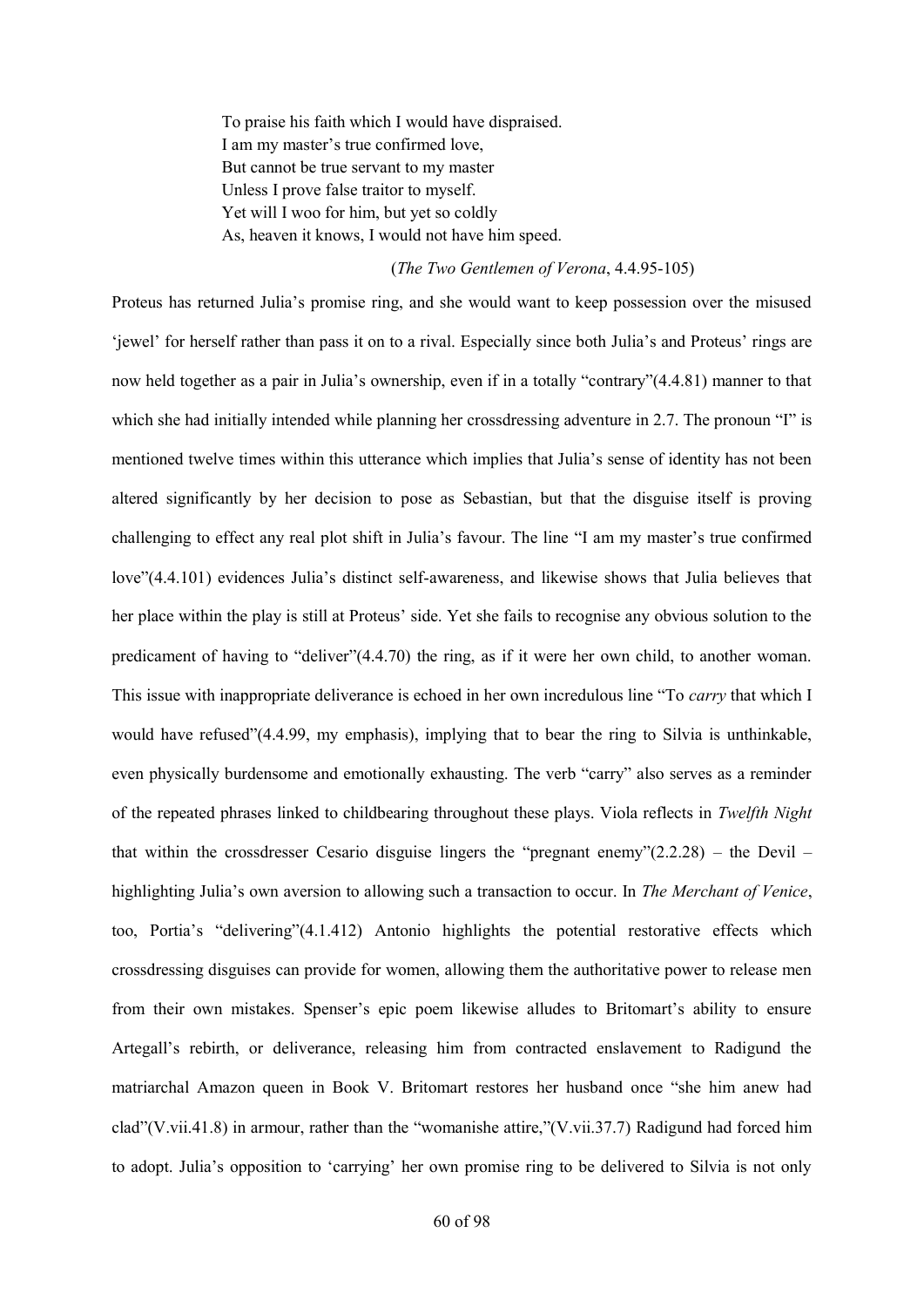emotionally understandable, then, but additionally symbolises her opposition to supporting Proteus is ungentlemanly, erroneous choice to forsake his original marriage plans.

When Julia asks herself "How many women would do such a message?"(4.4.88) the themes of transgression and rings become even more important, while linked with her disguise. Julia-as-Sebastian's soliloquy evidences Julia's newfound measure of unsolicited control over the next section of the scene. Despite Julia's male guise, her wish to salvage a resolution between Proteus and herself as a marital pair is evident. She struggles towards a solution between acting the "true servant"(4.4.102) to Proteus as Sebastian but a "false servant"(4.4.103) to herself, in passing on her own symbolically valuable ring to Silvia.

Her decision to sabotage Proteus' mission to "woo"(4.4.104) Silvia by conducting herself "so coldly"(4.4.104) allows her to remain concealed as Sebastian the pageboy, do Proteus' bidding, and perhaps most importantly would likely ensure Silvia's refusal to accept Julia's ring.<sup>44</sup> Luckily for Julia, Silvia does not intend to accept the abused ring, "though his false finger have profaned the ring, / Mine shall not do his Julia so much wrong."(4.4.134-135) The moment of honesty between the Julia and Silvia, while in discussion over Proteus' mistreatment of Julia's ring and their contract, generates a slippage in Julia's performance as the pageboy Sebastian:

> JULIA: She thanks you. SILVIA: What sayst thou? JULIA: I thank you, madam, that you tender her.

1

### (*The Two Gentlemen of Verona,* 4.4.137-138)

Julia is forced to accept that a dual nature is an unavoidable by-product of disguising oneself in this moment, as 'I' and 'she' hold equal reference to herself but neither are wholly true. As Sebastian she must use 'she' which consolidates that Julia is indeed elsewhere, but as Julia-as-Sebastian she ought to use 'I' which is her honest response to Silvia's words. Both of these responses prove inconsistent with Julia's persistent argument that she is a true and honest woman despite her decision to crossdress. Her disguise taints the moment with a sense of dramatic irony that is often associated with

<sup>&</sup>lt;sup>44</sup> This is similar to Viola's decision to conduct herself rudely to Olivia in 1.4.42 to dissuade attraction between the duke and countess.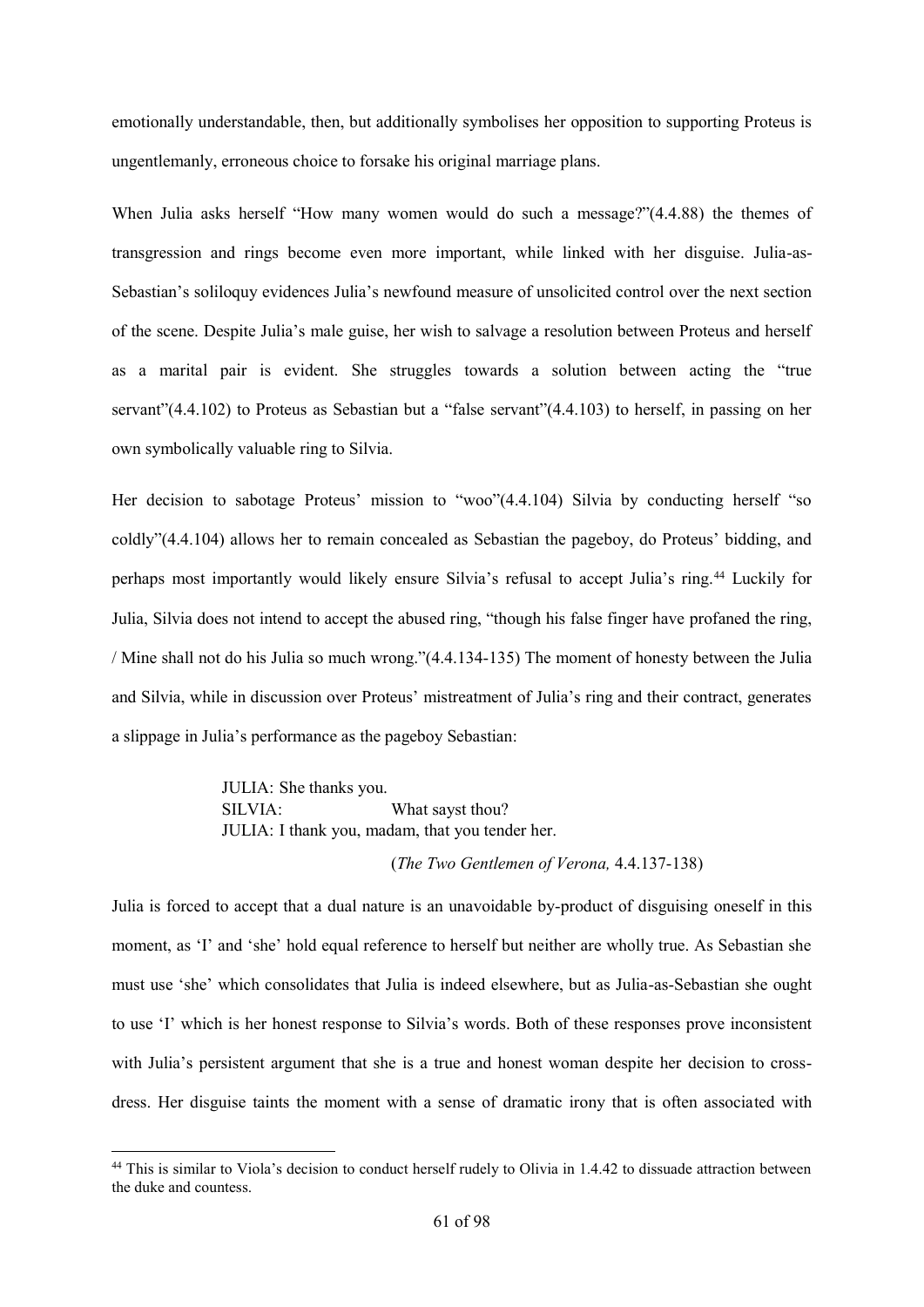women disguising themselves as men, and entering into situations that they otherwise would never have done.

Evident then is that despite Julia's decision to corrupt Proteus' intentions by using her disguise to prevent her ring from being passed on to another woman, her stratagem actually proves ineffectual to the plot resolution. If Julia had not been present in Verona disguised as Sebastian she would not have witnessed Proteus' "contrary"(4.4.81) nature and they might have married nonetheless. The crossdressing disguise provides Julia an insight into Proteus' weak character, but she consistently fails to utilise her potentially advantageous tool by actually bringing about any immediate change in his behaviour. Unlike Viola, who manages to create genuine disorder while playing her Cesario pageboy role to its full effect, the Julia-as-Sebastian pageboy becomes a ghostlike figure, using asides instead of speaking aloud for the duration of 5.2, for example. Julia appears to genuinely enjoy the mischievous potential of her disguise in this scene, but remains a silent onlooker throughout, even left forgotten onstage by the three love-fuelled male speakers at the end of the scene. It is only when direct reference is made to Julia's ring in 4.4 and 5.4 that her voice – either Julia-as-Sebastian's voice or Julia's own – emerges at all. This is especially true within the final scene of the play, when Valentine appears to offer Proteus Silvia's hand in marriage as a display of true friendship.

There is critical controversy over whether or not Julia actually faints during this scene, and if so, whether it is intentional. I believe that Julia does faint, and in direct response to Valentine's line "All that was mine in Silvia I give thee"(5.4.89), believing that she must soon endure eavesdropping upon a marriage between Silvia and Proteus. Whether Julia reveals herself intentionally by crying out "O, me unhappy!"(5.4.84), she quickly assumes her pageboy persona, delaying the moment of revelation further and exhibiting again her enslavement to the crossdressing doppelgänger Sebastian she has created. Julia-as-Sebastian explains her presence in the scene with the undelivered ring that Proteus had asked her to deliver to Silvia. Regardless of whether Julia resolves to expose the disguise of her own volition, she realises that she has little choice:

> JULIA: Oh good sir, my master charged me to deliver a ring to madam Silvia, which out of my neglect was never done. PROTEUS: Where is that ring, boy?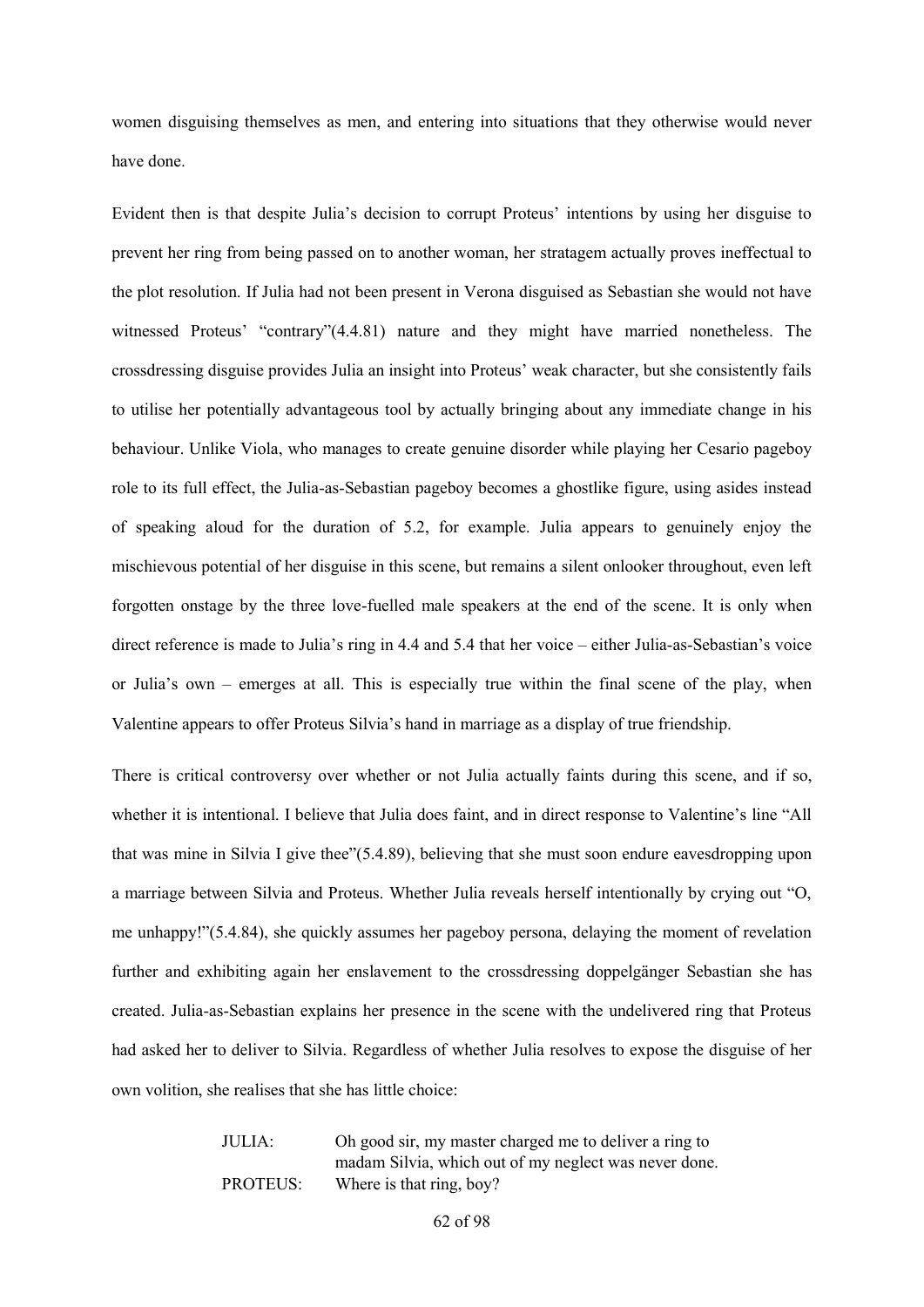| JULIA:          | Here 'tis; this is it.<br>[ <i>Gives him a ring.</i> ]                                                   |
|-----------------|----------------------------------------------------------------------------------------------------------|
| <b>PROTEUS:</b> | How? Let me see.<br>Why this is the ring I gave to Julia.                                                |
| $JUIIJA$ :      | Oh, cry you mercy, sir, I have mistook.<br>This is the ring you sent to Silvia.<br>[Shows another ring.] |
| <b>PROTEUS:</b> | But how cams't thou by this ring? At my depart<br>I gave this to Julia.                                  |
| JULIA:          | And Julia herself did give it me $-$<br>And Julia herself hath brought it hither.<br>[Reveals herself.]  |

(*The Two Gentlemen of Verona*, 5.4.86-98)

These lines are truly significant, as Shakespeare chooses this precise moment to reveal Julia's female identity to the other characters, as Freeburg (1915) stated, "...the revelation of disguise is precipitated by a swoon, and identity is verified by the rings"(p. 69). Her swoon could be interpreted in two ways. Either Julia's genuine terror that Proteus might accept Valentine's offer of Silvia's hand in marriage leads her to confuse the two rings, or, Julia decides that Proteus' inconstancy has reached its due demise and so uses the incorrect ring and disguise as evidence against him. If the former is true, then of the contracted pair of rings that Julia-as-Sebastian now carries Julia's is indeed "mistook"(5.4.93) for Proteus', because Julia – emotionally incensed underneath her male disguise – proves unable to control or maintain her 'Sebastian' charade. If, as I argue, the latter is true, then Julia clearly views her disguise – and just as importantly, the pair of rings that symbolise the initial promise of union made between Proteus and herself – as the only logical means by which this new marriage proposal between Proteus and Silva would terminate immediately. In the first instance, Julia fills the helpless innocent role, a mere bystander to her own feminine failure and reputational ruin (resulting from divulging to a hostile group her dissimulated form), and in the other instance, she is Proteus' saviour who prevents him from stepping over the point of no return. Either way, Shakespeare uses the rings and the Julia-as-Sebastian disguise as necessary tools by which the *Two Gentlemen* plot may appropriately unravel, and cease to denote tangible social disorder.

Effectively, within the final scene, Julia uses three palpably physical objects that ought to have ensured Proteus' "true constancy"(2.2.8), her ring, Proteus' ring, and her own disguised body, as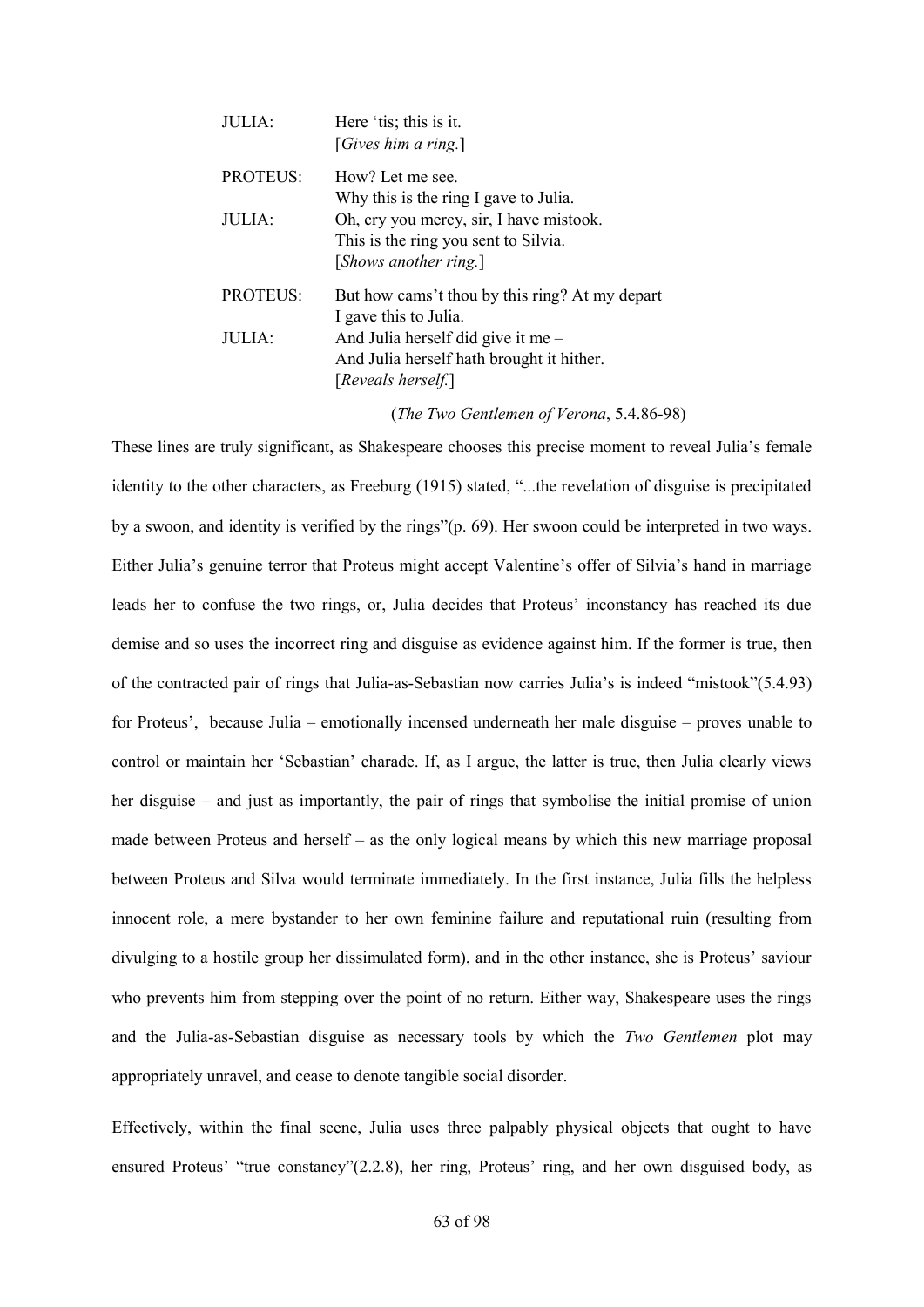evidence against him in her public trial.<sup>45</sup> She first presents Proteus with the ring he himself had given to Julia symbolising their initial "exchange"(2.2.6). Proteus expected to receive Julia's ring from Julia-as-Sebastian, and is astonished when he receives his own ring instead, which ought not to be in Verona. Julia then gives Proteus her ring – the one she had gifted him in 2.2 – to prove that the pair is reunited. The final evidence, Julia's own undisguised body, is revealed and whose physical attributes have changed in equal measure against Proteus' emotional alterations. Julia uses the display of her female body, which ought never to have been forsaken by Proteus' attempted infidelity, to shame him further. The pair of rings and Julia's forsaken body stand alongside one another in the case against Proteus, and he must acknowledge his culpability.

As Davis (1989) persuasively states, "certainly Julia's constancy proves to be medicinal to Proteus, [remedying] his waywardness"(p. 156) akin to Portia and Nerissa using their rings in *The Merchant of Venice,* and Rosalind using her 'handfasting' method in 4.1 of *As You Like It*, to discipline – or provide guidance for – their male counterparts. Similar to Portia's warning Bassanio to take heed of his contracted bond, Julia employs her crossdressing disguise to both witness Proteus' transgressions – despite transgressing herself to do so – and claim moral superiority over him. Julia argues that Proteus' negligence of her 'virgin ring' causes a breakdown in the gender roles of Elizabethan society, generating patriarchal upheaval. Julia subverts Proteus in this play. However, Julia and Portia's experiences of using rings and a crossdressing disguise to gain an advantage over their male social superiors differ because Julia witnesses the confirmed transgressions of her spouse while Portia uses the devices to function as a warning against any potential future transgressions. Julia experiences her own victimisation to the whims of patriarchal ideology, while Portia anticipates and acts to prevent it. Perhaps for Portia, witnessing Bassanio's exaggerated claim that he would sacrifice "life itself, *my wife*, and all the world"(4.1.280, my emphasis) in order to save Antonio bears evidence enough for her husband's capacity for future infidelity.

**.** 

<sup>45</sup> That Shakespeare depicts Julia presenting the ring pair in separation from one another is significant. Presenting them in isolation not only highlights that the lovers have been physically separated by distance but also that the rings embody separate vows made by two individuals: those joint vows are shown to have been undermined by Proteus' treating Julia's ring as if it had never been part of a pair.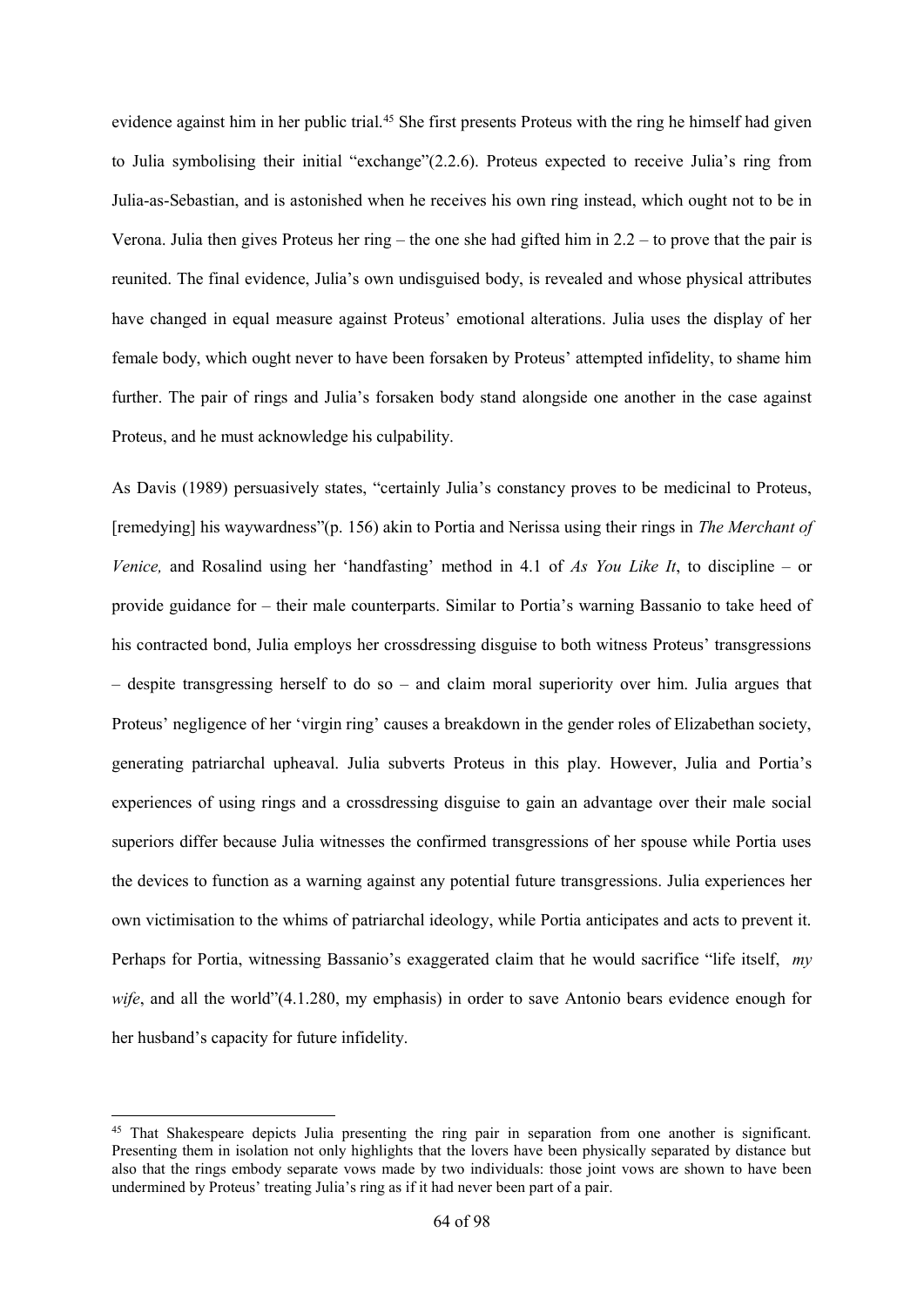Shakespeare produces his most socially threatening crossdressing heroine in Portia. She demonstrates an unwavering ability to perform her role as Balthazar the young male lawyer within the Venetian court, successfully dismantling any illusion that women cannot occupy traditionally male occupations within society. Yet, because she is cross-dressed, Portia does not actually commit dismantling of ideological structures within the literary Venice landscape: she proves her competence in court but no ambition to reveal that competence to outer society. Therefore, her actions appear to support the gendered hierarchy purportedly accepted by Elizabethan society, while actually posing a more potentially disturbing threat to the concept of gendered order within the marital setting.

While the Portia-as-Balthazar disguise is an undeniably impressive demonstration of Portia's unusual level of self-determination and empowerment, the supplementary function of her disguise allows Portia to accomplish something just as challenging. Portia's crossdressing disguise grants her the autonomy to supervise Bassanio's conduct while they are 'apart'. In gaining Bassanio's favour inconspicuously, Portia studies Bassanio's commitment to their newly formed matrimonial partnership, gauging a measure of his trustworthiness and fidelity to her as a husband. Portia-as-Balthazar tests Bassanio's word by utilising the widely noted theme of contractual value within Venice with her gifted ring. Portia-as-Balthazar attempts to devalue the ring in Bassanio's estimation by using the perspective of a stranger to test how strong Bassanio's attachment to it – and by extension her – actually is. As reward for successfully defending Antonio in court, Portia-as-Balthazar demands from Bassanio the very wedding ring that she had previously made him swear to keep forever in remembrance of their mutual love for one another. Portia-as-Balthazar, secretly pleased by Bassanio's refusal to give up her ring 4.1, exits the scene unaware that Bassanio will immediately change his mind after some encouragement from Antonio. The final scene of the play therefore focusses upon the crossdressing women's joint decision to punish their husbands for breaking their promises by passing on both rings "unto the judge … and … his clerk"(5.1.180-181). Portia's deceit successfully probes her husband for his weaknesses, in a highly transgressive manner.

However, had Portia refrained from her scheme of crossdressing to usurp a male role and demand the ring from Bassanio, the likelihood that Bassanio and Antonio would have faced death due to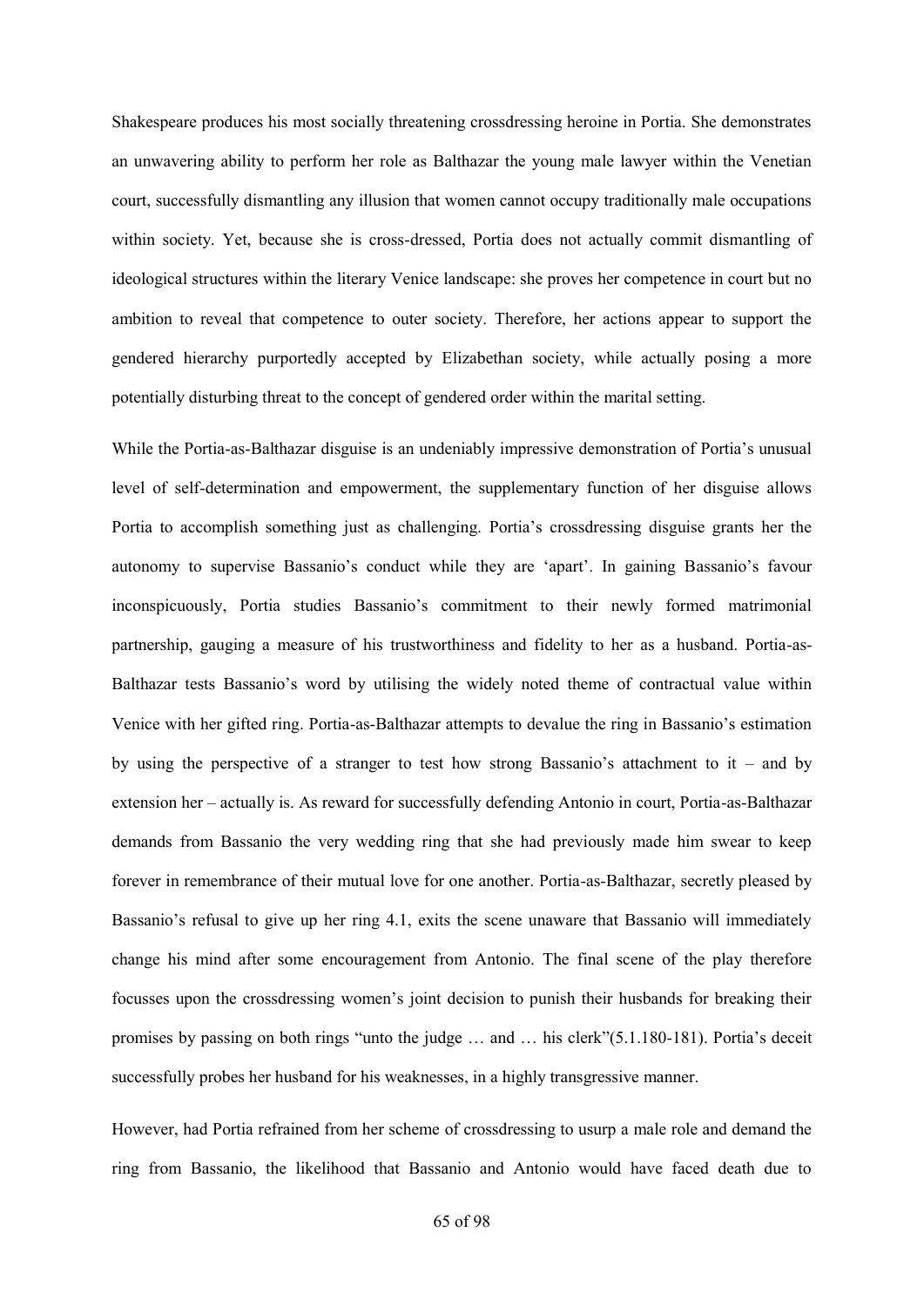Shylock's demand for "the penalty and forfeit of [his] bond"(4.1.214) is evident. In this sense, Portia's involvement in Antonio's public trial scene – where she gains a significant advantage over Antonio in her claim to Bassanio – is just as advantageous to her as her own personal trial scene which she conducts using her Portia-as-Balthazar disguise in order to obtain from Bassanio the very ring which she had made him swear to protect. As Newman argues, Portia is able to gain a moral advantage over her husband through her knowledge of the physical and symbolic travels of her gifted promise ring. By the final scene of *The Merchant of Venice*, Portia's ring:

> no longer represents the traditional relationship it figured in III.ii. On its figural as well as literal progress, it accumulates other meanings and associations: cuckoldry and this female unruliness, female genitalia, woman's changeable nature and so called animal temperament, her deceptiveness and potential subversion of the rules of possession and fidelity that insure the male line.

> > (Newman, 1987, p. 31)

Portia's use of disguise is highly relevant to this scene then, given her knowledge that Bassanio has passed on the ring he swore to keep to another 'man'. The ironic comedy of the scene is thus utilised as emotional refuge from the fundamental transgressions present within this scenario. The man has given away his wife's ring to another man, instigating an implied sharing of the female ring. That his wife happens to be the 'male recipient' remains the only safety granted to the husband within the situation, and yet the powerful social position gained from such circumstances presents an outwardly 'morally superior' female character as socially threatening. While overhearing Portia's damning judgement of Gratiano's mistreatment of Nerissa's ring, Bassanio admits that, "I were best to cut my left hand off / And swear I lost the ring defending it"(5.1.167) than confess his identical guilt. Bassanio's aside expresses a fear of Portia's knowledge that he willingly passed on her ring to another man. Being placed in a position of inferiority to his wife would be disastrously embarrassing for him. Further comedic is that if Bassanio attempts to lie to his wife, Portia's power over him would be tenfold given her full awareness that he had willingly yielded the ring to Portia-as-Balthazar.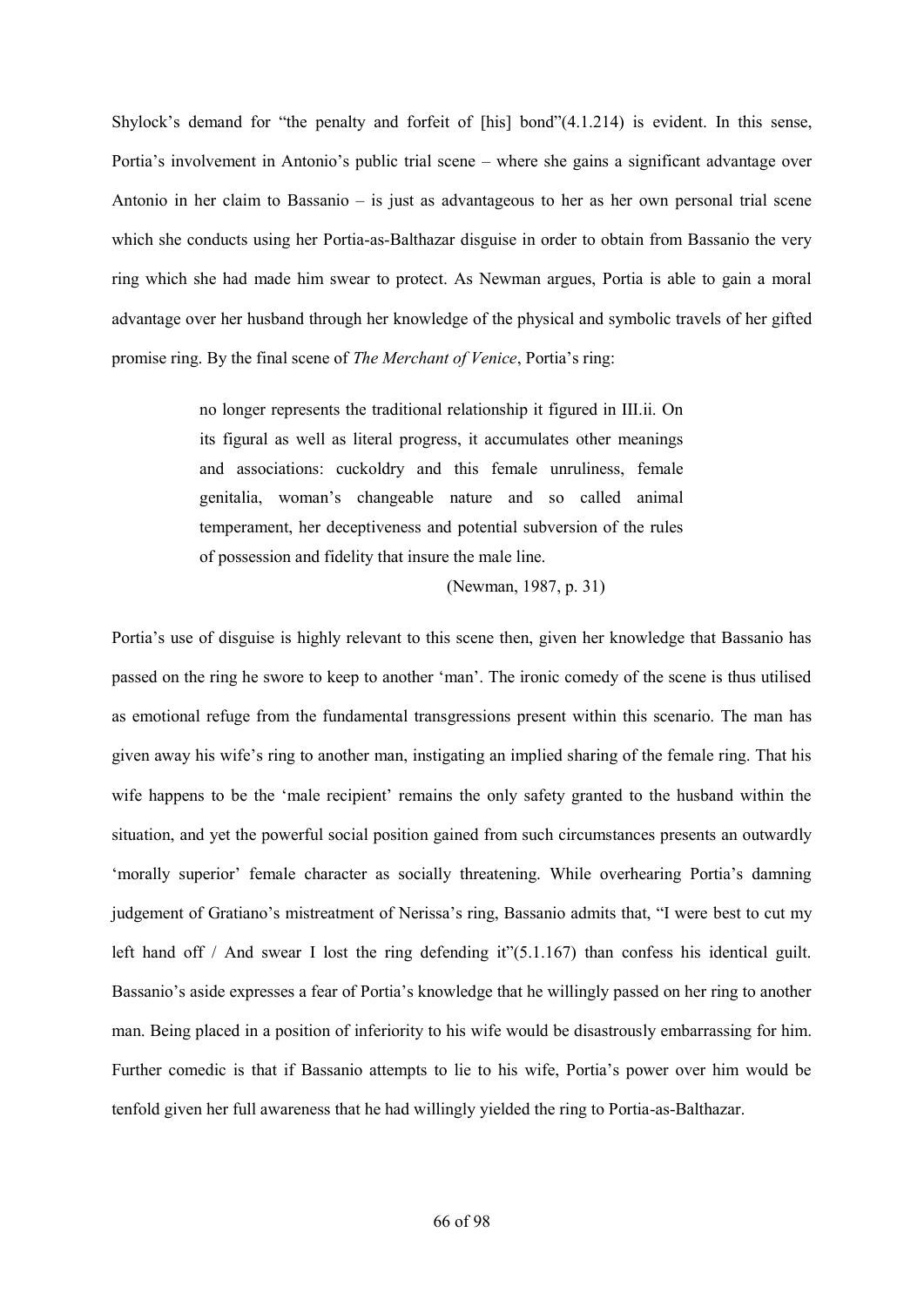The dramatic irony of Bassanio's situation is of course that the "vantage to exclaim"(3.2.174) has already been attained. Both women, aware that their husbands gave away the rings, proceed to mercilessly toy with them, to emphasise both the gravity of the men's oaths and ultimately their own capacity for self-possession. Therefore, the crossdressing disguises function as effective means for attaining untraditional authority for Portia and Nerissa. Their deceitfulness is produced as a two-fold stratagem: their initial decision to cross-dress and travel outside the boundaries of their designated matrimonial landscapes; and utilising their initial transgressions to challenge the authority of their husbands even after having removed their crossdressing disguises.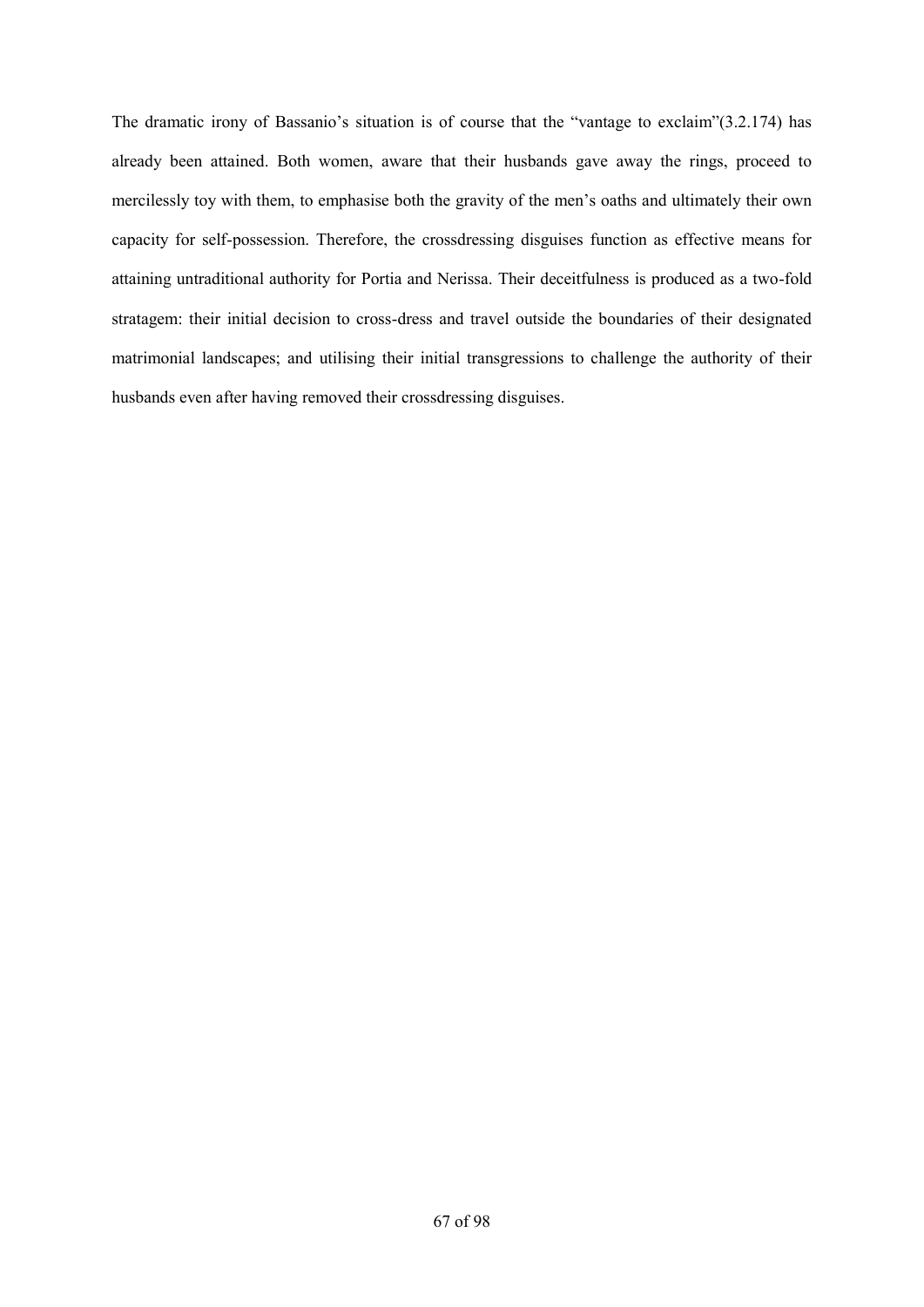## Testing her Mettle: Prosthetic Weaponry and Walking the Walk

This chapter focuses upon depictions of crossdressing heroines' combatant behaviour and physical fight-scenes within Shakespeare's crossdressing comedies and Spenser's *Faerie Queene*. Given that "duelling was generally perceived as inconsistent with feminine modesty, a substantial element of female honour"(Low, 2003, p. 275) during the Elizabethan era, Britomart in particular would have been regarded as a subversive and potentially troubling figure to Spenser's contemporaries. This chapter highlights the significance of prosthetic weaponry to sixteenth-century society as markers of gender, such as clothing, men's swords, scabbards, daggers, shields, and armour, or women's hair, makeup, and jewellery.<sup>46</sup> Physical beauty is even presented as a form of weaponry, which female characters can utilise to overcome male aggressors. References to characters' body parts, such as hands, arms, and even knees, and their actions while fighting provide insight into how early modern combat was codified in distinctly gendered terms.<sup>47</sup> Moreover, Spenser and Shakespeare embellished their crossdressing women with the actions and trappings of maleness to explore the potential dangers of manly women to such gender codes. This chapter establishes that, for these early modern fictional figures of transgressive femininity, the difference between fantasising about – and "bragging"(*The Merchant of Venice*, 3.4.69, 3.4.77) about – fighting and *actually* fighting are disparate ideas altogether. As such, most female crossdressers are presented with no desire to engage in any form of conflict, remaining well within the boundaries of their prescribed female 'place' in early modern society. Low (2003) explains that, for characters like Spenser's Britomart,

 $\overline{a}$ 

<sup>46</sup> Stallybrass (1992) asserts, "Sexual difference may, in this case, seem essentially prosthetic: the addition (or subtraction) of detachable (or growable/cuttable) parts."(p. 66) Fisher (2001) argued, "that sex was materialized through an array of features and prosthetic parts. A list of some of these parts would have to include the beard and the genitals, but would also have to include clothing, the hair, the tongue, and weapons such as swords or daggers (to name a few)."(p. 157)

<sup>&</sup>lt;sup>47</sup> For instance, Garber (1997) notes that the "Early modern man kneels to demonstrate his entire connectedness to the body of the state. But the woman's knee is often a stand-in for her sexual parts, and women who kneel in homage like men are often, in literary terms, a cause of consternation."(p. 28) Thus following who kneels to whom will prove a worthy exercise.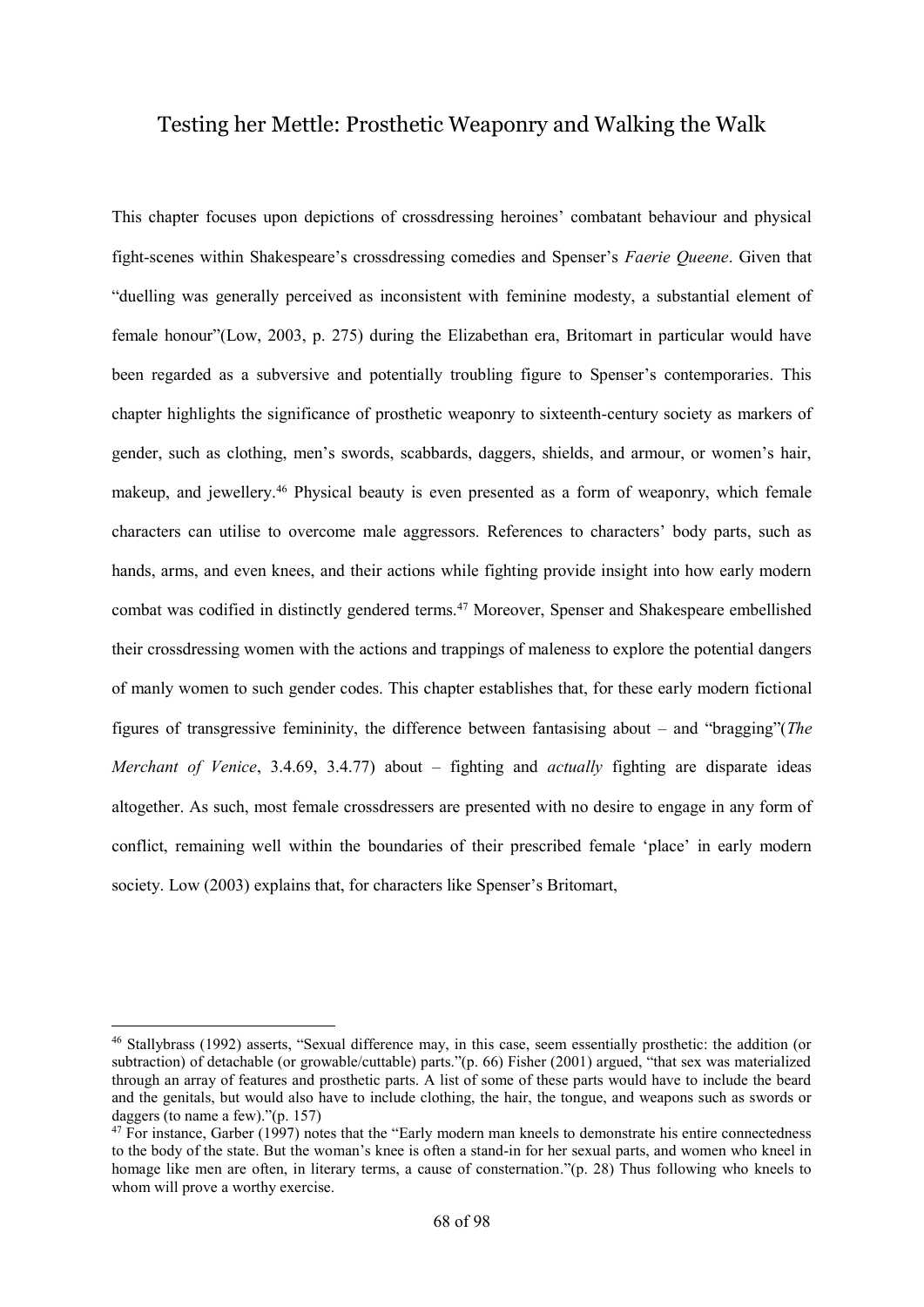combat itself bore a different meaning [to male knights' warfare] and the female knight emblemized purity as an aspect of true nobility. But in social practice, the typical fighting women would have been perceived in just the opposite way.

(Low, 2004, pp. 276-277)

Consequently, while Shakespeare's crossdressers are unthreatening figures to sixteenth-century notions of femininity and masculinity – because women's fantasies about fighting versus physically fighting are presented as completely isolated and unconnected concepts – Spenser's Britomart, Belphoebe and Radigund are displayed as *potentially* threatening to the Elizabethan patriarchal culture. They exhibit varying levels of personal autonomy and physical power, challenging, and often defeating, their peer male knights in battle. Cavanagh (1994) notes that "Belphoebe's social and political status defies categorization. Non-humans do not fit easily into standard hierarchies [...so Spenser] situates Belphoebe outside the rule and boundaries of ordinary sexual exchange"(pp. 130- 131) within the epic, while Radigund defies the gender structure of *The Faerie Queene* outright, exhibiting an "improper use of female beauty to effect political tyranny [using her beauty] to enervate her opponent[s]."(Woods, 1985, p. 153) However, while Britomart has "the potential to reveal a fissure in the ideological foundation of patriarchy,"(Villeponteaux, 1995) Spenser instead ensures that his powerful female vision of chaste womanhood subscribes and submits to the gendered hierarchy of Elizabethan society. While the concept of a crossdressing woman would seem scandalous or monstrous to early moderns, these figures of feminine transgression are presented by their writers as ultimately failing to pose a threat to patriarchal notions of gendered social order. Those who *are* threatening are disqualified like the celestial Belphoebe, or eliminated as with the matriarchal Amazon queen Radigund.

This dissertation argues that fictional crossdressing women often adorn themselves with weaponry to convince others of their supposed masculinity. Due to the sixteenth-century belief that high-status men were defined martiality and high-status women by modesty, Elizabethan writers consistently convey that crossdressing women must use weaponry to compensate for an absence of masculinity within their disguises. Critics widely acknowledge that weapons are often symbolic for masculinity in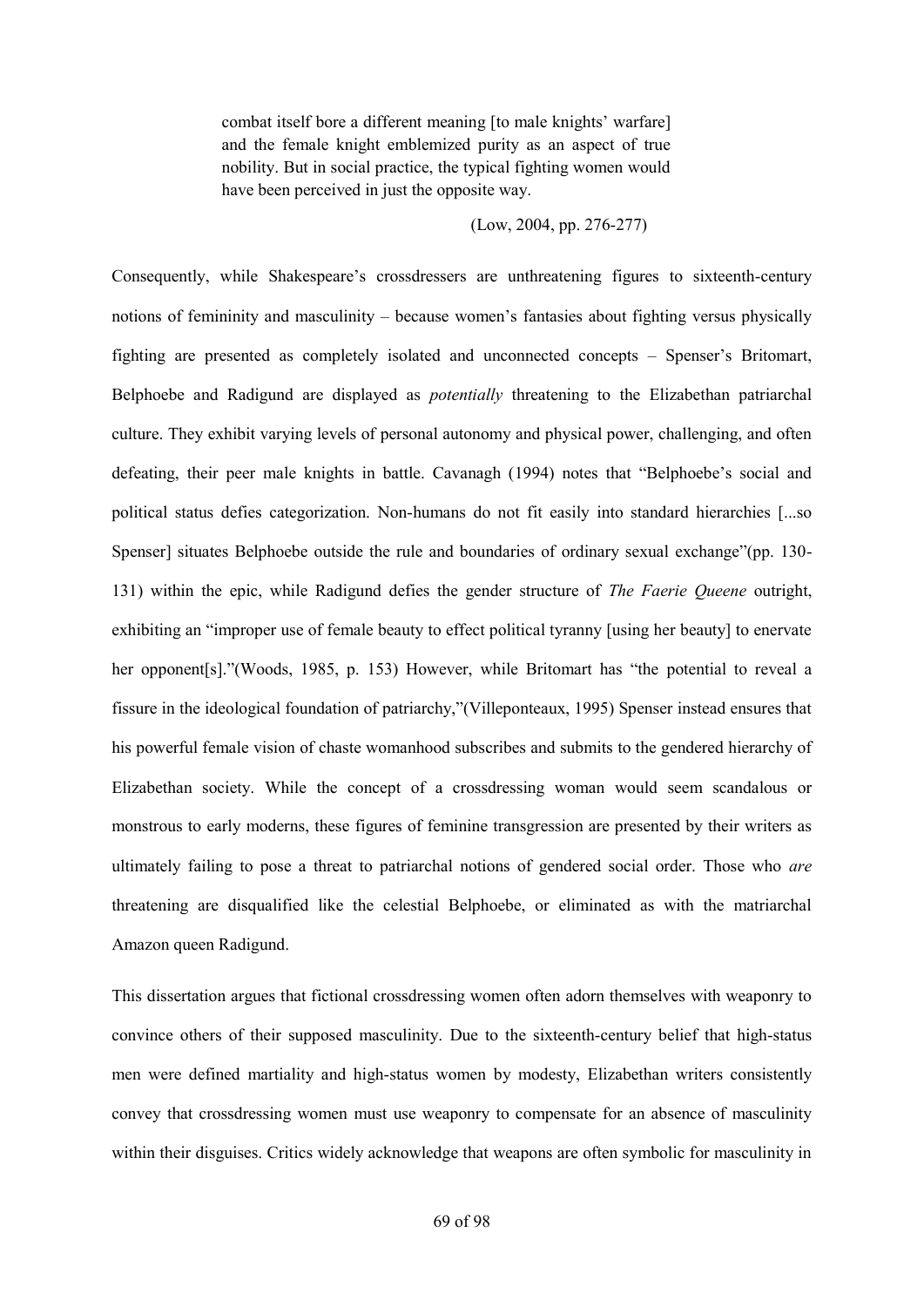early modern works, especially in erotic terms, as daggers and swords could metaphorically 'stand in' as prosthetic phalluses.<sup>48</sup> Schwartz (2000) claims that "Only Britomart can take women to bed and remain a hero,"(p. 169) because she lacks male genitalia. Shakespeare's female crossdresser's choice of weaponry confirms the Elizabethan notion that weapons were substitutive for male potency and authority.<sup>49</sup> Lucetta highlights Julia's lack of male genital by insisting, "You must needs have [her male clothing] with a codpiece, madam."(2.7.53) The notion that Julia should require an 'extra' flap of material attached to the breeches of her male disguise is comedic considering that its function was to cover and extenuate the penis: an appendage that Julia lacks.<sup>50</sup> When Sir Andrew challenges Violaas-Cesario to duel for Olivia's affections, Viola proclaims in an aside "a little thing would make me tell them how much I lack of a man."(3.4.293-294) Viola admits to and highlights "the absence of the male 'weapon' that would enable her to combat"(Elam, 2008, p. 59), and is thus presented by Shakespeare as a truly unthreatening figure of masculine simulation here. Furthermore, Viola denies herself any claim to supposed male sexual potency through her crossdressing disguise in 1.2, deciding to present herself "as an eunuch"(1.2.52) to Orsino. Shakespeare could have depicted Viola claiming undue authority within Illyria with her male disguise, but instead presented the shipwrecked girl as respectably private in her opting to cross-dress to protect her chastity. Contrastingly, Rosalind imagines wearing a "curtle-axe upon my thigh"(1.3.114) and "boar spear in my hand"(1.3.115) as part

1

<sup>48</sup> Villeponteaux (1995) asserts that Spenser presents "Britomart [as] literally invincible because she wields a potent magic spear – a powerful phallic symbol that at the same time connotes her woman's chastity," while Anderson (2018) marks Britomart and Radigund's weaponry during their fight scene as significant because they "do not first fight with spears on horseback but on foot with curved swords, whose semicircularity qualifies their phallic potency."(p. 117)

<sup>49</sup> In *Twelfth Night*, Howard (1998) asserts that Viola "freely admits that she has neither the desire nor the aptitude to the man's part in phallic swordplay"(p. 431) whereas Traub (2001) argues that, "to the extent that masculinity is embodied in the sword, it depends upon a particular kind of performance rather than any biological equipment."(p. 145) Maslen (2005) likewise notes that, "Clearly the abortive combat Sir Toby sets up between the unmanly man Sir Andrew and the womanly boy Cesario is no more than an elaborate comparison of penises."(p. 202) Elam (2008) has conveyed this too, highlighting Viola's "admission in the duel scene that 'A little thing would make me tell them how much I lack of a man' (3.4.295.6) [which] discloses the absence of the male 'weapon' that would enable her to combat."(p. 59)

<sup>&</sup>lt;sup>50</sup> Furthermore, the fact that male wearers of the codpiece often utilised its capacity for amplification to enhance their own desired self-representation as very powerful men is satirised in this scene, given that, by the same rule, a woman could present herself as a potent masculine figure. Fisher (2006) argues that "despite the overall trend, there were early texts that distanced the codpiece from masculinity in one way or another (such as in Shakespeare's Two Gentlemen of Verona)."(p. 75)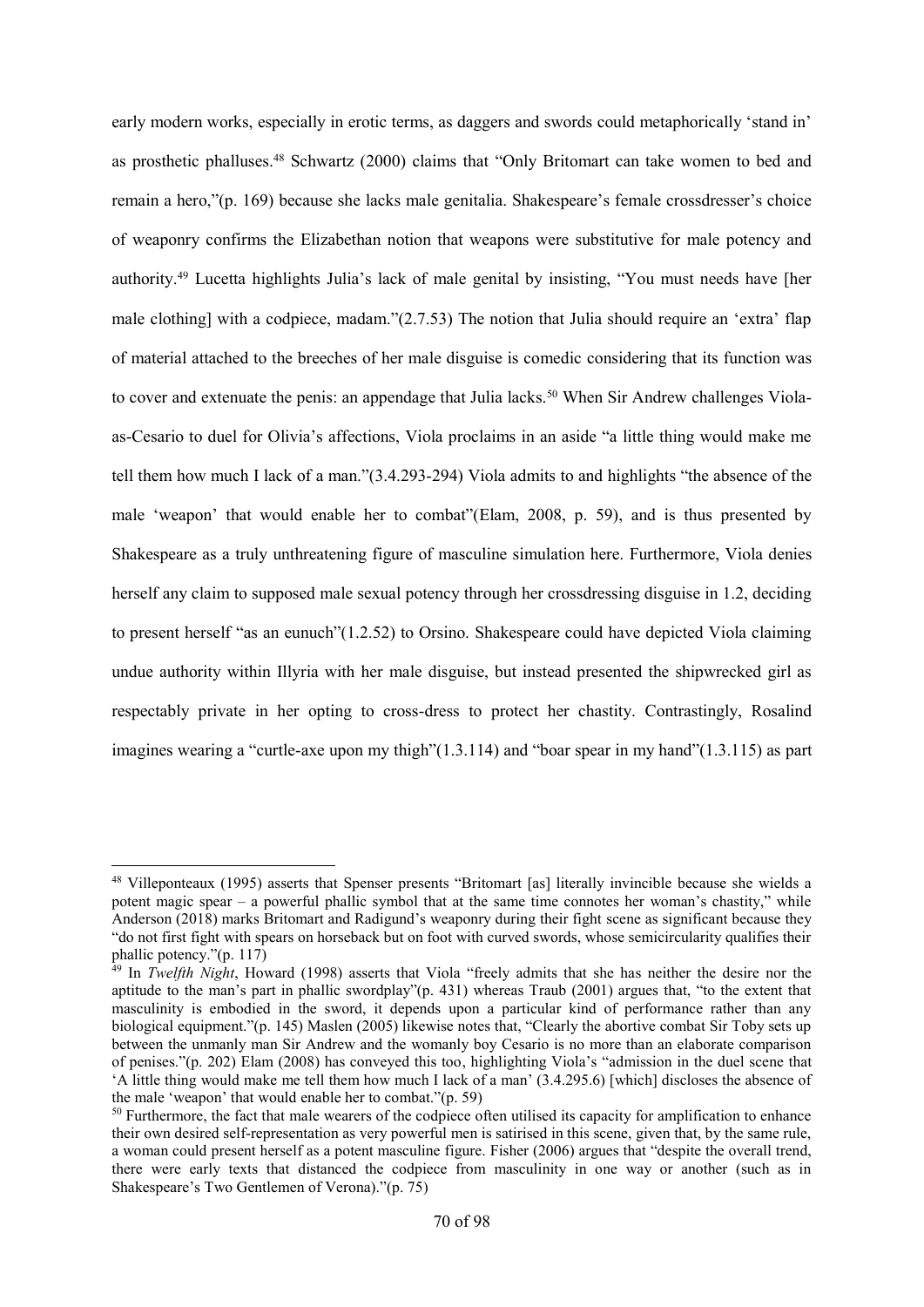of her Ganymede ensemble.<sup>51</sup> Rosalind argues that wearing weapons as props, rather than functioning objects, would sufficiently convince others of her masculinity just as "other [male] mannish cowards"(1.3.118) do. Here, Shakespeare places Rosalind among those mannish women and effeminate men that Elizabethans regarded as "monstrous and unnatural"(Dusinberre, 2003, p. 239), after putting on her shepherd's clothing. Similarly, Viola perceives that the disguise renders her a "poor monster"(2.3.34) after recognising that Olivia had developed feelings for her false identity Cesario. Portia claims she "will wear my dagger with the braver grace,"(3.4.65) arguing that *how* the weapon is worn matters more than actually using it, in terms of persuading society of her maleness. Moreover, Portia explains that the persuasiveness of disguise rests upon how she will "speak of frays ... Like a fine bragging youth, and tell quaint tales" $(3.4.68-69)$  – even "twenty of these puny lies,"(3.4.74) – to evidence martial capability. In Portia's reasoning Shakespeare explores the comical notion that unbelievable stories delivered by young "bragging jacks"(3.4.77) could ensure that a woman was accepted as male by her peers. Portia recognises the usefulness of prosthetic weaponry but comically explains that a well-told false story could be an effective method of demonstrating 'masculinity'. Her opinion is that performed masculinity alongside an endorsed reputation of manliness proves more effective for a crossdressing woman than actually demonstrating martial capability.

Therefore, Shakespeare articulates that successful crossdressing is not achieved through superficial indicators of manliness alone. Equally important was the potential martial reputation that weaponry could provide for women while disguised. Baldesar Castiglione's 1561 *The Book of the Courtier* informed Elizabethans that "the principal and true profession of a Courtier ought to be in feat[s] of arms … and to be known among others of his hardiness,"(Aughterson, p. 160) highlighting that a European courtier's perceived masculinity was determined by his *reputation* for aggressiveness and combatant victories.<sup>52</sup> For Shakespeare's female crossdressers, the need to establish a masculine

<sup>&</sup>lt;sup>51</sup> Dusinberre (2006) explains that Rosalind believes that her false 'masculinity' is "advertised by her two weapons, a *cutlass* and *boar-spear*."(p. 186) Her lack of using such weaponry, or indeed alluding to them, throughout the remainder of the play exposes her belief that merely performing a male role is enough to convince others to believe her disguise authentic.

 $52$  Baldesar Castiglione (1478-1529) was a prominent Italian Renaissance courtier and author who in 1528 published an instructive book, *The Book of the Courtier*, which was then published throughout Europe for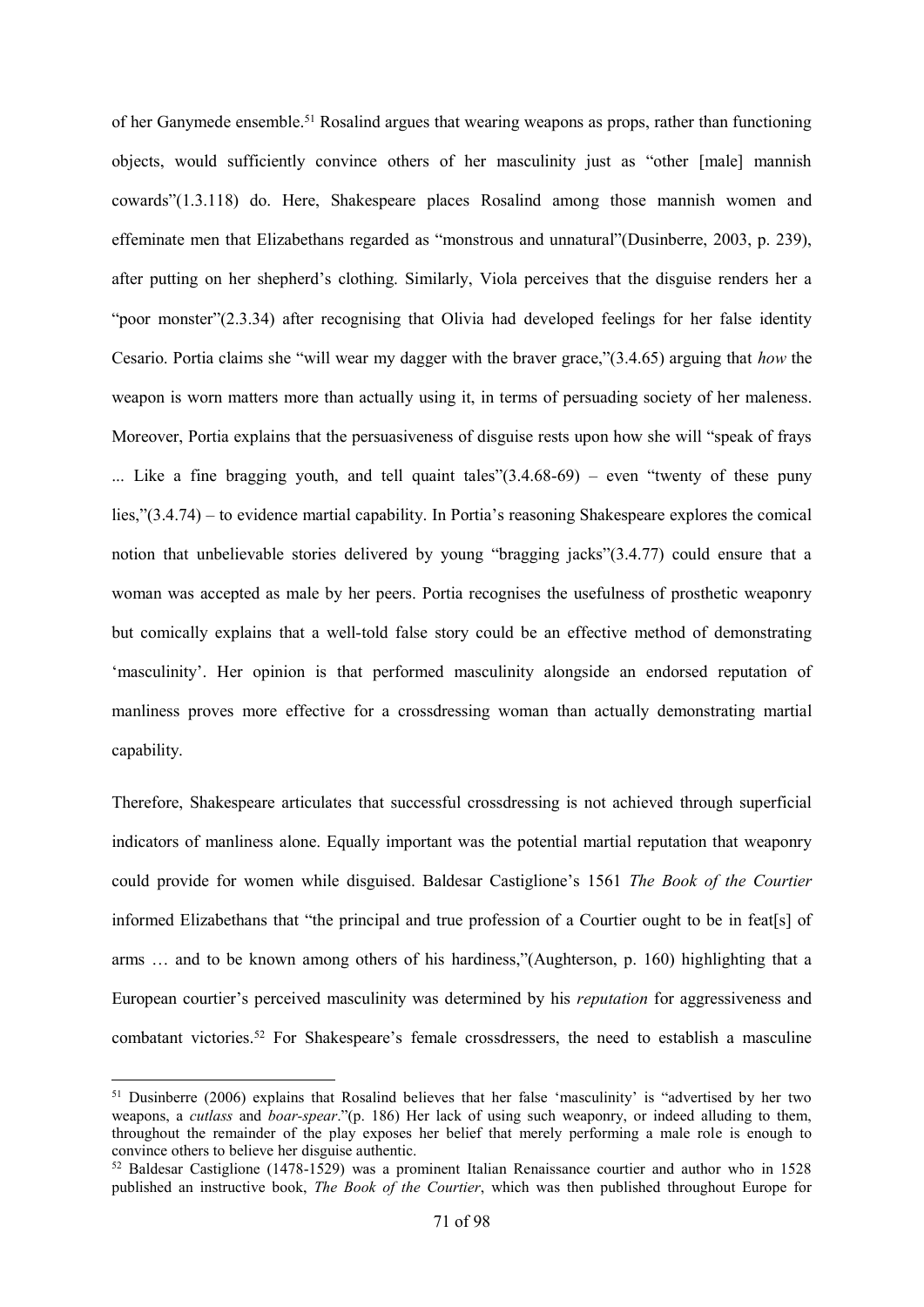reputation was just as important as the external disguise adopted, then. Indeed, Castiliogne further explained the contradistinctive model of male martiality versus female modesty by drawing similarities between each gender experiencing a damaged or diminished social reputation:

> even as in women, honesty once stained doth never return again to the former estate: so the fame of a gentleman that carrieth weapon, once take foil in any little point through dastardliness or any other reproach, doth evermore continue shameful in the world and full of ignorance …

> > (Aughterson, 1998, p. 160)

Castiliogne compared the image of a man's pride and honour being lost due to combative failure to a woman's damaged or diminished reputation for honour and chastity. Julia in *The Two Gentlemen of Verona* claims that she had been disgraced by her "immodest raiment"(5.4.105) after revealing her true identity to Proteus, "possibly by taking off a hat and shaking her hair loose, as ... heroines [do]"(Carroll, 2004, p. 278). Rather than use any masculine weapon against Proteus in her prosecution against him, Julia reveals her feminine hair, which had been hidden beneath the "shame"(5.4.105) of a misrepresentative disguise. The physical weaponry that Julia uses to charge her errant fiancé with "perjury"(5.4.102) of their engagement is her modestly concealed hair. Shakespeare exaggerates Julia's damaged reputation with Julia's line, "O Proteus, let this habit make thee blush"(5.4.103). Julia uses her crossdressing disguise as evidence against Proteus, not only to express her own shame, but also to reverse power positions within the scene, by emphasising through her "scandalized"(2.7.61) body, his own diminished reputation. As Reinke-Williams (2011) asserts, for Elizabethans "what women wore affected the reputations of their fathers and husbands, not least because it was often they who financed the purchase of such attire."(p. 83)

Portia's prosthetic weaponry is the forged letter used during 4.1 to bolster her Balthazar-lawyer's reputation (4.1.142-142) in court. Providing herself with a forged letter of recommendation from Bellario (carried onstage by her crossdressing friend Nerissa, disguised as a lawyer's clerk) during 4.1.142-162, Portia uses words rather than weaponry to gain entry to the male-dominated court scene. Balthazar's reputation is endorsed by the absent Bellario, who says "let his lack of years be no

1

decades. The 1561 Thomas Hoby translation was well received as it "enjoyed at least a pervasive influence … in Elizabethan England."(Bull, 2004, Introduction).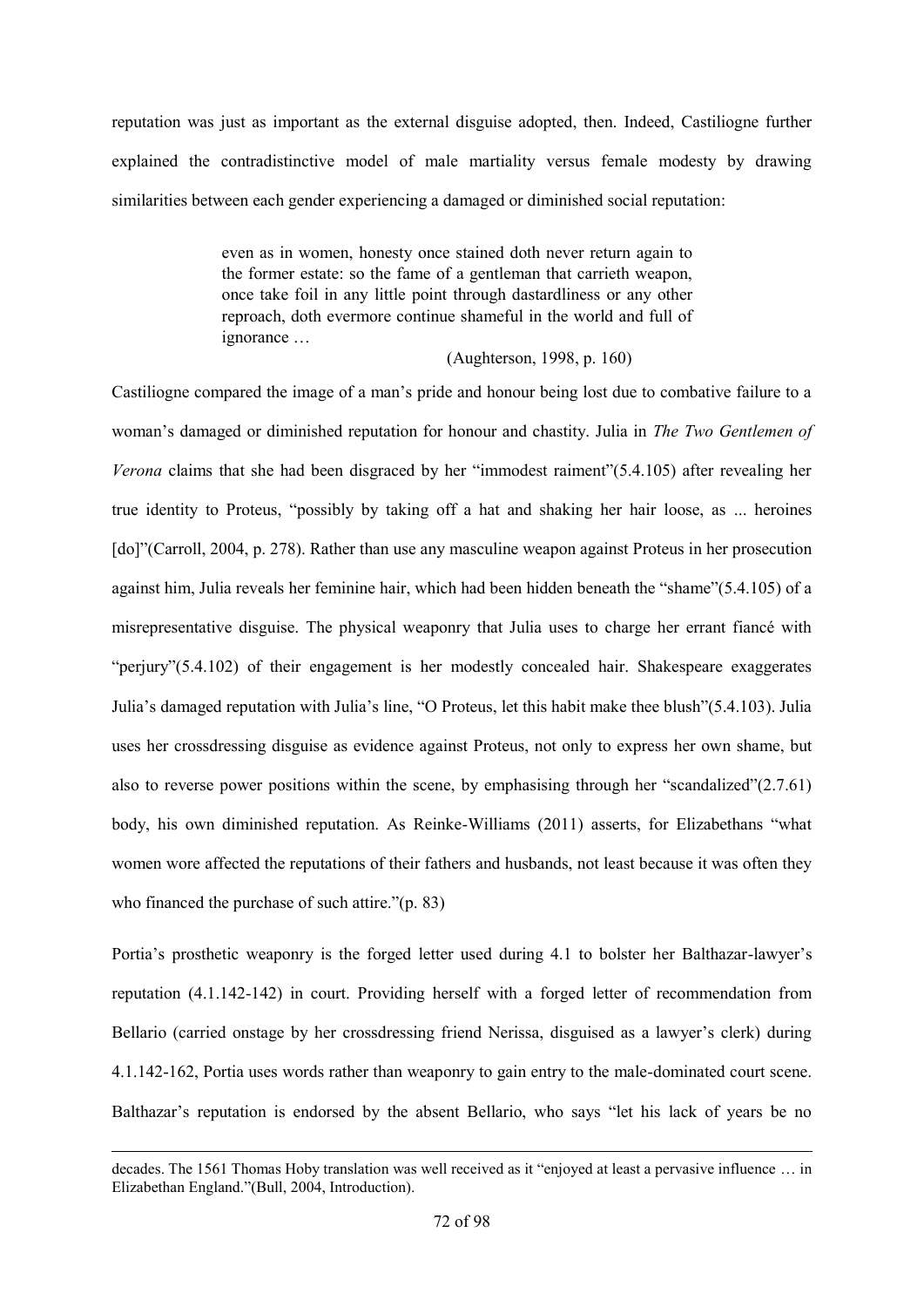impediment ... for I never knew so young a body with so old a head."(4.1.158-160) Portia also uses her ring – symbolising the oath the made one another – to weaken Bassanio's honourable reputation, viewing it as weaponry against her husband in 5.1. Resembling Julia's own expressed shame, Portia uses the fabricated shame of her body – "Pardon me, Bassanio, / For by this ring the doctor lay with me."(5.1.258-259) – to emphasise the importance of a broken oath. Both crossdressers test the constancy of their male counterparts by using the reputation of their female bodies as evidence – or weaponry – to gain a position of power before revealing their transgressive deception. Julia similarly reasons, "It is the lesser blot, modesty finds / Women to change their shapes than men their minds."(5.4.107-108) arguing that her constancy – ironically, given her externally altered appearance – proves more honourable than Proteus' emotional changeability. Portia likewise uses her body to cruelly accuse Bassanio of having both a literal "double self"(5.1.245) by seeing himself in the reflection of her two eyes, "In both my eyes he doubly sees himself, / In each one eye"(5.1.244-245), and an abstract double-self in his apparent ability to break "an oath of credit!"(5.1.246) between them. The sarcastic, almost scathing, tone within Portia's exclamation further shames Bassanio and proves her a particularly punishing character.

Clearly, Shakespeare presented his crossdressing women as utilising various forms of weaponry to convince others of their false identity, and physically *imply* martial prowess. However, Shakespeare also portrays each crossdressing woman lacking a will to wield weapons in combat, presenting weaponry as wholly redundant in these fictional women's estimations. Their preferred weapons remain characterised in solely feminine terms. Their female reputation and bodies, their feminine hair, and their forsaken rings that could be frittered away or forsaken by lovers, prove powerful tools for women who want to gain a moral advantage over men. Likewise, by consistently reiterating the perception that simply wearing weaponry can demonstrate maleness in crossdressing disguises, Shakespeare interrogated the Elizabethan image of maleness as a means of identifying men within society. A persuasive male disguise is achievable by external accessories, the projection of masculine behaviour, and endorsement by personal recommendation or reputation.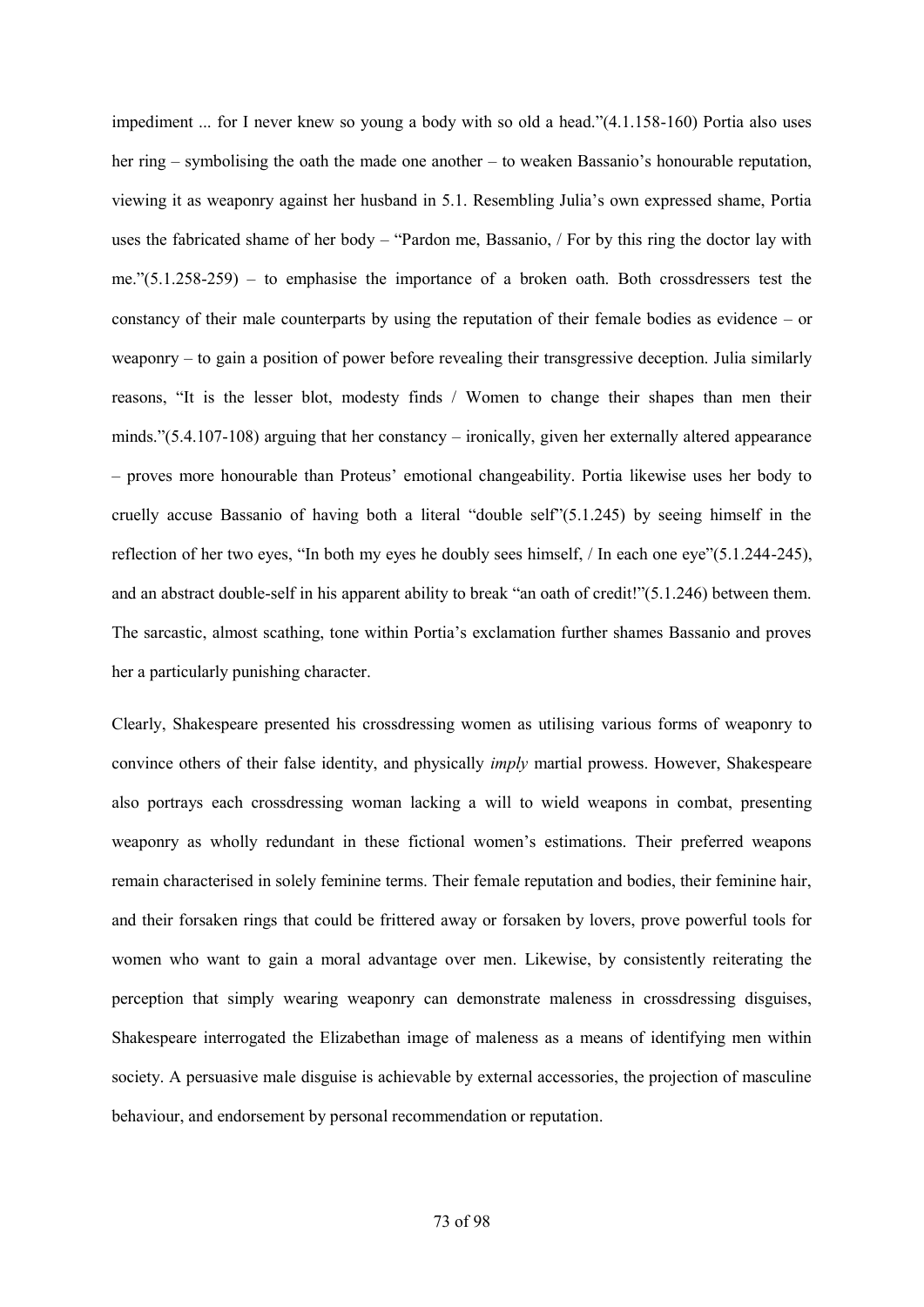However, as Michel de Montaigne argued in *Essais* (1595), "Saying is one thing and doing is another." $(p. 429)^{53}$  For example, when Viola is forced to use her weaponry during 3.4 she expresses clear doubts in her own abilities, expressing no desire to fight. Viola-as-Cesario's martial reputation is therefore "implicitly questioned"(Elam, 2008, p. 291) when Sir Toby calls him "A very dishonest, paltry boy, and more a coward than a hare"(3.4.382-383). Indeed, Cesario's martial reputation faces dispute until her unknowing brother Sebastian is mistaken for him during 4.1, uncharacteristically ordering Sir Andrew to "draw thy sword."(4.1.41) For Shakespeare, crossdressing women can perform manliness only so far: comedic crossdressing figures like Viola are ultimately unthreatening to Elizabethan notions of male authority, given that they only use male weaponry in purely prosthetic terms to imitate masculinity temporarily.<sup>54</sup>

In stark contrast, Spenser's Britomart is a threatening figure within *The Faerie Queene* because she is unafraid of wielding the array of prosthetic weaponry at her disposal. As Schwartz (2000) states "Weapons are for her not fetishes or metaphors, but objects that get things done."(p. 151) Britomart's "goodly Armour"(III.iii.58.7) had belonged to the Saxon Queen Angela, associating her with "strong Amazonian connotations."(Benson, 2010, p. 288)<sup>55</sup> Britomart uses her "helmet"(IV.vi.19.1), "flaming sword"(III.i.66.2) and "dreadful speare and shield"(III.iii.53.4) to properly imitate a male knight, while also embodying the female Knight of Chastity that Spenser had pictured. The discernible difference between Britomart and Shakespeare's crossdressers, though, is her resolution to *use* the weaponry she carries. Even further transgressive is that Britomart uses her weaponry against other *male* knights, and critically, consistently vanquishes them. Another difference is that the crossdressing princess actually becomes a knight in her own right, putting forward a new characterisation of capable

<sup>53</sup> Michel Eyquem de Montaigne (1533-1592) was a French Renaissance philosopher, whose influence upon Shakespeare's works has received much scholarly attention. Robertson in 1897 stated that "we are forced to admit that Shakespeare may have been influenced by Montaigne,"(p. 19) while Robert Ellrodt's 2017 book *Montaigne and Shakespeare: The emergence of modern self-consciousness* argues that the English dramatist was undeniably influenced by the French essayist. Quote taken from Peter Coste's 2008 digitized edition of *The essays of Michael de Montaigne* (1811).

<sup>54</sup> Indeed Yearling (2013) agrees, "*Twelfth Night* is transgressive in its questioning of gender roles and constructions, yet it also suggests that gender confusion and homoerotic playfulness cannot be allowed to continue forever."(p. 64)

<sup>&</sup>lt;sup>55</sup> Britomart's personal state changes when she wears Amazonian armour, because "So vested, Britomart is no longer the merely frustrated and enclosed pubescent child, the sheltered girl, of the second canto, but suddenly a female knight..."(Anderson, 2009)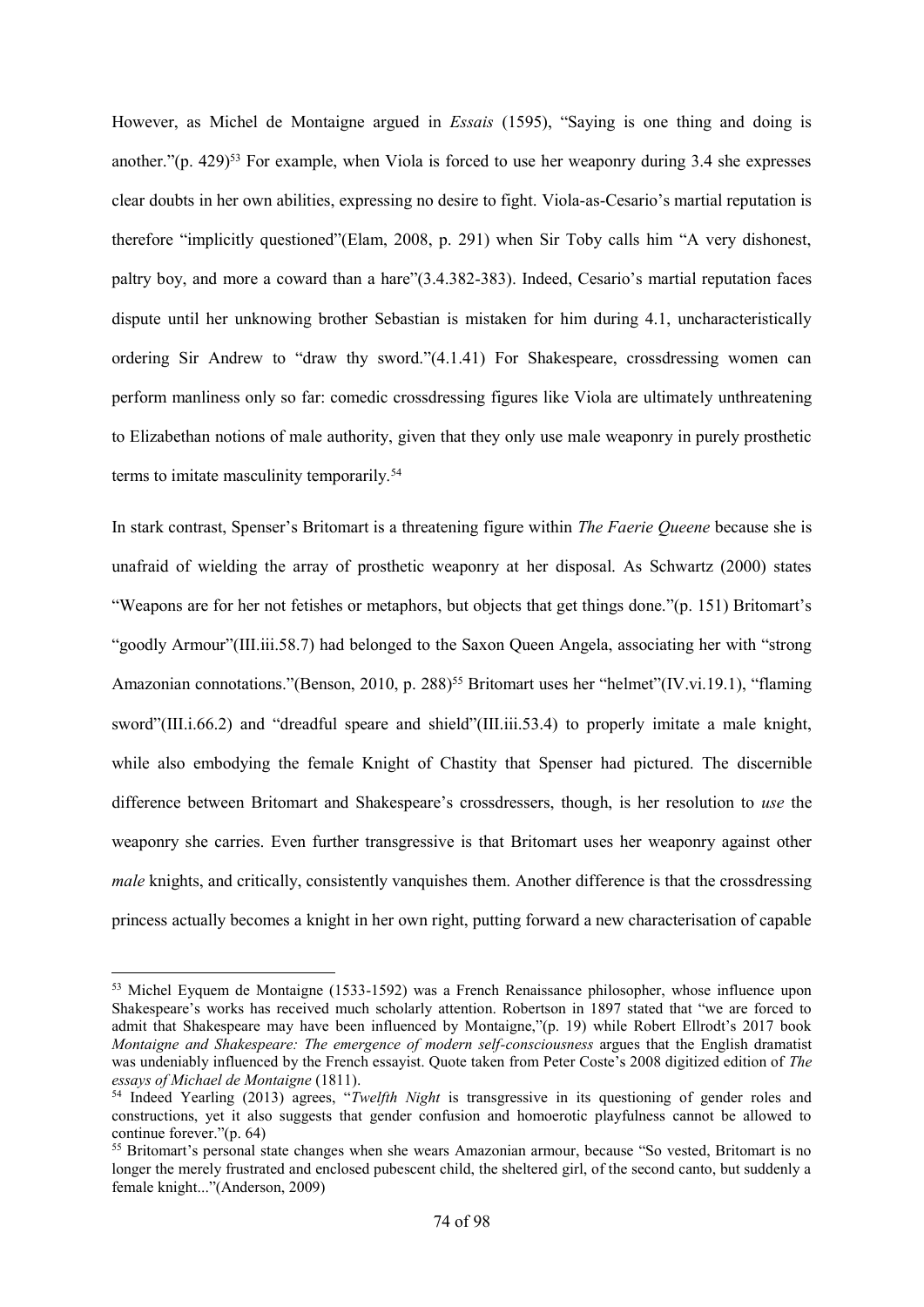female martiality dissimilar to that of the matriarchal Radigund. Within the following section, I discuss further the various ways that Spenser depicts Britomart's behaviour while engaged in physical combat with male opponents.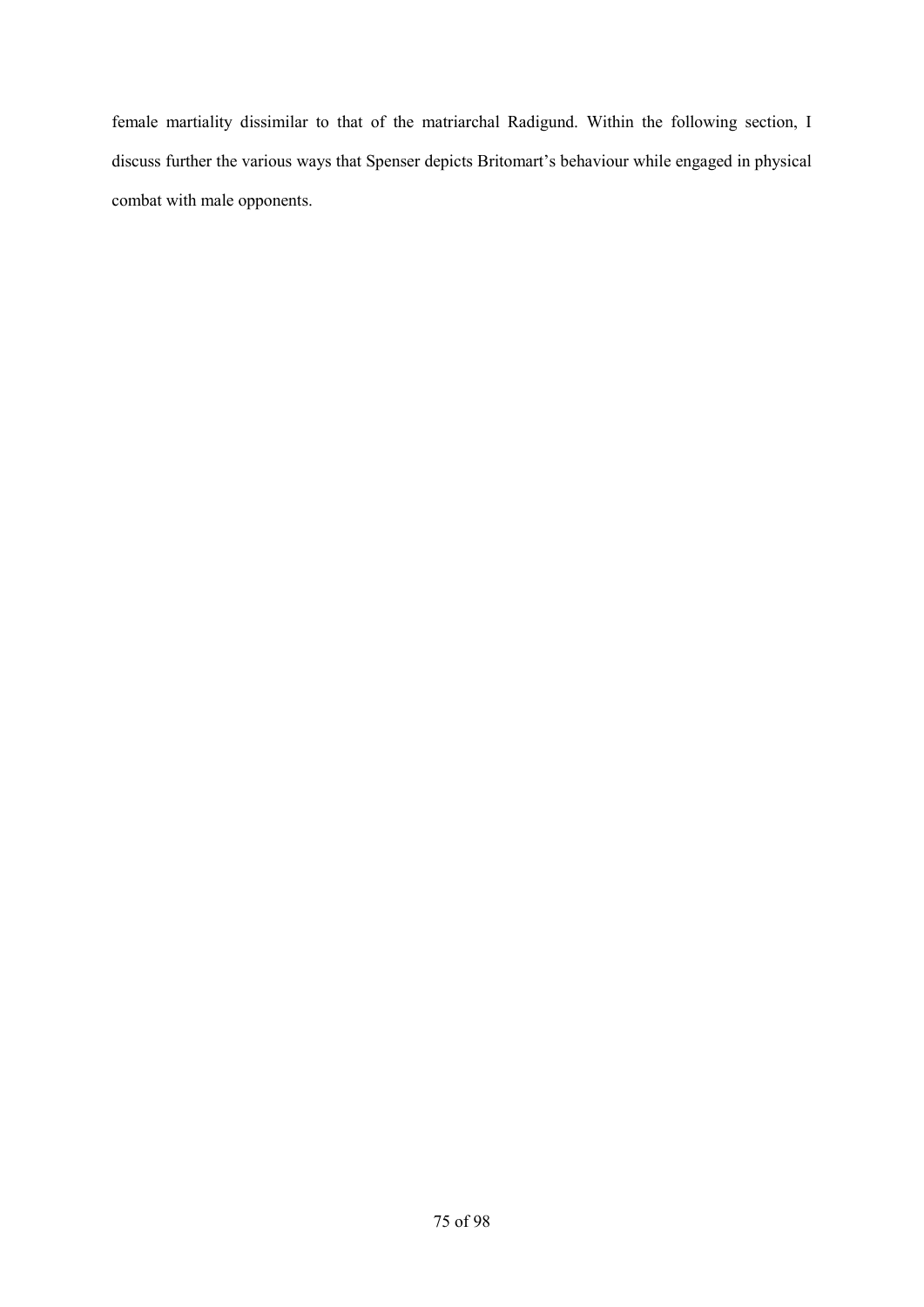## Combatant Encounters: Bodily and Animalistic Metaphors

This section deals primarily with Spenser's use of bodily and animalistic symbolism within *The Faerie Queene* fight scenes to depict female combat and establishes the contrasting instances of battle within Shakespeare's comedies. It establishes how Spenser's allegorical "shadow"(III, Proem, 3, 8) for Elizabeth I, Britomart, was able to effectively transgress sixteenth-century gender boundaries and norms. Yet despite – or perhaps due to – her association with Elizabeth, Britomart was a problematic knight for Spenser, because

> The woman warrior was a problematic figure for an age like Spenser's, which was so anxiously concerned with outward, distinguishing signs that were believed to reveal the innate qualities of an individual, such as station and gender.

#### (Villeponteaux, 1995)

Indeed, aside from the social problem that Britomart posed as a princess performing a knightly role – undertaking an occupation designated to people below her social station – and the gender problem that she posed as a crossdressing woman, Britomart was an allegorical conundrum for Spenser. His embodiment of female virtue both physically fights with, and consistently vanquishes, male knights, but intended to, at least in some small part, symbolise his female sovereign.<sup>56</sup>

Spenser expresses an uneasiness about depicting a princess-knight, highlighting her gender in his 1589 letter to Sir Walter Raleigh, "Britomartis, a lady knight, in whome I picture chastity."(Hamilton, 2013, p. 716)<sup>57</sup> Spenser clearly viewed Britomart's gender as extraordinary give he specifically emphasised to Raleigh. Furthermore, within the Book III proem itself, his narrator pleaded with Elizabeth I,

## ... But O dredd Souerayne Thus far forth pardon, sith that choicest witt

1

<sup>56</sup> Adams (2015) persuasively claims, "For the Elizabethan reader, the image of Britomart acting in both male and female genders would naturally evoke Queen Elizabeth, particularly since Spenser includes Elizabeth among Britomart's descendants."(p. 4)

<sup>57</sup> Spenser's full letter to Raleigh is available within Hamilton's 2013 edition of Spenser's *The Faerie Queene*, pp. 713-718.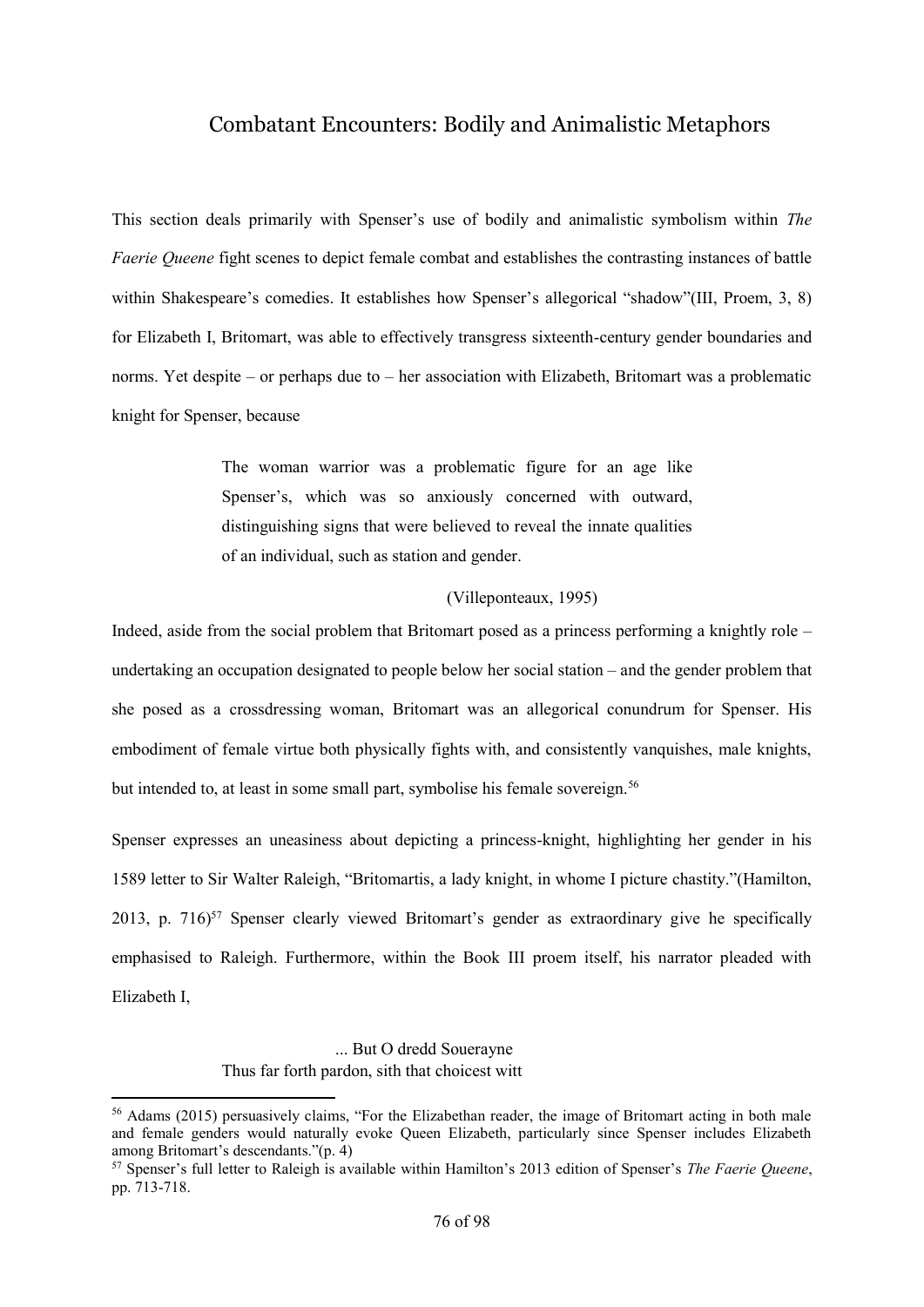Cannot your glorious pourtraict figure playne, That I in colourd shows may shadow itt,

#### (Book III, Proem, 3, 5-8)

Spenser clarifies that he envisages Britomart as a "colourd ... shadow"(Book III, Proem, 3, 8) of Elizabeth. However, Cobb (1990) notes that,

> unlike Belphoebe or Gloriana, Britomart is not a direct representation of Elizabeth; she is her mythical ancestor. Hence they may share some characteristics, without being identical. [...] Thus the image of the masculine warrior-maiden is both *detached* from Elizabeth, and softened by stress on her biological femaleness.

> > (Cobb, 1990, p. 59, my emphasis)

Britomart is thus an imperfect illustration of a single facet of Elizabeth I's "pourtraict [portraiture]"(III, Proem, 3, 7) which "does not endure as an acceptable avatar for Queen Elizabeth, and soon her own martial prowess becomes unacceptable"(Villeponteaux, 1995) within the epic. Spenser refrained from presenting his martial crossdresser – a woman of royal lineage, like Elizabeth – as a direct mirror image of England's problematically unmarried queen, instead assuring Raleigh that he imagines caricatures for Elizabeth I in many of the epic's female characters. The ever-present, yet unobtainable, faerie queen Gloriana is the clearest envisioning. The warrior-goddess Belphoebe is martial, yet celestial, mirroring of one of Elizabeth's "favoured emblems"(Hopkins, 2011, p. 89) for herself without directly linking the queen to any combatant behaviour. In this sense, Britomart's figuration as a shadow of Elizabeth – rather than a mirror image – saves Spenser from accusations of portraying Elizabeth "playne [plainly]"(III, Proem, 3, 7) and through such a transgressive persona. Rather than suggest that Britomart was an imperfect but reflective figuration of his queen, Spenser claims that the crossdresser is a distorted imagining of Elizabeth, like when someone views their own stretched out shadow upon the ground. Spenser diffuses Britomart's dangerous relationship with Elizabeth by conceptually distancing them, as Britomart is "not a direct representation of Elizabeth"(Cobb, 1990, p. 59). Through this detachment, Spenser presents Britomart as a contained entity that represents the potential subversion of early modern gender codes.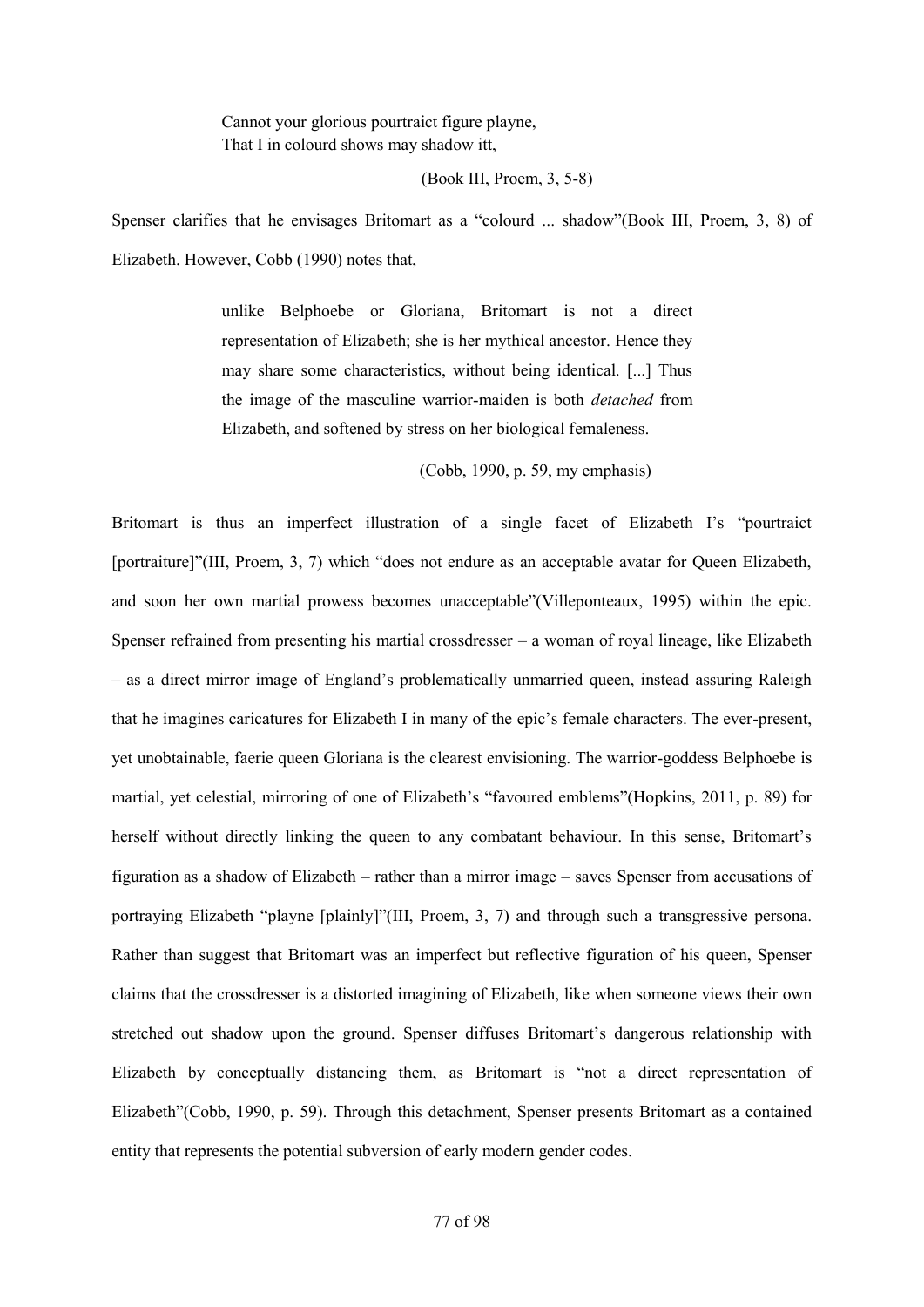Nevertheless, Britomart's martial nature makes her an icon of controversy as an exemplar of womanly chastity. Spenser's allusion to Elizabeth in Britomart is also perceivable in her armoured disguise, as Elizabeth was reputed to wear armour when she addressed her Tilbury troops in 1588, while England anticipated Spanish invasion, just two years before Spenser published his first edition of *The Faerie Queene*. <sup>58</sup> Elizabeth's alleged words, "I myself will take up arms, I myself will be your general, judge, and rewarder of every one of your virtues in the field,"(Healy, 2009, pp. 166-167) indicates Elizabeth's fabled martial intent towards foreign male aggressors like Phillip II of Spain, and strength of her resolve.<sup>59</sup> Elizabeth's Tilbury Speech distinctly correlates with Spenser's presentation of Britomart's own "wrathful stowre"(III.iv.13.8) at the prospect of being attacked by male knights within *The Faerie Queene*. Elizabeth had declared that she would "take foul scorn that Parma or any prince of Europe should dare to invade the borders of my realm."(Elizabeth I, 1588) The armoured body of Spenser's Knight of Chastity reflected the notion that Elizabeth presented in 1588. The queen had pictured the stately realm of England as her own impenetrable female body as a landscape that required defence from male aggressors. Guy (2017) clarifies, however, that Elizabeth would never have personally fought the Spanish fleet and that the speech was more than likely fabricated by the Earl of Leicester who had intended to "choreograph Elizabeth's visit [to Tilbury] so as to reinvent her forever as the Warrior Queen she had never really been." $(p. 106)^{60}$  As such, Spenser's figuration of Britomart as Elizabeth's *shadow* was sensible, considering militant nature that the crossdresser princess consistently exhibits. This section consequently explores Britomart's combative transgressions. Following how Spenser depicts Britomart's body – and perceived control over her body parts – during combat helps to explain the poet's caution in directly linking a fictional crossdresser with his queen.

Undoubtedly, "Spenser is never entirely comfortable with the warfaring chastity he creates,"(Villeponteaux, 1995) in Britomart. The poet subsequently employs a variety of bodily and

<sup>&</sup>lt;sup>58</sup> The image of Elizabeth as a martial queen would still remain conspicuously within contemporary imagination, as Guy (2017) agrees that while "Nothing is known about what she wore, despite proliferation of legends depicting her as a latter-day Boudica, or as Britomart from Edmund Spenser's *Faerie Queene*."(p. 107) <sup>59</sup> Healy (2009) states that even though "Few would have heard what Elizabeth directly spoke at Tilbury (though her words were repeated by public orators at the event)"(p. 166)

 $60$  There is little question of this given that the Earl of Leicester was then Lieutenant of the Tilbury battalion and Elizabeth's speech explicitly commands the troops "obedience to myself and my general,"(Healy, 2009, p. 167)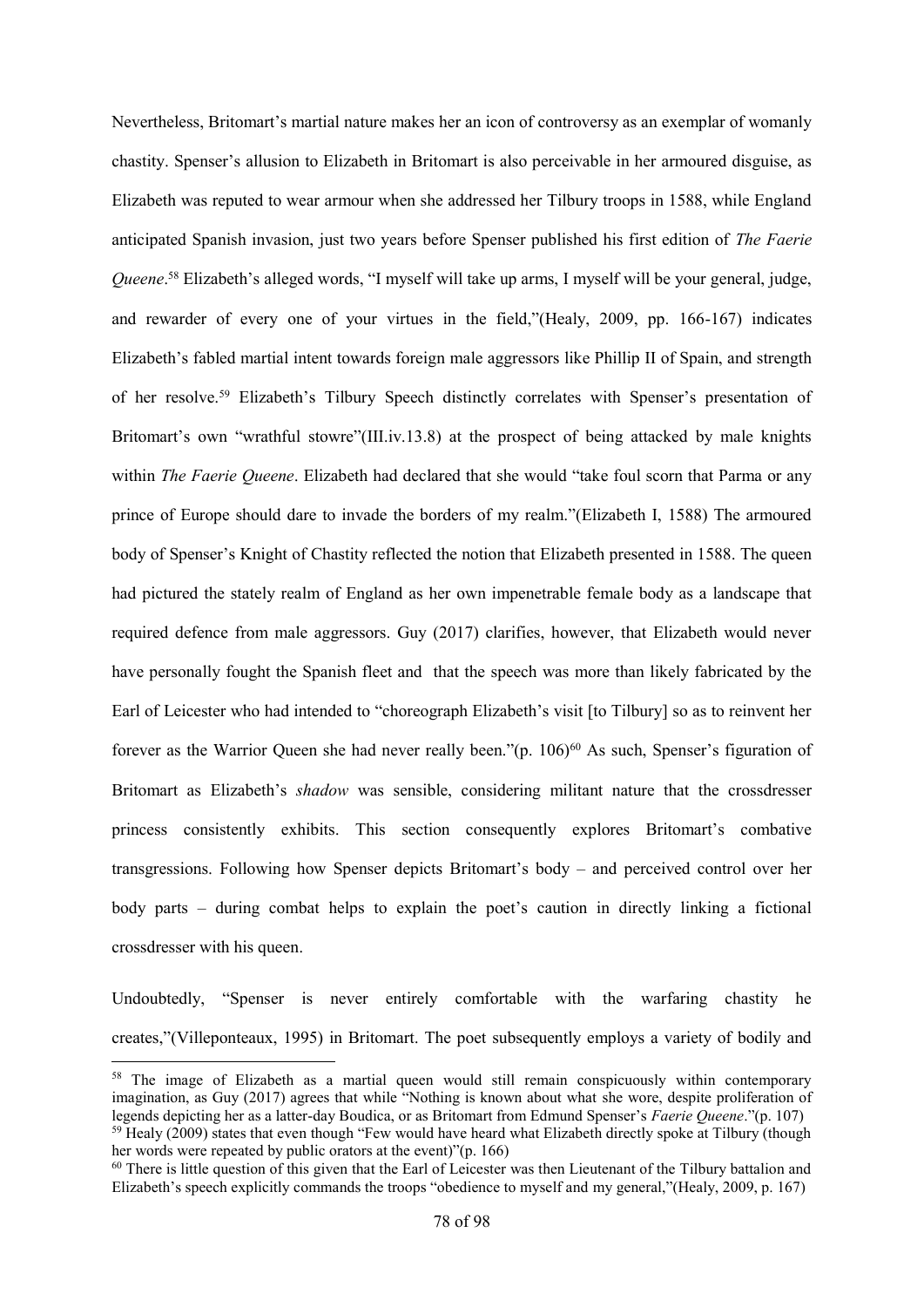animalistic imagery while depicting her battles to rationalise the problematic characterisation of a capable *female* warrior. Spenser initially introduces Britomart as a capable fighter, not through her personal bodily skill, but due to the "magic weapons"(Woodcock, 2004, p. 81) that she carries. Spenser's narrative voice is keen to reassure the conquered Guyon (Book II's Knight of Temperance) that the defeat was

> ... not thy fault, but secret powre vnseene, That speare enchaunted was, which layd thee on the greene.

### (*The Faerie Queene*, III.i.7.8-9)

For Shakespeare's crossdressers, successful female subversion is presented as resulting from the clothing and weapon-accessories that women wear, not their own fighting abilities. Similarly, Spenser accredits Britomart's victory over Guyon to the weaponry she carries, rather than her courage, or physical strength and skill. Therefore, female characters never physically defeat men in these plots, but rather the objects they carry (which embody male strength or female chastity) give the transgressive crossdressers their advantage. Indeed Spenser's denial of Britomart's personal martiality continues throughout the rest of 'her' Book III, as Spenser presents her victories as possible by the aid of her "enchaunted" weaponry and magical armour. Furthermore, when Guyon attempts to attack Britomart again on foot, and "his Palmer saw, he gan to feare, ... For death sate on the point of that enchaunted speare."(III.i.9.6-9) Spenser uses the natural imagery of a horse's fear to emphasise the strangeness of Britomart's spear, and its supernatural powers providing her an advantage over her male opponent. Even despite the narration's attempt to temper the shocking message of Guyon's defeat – a male knight so easily conquered by a woman – the tone becomes mocking, as "Much greater griefe and shamefuller regret ... That of a single damzel thou wert mett"(III.i.8.2-4). Yet the knights cease fighting, not because Britomart (Chastity) physically overcomes Guyon (Temperance), but because "he had seene / The secrete virtue of that weapon keene,"(III.i.10.4-5). It is the weapon's virtue, not Britomart's, that Spenser highlights in Guyon's defeat.

Soon after, Britomart saves Redcrosse from Malecasta's six knights, using "her mortall speare"(III.i.28.6) to put "three on the ground"(III.i.29.1) before the final "two did yield before she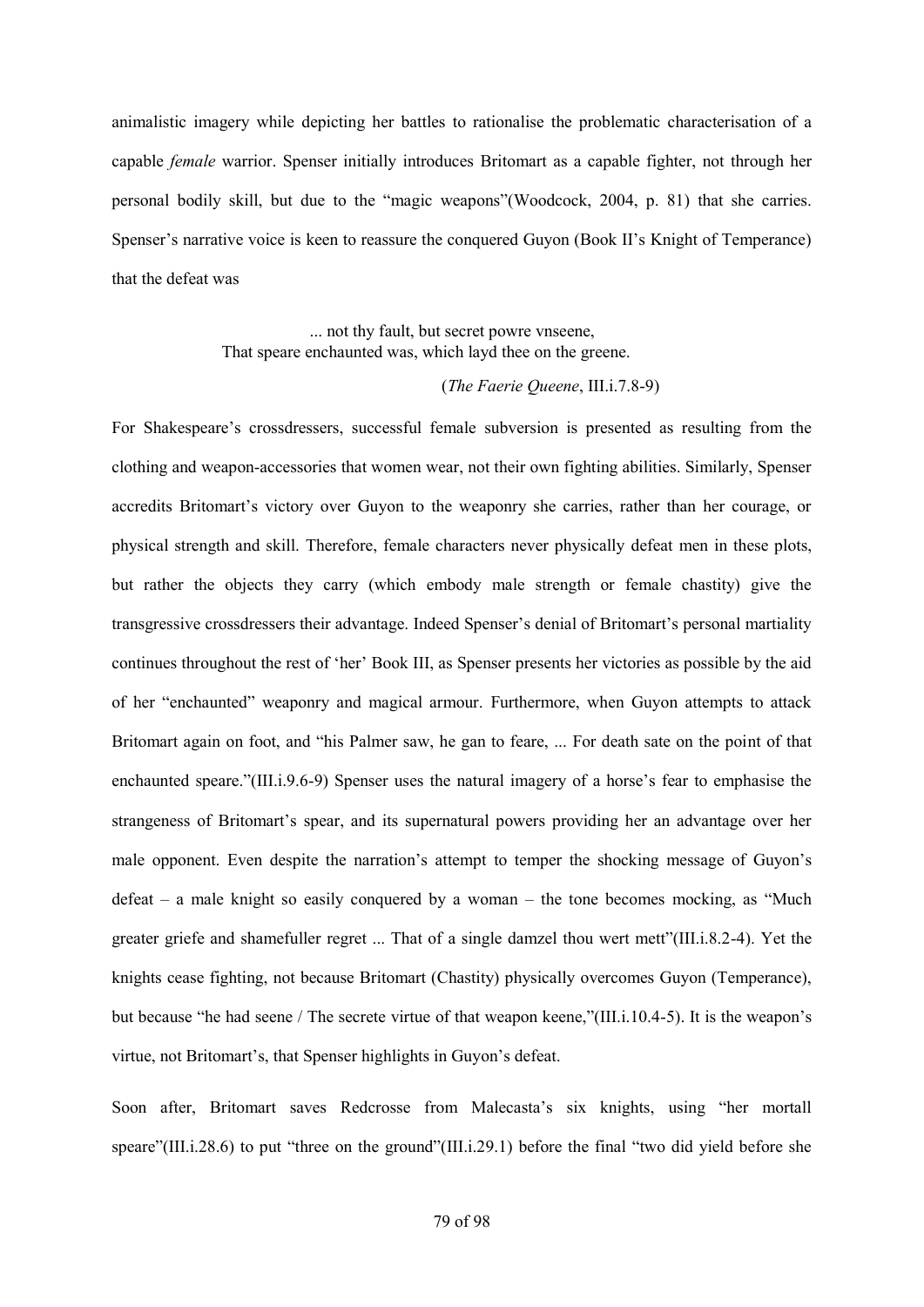did them smight."(III.i.29.6) Spenser depicts Malecasta's knights placing "vnderneath her feet their swords they mard,"(III.i.30.6) displaying their defeat and pledging fealty to Britomart. Spenser's reinforces in the "mard"(III.i.30.6) swords the concept that knights are defined by their weaponry. As they must kneel to place weaponry upon the ground, Britomart is placed in a position of power, standing physically above the broken weapons.<sup>61</sup> Yet Spenser's decision to focus upon those male weapons at her feet diminishes the crossdresser's victory. The reminder of the "mortal speare"(III.i.28.6) is placed in stark contrast with the broken "swords"(III.i.30.6) stealing attention away from Britomart's triumph altogether. Therefore, the "matchlesse might"(III.i.30.2) which Malecasta's knights reference becomes inextricably linked with the conflict of male weapons, rather than the gendered human bodies that wielded them. Britomart's "matchelesse might"(III.i.30.2) is not accredited to her personal strength, but the "straunge"(III.i.8.7) nature of "that enchaunted speare"(III.i.9.9) used. Even from the narration's perspective then, Britomart's gender is rendered as conceptually insignificant as her physically disguised, invisible, female body. Spenser contained Britomart's transgressive actions by shrouding her gender from view, both within the plot from Malecasta's knights and from the readers by focussing upon the male weapons rather than the female body that vanquished them.

By the end of canto i, however, Spenser appears to be demonstrating Britomart's capabilities as a skilled fighter, when in Malcasta's castle she is forced into "threatning the point of her auenging blaed,"(III.i.63.8) and "with her dredfull strokes"(III.i.66.4) defend herself against the attacking knights in Castle Joyeous. Britomart is revealed as a "warlike"(III.i.63.6) woman, to the surprise of all onlookers. Her 'masculine' weapon starkly contrasts with Spenser's presentation of her female attire and body. Her "snow-white"(III.i.63.7) night gown expresses Britomart's metaphorical innocence and reinforces the softness of her physical body: she is the Knight of Chastity – and dangerous – but has a female body which in the privacy of her own chambers is attired in line with the prescribed gender codes. As Cobb (1990) stated of Spenser's lady-knight, "the image of masculine warrior maiden is ...

 $\overline{a}$ 

<sup>61</sup> Malecasta's knights weapons can be interpreted as "damaged"(Hamilton, p. 294), and symbolic of the "debased (the honour of) their swords by placing them under Britomart's feet in a vow of loyalty that they do not mean to keep"(Hamilton, p. 294)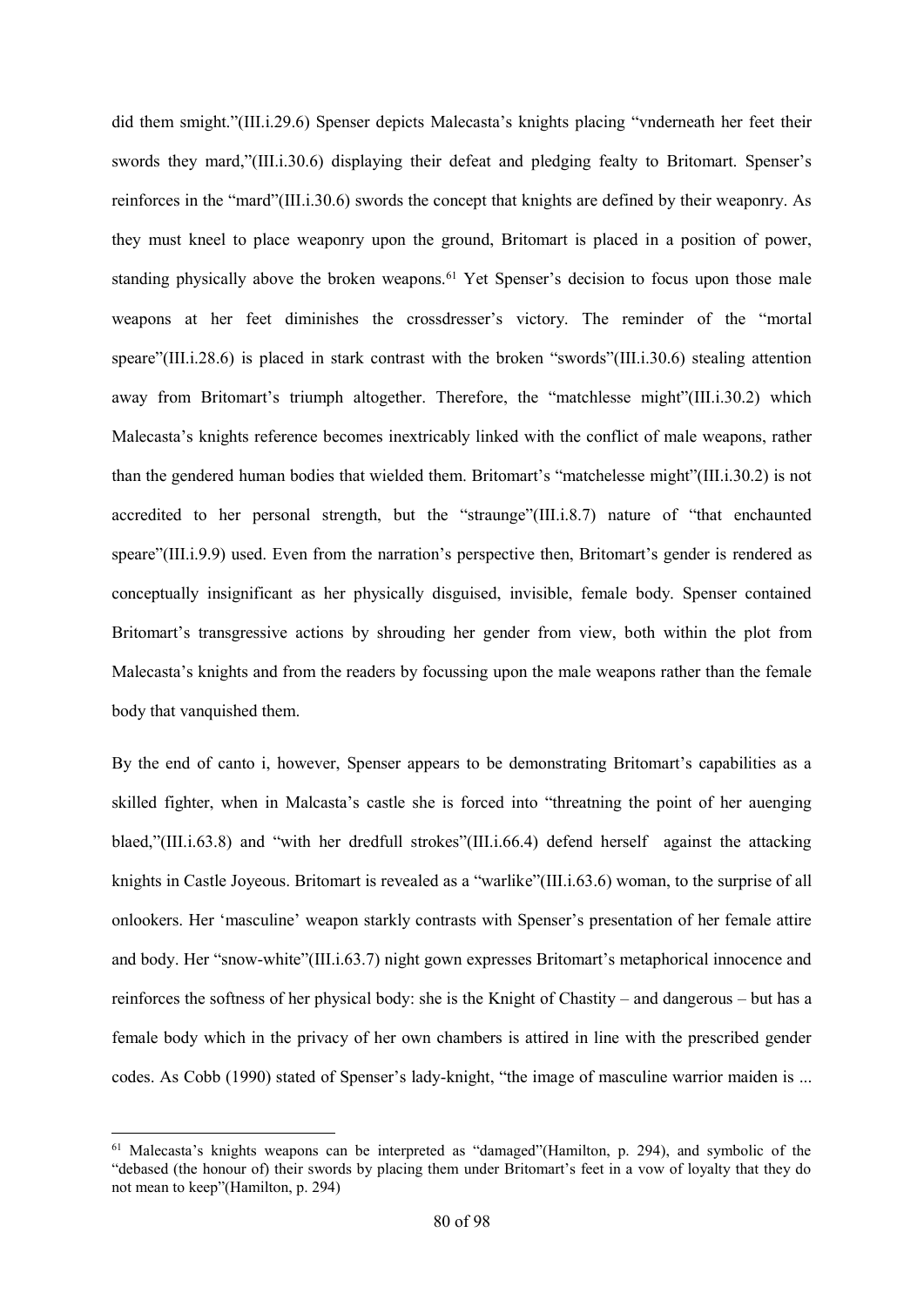softened by stress on her biological femaleness."(p. 59) Her hair, an early modern symbol of femininity, is "vnbownd"(III.i.63.7) indicating her having been caught off-guard, unprotected from unwanted sexual encounters. The absence of her knightly armour is conspicuous, but this does not inhibit her ability to threaten Malecasta's execution for trespassing upon her personal space. As Britomart remains a "threatning"(III.i.63.8) force as she executes "dreadfull strokes"(III.i.66.4) upon her attackers, demonstrating both intent and successful execution of *defensive* combatant behaviour. Spenser presents her as a potentially autonomous figure of transgressive power by the end of her introductory canto, then. Nevertheless, Britomart's martial powers abide within the "auenging blaed"(III.i.63.8) of her sword, an object that Spenser imbued with emotion, as "wrathfull steele"(III.i.66.6). Britomart is threatening in her emotional response to her immediate surroundings, but the potency of her threats reside within the masculine agents of the sword or spear she holds.

During the rest of Book III Spenser reveals his uneasiness about Britomart's characterisation, jumping from expressing the prosthetic qualities of Britomart's weapons, which promote and enable her victories, and the assertion that the militancy of feminine chastity should be recognised as a powerful virtue in its own right. Britomart overthrows Marinell with the "length of her launce,"(III.iv.16.7-8) displaying all the borrowed imagery of 'masculine' potency discussed earlier, but also contrastingly deters the lustful giant Ollyphant from corporal interaction, due to his "feare, / [of] Britomart, the flower of chastity"(III.xi.6.1-3) that she embodies. Spenser presents Britomart's virtuous hands as the dominant entity from which Ollyphant flees, "For he the power of chaste hands might not beare,"(III.xi.6.4) rather than the powerful launce or phallic sword often accredited to the victories of her previous combatant encounters. Similarly, a confusion between Britomart's protecting herself in Busyrane's castle with the "welpointed weapons about her did dresse"(III.xi.55.9) and the power with which "So mightily she smote him, that to ground / He fell halfe dead,"(III.xiii.34.1-2) is apparent. Despite his ambivalent attitude towards representing female militancy within *The Faerie Queene*, Spenser makes it clear that the disguised woman is known as "famous Britomart"(III.i.8.6), having earned her reputation through her interaction with her, albeit allegorical, destiny, rather than by enacting a "bragging jack"(3.4.77) as Shakespeare's crossdressers often do.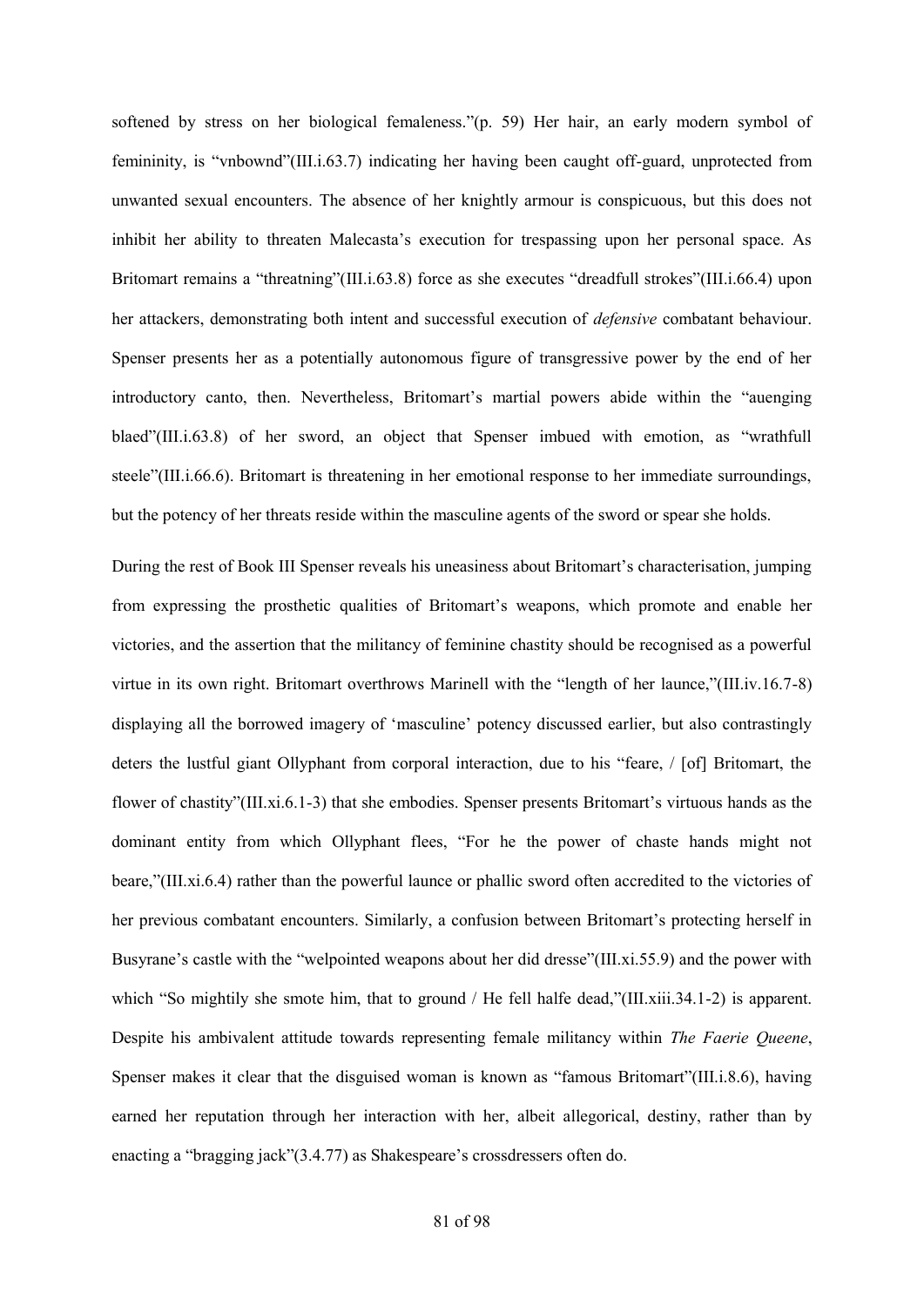When Britomart and her destined husband Artegall finally meet in person Spenser's ambivalence towards disguise re-emerges as a prevalent theme. Due to Britomart's crossdressing disguise, and Artegall's own "straunger knight ... disguise,"(IV.iv.39.2-3) both concealed bodies fail to recognise an authentic identity in the other. Britomart unknowingly emasculates her future husband – she "did his glorie shend"(IV.iv.43.8) – physically mastering him during Satyrane's tournament. However, this transgressive action is pardoned somewhat, in the narration's use of male pronouns attributed to Britomart throughout this canto (IV.iv.44.1, IV.iv.44.8, IV.iv.45.8, IV.iv.46.1) reminding the readers of her disguise, reinforcing the superficial image of combat between men, but more importantly, ensuring that Britomart's martial prowess is once again indebted to the spear she holds:

> He at his entrance charg'd his powrefull speare At *Artegall*, in the middest of his pryde, And therewith smote him on his Vmbriere

#### (*The Faerie Queene*, IV.iv.44.1-3)

Britomart is transgressive in her actions, but escapes condemnation because nobody knows that the "stranger knight"(IV.iv.43.8) has a female body, and her success is rendered possible by the "powrefull speare"(IV.iv.44.1) she carries. Spenser demonstrates a confusion in gender roles within this moment because Britomart attacks Artegall first, assuming the more 'masculine' position in a battle between male knights. But she also unknowingly fills the more erotically predatory role between a man and woman during courtship, as she "charg'd with [her] powerfull speare"(IV.iv.44.1) towards Artegall first. Once again, Spenser depicts the homoerotic image of a prosthetic magical penis that vests his crossdresser with the necessary ability to vanquish other men in a fight, in order to resolve his uneasiness about the warrior princess. Spenser's contemporaries might have expected an alternative outcome when the maid attacked her destined husband, but, as with Britomart's previous opponents, and those who follow in the tourney – Cambell (IV.iv.44.7), Triamond (IV.iv.45.3), Blandamour (IV.iv.45.9) and "many others … likewise"(IV.iv.46.1-2) – Artegall is overcome by "the force of that enchaunted speare, / The which this famous Britomart did beare"(IV.iv.46.4-5). This moment highlights the irony of Britomart's emasculating Artegall in physical combat, due to each of their disguises. Britomart's disguise enables her to adopt a transgressive militancy but it cannot help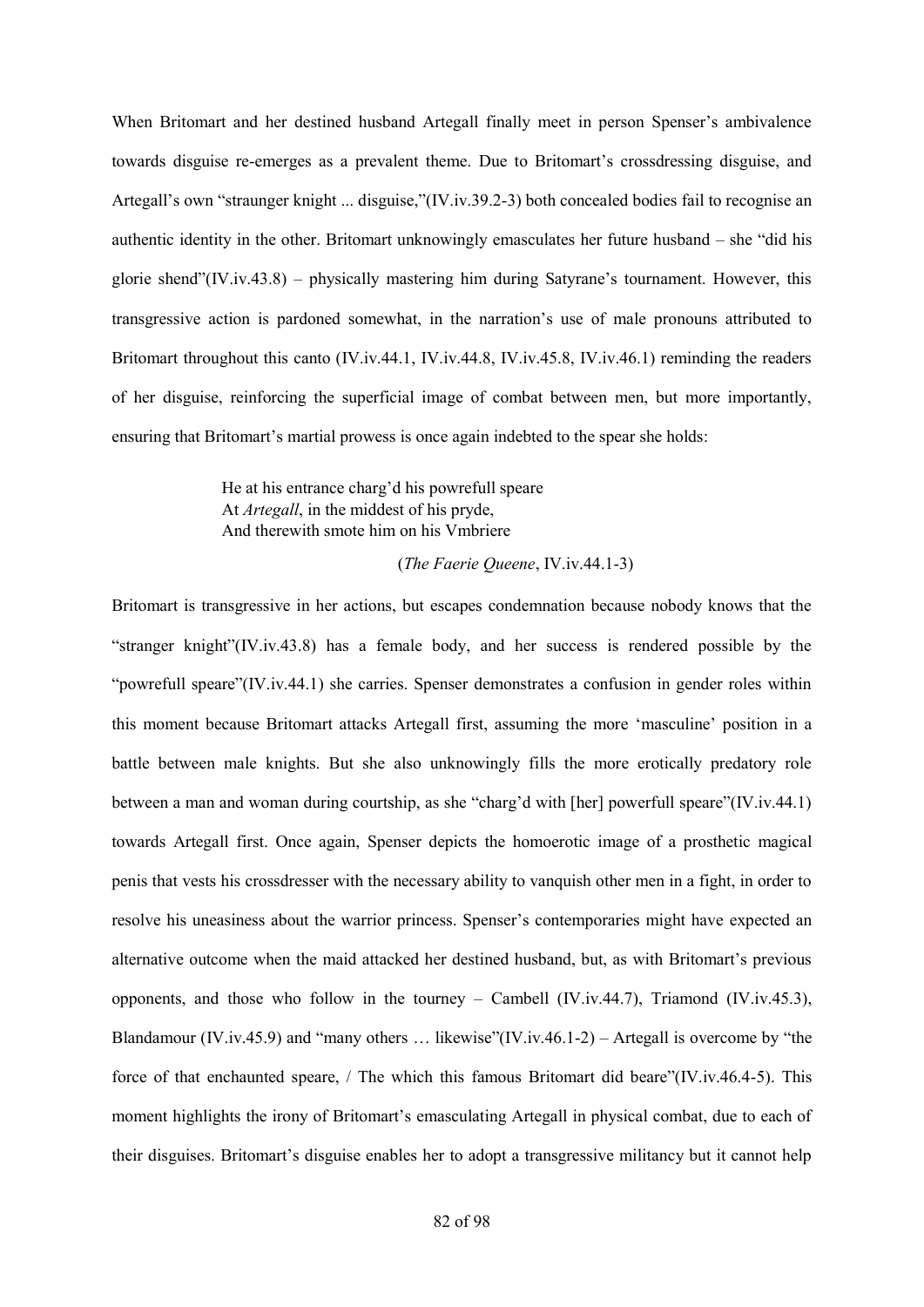her identify the very man she searches for, even when she comes launce-to-launce with him. They meet face-to-face in IV.vi when Artegall's physical strength outlasts Britomart's during their one-onone combat, evidencing Spenser's own belief that gender difference can be established through male stamina and strength. The crossdressing disguise does help Britomart to develop a renowned reputation however, and so when Artegall and Scudamour recognise and attack her in canto vi, the revelatory fight scene between the soon-to-be couple ensues.

During the revelation scene of IV.vi, Spenser depicts the Salvage Knight Artegall assuming a position of power by attacking Britomart first, quite unlike the previous situation of Satyrane's tournament of iv. The animalistic imagery used to describe Artegall's assault upon Britomart creates the expectation of male dominance and authority for Elizabethans, because despite his initial failed attack (IV.vi.11.8- 9), he is associated with the hunting imagery of "an eger hound"(IV.vi.12.3). The sexually charged Canto depicts the two fated lovers in animalistic terms to reassert the established gender roles of Elizabethan society. Artegall assaults Britomart until he strikes "on her horses hinder parts"(IV.vi.13.6), referencing her animal's damaged body to reflect Britomart's own reduced power position in being unhorsed (IV.vi.13.9). Hamilton (2013) asserts, "Since the horse – usually called a steed – serves throughout the poem as a symbol of passion, the wounding of its hindquarters is sexually significant."(p. 453) The linkage with Britomart and her horse, attacked by Artegall, the hunting hound, shows that Spenser used animalistic references to signify the image of a brawling couple, to re-establish the chaser and chased dynamic within *The Faerie Queene*. <sup>62</sup> Until now, "Britomart's male guise ... [had helped] distance her from the traumatic chases endured by the other women"(Cavanagh, 1994, p.106). It is fitting, then, that Spenser chose to present Artegall as the only knight capable of successfully hunting Britomart, as he is the very knight to whom she intends submission. Furthermore, Artegall's weapon becomes animalistic as the blade of his sword was "byting deep"(IV.vi.13.7) into the flesh of Britomart's horse. Artegall has not physically penetrated Britomart yet, but has wounded her equine companion.

<sup>62</sup> Cavanagh (1994) highlights the landscape of male-dominated pursuit of female bodies within *The Faerie Queene*, as "women are repeatedly presented for extensive literal and figurative disrobing by both knights and readers. Only male garb or exceedingly swift feet exempt female character from such voluntary or forced revelations."(p. 35)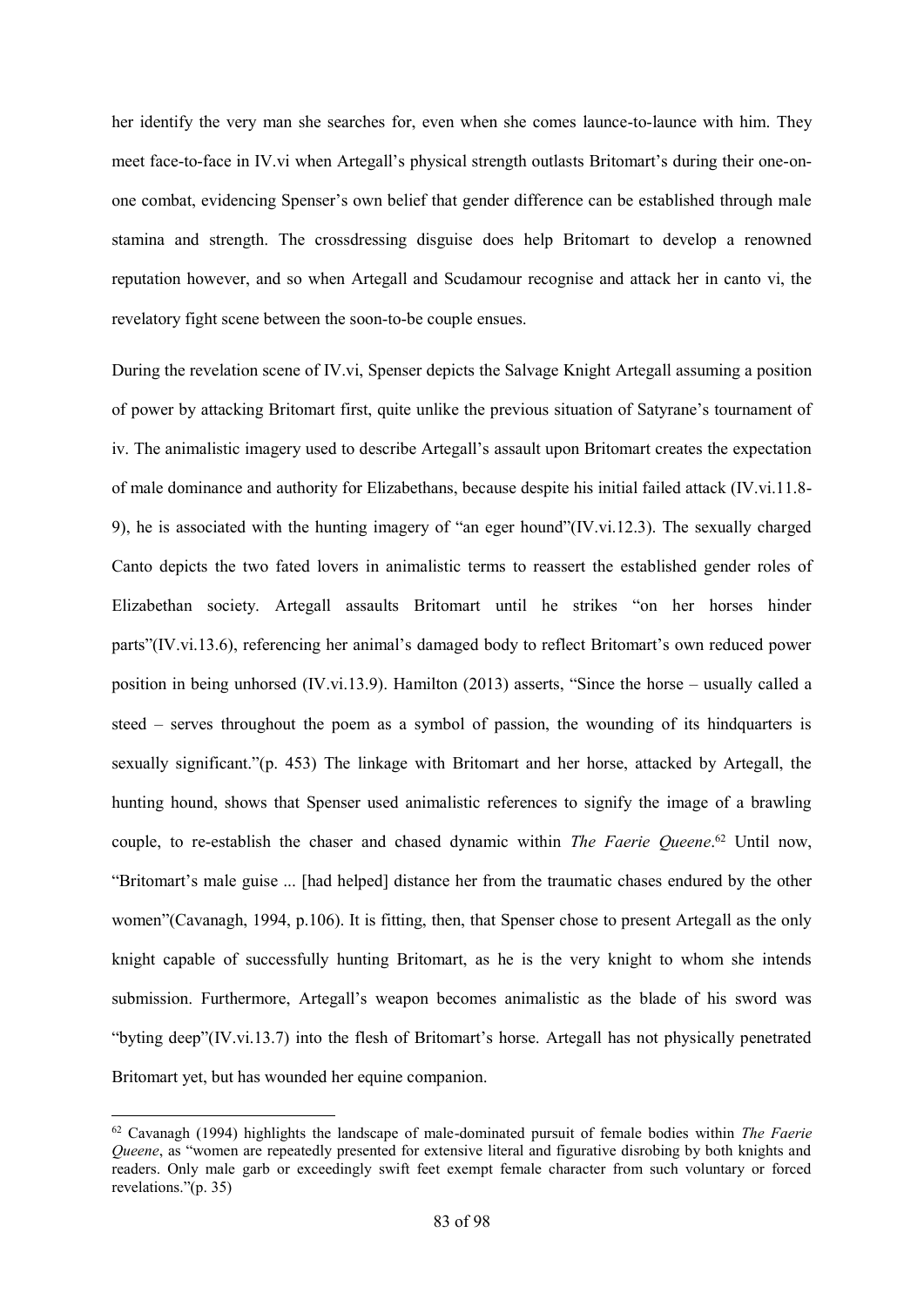Although Artegall unhorses Britomart, Spenser still presented her as a formidable opponent within stanza 15 as she draws human blood first (IV.vi.15.6-7), rendering Artegall one step behind Britomart her. Sexual allusions to Britomart's counter-assault on Artegall are expressed by her "first heat"(IV.vi.15.1) and her blow that "Shew'd all his bodie bare"(IV.vi.15.9) highlighting the cruelty of her sexual battery. The phrase "first heat"(IV.vi.15.1) also signifies Britomart's animal-like fervour in response to Artegall's hunting her like prey. 63

Within stanza 16, however, Spenser creates a landscape of power-play in which Artegall can overcome Britomart, solving his problematic figuration of gendered authority in Britomart's characterization. Artegall overcomes Britomart, because,

> At length when as he saw her hastie heat Abate, and panting breath begin to fayle, He through long sufferance growing now more great, Rose in his strength, and gan her fresh assayle,

#### (*The Faerie Queene*, IV.vi.16.1-4)

The eroticism of this stanza is evident in the repetition of Britomart's "hastie heat"(IV.vi.16.1), her "panting breath"(IV.vi.16.2), and Artegall's "growing more great,"(IV.vi.16.3) as the references to sexualised motion are constructed. Spenser imbues the battle between the destined lovers with imagery indicative of sexual intercourse, and presents Artegall as conserving "his strength"(IV.vi.16.4) to overcome Britomart. The innuendo associated in Artegall's "Heaping huge strokes, as thicke as a showre of hayle, / And lashing dreadfully at euery part"(IV.vi.16.5-6) of Britomart, shows Spenser's intent to depict Britomart's body as having to endure the powerful stormy weather of Artegall's vengeful "wrath"(IV.vi.8.9). The strength with which Artegall "wreake[s]"(Iv.vi.16.9) his revenge upon the Stranger Knight is expressed in the imagery of his "cruell hand, and thrice more cruell hart,"(IV.vi.16.8) mirroring Britomart's previous "cruel dent"(IV.vi.15.9) upon his own body. Spenser reflects the power that Artegall gains over Britomart here in the strength of his punishing hand. The ironic, sighing tone of line 8, "Ah, cruell hand..."(IV.vi. 16.8), expresses the narrator's dismay at Artegall's physical battery of his fated wife.

1

<sup>&</sup>lt;sup>63</sup> Anderson (2018) agrees that, "In the heat of their encounter the Knights exchange the roles of hunter and hunted recurrently."(p. 111)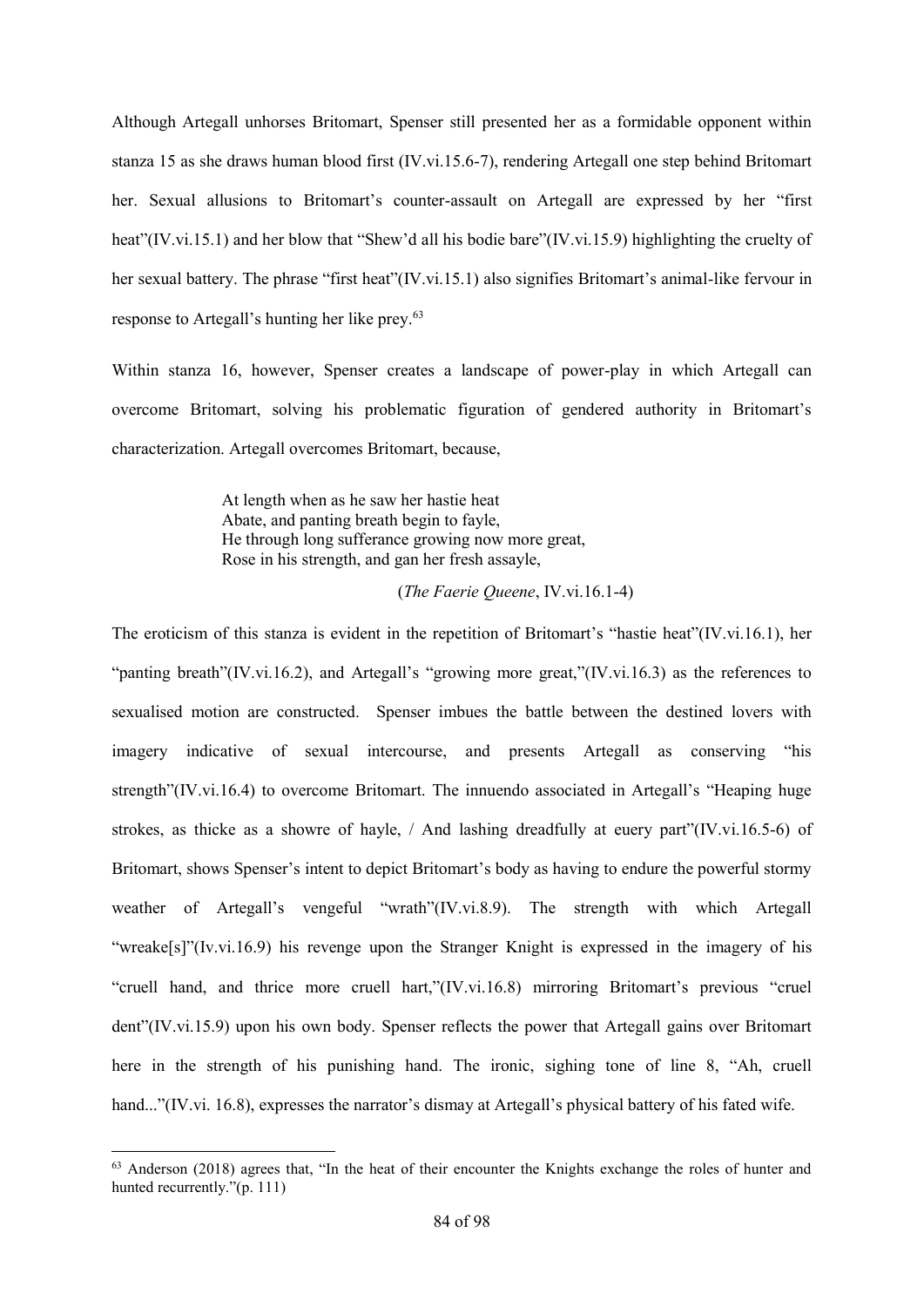Indeed, Spenser demonises Artegall for attacking Britomart, characterizing him as "Certes some hellish furie, or some feend, ... To bath their hands in bloud of dearest freend,"(IV.vi.17.6-8). The rhyme scheme figures Artegall (fiend) and Britomart (friend) as polar opposites, positioning Artegall upon the moral low ground, as the image of bathing his hands in Britomart's blood is placed into the forefront of the readers' imagination. The narration condemns him – despite the powerful hands imagery that evokes his control over the situation – by picturing the Salvage Knight as the villain revelling in a lady's wounds. Indeed as Hamilton (2013) notes, the rhyme scheme of the stanza "seems designed to highlight this crucial moment between Britomart and Artegall."(p. 453) Spenser does appear to present an image of the husband punishing his wife for her previous subversive actions against him.

The theme of erotic power is again coupled with a hands metaphor of control and power within stanza 18. With "his luckless hand"(18.6) Artegall deals the final blow which almost alters Britomart's very "destinie"(18.9), from marrying Artegall, to "death"(18.9) at Artegall's hands. The struggle for power between them seems to cease, as control over the situation falls into Artegall's "lucklesse hand"(18.6). That is, until Britomart's "face"(19.5) is revealed. Spenser presents her face as metaphorically feminine, in her "heate of labour"(19.9) expressing her sexual arousal, physical exertion, and childbearing, and her face physically flushed by the "weary fight"(19.9). The unveiling of Britomart's feminine form has a truly disarming effect upon Artegall, even despite not noticing her revealed state until stanza 22. Britomart's "yellow heare"(20.1) is granted an entire stanza to express her exposed femininity and its discernible power over the shocked Artegall. Spenser extends the image further, describing how even the "goldsmithes...cunning hand"(20.4) that forged her hair could not capture the essence of Britomart's powerful feminine nature.<sup>64</sup> Over the course of stanzas 19 to 22 Spenser shifts the power positions between the lovers significantly, displaying the power that one character may have over the other with the image of uplifted hands.

1

<sup>64</sup> Indeed as Adams (2015) asserts that, "Spenser's favoured method of revealing Britomart's femininity is through the removal of her helmet, which reveals her long hair."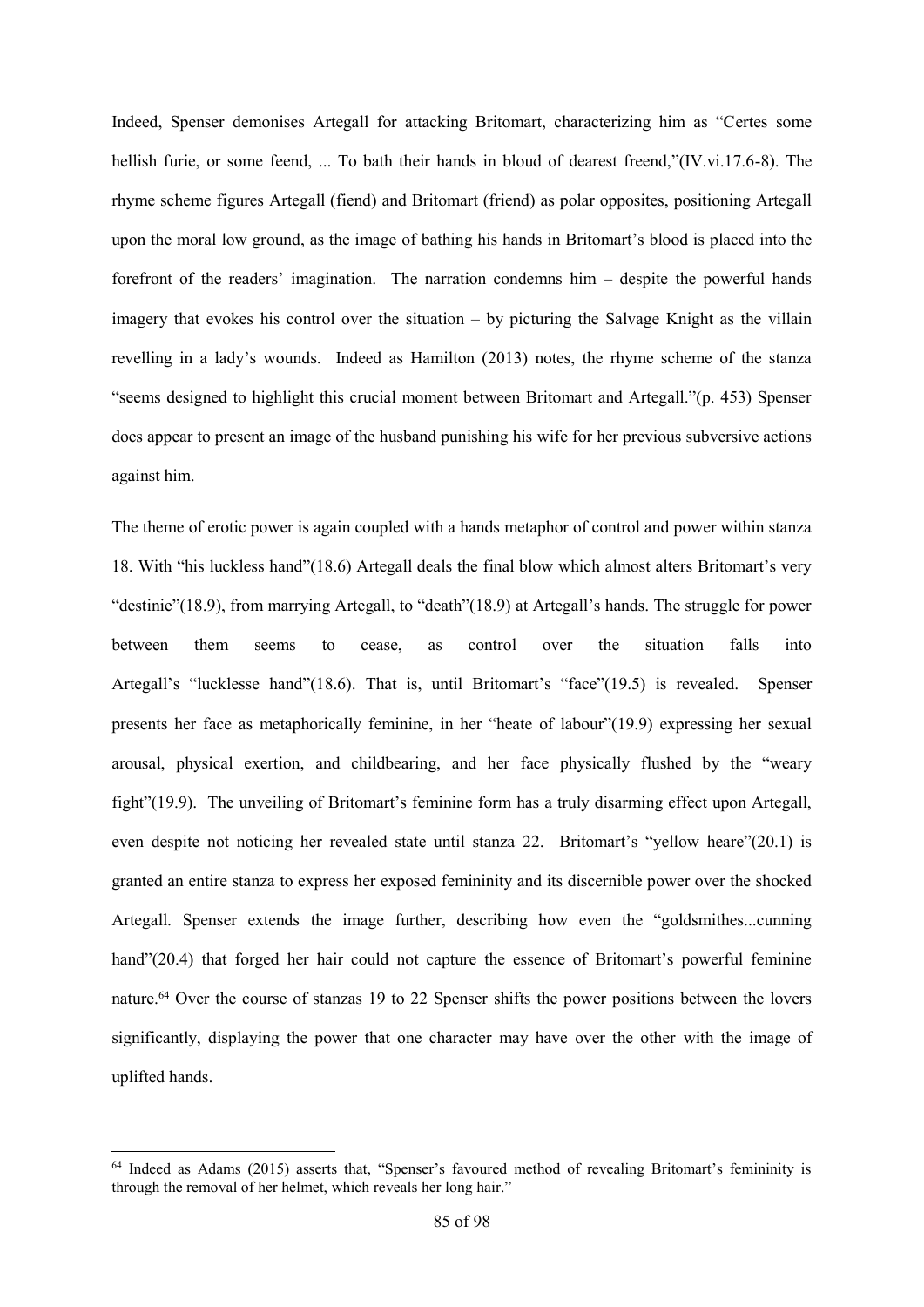Artegall's "hand"(21.1) and "arme"(21.3) both display a "secrete feare"(21.3) to strike Britomart, even while he remains unaware of her uncovered face. Clearly, throughout the duration of their battle, Britomart and Artegall's bodies have had, up until this point, "a kind of form and pattern, a rhythm and, crucially, a progression."(Anderson, 2018, p. 111) Their communication is rooted in body language and coded in erotic terms. Artegall's hands are personified, which "think, obedience"(21.8) and become "benumbd"(21.3) in the presence of Britomart's undisguised face. Spenser focuses upon Artegall's "fingers [which] slacke"(21.5) of their own accord, impressing upon his readers Britomart's disarming effect upon Artegall.<sup>65</sup> Even Artegall's "cruell sword [...] Fell downe to the ground, as if the steele had sence," $(21.6)$  emphasising the power which Britomart inherits from Artegall as he strikes her. That she had no control over the undisguising is of little importance, once her "beauties excellence"(21.9) overpowers Artegall's body and senses. Spenser depicts Artegall falling "humbly downe vpon his knee,"(22.2) like Malecasta's knights had. However, he falls "Whilest tembling in horrour"(22.8) at the dishonourable act of battling a woman. Artegall's "sense[s] are assayle[d]"(22.8) by the shame of attacking the "heauenly goddesse"(22.4) he perceives "vnweeting [uncomprehendingly]"(22.5), before him. Artegall's kneeling upon the ground expresses his utter submission to Britomart and a complete reversal in control that each character holds during that short moment. Britomart has the element of surprise when her astonishing beauty is revealed to her fated husband. Within the following stanzas however, Spenser presents Britomart almost immediately surrendering her position of control, favouring instead the traditional patriarchal structure of male authority and female subordination. Here, as Dollimore (1994) states, Spenser reflects the Elizabethan "dominant order seek[ing] to perpetuate itself"(p. 10) regardless of the transgressive character being used to do so.

Spenser also expresses the reversal of power positioning between couple in the use of height. Artegall is submissive in his shame, while Britomart

All that long while *vpheld* her wrathfull hand,

<sup>65</sup> Anderson (2018) notes that "Both armed encounters of Artegall with Britomart dramatize that his savagery needs softening, refining, civilizing."(p. 96) The crossdressed heroine's presence does instigate this process somewhat, as shown in "His powerlesse arme... From his reuengefull purpose shronke abacke,"(21.4).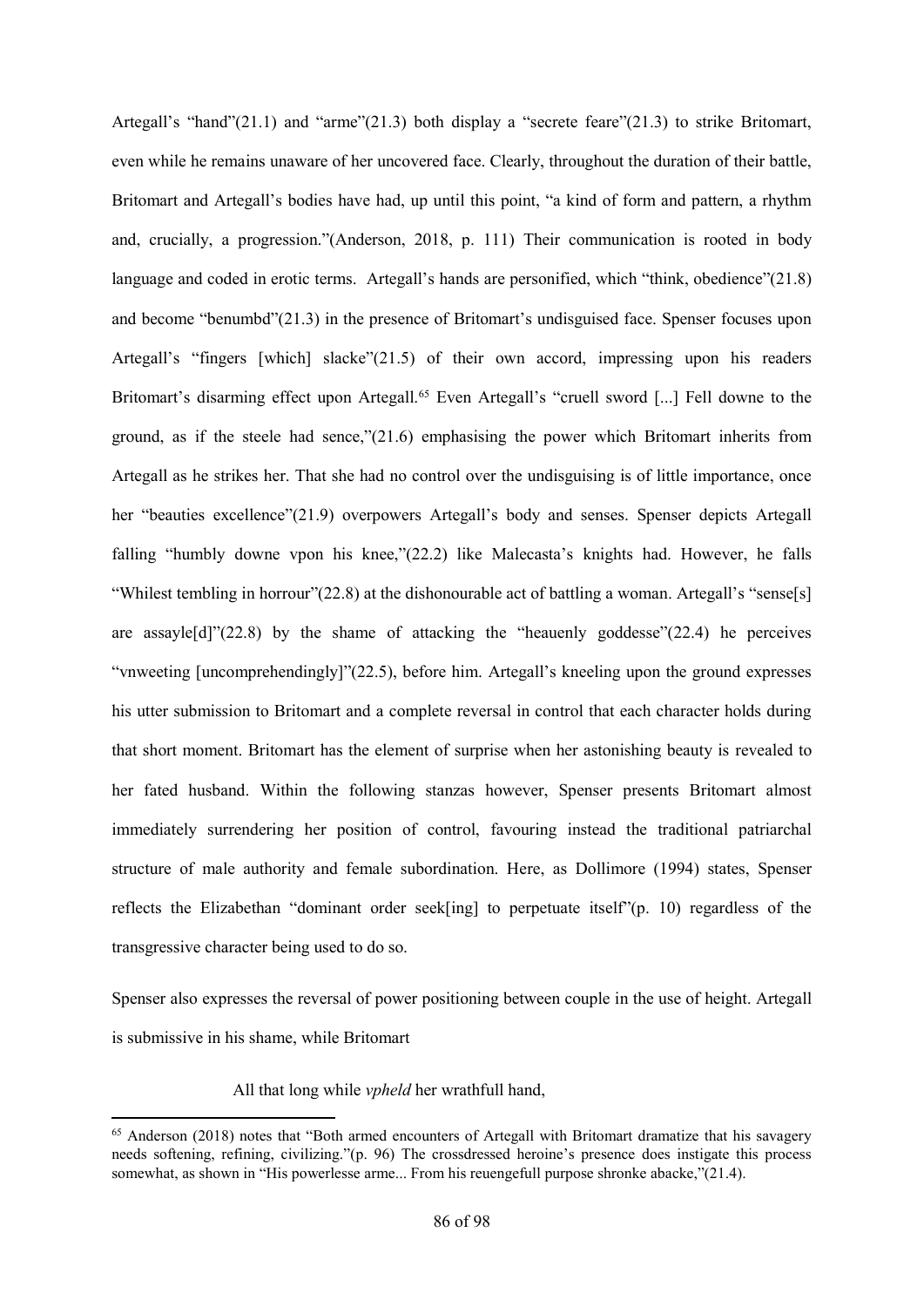With fell intent, on him to bene ywroke, And looking sterne, still ouer him did stand,

(*The Faerie Queene*, IV.vi.23.2-4, my emphasis)

Incorporating the hand symbolism of control, with the notion of Britomart's "intent"(23.3) to exert her rightful "wrath"(23.1), and power-positioning through height, Spenser depicts a reversed image of female power over male authority. Britomart stands "ouer him"(23.4) as he kneels, begging for mercy "for so great inirie"(23.9), evoking utter control on one side and total submission on the other. Britomart's upheld hand embodies this image of female power and control. This scene of female dominion was problematic for Spenser, not merely because Britomart figured as a shadow of Elizabeth, but because the image depicts more generally a woman standing over her future husband, who kneels in subservience. But despite Britomart's ordering Artegall to rise so that she might "ywroke [avenge],"(23.3) herself in combat, Artegall refuses to obey her. Spenser's Knight of Justice cannot justifiably attack a woman, so "for nought he would vpstand"(23.5). Ironically, despite the submissive positioning in which Spenser places Artegall, contrasting Britomart standing with her upheld hand "threatening to strike"(23.5) him, he actually retains his original position of power as a result of his submission, both in terms of his obedience to knightly chivalrous conduct and in refusing to physically rise from his knees to meet Britomart's challenge. Furthermore, Artegall retains an authoritative male position precisely because he disobeys Britomart's command – even after having wrongly attacked her – and his obedience to chivalric protocol. Despite the wide critical consensus that Artegall was overcome by Britomart's feminine beauty, his disobedience exhibits his subscription to masculine autonomy of bodily expression. In refusing to rise to Britomart's 'level' he accepts his wrongdoing but asserts his pacifism for male versus female combat.

Spenser's solution to the problematic image of a woman bearing dominion over her husband is wilful female submission. Britomart, "looking sterne"(23.4) upon the prostate Artegall, slowly recognises her destined lover's face, which she had seen "in that enchaunted glasse..."(II.ii.26.6) and her "wrathful courage gan appall, / And haughty spirits mekely to adaw, / That her enhaunced hand she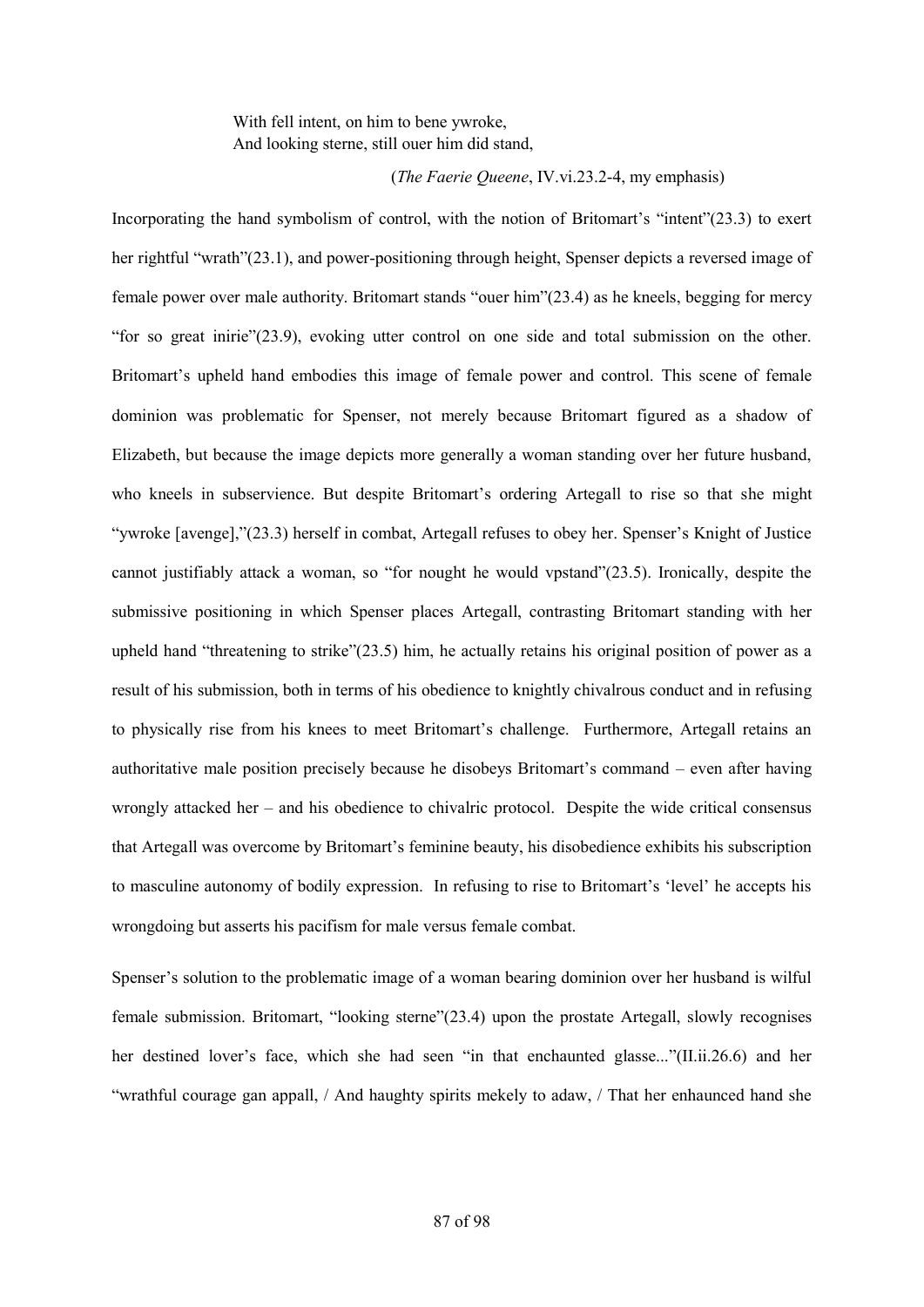downe can soft withdraw."(26.7-9)<sup>66</sup> Almost instantaneously, Britomart assumes the subordinate position within the scene, relinquishing the power and authority she has gained while cross-dressed. Spenser's depiction of female submission solves the problem of Artegall's "errour ... That had done outrage in so high degree"(22.6-7) because his mistake is rendered inconsequential once Britomart realises who he is. Just as Britomart's undisguising renders Artegall powerless, Artegall's revelation causes Britomart to revert back to her "Mayd"(III.ii.23.5) characterization of Book III.

From stanzas 27 to 43, Spenser adopts a more traditional metaphor of 'love's chase', as the image of proper courtship between aristocratic lovers reduces the impression of wrongdoing that a man battling a woman, and a woman crossdressing, would have produced. Spenser replaces the homoerotic charge of the previous physical battle with a hetero-erotically charged emotional battle between the more traditional female Britomart and male Artegall couple construct. Once undisguised, Britomart battles her own feminine emotions, attempting to control her external markers of passion as female aristocratic figures of modesty were expected to. In vain, she attempts to deploy a "feyning choler"(27.2) and, using her body to protect herself, she "arm'd her tongue"(27.7) with a hand "again vpheld"(27.1) against the kneeling Artegall. Spenser imagines Britomart unable to sustain emotional distance, however, as her "hand fell downe, and would no longer hold / The wrathfull weapon gainst his countenance bold,"(27.4-5) just like Artegall's sword in stanza 21. Just like her hand that "would no longer hold"(27.4) her weapon, Spenser depicts Britomart's personified tongue's preference to have "brought forth speeches myld"(27.9) rather than "scold"(27.7) Artegall for attacking her. Spenser depicts Britomart's internal battle as just as reliant upon performance as her knightly disguise had been. She feels a "secret feare"(29.3) at the thought of giving up her authority to Artegall, despite the "sudden ioy[joy]"(29.3) she experiences upon recognising her fated husband. Yet she "fayned still her former angry mood, / Thinking to hide the depth by troubling of the flood"(29.8-9) continuing to simulate an emotional distance from the man kneeling before her. Britomart's intention to control

<sup>&</sup>lt;sup>66</sup> The power and control which female lovers are shown to have over their male counterparts, as a result of their piercing and militantly innocent female gaze, is noteworthy here. Britomart's authority over Artegall is perceivable in her *looking down* upon the kneeling man before her while he begs for forgiveness. The pair of female eyes over masculine authority is also noted as Shakespeare in *The Merchant of Venice* when Bassanio swears by the power and clarity of Portia's "own fair eyes."(5.1.242) McManus (2002) similarly argues that "Britomart assumes the role of desiring subject, rendering Artegall the object of her own gaze and fantasies in a reversal of the usual Petrarchan pattern."(p. 126)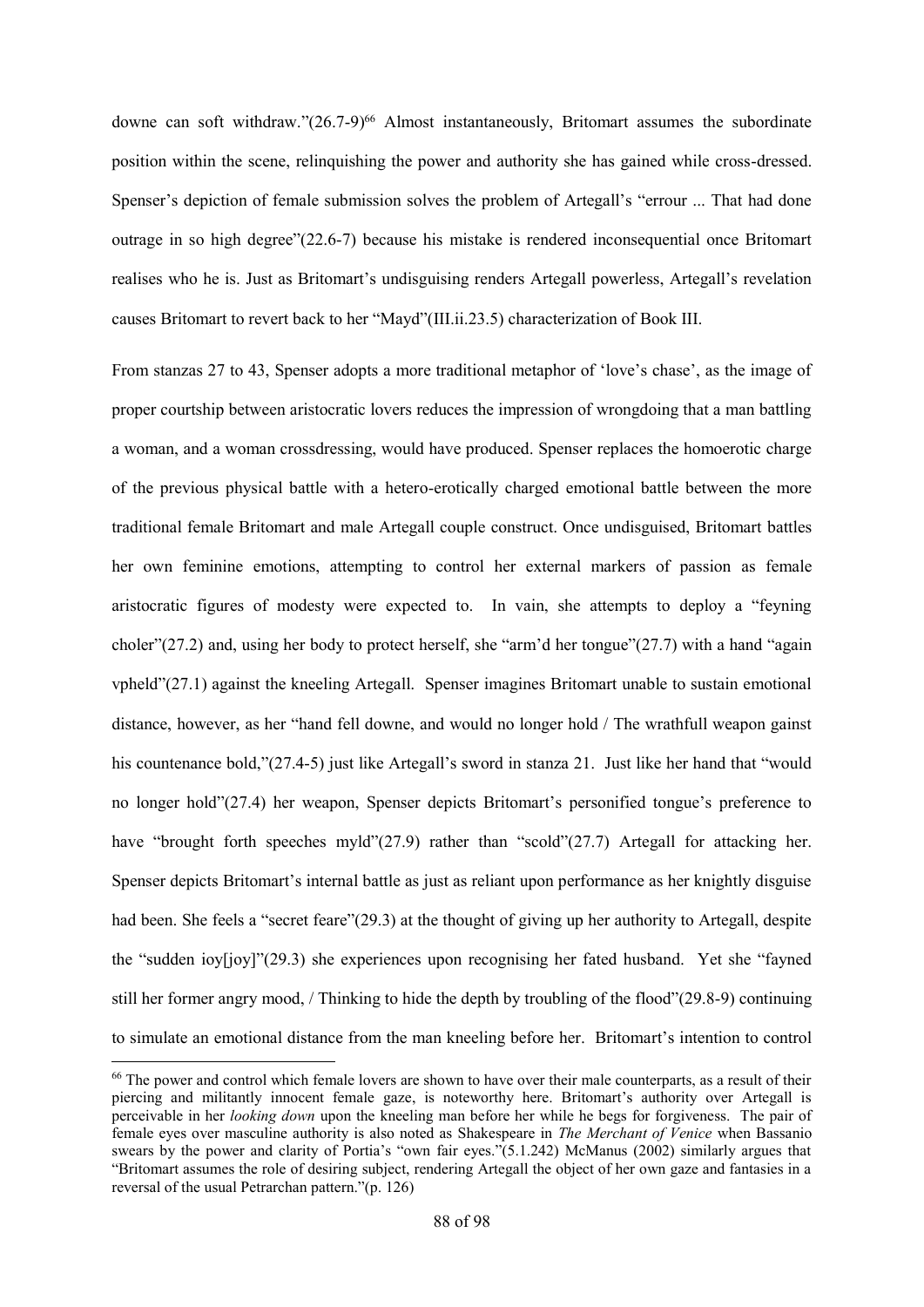her emotional "flood"(28.9) testifies to her powerful emotional attachment to Artegall and her modest attempt to conceal it – an effort for which Spenser's contemporaries would have applauded her. The animalistic erotic love chase must still ensue, though, once the crossdresser's female body is revealed.

Both Artegall and Britomart conceal their emotional responses to Glauce's pronouncement of their conjoined "love, / That is the crowne of knighthood, and the band" $(IV.vi.31.6-7)$  of matrimonial rings:

## Thereat full inly blushed Britomart; But Artegall close smyling ioy'd in secret hart.

## (*The Faerie Queene*, IV.vi.32.8-9)

Britomart, not unlike her actions while cross-dressed during Book III (ii.11.1; ii.15.3; iv.11.1) conceals her shamefastness at Glauce's unabashed declaration, while Artegall is secretly pleased by Glauce's mention of matrimony, keeping his own "secret hart"(IV.vi.32.9) concealed from spectators. Stanza 33 depicts Artegall's initial attraction to Britomart, because of her "modest countenance"(IV.vi.33.5) and "princely aw,"(IV.vi.33.5). Spenser rationalised the attraction in hierarchical terms, with the use of animal imagery to express how Artegall plans to pursue her. His "passion grew more fierce"(33.8) while he imagines wooing Britomart and bringing her under his control "Like to a stubborne steede whom strong hand would restraine."(33.9) Again, the motif of the masculine "strong hand"(33.9) subduing Britomart re-emerges. Spenser envisages her in animalistic terms as a disobedient horse, as a potentially controllable force if placed under Artegall's custody.

As expected, Artegall effectively overcomes Britomart, wooing her by laying a "continual siege vnto her gentle hart, ... How euer she paynd with womanish art / To hide her wound,"(IV.40.vi.4-8). Spenser's implication is that a "gentle [gentile]"(40.4) woman's ability to feign indifference can only last for so long, if she is attracted to a gentleman. In this way, Spenser reassures his audience "that at length vnto bay he brought her,"(41.3) evoking hunting imagery once more. Hamilton (2013) states that Britomart is wooed "vnto bay"(41.3) by Artegall "to the last extremity when a hunted animal is forced to face its pursuer."(p. 457) The emphasis upon Britomart's having been forced to disclose her attraction towards Artegall, being "content / To lend an eare, and softly to relent,"(42.5) is significant.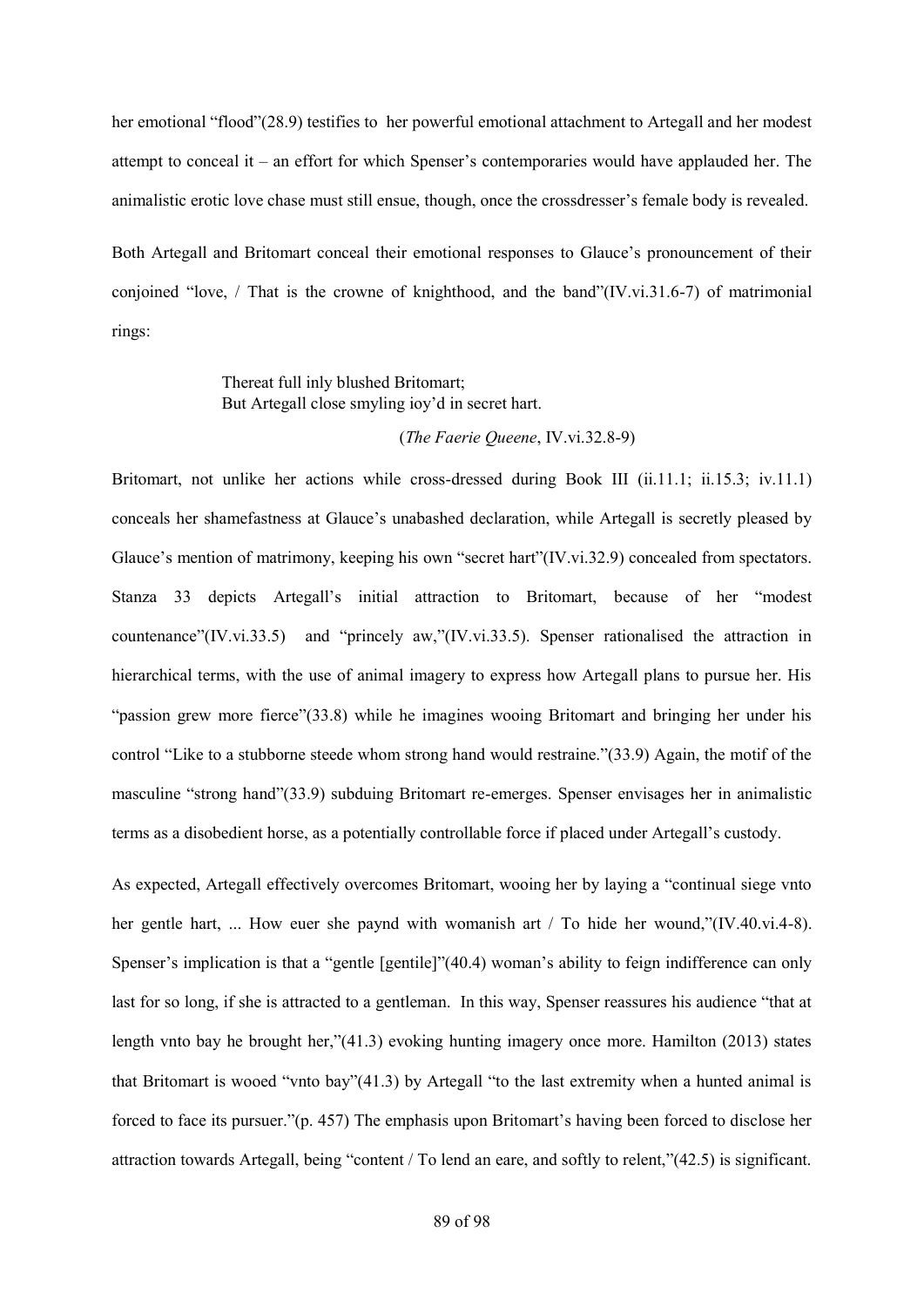Artegall wins the game of courtship as Spenser's contemporaries would have expected. Yet Britomart's victory is clear in her insistence that Artegall should assume the chivalrous pursuer role, as she relinquishes her 'unwomanly' martial potency in favour of traditionally 'feminine' flirtatious indifference. In adopting the standoffish countenance of an early modern noblewoman, Britomart ensures that Artegall commits himself to the expected courtship performance that elite early modern society anticipated of two lovers while forging marital bonds. Once she has been relieved of her crossdressing disguise, Britomart immediately assumes a new simulation: of her original innocent characterization. Yet Artegall's understanding of the two shifts diminutively, from pursuing an armed military opponent, to the taming and ownership of a wilful 'horse', the metamorphosed woman. Spenser only presents Britomart's final weapons against Artegall in their battle for power – her feminine beauty (21.9), hair (20.1) and "angels face"(19.5) – as momentary distractions. He swiftly persuades her to marry him, and "shortly"(42.9) afterward, he even "wonne her will to suffer him depart;"(43.2) to continue his quest alone, so quick to "forsake"(42.9) her. Britomart must once again "inly"(44.3) contain her emotions, despite having cast off her knightly apparel to become Artegall's wife.

Britomart's military disguise appears divested of its magical powers after the couple's marriage, as Anderson (2018) notes, "Britomart's armor, having made its point, has little import in the rest of Book IV,"(p. 115) and she seemingly reverts to a more submissive role within *The Faerie Queen*e after achieving her own quest to wed Artegall. When Britomart and Scudamore are attacked in VI.ix by Claribell, Blandamour, Paridell and Druon, the "warlike Dame"(IV.ix.30.1) proves unable to overcome them singlehandedly, as she had in Satyrane's "late Turney"(IV.ix.28.7) of IV.iv, before she had married Artegall. Britomart attempts "To speake to them, and some emparlance moue,"(IV.ix.31.2) rather than physically overcome the four men as she would have done before her marriage, perhaps because her "armour now appears more practical than further significant"(Anderson, 2009) having served its functional purpose to deliver the virgin to her "Lord"(IV.vi.41.8) with her chastity intact. Spenser utilises the "cruell hands"(IV.ix.31.3) motif and animalistic imagery again, likening the attackers to "eager mastiff[s]"(IV.ix.31.5), to express that the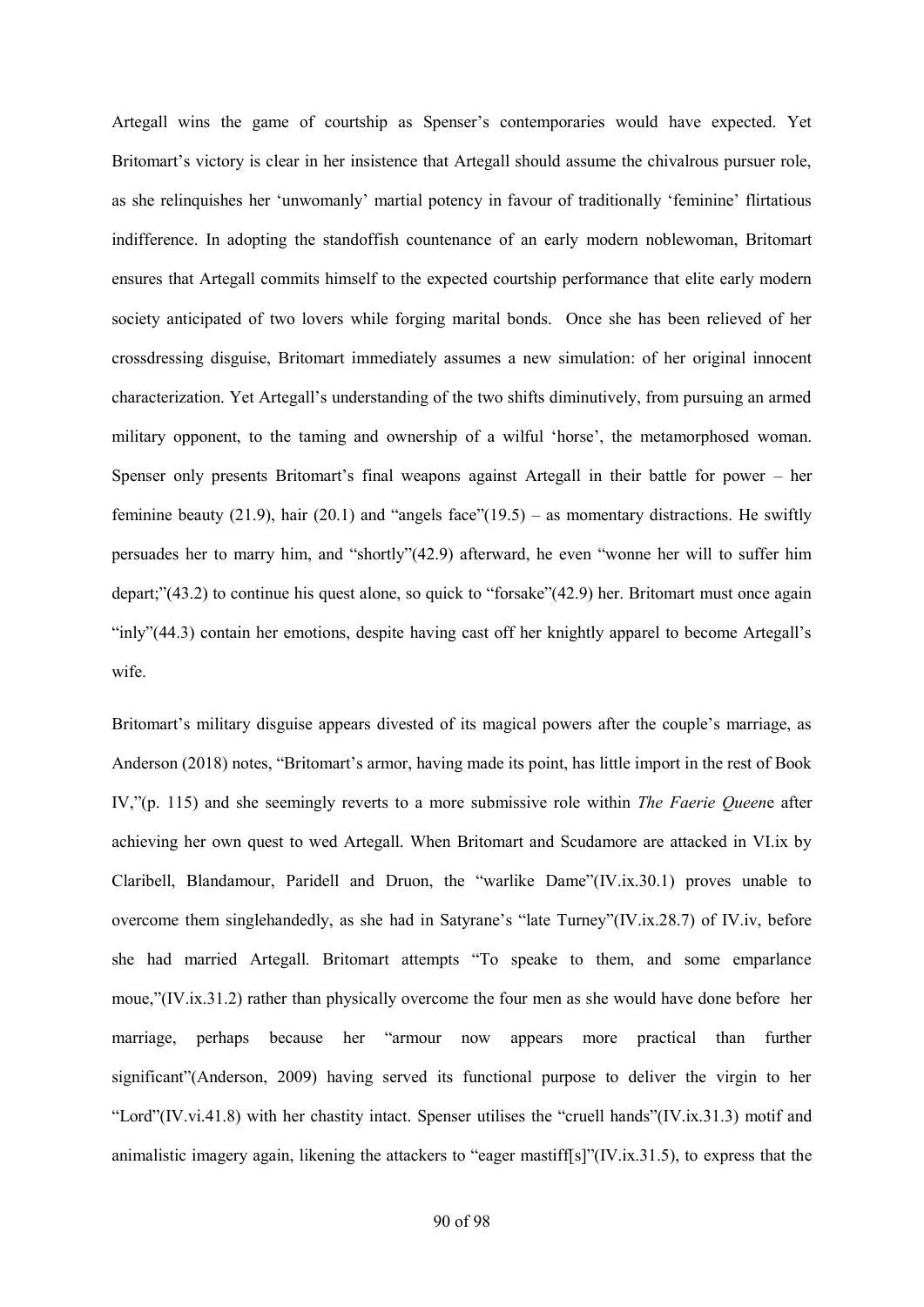attackers have the combatant advantage in battle. Britomart's distinctly feminine, defensive, response to these attackers typifies her new role as a knight's wife, rather than a "warlike Mayd"(III.i.63.6), mirroring the concept that Shakespeare integrated into *Twelfth Night* when Duke Orsino claims that Viola had performed the page-boy role "so much against the mettle of [her] sex,"(5.1.316). Likewise, having married Artegall, Britomart acts in a manner better suited to her marital state and gender, Spenser argues. Furthermore, Britomart's inability, or rather, unwillingness, to conquer the assailants provides "the Briton Prince"(IV.ix.32.1) Arthur with ample room to fill the 'capable saviour' role within the plot, which Britomart no longer claims for herself. Prince Arthur fights in Britomart's stead – "he to their aide addrest," $(IV.ix.32.5)$  – in similarity to Sebastian's unsuspectingly passing for his sister Viola-as-Cesario in 4.1 while he duels Sir Andrew. Spenser's Sebastian-figure Arthur fills the combatant role that the female crossdresser has thus far "usurped"(5.1.246). Spenser presented Britomart as an unthreatening figure to Elizabethan norms after she secures her matrimonial objective: the crossdresser now chooses to epitomise the perfect image of womanly submission.

Only when Britomart hears of Artegall's capture and enslavement to another woman in Book V does she present any threat to male knights within *The Faerie Queene* again. Anderson (2018) asserts that it is this very news that "reopens the issue of the armor's signification with a vengeance."(p. 117) Britomart fights the Amazon queen Radigund in V.vii to claim her husband back from a physical embodiment of, what Spenser deems "malicious"(V.iv.29.8), matriarchy. During Artegall and Radigund's first fight, she is likened to a queen "Bee"(V.iv.36.7), a "Lionesse"(V.iv.39.6), "a Beare"(V.iv.40.6), and "A Goshauke"(V.iv.42.4) short-winged hawk impeaching upon Artegall's "Eagle ... Empire"(V.iv.42.1-2). She is more animal than human, and when her humanity is referenced it is done in a matriarchal fashion as Artegall's "huge stroke ... had [almost] depriu'd her mother of a daughter."(V.iv.41.5-7) Her female followers "in clusters swarmed"(V.iv.36.7) on Artegall, metamorphosing as often as their leader, seemingly as changeable in nature as a herd of chameleons. They become birds who "flockt"(V.iv.43.6) supportively around their queen when she is struck, and are considered "like a sort of sheepe"(V.iv.44.7), many in number but unintelligently and blindly following their leader. During this battle, the Amazons are animals, while their ringleader is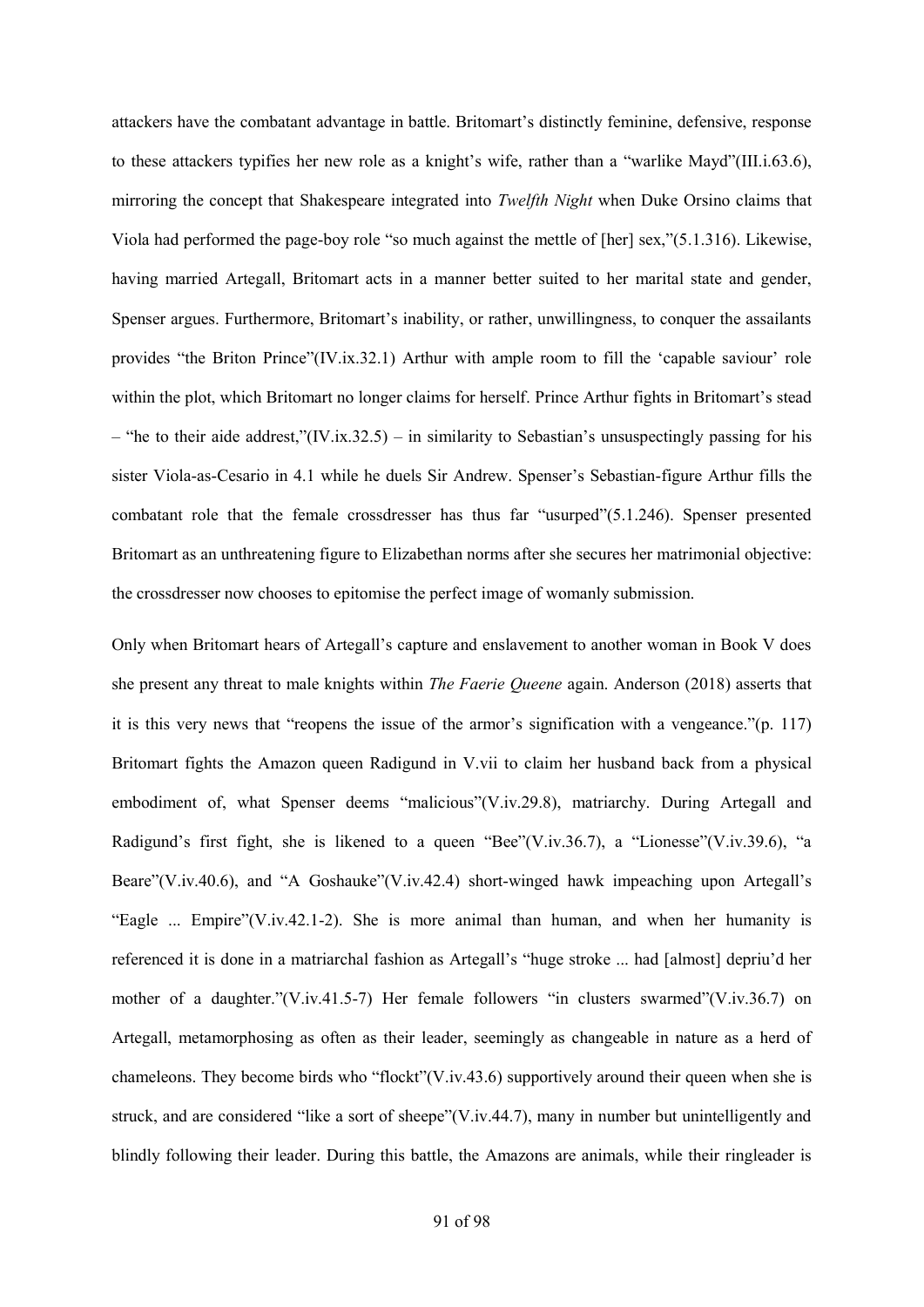characterised as anything but a 'natural' human woman: "half like a man"(V.iv.36.8) but merely imitative.

During Radigund and Artegall's second encounter, Radigund is again called a "greedie Beare"(V.v.9.7) before Artegall overpowers her in hand-to-hand combat. It is her revealed body – her beauty, much like Britomart's – that proves the decisive force in defining an outcome. Radigund's "face, ... A miracle of natures goodly grace"(V.v.12.1-3) surprises Artegall and grants her the ultimate advantage. He, "with pitifull regard, ... cursing his hand"(V.v.13.2-4), wilfully submits his control over the conflict.<sup>67</sup> Spenser depicts Artegall surrendering his power by returning to the falconry imagery of their previous battle, with one distinct difference. Hamilton (2013) states that "Artegall is no longer the royal eagle driving the scavenger goshawk from its prey ... but a gentle Faulcon, a *female* peregrine falcon beaten by a buzzard."(p. 541) Spenser not only uses a less powerful bird to describe Artegall metaphorically here, but also highlights his effeminised state resulting from the experience. Artegall embodies that weakened, once-authoritative, male figure that Spenser's contemporaries dreaded. His "womans weedes"(V.v.20.7) complete the then unsettling characterisation of the effeminate man who faces "the crueltie of womenkynd, / When they haue shaken off the shamefast band,"(V.v.25.1-2) and awaits his rescuer wife. Unquestionably, Britomart's armour becomes highly significant when contradistinguished with Radigund's warlike attire and her husband's "vnmanly maske"(V.v.37.9).

Throughout the warrior-women's battle, both are characterised as predatory felines, "a Tygre and a Lionesse"(V.v.30.1), who fight over the possession of "some hungry pray"(V.v.30.2) – Artegall – with "equall greedienesse"(V.v.30.3).<sup>68</sup> Hamilton (2013) states that "The Tygre is Radigund, a beast noted for its cruelty (e.g. viii 49.7-8), as she is; ... The Lionesse is Britomart, the royal beast, which

 $67$  Worth mentioning, however, when distinguishing the Amazonian warrior queen from the Briton crossdressing princess, is that Radigund achieves victory over Artegall through the revelation of her beautiful face, not the surprise that she is a woman, nor because of her femininity. Her hair – unlike Britomart whose "yellow heare"(IV.vi.20.1) receives an entire stanza to prove the purity of her femaleness – receives no mention whatsoever. Radigund is not deemed feminine in any way by Spenser, and Artegall choses to submit to Radigund through pity and because he would not wish to spoil the "miricale" $(V.v.12.3)$  of her unlikely superficial beauty. She is even referred to as male in stanza 13 in an effort, I argue, on Spenser's part to assure his audience that the man-like woman (V.iv.36.8) is still unnatural despite her outer beauty.

<sup>68</sup> Schwarz (2000) interprets the scene as a reversal of gender roles, as "in the battle between Britomart and Radigund, the vision of two knights fighting for a lady reappears, but the 'lady' is Artegall."(p. 157)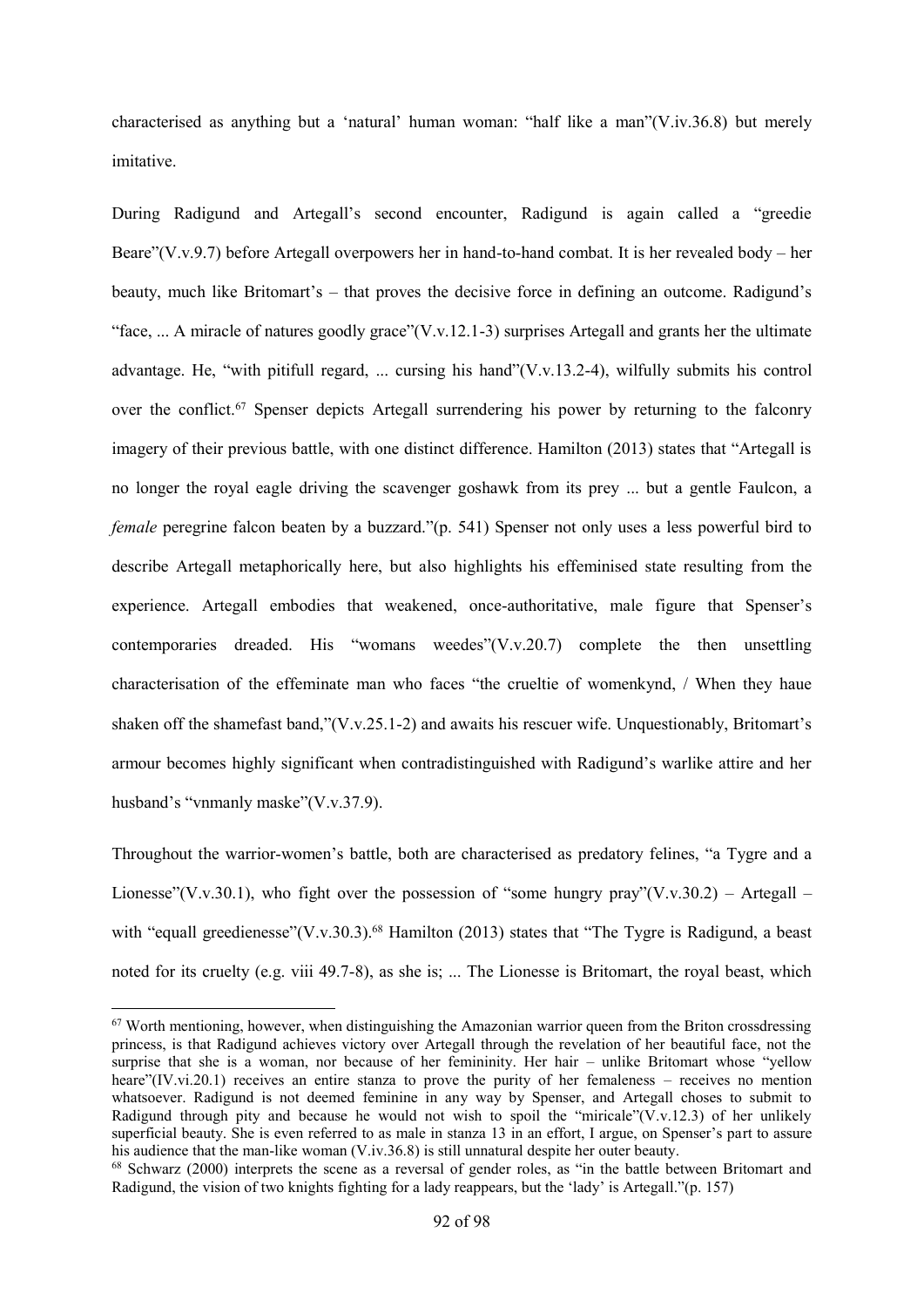she carries on her shield."(p. 228) I suggest that these figurations cannot be clearly defined like this however. Spenser figures Radigund as "a fell Lionesse"(V.iv.39.6) claiming royal lineage and power as an Amazon queen. Both are referred to as cruel throughout the epic, not merely during this fight.<sup>69</sup> Moreover, the indistinguishability of the women during their animalistic scrap over Artegall is evident in stanzas 29 to 31, having been widely acknowledged by Spenserian criticism.<sup>70</sup> Eggert (2000) argues that "the two women warriors *are* distinguishable: the fray is described as a challenge between a tigress and a lioness,"(p. 41, my emphasis). Yet, the lion and tiger are animals that, despite their exterior superficial differences and their separate geographical 'territories', hold relations with one another as the two of largest species within the *Panthera* genus. The women's weapons are, like many throughout the poem, regarded as animalistic entities which can physically bite into their prey. Radigund's blade, or "claws"(30.4), as detailed in stanza 30, "bit / Vnto the bone"(33.2-3) of Britomart's shoulder before the crossdressing warrior promptly beheads the Amazon queen. Spenser presents Britomart and Radigund with equal martiality, as mirror image representations of one another, fighting over the same spoils and deriving from the same animalistic family and social background. This explains how Radigund can to inflict such "a grisly wound"(33.3), not simply, as Anderson (2018) indicates, because Britomart's "armour is now mere armour, finally and fully drained of its potency and multivalence."(p. 118) Indeed, as Adams (2015) has suggested, "The fight between Radigund and Britomart is presented not so much as a clash of opposites but instead as a clash of similarities."(p. 7) The two women's bodies become truly indistinguishable as Spenser

 $^{69}$  In Book IV Britomart deals Artegall a "cruell dent" $(IV.vi.15.9)$  and the readers are reminded of "that cruell stroke / Which Britomart him[Marinell] gaue, when he did her prouoke"(IV.xi.5.8-9) in Book III, iv. This point however should not detract from the weighter cruelty of Radigund throughout Book V. Radigund's warrior women have "cruell hands"(V.iv.23.8) the first time Artegall encounters them, and Radigund's "cruel hate"(V.iv.30.1) is referenced a further eight times throughout Book V (iv.30.1; iv.39.3; iv.40.6; v.7.3; v.14.4; v.25.1; v.47.1; vii.33.1).

<sup>70</sup> Cobb (1990) persuasively argued, "Spenser often presents us with good and bad examples of the same kind of figure. Thus Britomart represents an acceptable warrior-woman [...] opposed to the unnatural, mannish Radigund."(p. 110) Harvey (1992) noted that "they [are] described in similies that suggest equality, but, at certain moments, they become virtually inditinguishable,"(p. 41) while Cavanagh (1994) states that "Ironically, Britomart shares more prominent personality traits with these two critically abjured women [Acidia and Radigund] than she does with her fellow virtuous virgins, such as Florimell and Amoret."(p. 169) Eggert (2000) points out "not only do Radigund and Britomart resemble each other in looks and actions, as many critics have noticed, but Artegall crucially consents to his bondage"(p. 38) to Radigund and that "Britomart's task is, evidently, to subdue herself."(p. 41) Bellamy (2010) suggests that "the provocative Amazon queen, [is] quite possibly Britomart's alter ego."(p. 281)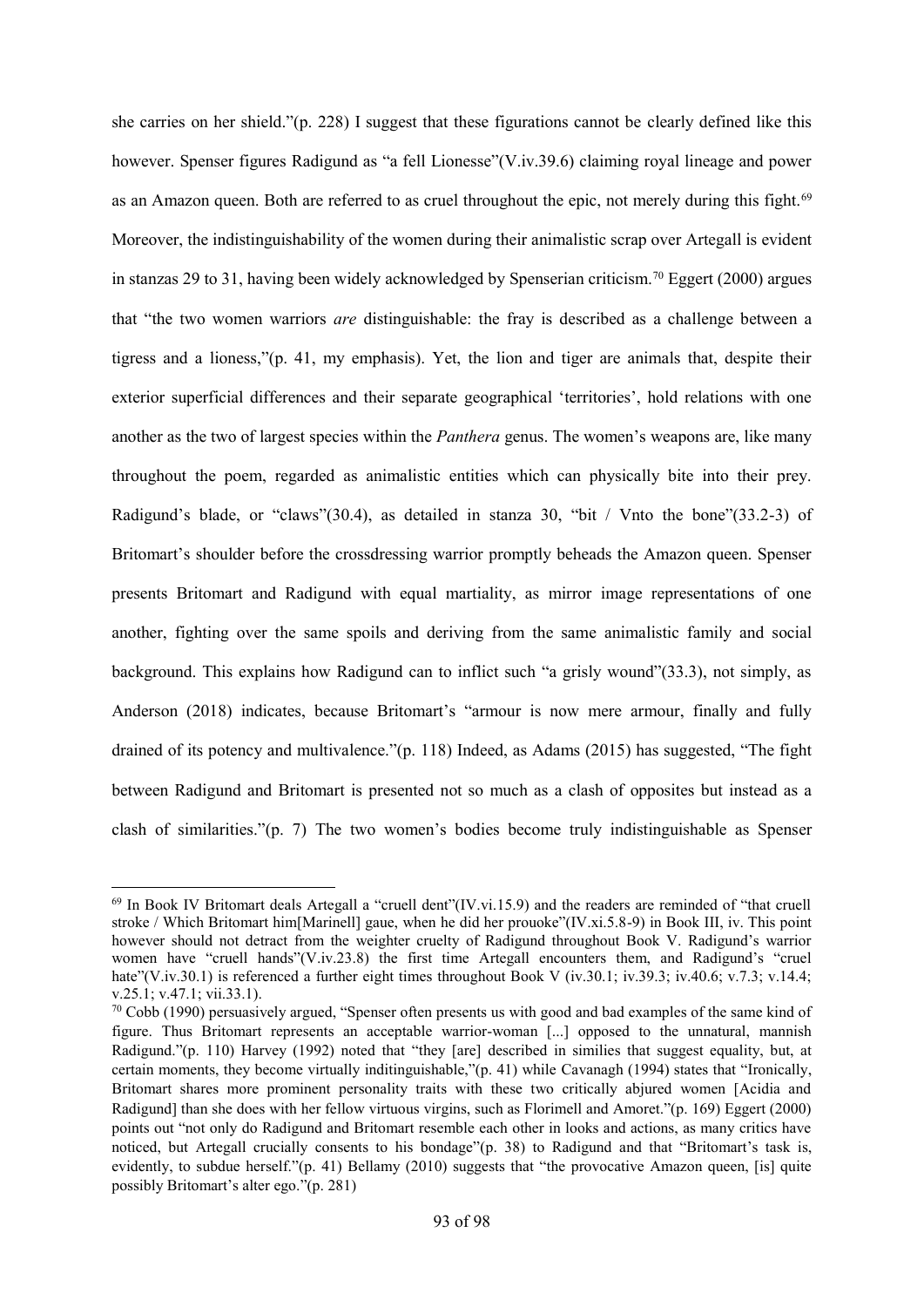depicts the conflict in dualistic terms, as "their sides … their armes … their liues"(31.6-8) are amalgamated into a significantly intertwined unit. Spenser even dehumanizes Radigund and Britomart altogether as they "hackt and hewd, as if such vse [of weaponry] they hated,"(29.9) implying that the women's beastly instincts are reflected in their wish to fight one another without falchion blades at all, instead using their bare hands.<sup>71</sup> Moreover, because they are so similar in nature, Radigund is able to "wound"(33.3) Britomart deeply, like no other character has managed before.

These warrior women cannot be distinguished simply from having been labelled as either 'good' or 'bad' by Spenser. They are formulated as mirror images, or "alter-ego[s]," (Bellamy, 2010, p. 281) of one another, both have a noticeable capacity for cruelty and battle with an indistinguishably "*equall* greedinesse"(V.v.30.3, my emphasis). There are distinct resemblances between them. Both women are dangerous to Spenser's version of patriarchy within his epic poem, but as Adams (2015) notes, "Spenser never refers to Britomart as an Amazon"(p. 6) unlike Radigund. What is important here is not which woman proves more threatening to patriarchal authority – given their equal capacity for cruelty and competency in martial combat – but *how* they are threatening in their independent ways. Does Spenser present them as exerting their transgressive martial prowess to consolidate, or subvert, or reject altogether, traditional Elizabethan gender codes? Radigund represents a brazen alienation from female subordination, symbolising instead a brazen female rejection of servitude to enforced patriarchal structures, like marriage, and offering an alternate destiny for Britomart.<sup>72</sup> The Amazonian queen is a possible figure that the martial princess could have become throughout the course of Books III to V, as she consistently conquers male opponents, winning women for herself only to permit their wandering free of their own volition, like Snowy Florimell (IV.v.20-28) and Amoret (IV.vii.4; IV.vi.34-35). Her powerful female militancy against male aggression would have been a distinctly

1

<sup>&</sup>lt;sup>71</sup> Spenser pictures the women using "their faulchins [...] Which they now hackt and hewd"(V.vii.29.1-9) at one another's bodies and "dainty parts, which nature had created / So faire and tender"(V.vii.29.6-7). Hamilton (2013) notes that the "faulchins"(V.vii.29.1) were short weapons associated with rouges and bandits, very unlike the knightly spear and sword which Britomart usually utilises during combative episodes, further emphasising their animalistic approach to battling one another. Indeed Anderson (2018) agrees that their weapons' "semicircularity qualifies their phallic potency [but that] the whole encounter suggests, their battle is the undoing of Mars and Venus, tiger and lionesse, both."(p. 117)

<sup>72</sup> Hamliton (2003) notes that Radigund's name "may allude to the sixteenth-century French nun Radegund, who refused to consummate a forced marriage. [...] Or to the valorous Persian queen Rhodogune, in Philostratus, Imagines 2.5, who prays to conquer men. Or to Rhodogune who killed her nurse for even suggesting that she remarry (T. Cooper 1565)."(p. 536)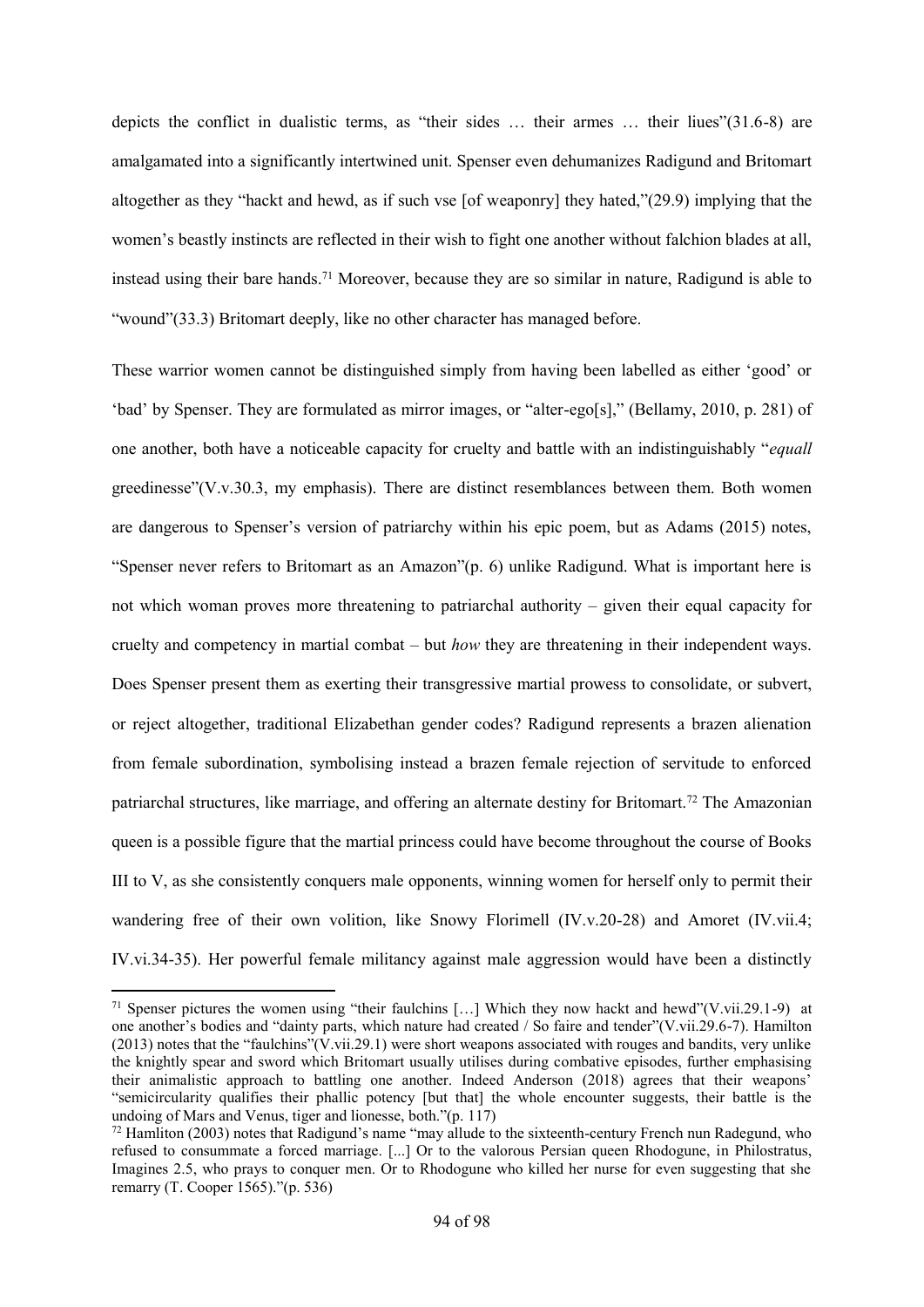threatening image to Spenser's readership, as she did "restore / The prize to knights of Maydenhead that day,"(IV.iv.48.1-2) in Satryrane's tourney, overcoming "all of them"(IV.iv.46.2) that faced her. Significantly, despite her consistent victories over male antagonists, Britomart beheads Radigund "with one stroke"(V.vii.34.6) and favours "restoring [Radigund's followers] / To men's subjection, [and by doing so] did true Iustice deale"(V.vii.42.6-7) in Spenser's estimation. It is Radigund and Britomart's differing preferences of rule and authority – not how animalistic, how cruel, or how militant they are, or are *not* – that mark them as 'different' from one another. As Harvey (2006) asserts, "Britomart's encounter with Radigund, as a parodic version of herself and a perverted example of female heroism, shows that heroism in women is laudable when it serves (and is subservient to) male heroism."(p. 967) Britomart's chose to endorse male authority in Fairy Land, rendering her an anti-villain, exactly the mirror image of tyrannous Radigund. Britomart's crossdressing disguises are conveyed as servicing the status quo, not retaliating it, regardless of that clear potential to do so. Spenser illustrates Britomart as a 'shadow' of Elizabeth I again, when "she there as Princess rained,"(V.vii.42.3) after defeating the embodiment of dangerous matriarchy Radigund.<sup>73</sup> Spenser depicts and alternate ending for Elizabeth's fictional shadow, given Britomart rules "in Artegall's name [as] she restores true Iustice … to the commonwealth"(Hamilton, 2013, p. 560). In clear contradistinction from Elizabeth's own version of queenship, Britomart marries Artegall, and governs from a position of accepted subordination to an authoritative ruling male agent. Artegall's absence is unimportant. Spenser ensures that his heroine's willing subscription to patriarchal values forgives her transgressive militancy and self-misrepresentation throughout his epic poem.

1

<sup>&</sup>lt;sup>73</sup> Britomart is even referred to as being regarded by Radigund's original followers as their adored "Goddesse"(V.vii.42.8), highly indicative of Elizabeth I's own preferred emblems throughout the duration of her reign. Of course, Spenser's ensuring that Britomart rules and deals (significantly) Justice in Artegall's stead would have been a very thin line to tread, in terms of dedicatory references to England's own unmarried "Princess"(V.vii.42.3).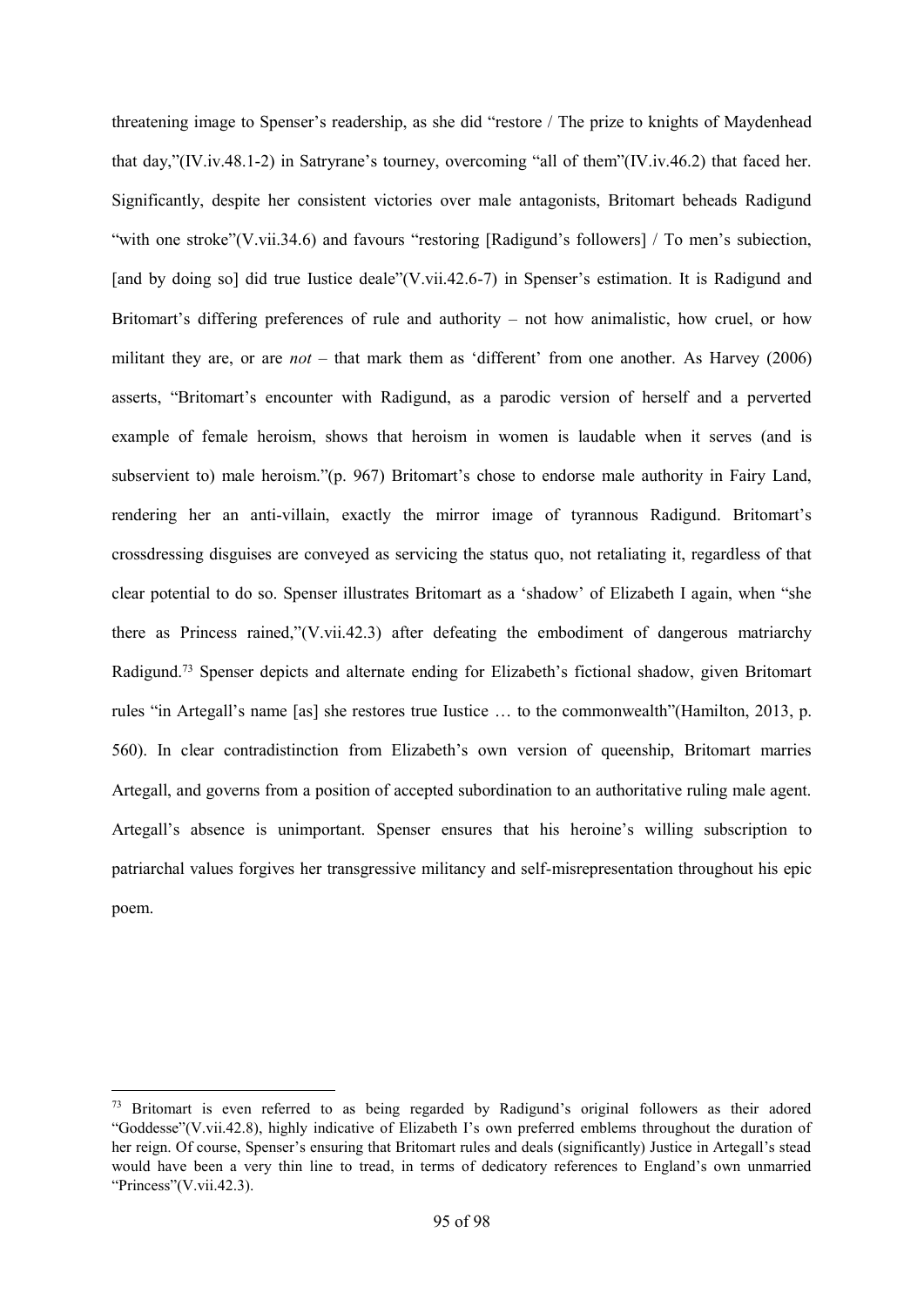# Conclusion

The aim of this dissertation has been to engage with Dollimore and Sinfield's (1994) "consolidation, subversion and containment"(p. 10) model to explore how images of feminine rebellion in Edmund Spenser and William Shakespeare's works could potentially threaten established gender norms of Elizabethan culture. Figures of female transgression within these works are due particular attention given the insecure variant of patriarchy that had emerged out of Elizabeth I's reign, and the insistent iconography that was encouraged throughout the final decades of the Virgin Queen's rule. Guy (2017) surmises that during the 1590's "there was no point in urging marriage upon a barren woman, but it also highlighted the succession issue all the more acutely"(p. 401) and writers began to broach the taboo subject ever more persistently, both onstage and in print.

Spenser presented a facet of Elizabeth's persona in *The Faerie Queene's* crossdressing Knight of Chastity, Britomart. The fictional martial princess infringes upon the social borders of her father's kingdom to fulfil her supposed destiny, and consistently vanquishes other male knights within the Fairy Land when attacked. However, Spenser presents her subversion of Elizabethan patriarchy as forgivable, due to the self-containment of her own transgressive powers that she displays throughout the poem. Britomart disguises herself to break the rules, but opting to function as an invisible agent wherever possible. She never knowingly defeats her future husband Artegall in battle, and submits to his authority when they are together. She even restores him to his position of power as husband after defeating Radigund the figurehead of matriarchy within *The Faerie Queene*. Spenser therefore consolidates early modern notions of patriarchy in exhibiting Britomart's self-containment.

The Shakespearean crossdressers examined in this dissertation do not assemble into a subversion, containment or consolidation category together, as should be expected. Julia exhibits the notion of containment in the clearest way of them all, as she only reveals herself during the revelation scene of *The Two Gentlemen* to explain why she would "neglect"(5.4.88) her assumed pageboy duty in not passing on Proteus' second-hand ring to Silvia. She shifts the blame of transgression from herself to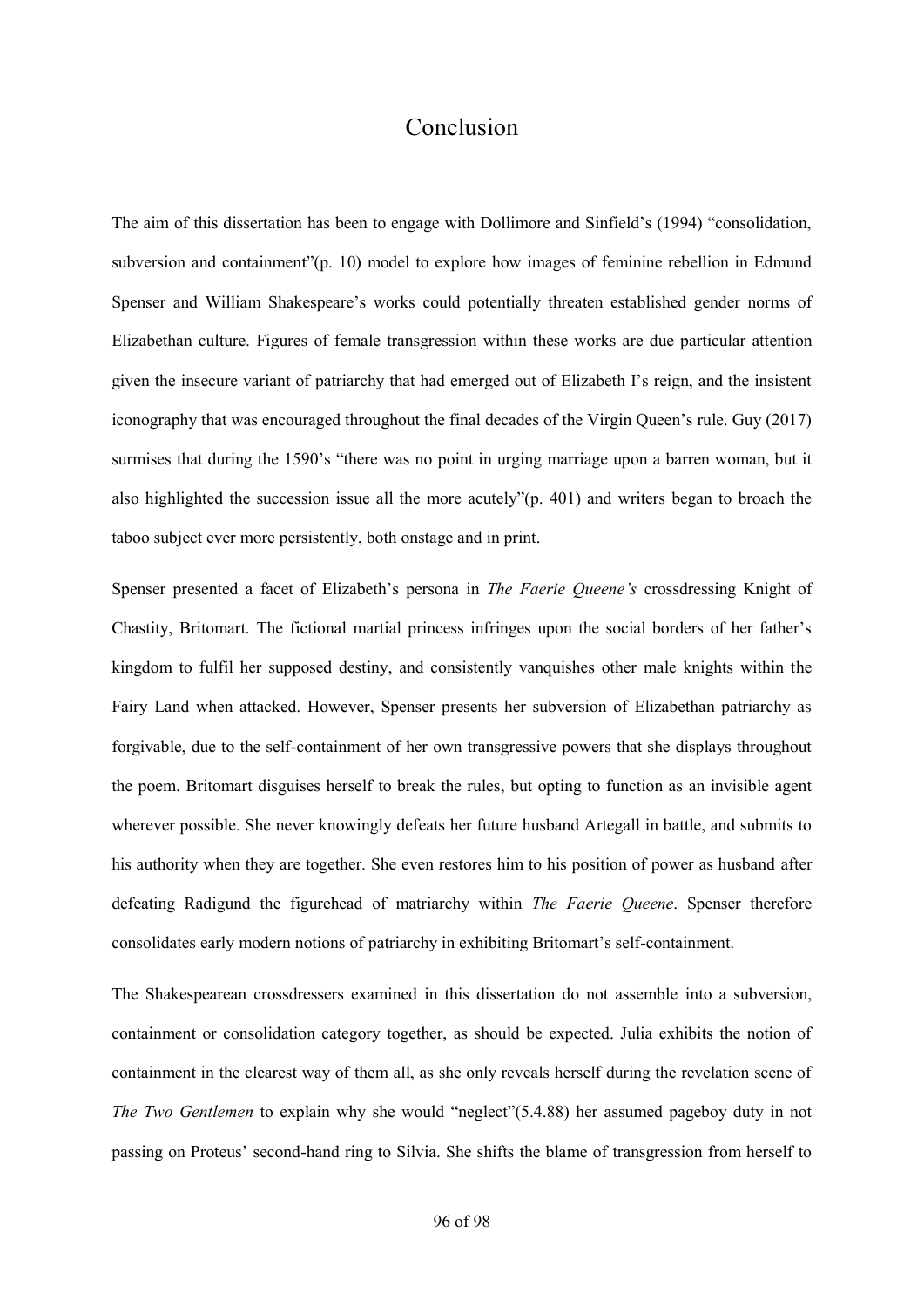Proteus, in terms of emotional constancy when she proclaims, "it is the lesser blot modesty finds, / Women to change their shapes than men their minds."(5.4.107-108) Viola, probably gladly, falls under the containment category due to the carnivalesque structure of *Twelfth Night*, and because Viola's Cesario figure becomes a wholly uncontrollable entity as social situations thrust themselves upon the fabricated male identity: an affectionate admirer; a duel with a rival; and a marriage between the male identity and an admirer that the crossdresser cannot recollect. Indeed *Twelfth Night* requires containment, in the form of a problem-solving twin brother, or, failing that, the reassurance that the comedic festival play will doubtlessly reach its conclusion. *As You Like It's* Rosalind is a genuinely subversive figure in her actions while cross-dressed, undermining male authority in terms of marriage and courtship. Nevertheless, she subscribes to patriarchal values of marriage, producing for herself a situation where she can contain the mayhem generated from the powerful transgressive Ganymede disguise she had created. The marriages at the end of the play assert that, despite Rosalind's transgressive behaviour while posing as the Shepherd boy Ganymede, her vow to "make these doubts all even"(5.4.25) is upheld, and audiences may decide for themselves "to like as much of this play as please you."(Epilogue, lines 12-13). Portia's instance of subversion is convoluted. She operates as an obscure force of knowledge which helps the 'good' Christian men of *The Merchant of Venice* escape Shylock's "sentence"(4.1.294), and then returns home to Belmont undiscovered. She safely contains the transgressive deed committed, even aiding her husband's wishes in the process. However, while disguised as Balthazar the lawyer, Portia gains her "vantage to exclaim"(3.2.174) upon Bassanio by receiving her own wedding ring from him as a token of his appreciation for saving Antonio in court. She therefore simultaneously contains the immediate threat to Elizabethan gender norms that she poses while acting the lawyer in court, but also subverts the structure of gendered authority that Elizabethan society recognised by gaining control over her husband after returning home. The final lines of the play, spoken by Gratiano, "Well, while I live, I'll fear no other thing / So sore as keeping safe Nerissa's ring,"(5.1.306-307) attest to Shakespeare's suggestion that any woman within early modern society could establish an advantage over their marriage partners, regardless of social station, which could have been both humorous and unsettling for his audiences.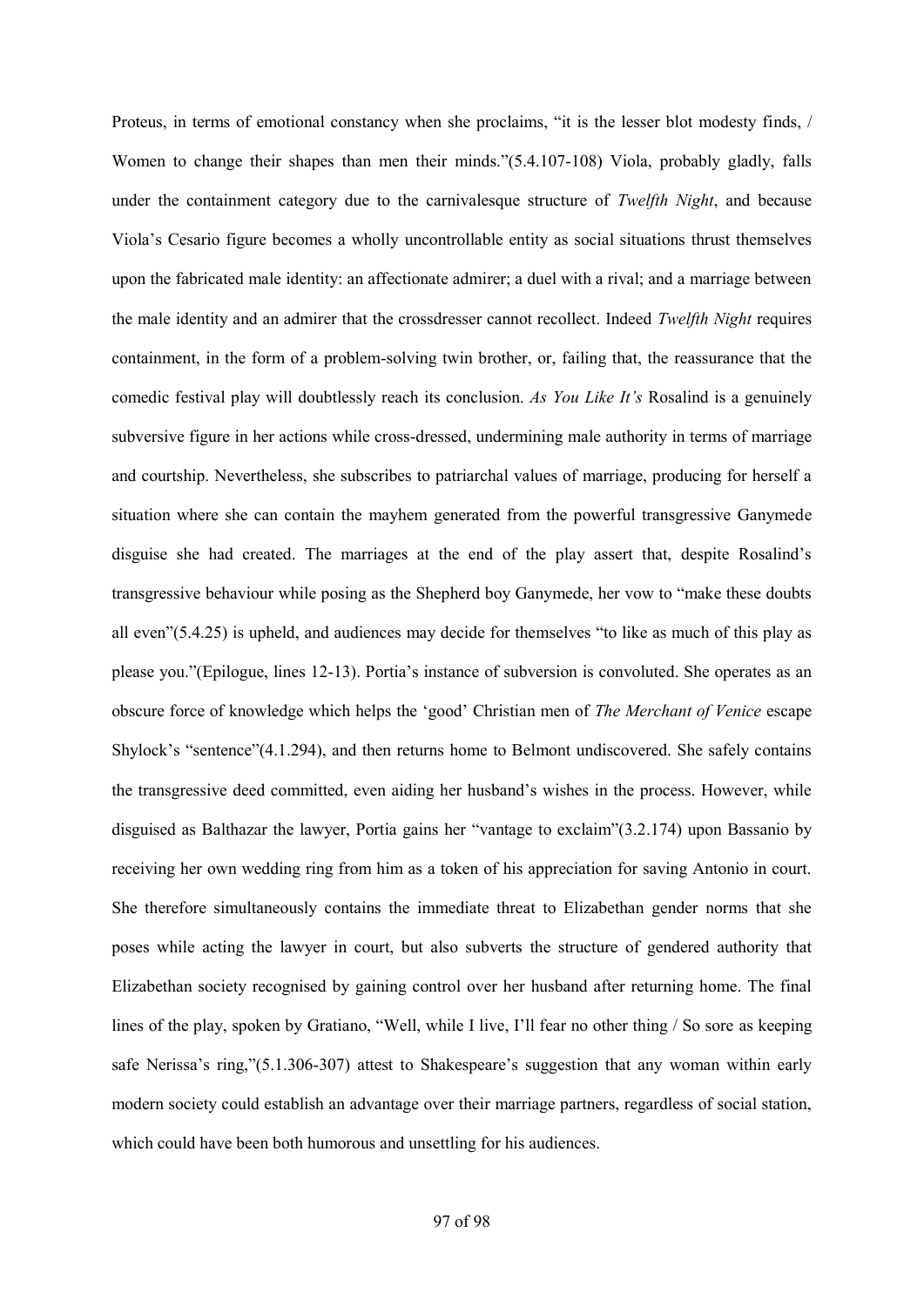Indeed the potential for female subversion of patriarchal structures appear to vary extensively depending on each crossdressing plot examined. Early modern writers and playwrights clearly made an effort during Elizabeth I's reign to suggest that crossdressing women could be forgiven for their transgressions, if they exhibit their subscription to patriarchal values in terms of marriage and courtship, as with Rosalind and Britomart, or in their valuing male fidelity above all else with Portia and Julia. Yet even as these women are largely forgiven for their misdemeanours, there are moments in every example of crossdressing examined here that imply that female misrepresentation and insubordination can often lead to a dangerous inversion of the power positons between the sexes, from a sixteenth-century perspective. Sinfield (2006) confirms that a "writer may impose an ultimate closure on the themes of the text, but the reader is at liberty to mistrust or disregard it [as] no text can control the terms of its reception."(p. 121) Nevertheless, the answer to whether or not Elizabethan audiences regarded Shakespeare and Spenser's crossdressers as inherently unnatural, eligible for retribution through their belief in, and adherence to, patriarchal values, or unforgivable figures of female subversion, remains ambiguous.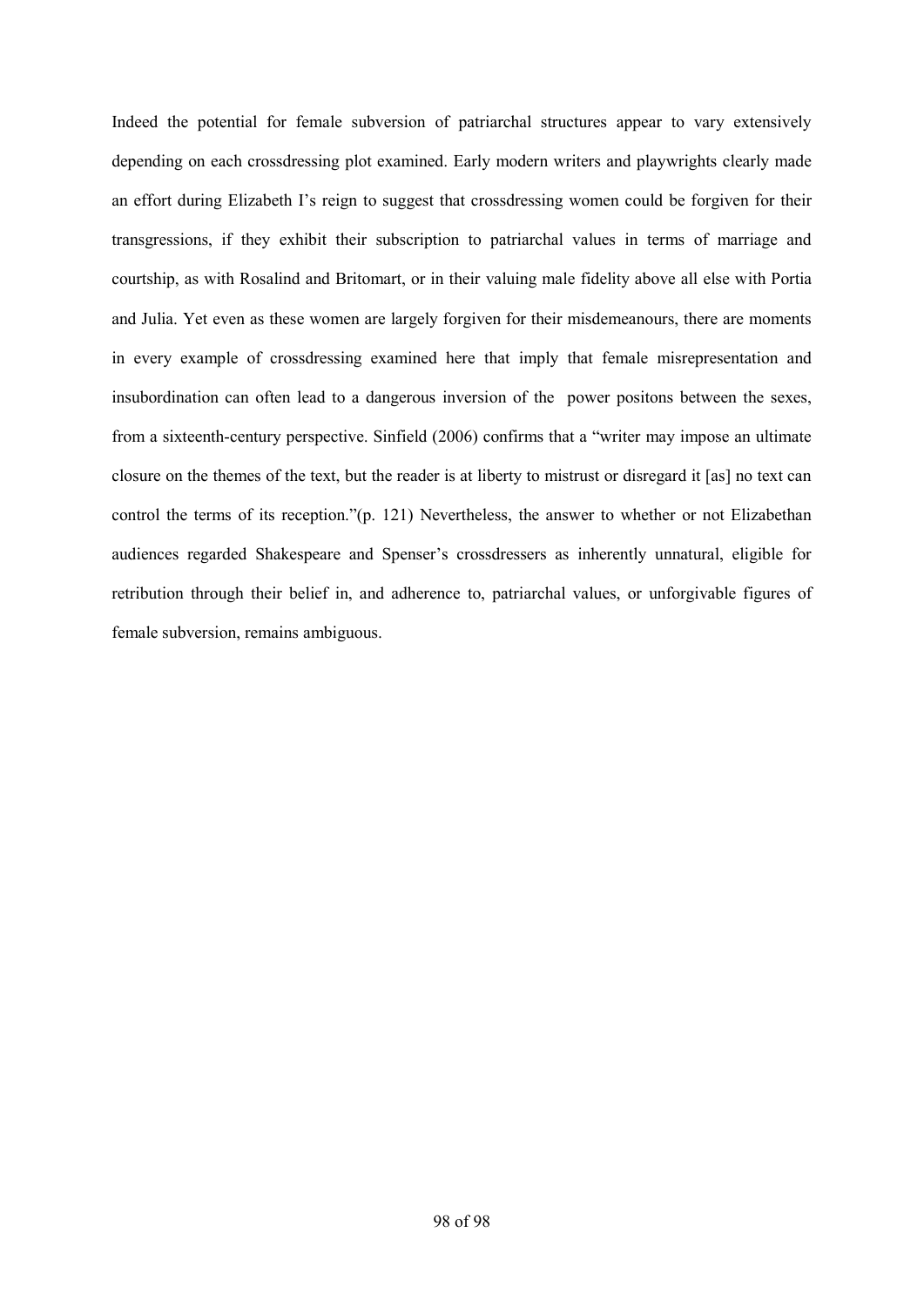# Bibliography

Adams, J. (2015). Assembling Radigund and Artegall: Gender Identities in Spenser's Faerie Queene. *Early Modern Literary Studies*, 18(1/2), pp. 1-22.

Adams, S. (2008). Dudley, Lettice, countess of Essex and countess of Leicester. Retrieved from *Oxford Dictionary of National Biography*: https://doi.org/10.1093/ref:odnb/8159

Aughterson, K. (1998). *The English Renaissance: An Anthology of Sources and Documents*. (K. Aughterson, Ed.) London: Routeledge.

Anderson, J. (2018). *Spenser's Narrative Figuration of Women in The Faerie Queene*. Medieval Institute Publications: Kalamazoo.

Anderson, J. (2009). Britomart's Armor in Spenser's Faerie Queene: Reopening Cultural Matters of Gender and Figuration. *English Literary Renaissance*, 39(1), 74-96.

Bateman, C. (2007). Amazonian Knots: Gender, Genre and Ariosto's Women Warrior. *MLN*, 122(1), 1-23.

Bellamy, E. (2010). 'The Faerie Queene (1596)' In. McLean, Richard A. *The Oxford Handbook of Edmund Spenser* (pp. 271-292). Oxford University Press: Oxford.

Belsey, C. (1985). Disrupting sexual difference: meaning and gender in the comedies. In. J. Drakakis, *Alternative Shakespeare* (pp. 166-190). London: Methuen.

Bennett, J., & McSheffrey, S. (2014). Early, Erotic and Alien: Women Dressed as men in Late Medieval London. *History Workshop Journal*, 77(1), 1-25.

Benson, P. (2010). *Invention of the Renaissance Woman: The Challenge of Female Independence in the Literature and Thought of Italy and England*. Pennslyvania: Penn State Press.

Berry, P. (1989). *Of Chastity and Power: Elizabeth and the Unmarried Queen*. London: Routledge.

Bradbrook, M. (1952). Shakespeare and the Use of Disguise in Elizabethan Drama. *Essays in Criticism*, 2(2), 159-168.

Bull, G. (2004). Introduction. In. B. Castiglione, *The Book of the Courtier*. London: Penguin Group.

Camden, W. (1970). *The History of the Most Renowned and Victorious Princess Elizabeth Late Queen of England.* Chicago: University of Chicago Press.

Carroll, W. (2004) In. W. Shakespeare. *The Two Gentlemen of Verona*. London: Bloomsbury.

Cavanagh, S. (1994). *Wanton Eyes and Chaste Desires: Female Sexuality in The Faerie Queene*. Bloomington: Indiana University Press.

Cobb, H. (1990). *Representations of Elizabeth I: three sites of ambiguity and contradiction*. Oxford: University of Oxford.

Collinson, P. (2012). Elizabeth I (1533–1603), queen of England and Ireland. Retrieved from *Oxford Dictionary of National Biography*: https://doi.org/10.1093/ref:odnb/8636

Crawford, Julie. (2005). The homoerotics of Shakespeare's Elizabethan Comedies. In. R. Dutton, & J. Howard, *A Companion to Shakespeare's Works: The Comedies* (Vol. 3, pp. 137-158) Oxford: Blackwell Publishing.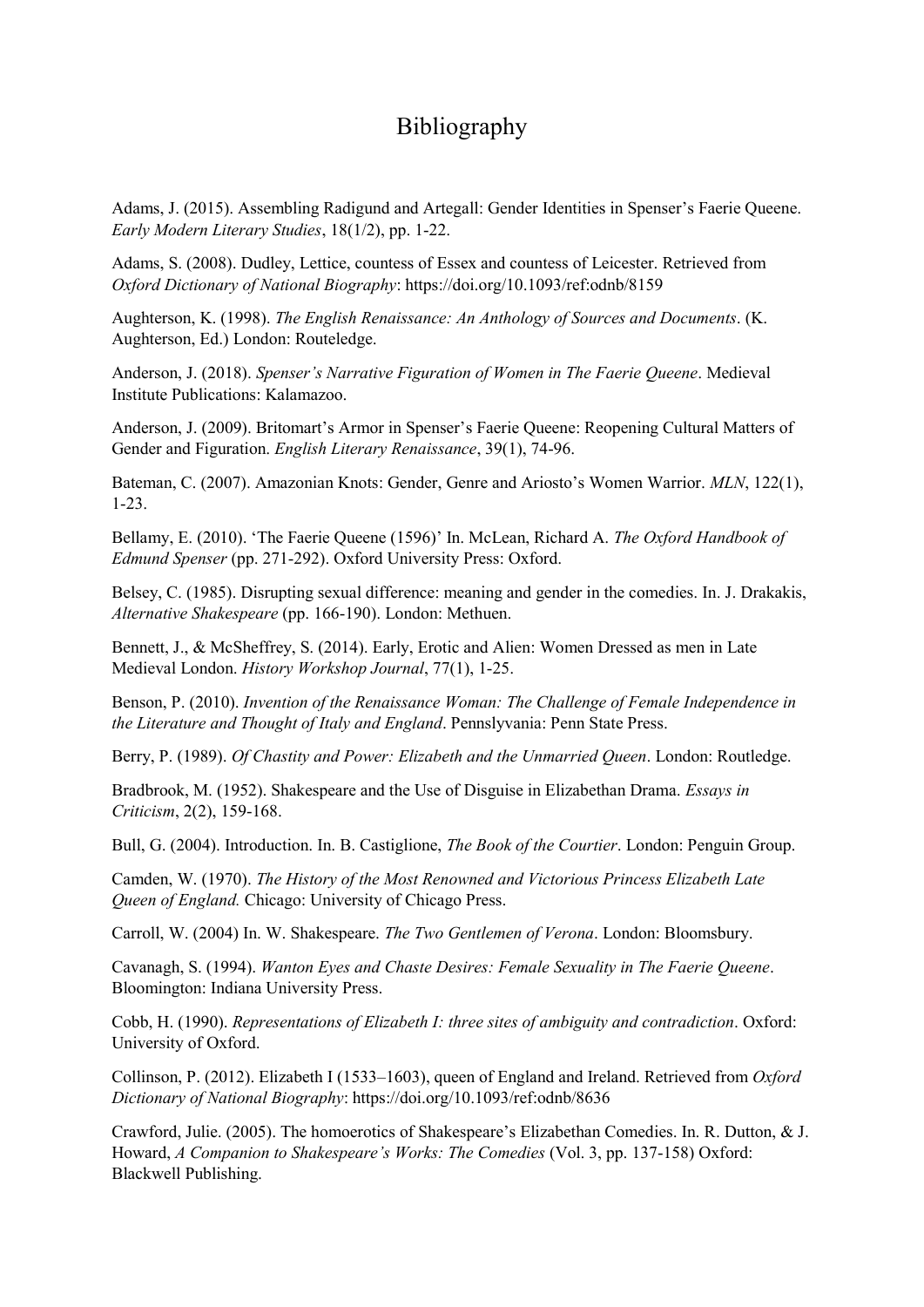Cressy, D. (1996). Gender Trouble and Cross-Dressing in Early Modern England. *Journal of British Studies*, 35(4), pp. 438-465.

Davis, C. (1989). Shakespeare's Cross-Dressing Heroines. *Dissertation abstracts International*, 51(5), 1618a.

Davis, L. (1959). *Guise and Disguise: Rhetoric and Characterization in the English Renaissance*. London: University of Toronto Press.

Dawson, J. (2008). Knox, John (c. 1514–1572), religious reformer. *Oxford Dictionary of National Biography*. Retrieved 21 01 2018. https://doi.org/10.1093/ref:odnb/15781

DiGangi, M. (1997). *The Homoerotics of Early Modern Drama*. Cambridge: Cambridge University Press.

Dollimore, J. (1994). Shakespeare understudies: the sodomite, the prostitute, the transvestite and their critics. In. J. Dollimore, & A. Sinfield, *Political Shakespeare: Essays in cultural materialism* (2nd ed., pp. 129-153). Manchester: Manchester University Press.

Doniger, W. (1996). Sex, Lies and Tall Tales. *Social Research*, 63(3), 663-699.

Doniger, Wendy. (2006). *The Woman Who Pretended to Be Who She Was*. Oxford University Press: Oxford.

Doniger, Wendy. (2017). *The Ring of Truth: And Other Myths of Sex and Jewelry*. Oxford: Oxford University Press.

Duncan, S. (2012). *Mary I: Gender, Power, and Ceremony in the Reign of England's First Queen*. New York: Palgrave Macmillan.

Dusinberre, J. (2016). In. W. Shakespeare, *As You Like It*. London: Bloomsbury.

Dusinberre, J. (2003). *Shakespeare and the Nature of Women* (3rd ed.). Basingstoke: Palgrave

Elam, K. (2008). Introduction. In. W. Shakespeare, *Twelfth Night* (pp. 1-154). London: Bloomsbury.

Elizabeth, I. (2002). *Elizabeth I Collected Works*. (Eds. L. Marcus, J. Mueller, & M. Rose) London: University of Chicago Press.

Ellrodt, R. (2015). *Montaigne and Shakespeare: The Emergence of Modern Self Consciousness*. Manchester: Manchester University Press.

Eggert, K. (2000). *Showing Like a Queen: Female Authority and Literary Experiment in Spenser, Shakespeare and Milton*. Philadelphia: University of Pennsylvania Press.

Everett, B. (1996). Or What You Will. In. R. White, *Twelfth Night* (pp. 194-213). Basingstoke: Palgrave Macmillan.

Findlay, A., & Oakley-Brown, L. (2014). Introduction. In. *Twelfth Night: A Critical Reader* (Eds. Findlay, A., Oakley-Brown, L., pp. 1-26). London: Bloomsbury.

Fisher, W. (2001). The Renaissance Beard: Masculinity in Early Modern England. *Renaissance Quarterly*, 54(1), 155-187.

Fisher, W. (2006). *Materializing Gender in Early Modern English Literature and Culture*. Cambridge University Press: Cambridge.

Freeburg, V. (1915). *Disguise Plots in Elizabethan Drama*. New York: Columbia University Press.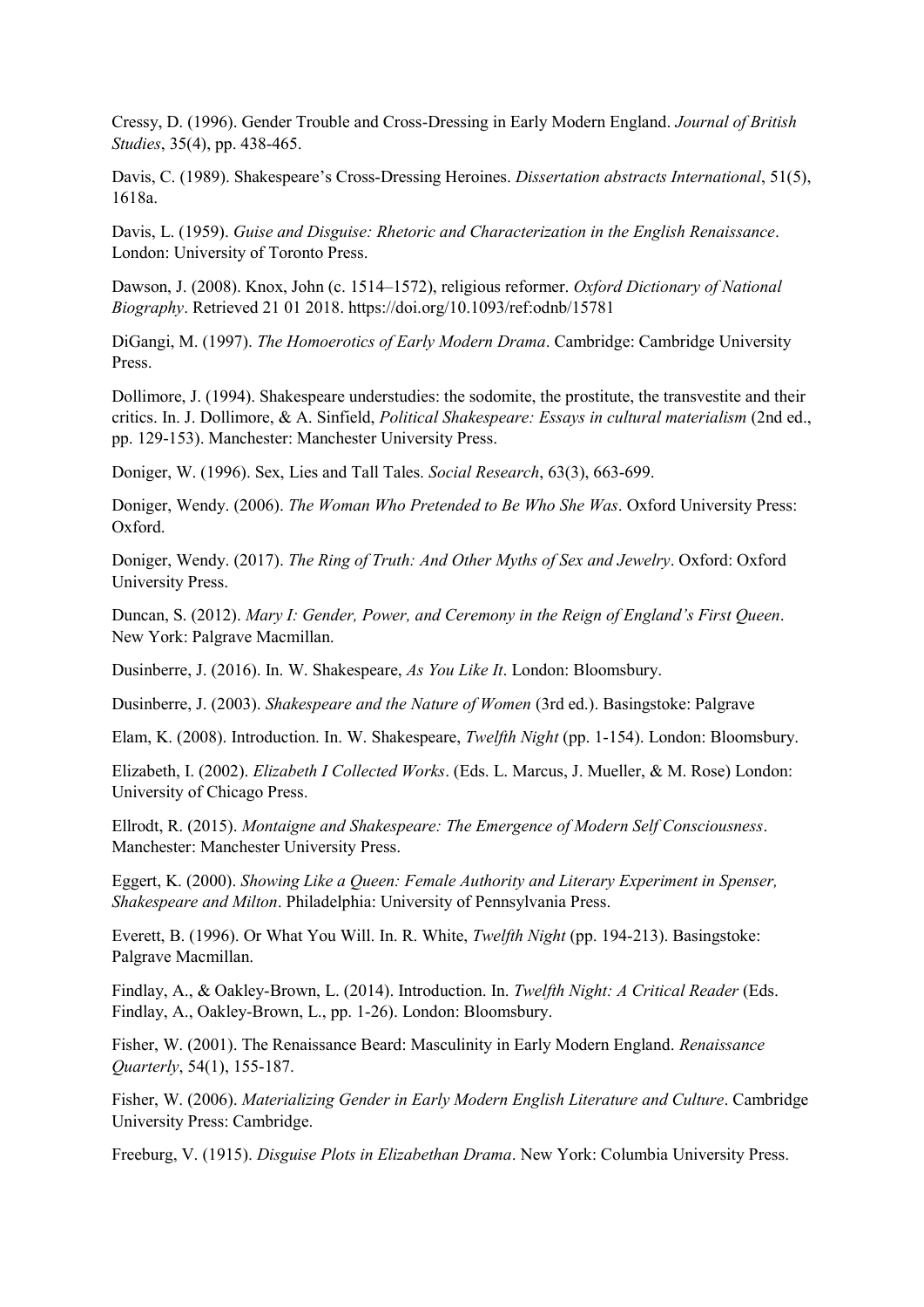Frye, S. (1996). *Elizabeth I: The Competition for Representation*. Oxford: Oxford University Press.

Garber, M. (1997). Out of Joint. In. D. Hillman, & C. Mazzio, *The Body in Parts: Fantasies of Corporeality in Early Modern Europe* (pp. 23-52). New York: Routeledge.

Greenblatt, S. (1988). *Shakespearean Negotiations*. Berkeley: University of California Press.

Greenblatt, S. (2005). *Renaissance Self-Fashioning From More to Shakespeare.* London: The University of Chicago Press.

Grinnell, R. (1996). The Witch, the Transvestite, and the Actor: Destabilizing Gender and the Renaissance Stage, *Studies in the Humanities*, 23(2), pp. 163-184.

Guy, J. (2017). *Elizabeth: The Forgotten Years*. London: Penguin Books.

Hackett, H. (1995). *Virgin Mother, Maiden Queen*. London: Macmillan.

Hamilton, A. (2013). In. E. Spenser. *The Faerie Queene* (2nd ed.) London: Routledge.

Harvey, E. (2006). 'heroine'. In. A. Hamilton, *The Spenser Encyclopaedia* (pp. 963-968). London: Routledge.

Harvey, E. (1992). *Ventriloquized Voices: Feminist Theory and English Renaissance Texts*. London: Routledge.

Healy, T. (2009). Elizabeth I at Tilbury and Popular Culture. In. M. Dimmock, & A. Hadfield, *Literature and Popular Culture in Early Modern England* (pp. 165-178). Surrey: Ashgate.

Heal, F. (2014). *The Power of Gifts: Gift Exchange in Early Modern England*. Oxford: Oxford University Press.

Hopkins, L. (2011). *Drama and Succession to the Crown, 1561-1633*. Farnham: Ashgate.

Howard, J. (1988). Crossdressing, the Theatre, and Gender Struggle in Early Modern England. *Shakespeare Quarterly*, 39(4), 418-440.

Howey, C. (2009). Dressing a Virgin Queen: Court Women, Dress, and Fashioning the Image of England's Queen Elizabeth I. *Early Modern Women: An Interdiciplinary Journal*, Vol. 4, pp. 201-208.

Humphrey, S. (2017). Queen Elizabeth's Influence on Disguise in Shakespeare's Plays and Spenser's The Faerie Queene. Retrieved 25 04 2017, from *Yale National Initiative*: http://teachers.yale.edu/curriculum/viewer/initiative\_08.01.07\_u

Hyland, P. (2011). *Disguise on the Early Modern Stage*. Surrey: Ashgate.

Jardine, L. (1992) Twins and travesties: gender, dependency, and sexual availability in Twelfth Night. In. Ed. Susan Zimmerman. *Erotic Politics: Desire on the Renaissance Stage* (pp. 27-38). London: Routeledge.

Jardine, L. (1983). *Still Harping on Daughters*. London: Harvester Wheatsheaf.

Jansen, S. (2002). *The Monstrous Regiment of Women: Female Rulers in Early Modern Europe*. New York: Palgrave Macmillan.

Johnston, M. (2011). *Beard Fetish in Early Modern England: Sex, Gender, and Registers of Value*. Surrey: Ashgate.

Kelly, K. (1990). The Queen's Two Bodies: Shakespeare's Boy Actress in Breeches. *Theatre Journal*, 42(1), pp. 81-93.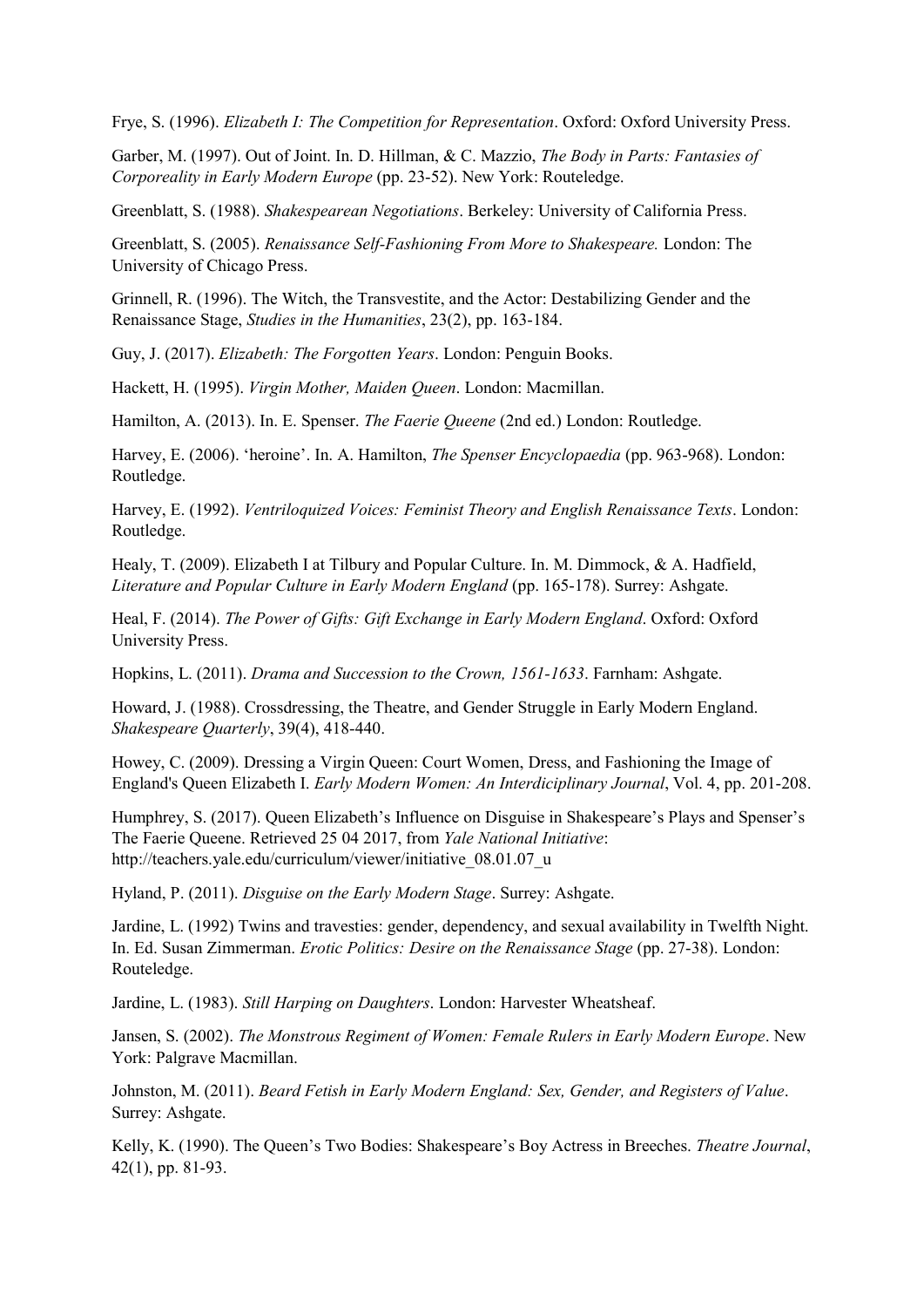Kewes, P. (2017). The 1553 succession crisis reconsidered. *Historical Research*, 90(249), pp. 465- 485.

Kimbrough, R. (1982). Angrogyny Seen Through Shakesperare's Disguise. *Shakespeare Quarterly*, 33(1), 17-33.

Knox, J. (2011). The First Blast of the Trumpet Against the Monstrous Regiment of Women. Urbana, Illinois: *Project Gutenberg*. Retrieved 19 01 2018, from http://www.gutenberg.org/files/9660/9660 h/9660-h.htm

Laroque, François. (2011). 'Shakespeare's Italian Carnival: Venice and Verona Revisited'. In. *Shakespeare and Renaissance Literary Theories: Anglo-Italian Transactions*, Ed. Michele Marrapodi, Taylor & Francis Group, ProQuest Ebook Central, pp. 180-193.

Lamb, M. (1997). Exhibiting Class and Displaying the Body in Sidney's Countess of Pembroke's Arcadia. *Studies in English Literature, 1500-1900*, 37(1), 55-72.

Levin, Carole. (1994). *"The Heart and Stomach of a King" Elizabeth I and the Politics of Sex and Power*. Philadelphia: University of Pennsylvania.

Levine, L. (1994). *Men in women's clothing: anti-theatricality and effeminization, 1579-1642*. Cambridge: Cambridge Univeristy Press.

Lorenz, P. (2013). *The Tears of Sovereignty: Perspectives of Power in Renaissance Drama*. New York: Fordham University Press.

Low, J. (2003). 'Female Duelists in the Drama' In. L. Woodbridge & S. Beehler. *Women, Violence, and English Renaissance Literature* (pp.271-302). Tempe: Arizona Centre for Medieval and Renaissance Studies

Malcolmson, C. (1996). 'What You Will': Social Mobility and Gender in Twelfth Night. In. R. White, *Twelfth Night* (pp. 160-193). Basingstoke: Palgrave Macmillan.

Maslen, R. (2005). *Shakespeare and Comedy*. London: Arden Shakespeare.

McKenzie, A. (2005). "This Death Some Strong and Stout Hearted Man Doth Choose": The Practice of Peine Forte et Dure in Seventeenth- and Eighteenth-Century England. *Law and History Review*, 23(2), 279-313.

McManus, C. (2002). *Spenser's Faerie Queene and the Reading of Women*. Newark: University of Delware Press.

Montaigne, M. (1811). *The Essays of Michael de Montaigne* (Vol. II). (Ed. Coste, P.) W. Miller [etc.] by C. Baldwin.

Newman, K. (1987). Portia's ring: Unruly Women and Structures of Exchange in the Merchant of Venice. *Shakespeare Quarterly*, 38(1), 19-33.

Nicholls, M., & Williams, P. (2015). Ralegh, Sir Walter. Retrieved from *Oxford Dictionary of National Biography*: https://doi.org/10.1093/ref:odnb/23039.

Orgel, S. (2010). Shakespeare's sexuality and gender. In. M. De Grazia, *The New Cambridge Companion to Shakespeare* (Second ed., pp. 217-232). Cambridge: Cambridge University Press.

Orgel, S. (1996). *Impersonations: The Performance of Gender in Shakespeare's England*. Cambridge: Cambridge University Press.

Ovid. (2002). *Metamorphoses*. (Ed. M. Forey, Vol. 7). London: Penguin Group.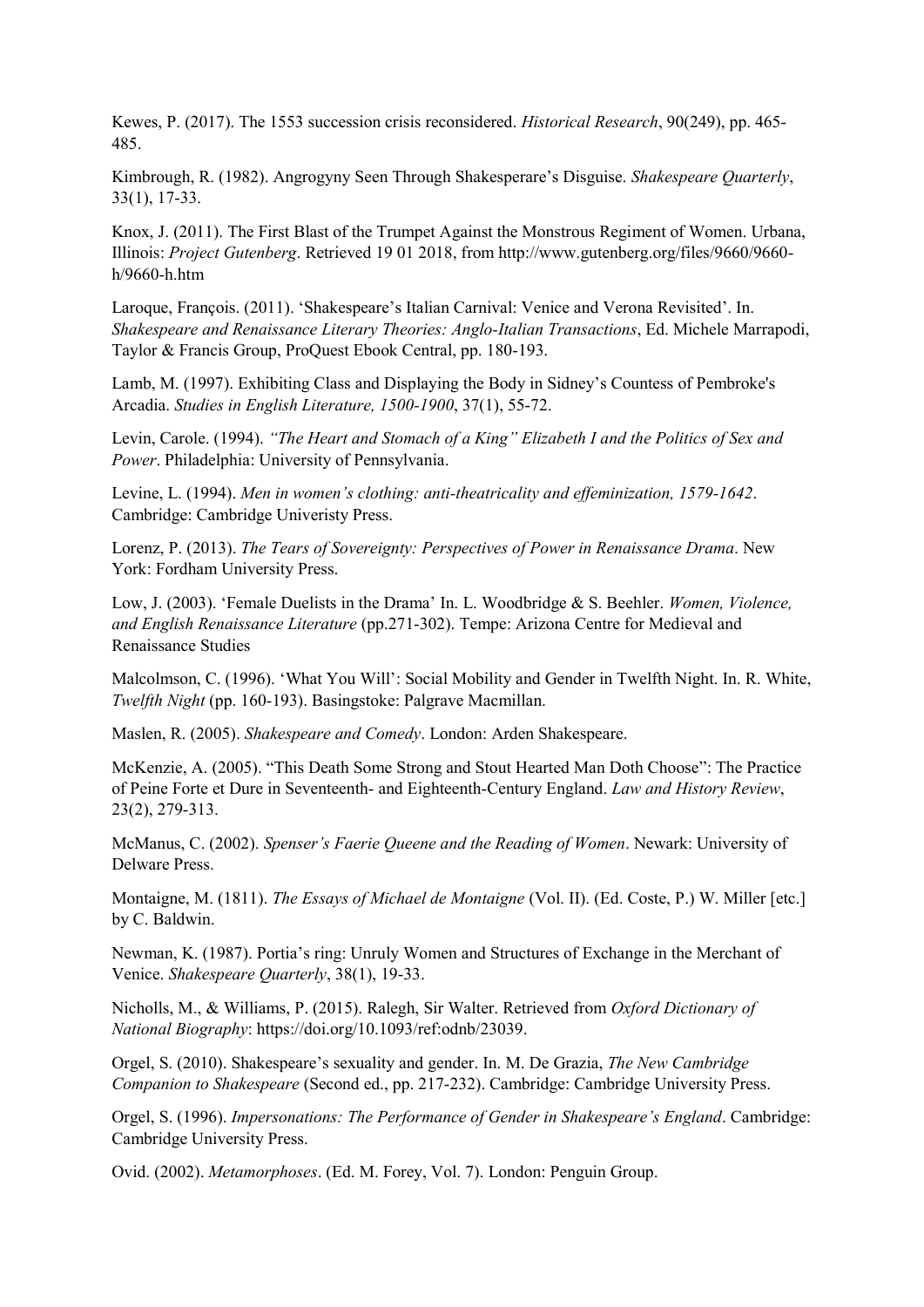Parker, V. (2017). "Witches and Bitches: The Portrayal of Unruly Women via Cross-Dressing in Henry VI, Part 1 and The Merchant of Venice". *Sigma Tau Delta Review*, 14(1), 14-23.

Peterson, K. (2016). The Ring's the Thing: Elizabeth I's Virgin Knot and All's Well That Ends Well. *Studies in Philology*, 113(1), 101-131.

Rackin, P. (2005). Shakespeare's Crossdressing Comedies. In R. Dutton, & J. Howard, *A Companion to Shakepeare's Works: The Comedies*. (Vol. 3, pp. 114-136). Oxford: Blackwell Publishing.

Reinke-Williams, T. (2011). Women's clothes and female honour in early modern London. *Continuity and Change*, 26(1), 69-88.

Robertson, J. (1897). *Montaigne and Shakspere*. London: The University Press. Retrieved 5 10 2018, from Project Gutenberg, http://www.gutenberg.org/files/25535/25535-h/25535-h.htm.

Robison, W. (2017). The Unexpected Virgin: The Perpetual Succession Crises of Elizabeth I. In. V. Schutte, *Unexpected Heirs in Early Modern Europe: Potential Kings and Queens* (pp. 233-270). London: Palgrave Macmillan.

Sawday, J. (2013). *The Body Emblazoned: Dissection and the Human Body in Renaissance Culture* (Second ed.). London: Routledge.

Schwarz, K. (2000). *Tough Love: Amazon Encounters in the English Renaissance*. Durham: Duke University Press.

Shakespeare, W. (2008). *Twelfth Night*. (Ed. Elam, K.) London: Arden Shakespeare.

Shakespeare, W. (2007). *As You Like It*. (Ed. Dusinberre, J.) London: Arden Shakespeare.

Shakespeare, W. (2010). *The Merchant of Venice.* (Ed. Drakakis, J.) London: Arden Shakespeare.

Shakespeare, W. (2004). *Two Gentlemen of Verona.* (Ed. Carroll, W.) London: Arden Shakespeare.

Sinfield, A. (2006). *Shakespeare, Authority, Sexuality: Unfinished business in cultural materialism*. London: Routeledge.

Smith, B. (1992). Making a difference: male/male 'desire' in tragedy, comedy, and tragi-comedy. In. S. Zimmerman, *Erotic Politics: Desire on the Renaissance Stage* (pp. 127-149). London: Routeledge.

Spenser, E. (2009). *The Faerie Queene* (2nd ed.). (Ed. Hamilton, A. C.) London: Routledge.

Stallybrass, P. (1992). Transvestism in the 'body beneath': speculating on the boy actor. In. S. Zimmerman, *Erotic Politics: Desire on the Renaissance Stage* (pp. 64-102). London: Routeledge.

Stump, D. (2000). "Fashioning Gender: Cross-Dressing in Spenser's Legend of Britomart and Artegall". *Spenser Studies*, 15(1), 95-119.

Summers, J. (1972). The Masks of Twelfth Night. In. D. J. Palmer, *Shakespeare: Twelfth Night* (pp. 86-97). Basingstoke: Palgrave.

Traub, V. (2001). The Homoerotics of Shakespearean Comedy. In. Chedgozy, K. *Shakespeare, Feminism and Gender* (pp. 135-160). Basingstoke: Palgrave.

Venkatesan, I. (2014). The disguised heroines of Shakespeare. *IUP Journal of English Studies*, 9(4), 21-41.

Villeponteaux, M. (1995). Displacing Feminine Authority in The Faerie Queene. *Studies in English Literature*, 35(1), 53-67.